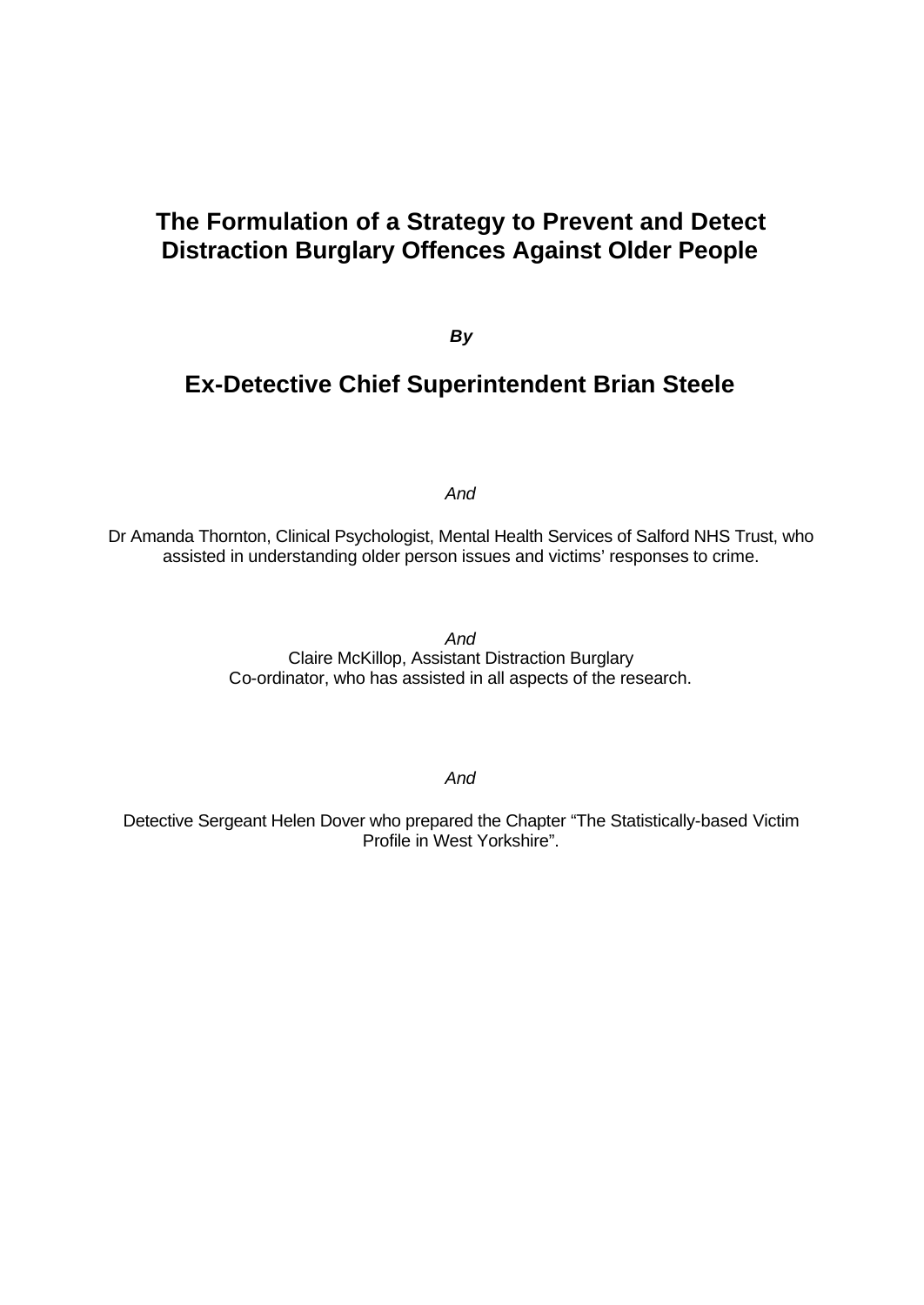*The views expressed in this document are those of the members of the Leeds Distraction Burglary Initiative Team, and not necessarily, those of National Distraction Burglary Task Force.*

*Where the National Distraction Burglary Task Force agrees with our assertions those excerpts will appear in their Best Practice Guide.*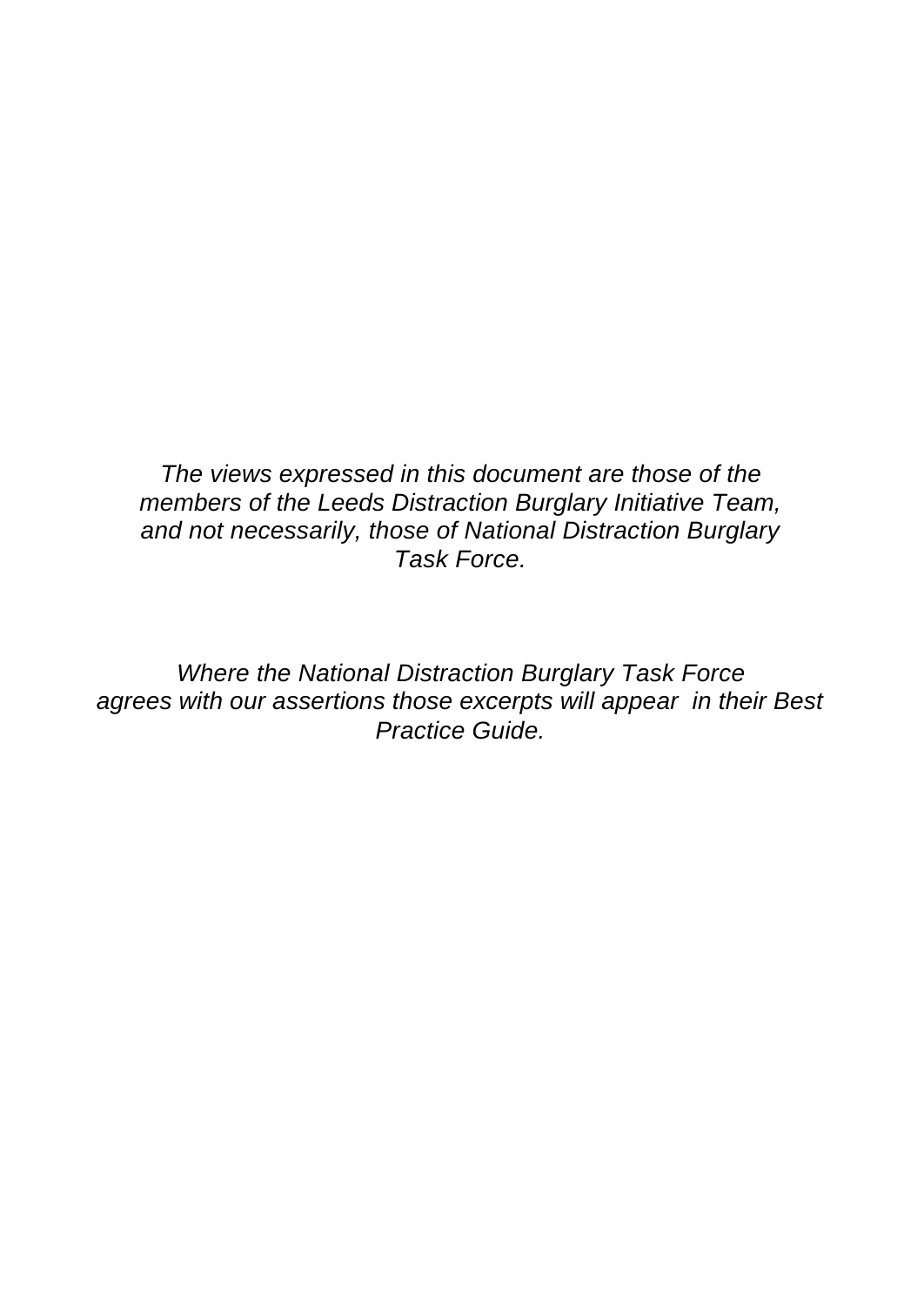# **Contents Page**

| Chapter 1 |                                                                                                                               |
|-----------|-------------------------------------------------------------------------------------------------------------------------------|
| Chapter 2 |                                                                                                                               |
| Chapter 3 |                                                                                                                               |
| Chapter 4 |                                                                                                                               |
| Chapter 5 |                                                                                                                               |
| Chapter 6 | Common Themes from the Bogus Offender InterviewsPage 55                                                                       |
| Chapter 7 | A Problem Solving Approach to Preventing Bogus OffencesPage 65                                                                |
| Chapter 8 | The Formulation of a Multi-Agency Strategy to Prevent and Detect Distraction<br><b>Burglaries Against Older Adult Victims</b> |
|           |                                                                                                                               |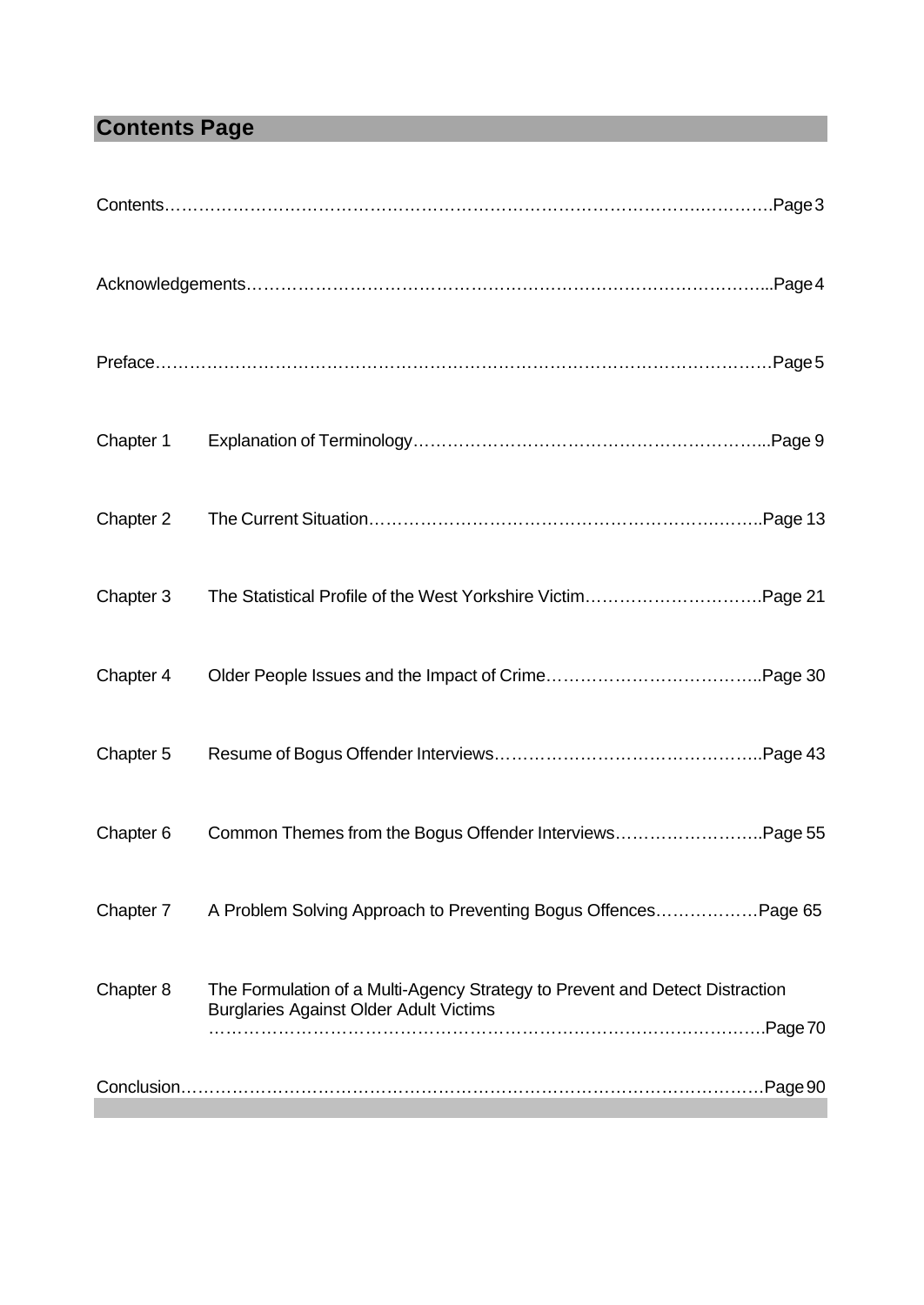#### **Acknowledgements**

Police officers from numerous police forces throughout the United Kingdom have provided assistance in the completion of this work. However, special mention should be made of the contributions from Detective Inspector Kenny Rogers and Detective Constable Peter McCloud from Strathclyde Police, and Detective Constable Bob McDonald from Lothian Borders Police and Brian Lavery from the Royal Ulster Constabulary, whose support was invaluable in conducting the research.

Following the interview of a number of bogus offenders it was decided to hold a multiagency seminar at Leeds University to mobilise public support for this initiative. This conference proved a major milestone in the creation of the Leeds Initiative and the success of the conference could not have been achieved without the splendid contributions of Inspector Simon Ramsden and his team of Community Constables.

Thereafter, the quest to create a community-wide multi-agency prevention strategy for Leeds was dependent upon the emergence of a leader to champion the cause. I am extremely grateful to Clare Morrow from Yorkshire Television who formed and led the steering group which subsequently acquired Home Office funding to establish the initiative. Moreover, her leadership skills continue to prove essential in our quest to implement the more radical elements of the Leeds Distraction Burglary Initiative.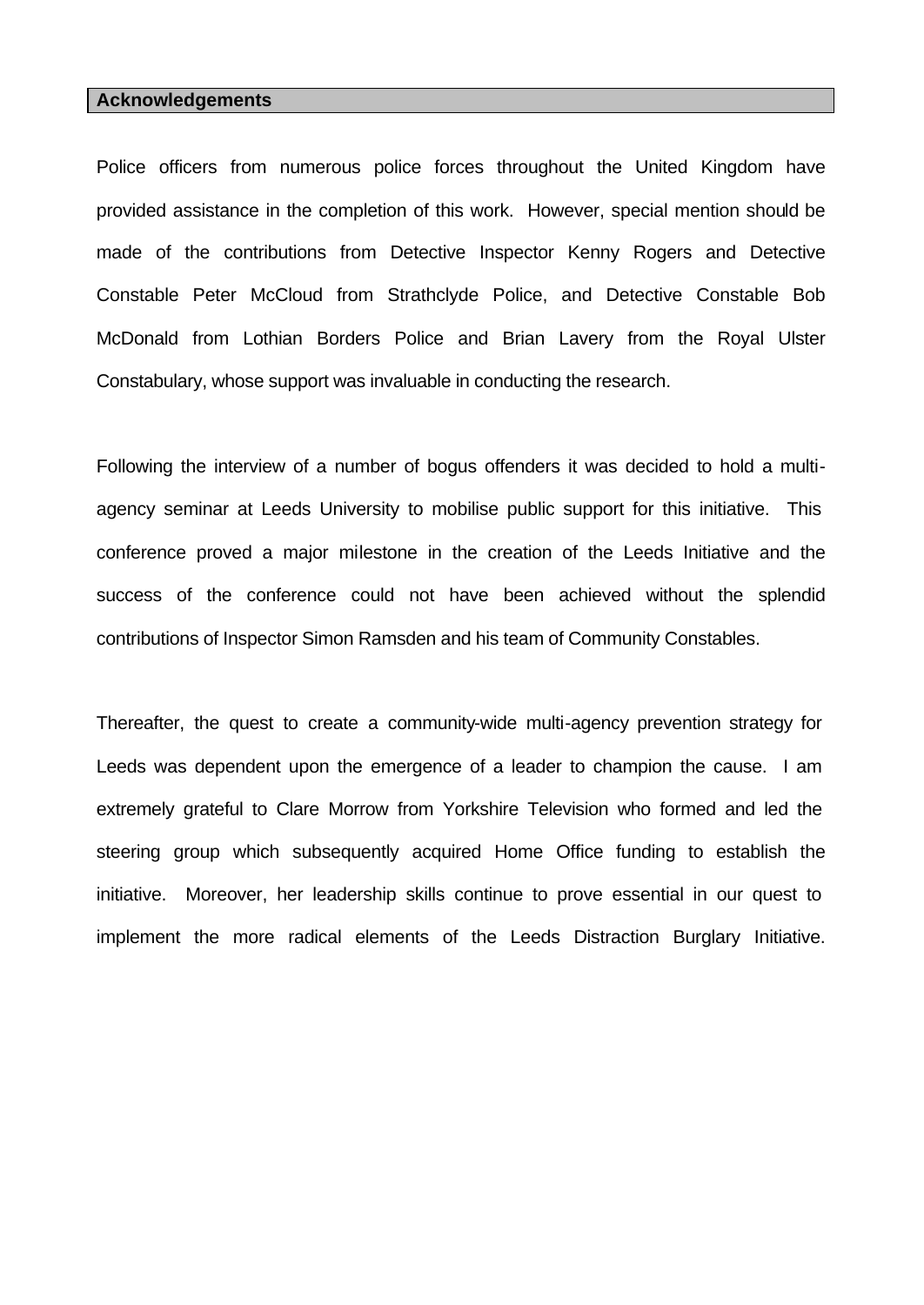#### **Preface**

"Who's that knocking at the door?"

In 1997 ex-Detective Chief Superintendent Brian Steele led an investigation into the violent murder of Isabel Gray, an 82-year-old lady who lived alone at Crossgates, on the outskirts of Leeds. Police enquiries revealed that professional criminals from the bogus offender community were probably responsible for Miss Gray's murder, but no one has ever been prosecuted for this horrific crime.

Police investigations reveal a distressing picture with increasing numbers of criminals specialising in the commission of distraction burglaries against older people; moreover many of the crimes go unreported to the police, thereby preventing an appreciation of the true extent of the problem. The people who carry out these crimes are conmen who usually trick, or infrequently, force their way into the homes of the vulnerable to steal their valuables. Some offenders work alone, others in teams, and most are part of an underground network where victim information is traded or sold from one offender to another.

Detective Sergeant Dover researched the West Yorkshire Police criminal statistics to identify the demographic and housing profile of those most likely to become victims of distraction burglaries. Mr Steele comments and adds observations regarding the perceptions of older victims and their reactions to becoming victimised.

Ex-Detective Chief Superintendent Steele embarked upon a series of interviews with bogus offenders, the majority of whom were serving long periods of imprisonment for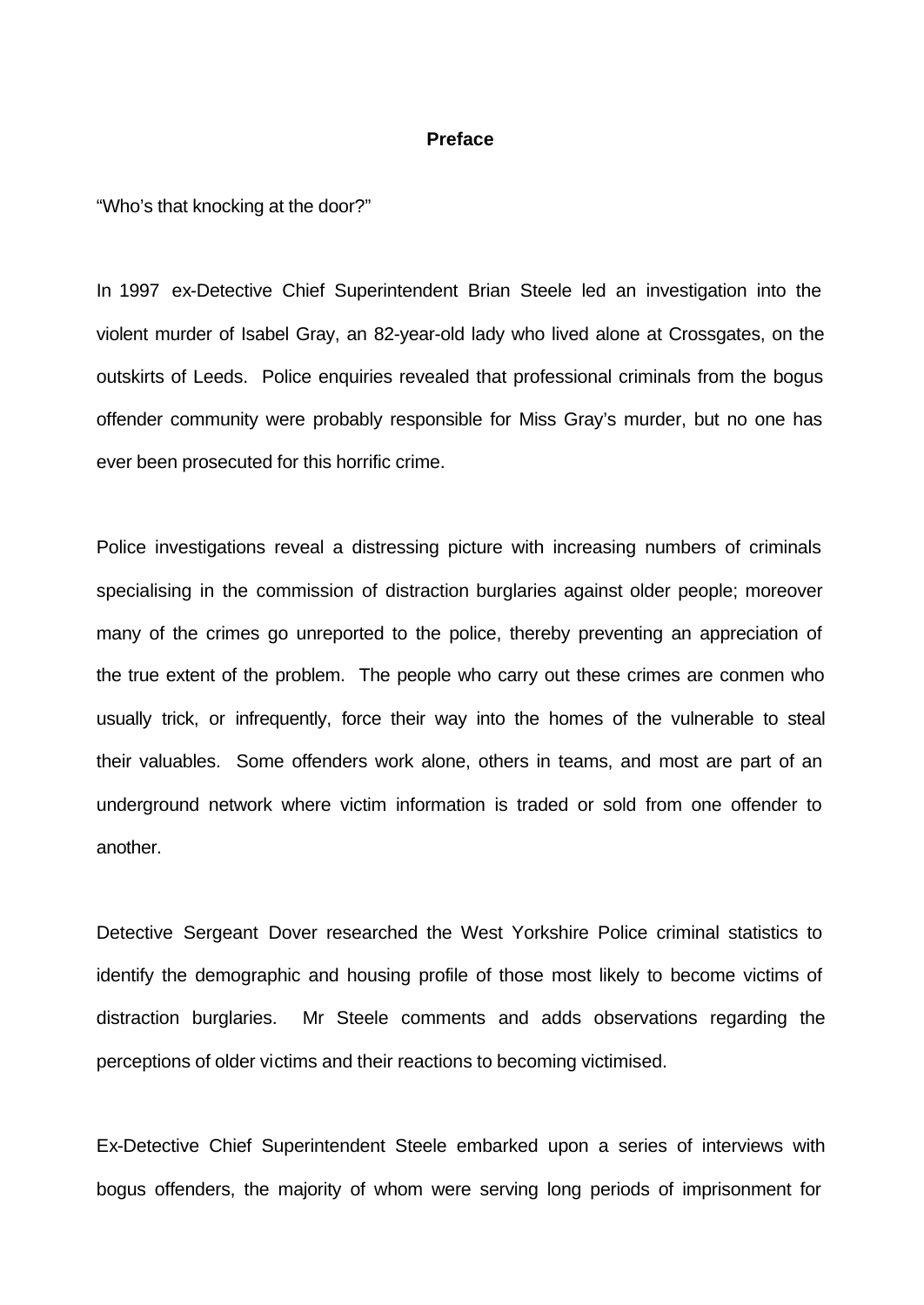their crimes. Mr Steele collated information identifying how offenders learned, planned and undertook their crimes; what factors deterred them from attacking a potential victim; and conversely what attracted the offender to target a home or elderly person(s). The information gleaned from the offenders may be of assistance to others engaged in preventing the commission of distraction burglaries.

Following the collation of information from offender interviews, ex-Detective Chief Superintendent Steele invited representatives from professional and voluntary organisations to a conference at the Leeds University. Keynote speakers highlighted social and criminal issues relating to distraction burglaries and Mr Steele focused upon crime prevention issues revealed in the offender interviews. The conference delegates then broke into workshop groups and considered the mechanics of developing a multiagency prevention strategy.

The workshops gave birth to a multi-agency Steering Group which formulated an ambitious strategy commonly referred to as the "Leeds Distraction Burglary Initiative". The steering group successfully acquired £554,000 Home Office funding to finance the establishment of the Leeds district-wide scheme to prevent and detect distraction burglaries against older people.

In January 2001 Mr Steele retired from the Police Service and was appointed to the post of Distraction Burglary Co-ordinator for Leeds, and tasked with managing the city's Distraction Burglary Strategy.

The Initiative is supported by the Home Office, West Yorkshire Police, Leeds Metropolitan Council, Social Services, Yorkshire Television, and numerous private, public and voluntary sector organisations.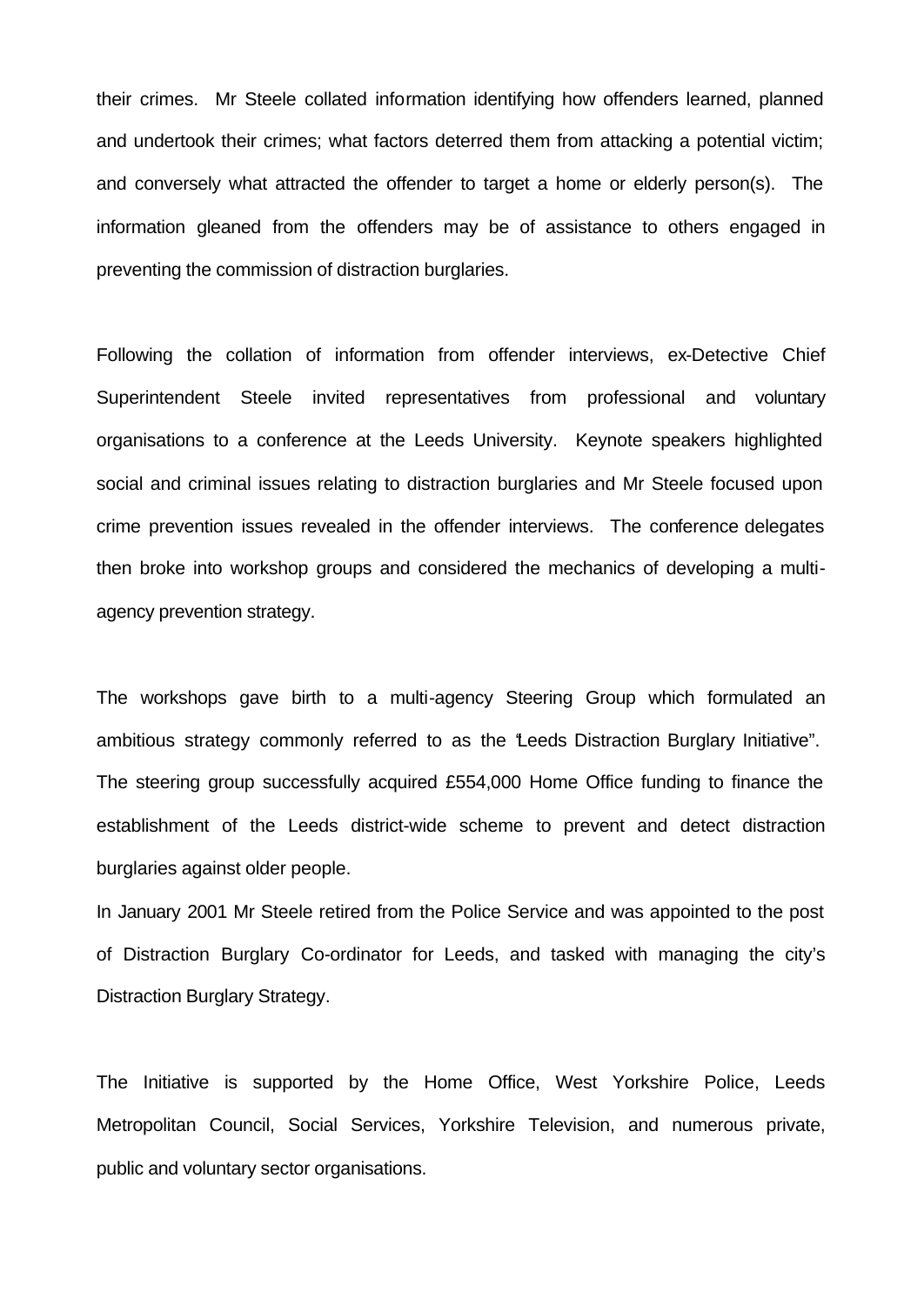Steele's research has led to the assertion that a crime prevention strategy focusing upon the following six key points will not only significantly reduce the incidence of bogus offending, but also improve the quality of life of older people living independent lives in the community:

- 1. Older people not keeping unnecessary sums of money in the home.
- 2. Educating older people to make proper use of the door-chain.
- 3. Educating older people not to admit visitors to their homes unless sure of their authenticity.
- 4. Persuading older people not to employ or deal with unexpected doorknockers.
- 5. Implementing social networks around vulnerable older people to reduce their social isolation.
- 6. Educating key agencies/ personnel on the ageing process and late life issues.

The Leeds Initiative has established specialist taskforce groups to design and implement co-ordinated multi-agency programmes to address the six objectives, and at the time of writing each of these initiatives are well under way. A further, shorter report will be published in the future detailing the successes and failures encountered in this work.

A team is being commissioned by the Home Office to evaluate all aspects of the Leeds Initiative, and their report may be beneficial to those contemplating the creation of a distraction burglary strategy.

The Leeds Initiative is unashamedly designed to meet the unique circumstances of the Leeds Community, but it is believed that many of the processes and tactics employed are transferable and suitable for universal application. It is hoped therefore, that at least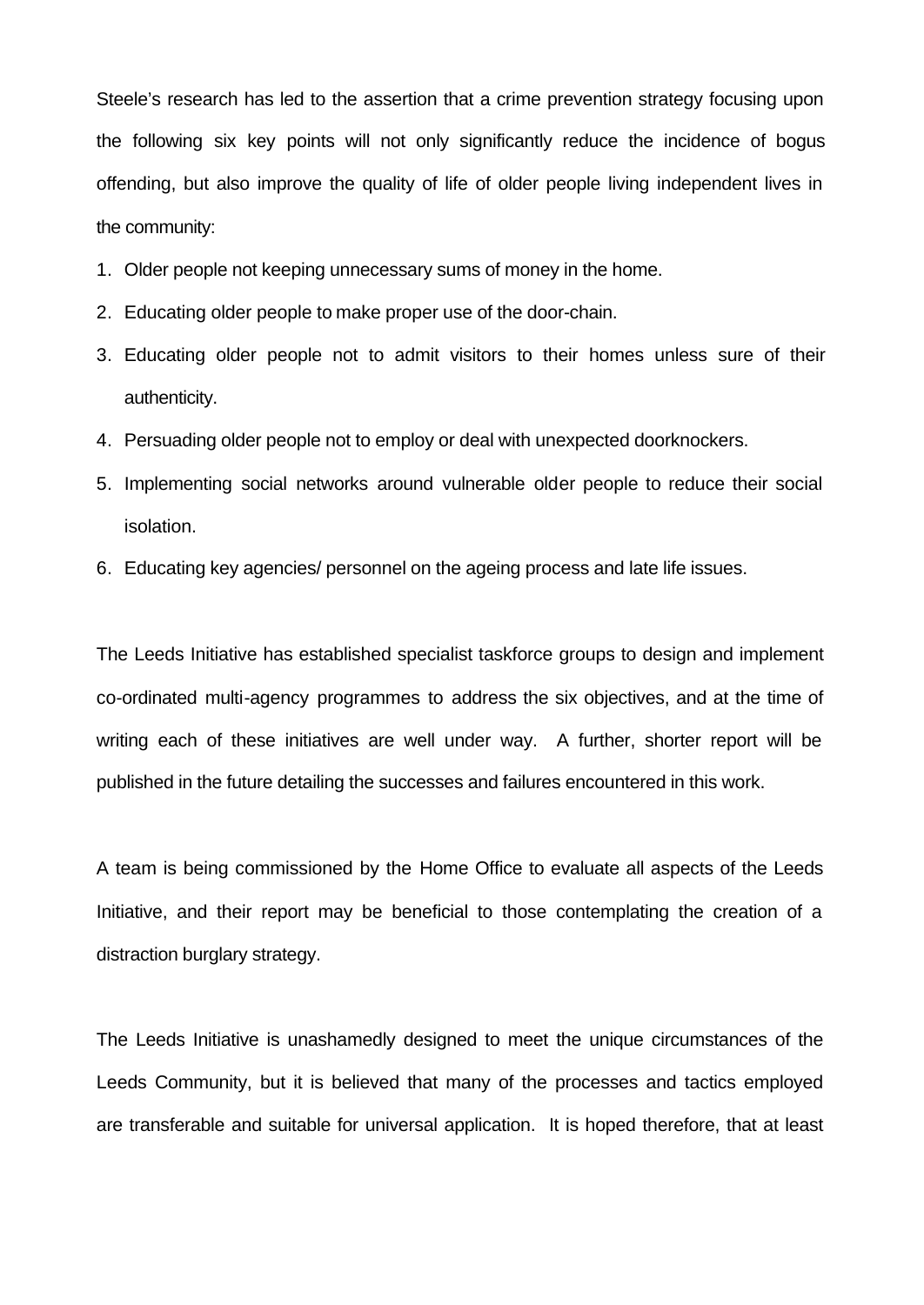some of the Leeds experiences may be of benefit to others engaged in the battle against bogus offenders.

This paper therefore includes two perspectives for consideration by persons implementing a bogus offences crime prevention plan. Chapters 1 to 7 are primarily concerned with the collation and presentation of evidence drawn from people and settings throughout the country, and the information should be equally relevant to anywhere within the UK. Chapter 8 details how elements of the research material have been extracted to develop tactical plans underpinning the Leeds Initiative. As such this chapter may be more relevant to geographical areas with a similar older adult support service infrastructure to the one in place in Leeds.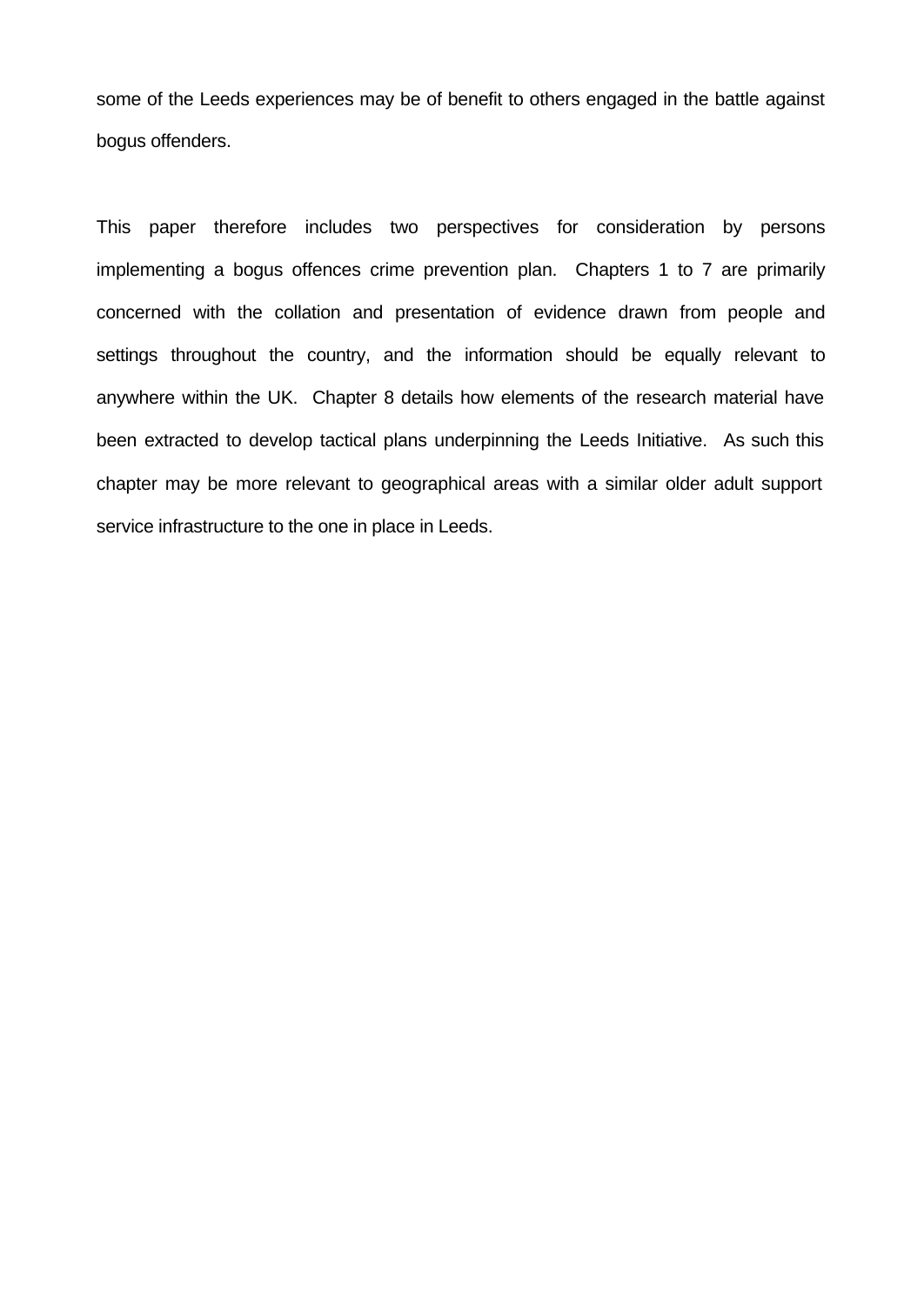# **Chapter 1**

# **Explanation of Terminology**

# 1. Distraction Burglary

Section 16 of the Theft Act 1968 defines burglary as: -

# Section 9 (1)(a)

Where a person enters a building or part of a building as a trespasser with intent to

- 1. Steal therein
- 2. Commit unlawful damage therein
- 3. Inflict grievous bodily harm on any person therein
- 4. Rape any woman therein
- OR

# Section 9 (1)(b)

Where a person having entered a building, or part of a building, as a trespasser,

- 1. Steals or attempts to steal therein or
- 2. Inflicts or attempts to inflict grievous bodily harm therein

Where an offender gains access to a building by deception, for example by pretending to be a member of the Water Board entering to inspect the water supply, when in fact he is a criminal entering with intent to steal, the occupant has been deceived as to the purpose of the entry, which therefore remains trespassary. The offender gaining entry by trickery with the intention to steal has not therefore been granted a valid right of entry and is liable for the offence of burglary.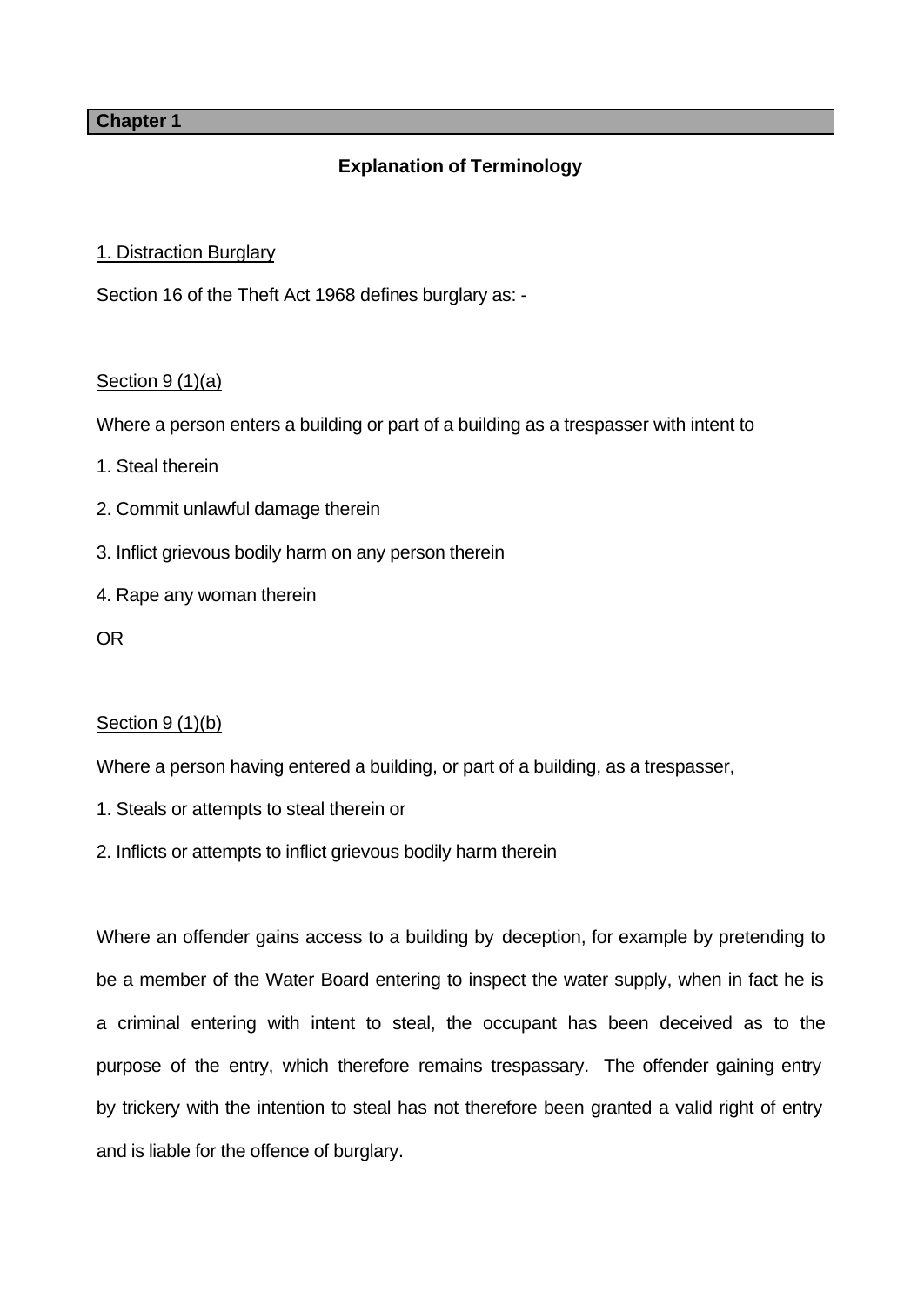Similarly, if one offender tricks the house occupant into stepping out into the garden, for example to look at a faulty drainpipe, whilst an accomplice sneaks unobserved into the house intending to steal, both offenders are involved in a joint enterprise. Both are equally liable for the offence of burglary, albeit only one of the offenders actually entered the house with intent to steal.

#### 2. Obtaining Property by Deception

Section 16 of the Theft Act 1968 states that the offence of obtaining property (eg money) by deception is committed where:

A person by deception dishonestly obtains property belonging to another, with the intention of permanently depriving the other of it.

The means used by bogus offenders to deceive their victims cover a myriad of different circumstances, some of which can be identified as crimes whereas others are clearly morally wrong, but are very difficult to prove to be criminal offences.

Where an offender deceives the victim into handing over ownership of property in return for the provision of property or services which the offender never intended to provide, this offence is clearly committed. Example: the offender obtains money as the prepayment for repairs to the victim's house when the offender never intended to do the work.

Problems arise, however, in the circumstances where the offender deceives the victim into paying for services and only provides a poor quality service. It can be quite difficult to determine whether a criminal offence has been committed or whether the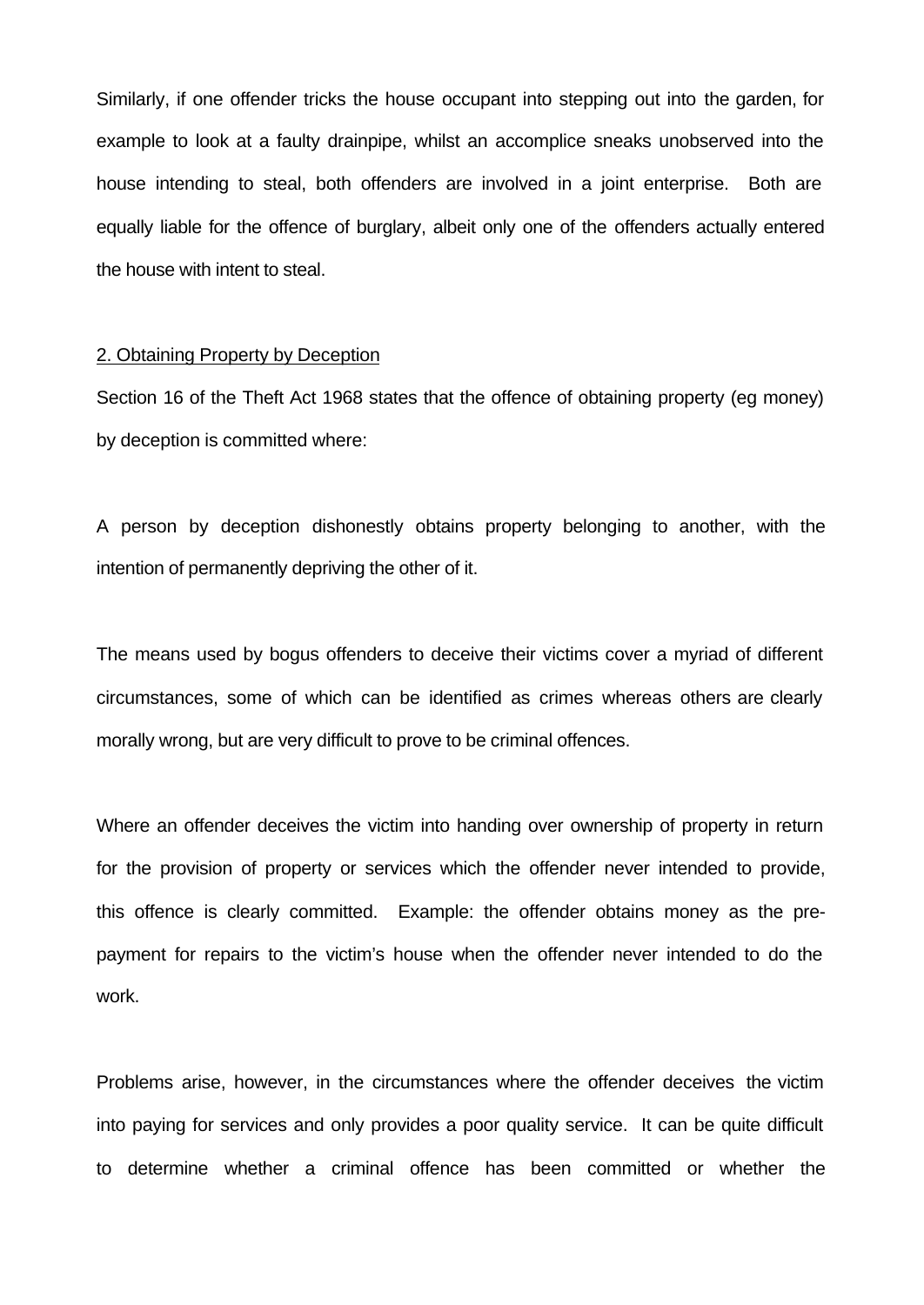circumstances merely amount to a civil dispute between the property repairer and the householder in respect of shoddy workmanship.

Professional criminals have long used this situation to exploit householders' naiveté by conducting poor quality and perhaps unnecessary work at outrageously inflated charges. In extreme cases successful prosecutions have been instituted against such bogus property repairers but in the vast majority of cases the high level of proof required to incur criminal liability precludes prosecution in favour of civil disputes over poor quality workmanship. Ruthless criminals exploit this ambiguity by conducting minimal work at exorbitant charges, knowing that the police will not intervene and that the victims have little prospect of achieving a civil remedy.

#### 3. Bogus Offenders

It will be evidenced later in this work that it is common for some offenders to commit both distraction burglary and bogus property repair type crimes dependent upon the circumstances in which they encounter their victim. An interesting proposition from the offender interviews is that if the opportunity safely presents itself, many bogus property repairers will take the opportunity to steal from their victims, whereas those criminals who specialise in distraction burglaries are less likely to commit bogus property repair scams. This differentiation is, of course, quite logical, as distraction burglars are unlikely to have the tools and props necessary to purport to be property repairers.

Although the lack of statistical records makes it difficult to be certain, it appears that more people become the victim of bogus property repair scams than become the victim of distraction burglary. Moreover, the largest sums of money taken in single cases are usually obtained from bogus property scams rather than distraction burglaries.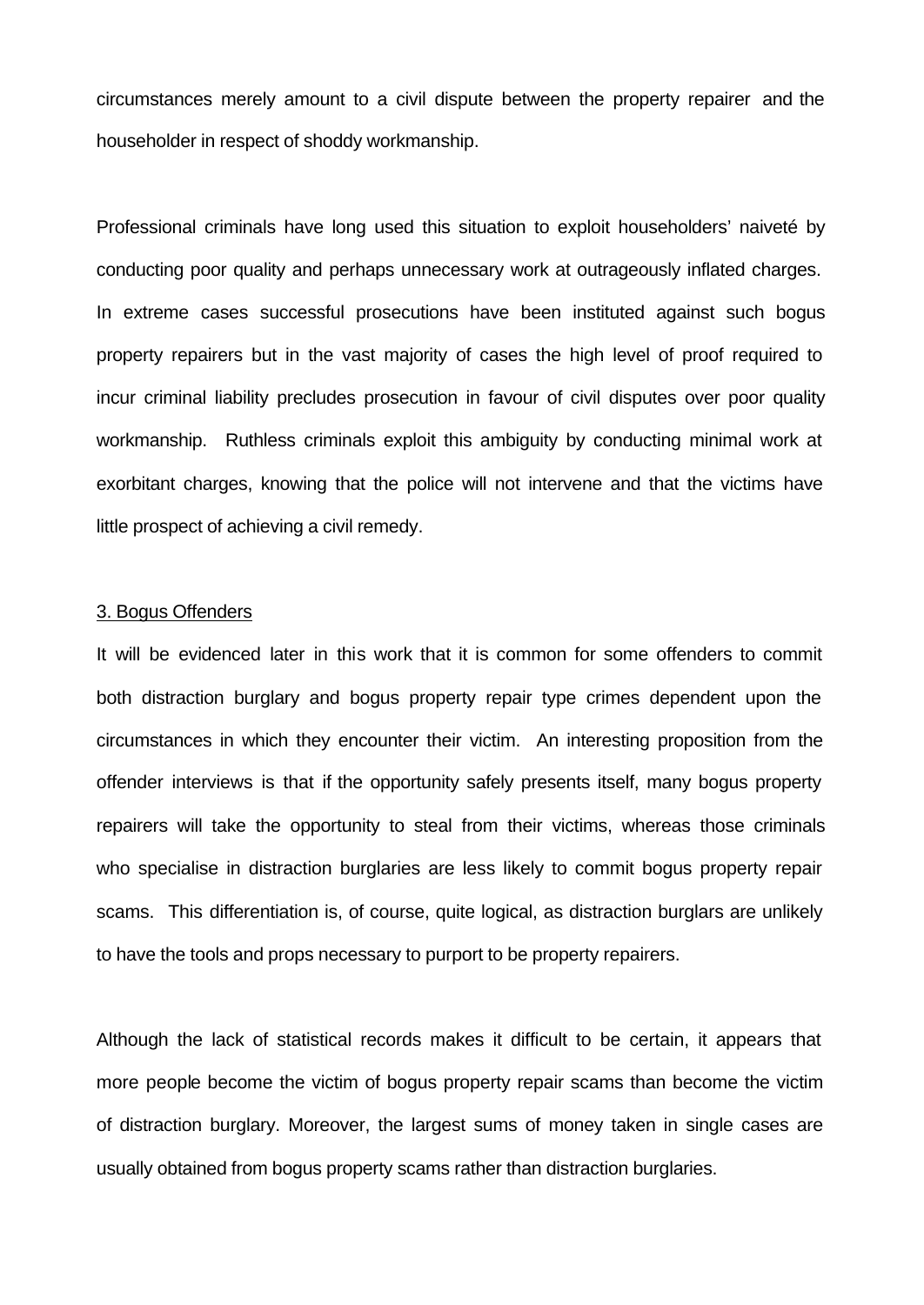Henceforth in this work the term *bogus offender* will be intended to incorporate offenders who commit distraction burglary and /or bogus property repair scams.

Similarly, the Leeds Initiative's mission to prevent distraction burglaries against elderly victims equally includes the objective of protecting the elderly from bogus property repair offenders.

## Neighbourhood Groups

The Leeds Metropolitan District houses 36 Neighbourhood Groups, each of which is run by one or more full-time paid employees who work with the support of volunteers, to provide services for the older people living in their catchment area.

Neighbourhood Groups are in addition to, and completely separate from, the local Neighbourhood Watch groups and the two organisations should not be confused.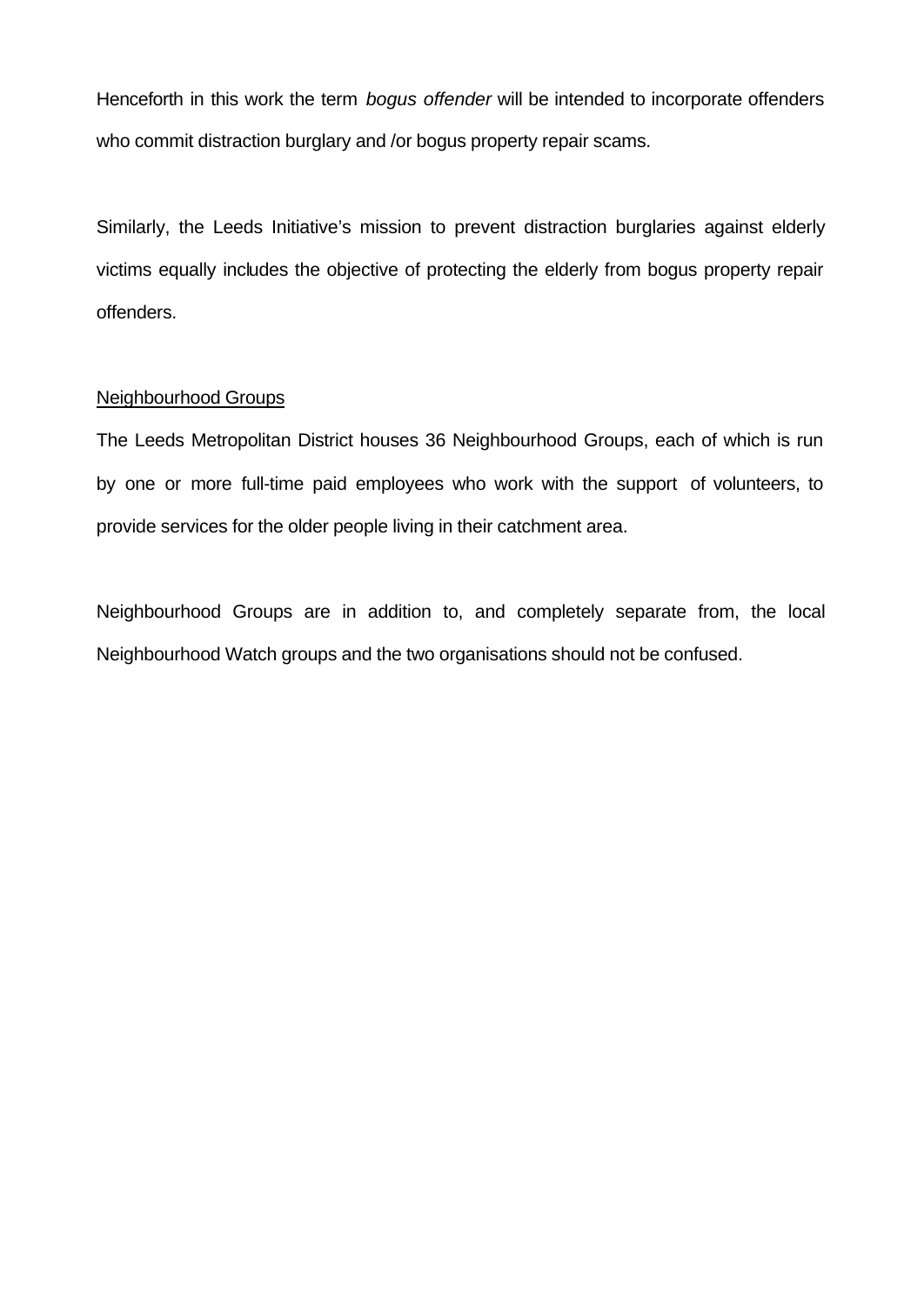**Chapter 2**

## **The Current Situation**

"How have we got here, and what's happening now."

#### The Situational Environment

The 1990's heralded a demanding period of significant change for the British Police Service. The organisational structure and working practices were significantly changed with financial control and discretion for the deployment of resources being devolved from Headquarters to the Basic Command Unit (BCU) Superintendent. Many of the BCU Commanders eagerly embraced the opportunity to manage their own budgets, and imaginative local deployment strategies achieved significant statistical improvements in pursuit of Divisional and Force objectives. These successes present an exciting future for the Service and are likely to ensure the continuation of the BCU system for the foreseeable future.

The empowerment of local BCU Commanders is, of course, accompanied by responsibility to ensure that the Commander meets his/her performance targets. In such a scenario there is unrelenting pressure for the Commander to achieve his/her targets, which are largely measured by statistical returns. The number of crimes reported and detected, the reduction in the commission of specific crimes, the time it takes to answer a telephone, and the time it takes for an officer to arrive at the scene of a crime are all typical key performance indicators, upon which the Commander's success or failure is measured. It is clear, therefore, that volume crimes are the areas upon which Divisional Commanders can best achieve their targets. Petty thefts, burglaries and assaults committed by offenders who live locally are the focus of the Divisional Commander's policing plan. On the other hand, the lesser incidence of serious crime committed by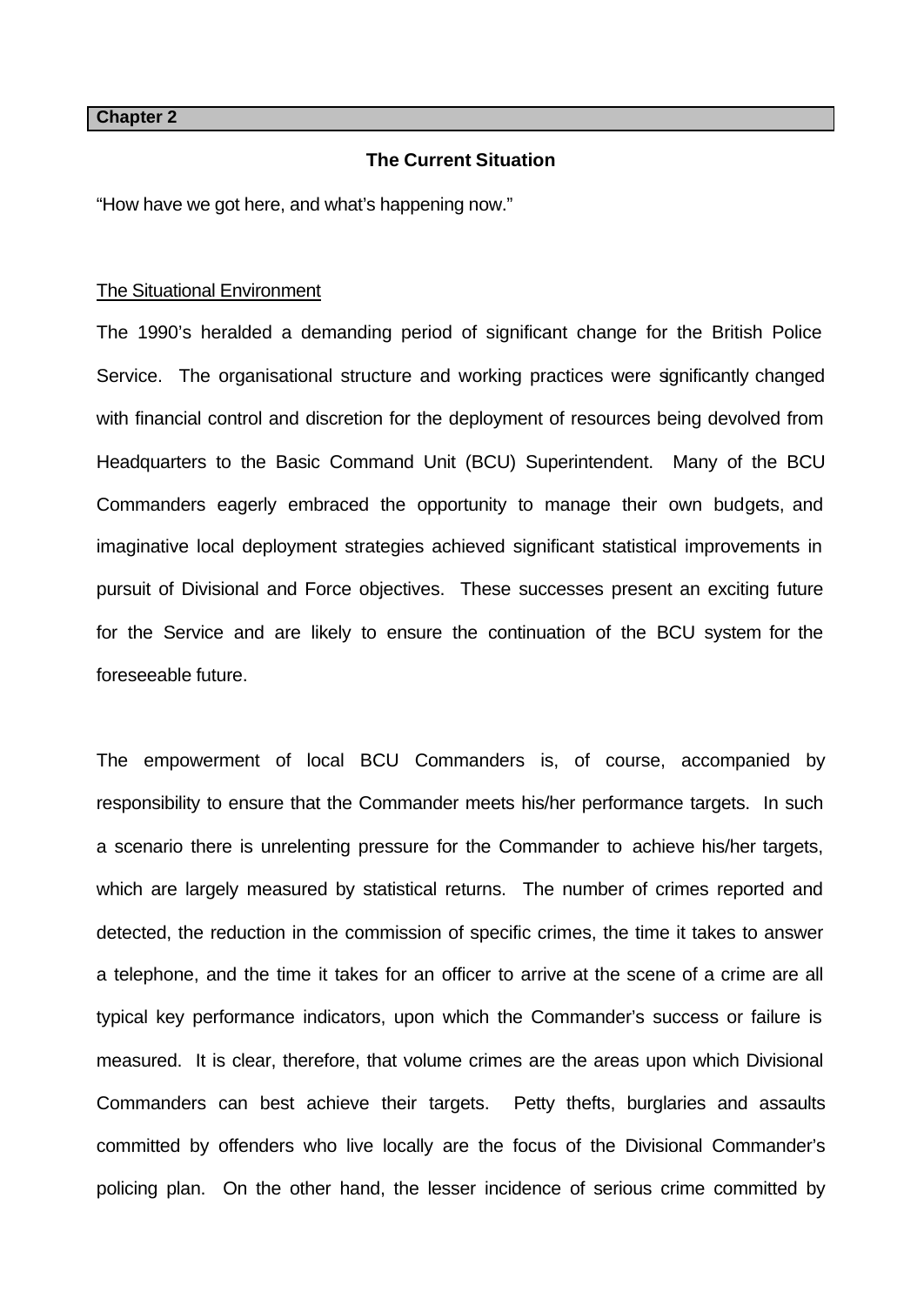travelling criminals domiciled elsewhere cannot be given the same amount of time or effort. Indeed, there is a sense in this approach. Volume crime has detrimental effects upon the lives of a large proportion of the community whereas serious crime impacts upon a small minority. A massive deployment of police resources is often necessary to detect a single crime committed by an offender from another region, whereas a similar use of valuable resources on volume crime can prevent and detect quite a large number of crimes, with the effect upon the key performance indicators being axiomatic.

Distraction burglars rarely commit crime in the areas they reside. The fact that they engage their victims in conversation tends to compel offenders to commit crime where they are not known. The investigation of such crimes often places heavy demands upon the criminal intelligence, forensic science and surveillance support services. Moreover, those problems are further exacerbated by some bogus property repairers successfully claiming that their actions merely amount to a civil wrong, making any investment of police resources into the investigation to no avail.

These investigative difficulties are compounded by some victims being reluctant to report crimes, and where they do so, are sometimes reluctant to continue to be supportive of a protracted investigative process involving statement making, identification procedures, committal proceedings, adjournments and giving evidence in court. It is difficult to assess the extent of this problem, but there are examples of bogus offenders exploiting the criminal justice procedures to inconvenience witnesses by contesting each stage of the legal process. These were clearly evidenced with a series of bogus property repairers arrested in 1998 by Operation Hamelin detectives and again in 1998 in a number of West Yorkshire cases. It is understandable, therefore, that some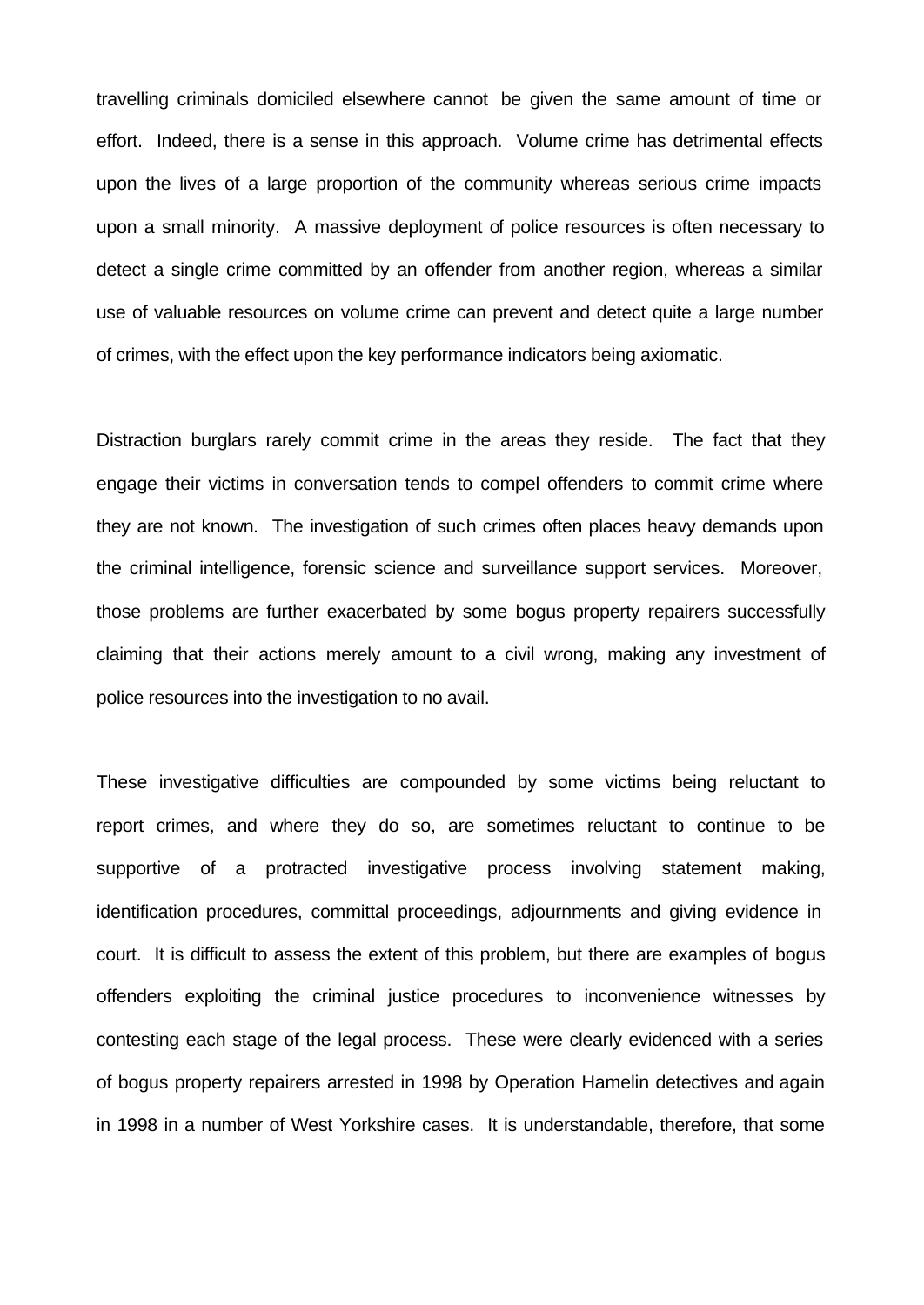witnesses are reluctant to embark on the potentially traumatic journey through a criminal investigation.

Doubts are currently being expressed, by detectives and members of the public, of some police forces' commitment to formulate and execute robust strategies to prevent and detect distraction burglaries against the elderly. Moreover, the Service's low-key approach probably to some extent compounds the reluctance of elderly victims to report such crimes. Many of these victims already suffer embarrassment at having been conned by the offender and are anxious not to extend their discomfort by becoming embroiled in police investigations. The true extent of bogus offender criminality is therefore extremely difficult to assess.

It is not surprising that the creation of the BCU system has been accompanied by bogus offences being seen as peripheral rather than core features in the Divisional Policing Strategies, especially when they are notoriously difficult to investigate and amount to a small percentage in the overall number of Divisional burglaries. Moreover, there is a growing belief that the over-stretched, under-resourced Police Service, perhaps unwittingly, focuses its efforts upon key performance indicators and that a 'what is not measured does not get done' culture prevails. There is a belief amongst many that bogus offences will not receive the prevention and detection efforts that the target victims deserve unless such crimes are given a separate classification in the Police Force annual statistical returns.

#### The Scale of Offending

Statistical assessment of the scope of the problem is notoriously difficult. In 1997 the dark figure of crime in respect of distraction burglaries was exemplified when Steele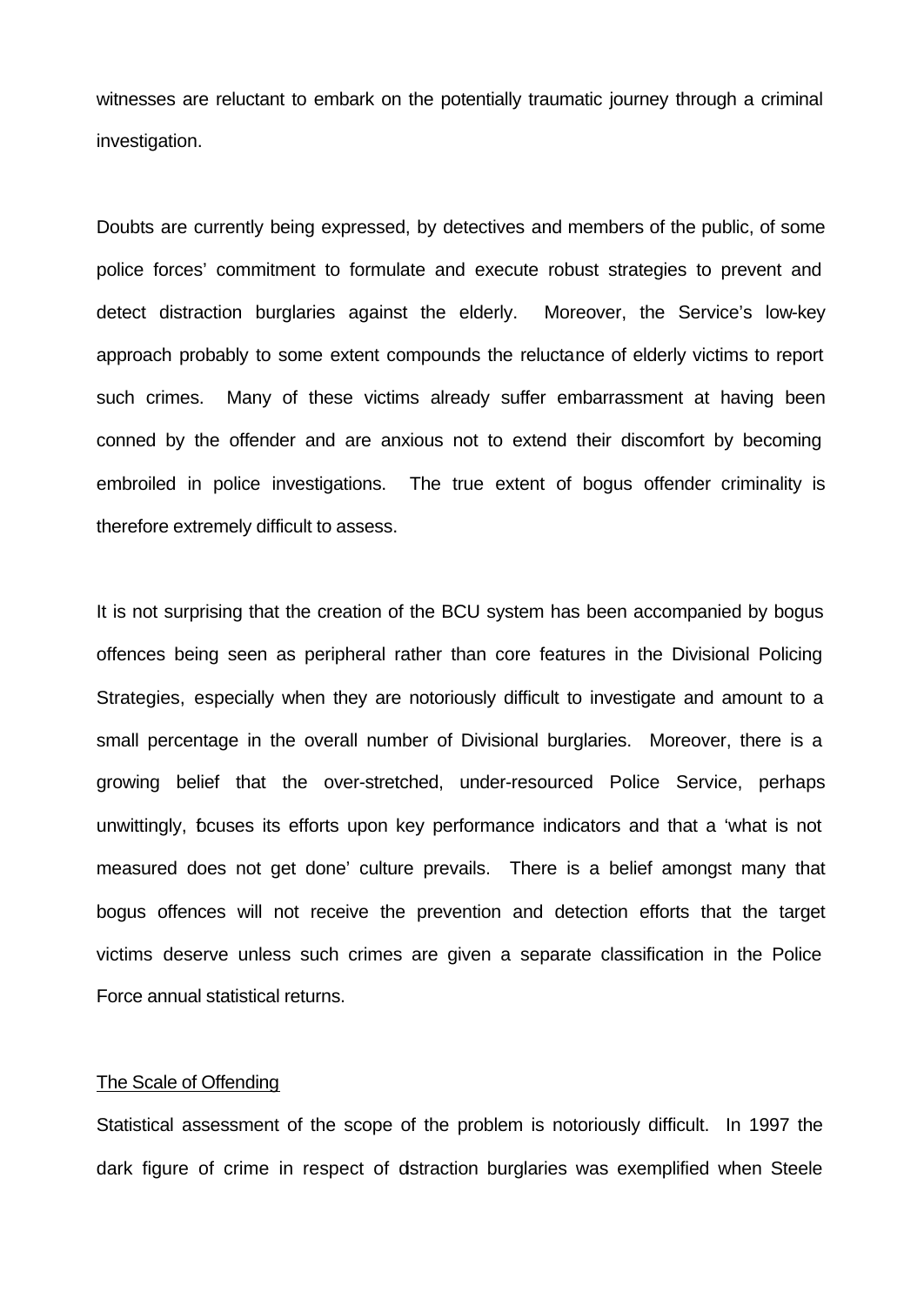conducted an investigation targeting two prolific bogus offenders. Some indication of the level of under-reporting may be evidenced when these offenders stated that they had committed approximately 500 crimes prior to their arrest. The investigation team could only trace a record of 60 of these crimes, many of which had been recorded as intelligence reports rather than crimes, usually with the officers making reference to such factors as "elderly, confused person", and "there does not appear to have been anything stolen".

Research by Dr Thornton, a Doctor of Clinical Psychology specialising in older people issues, and confirmed by the work of Steele when interviewing bogus offence victims (Age Concern Interviews 2000), reveals that some victims of bogus offences actually realise that they are being victimised during the commission of the crime. However, rather than running the risk of confronting the offenders whom they fear might then resort to violence, the victim will continue to pretend that they are still being hoodwinked. The percentage of such victims who do, or do not, then make a complaint to the police is of course difficult to assess.

These problems of under-reporting are exacerbated by the fact that victims who are the subject of criminal deceptions by bogus property repairers, grossly inflating their charges for shoddy work, are rarely ever recorded as crimes, usually being written off as civil disputes.

Nationally, the recorded figure of distraction burglaries in 2000 was just over 16,000 per year and reveals a wide geographical spread over urban and rural areas. These figures do not include, however, the most serious of bogus offender crimes where the offenders have moved outside of their usual MO and have for some reason subjected the victims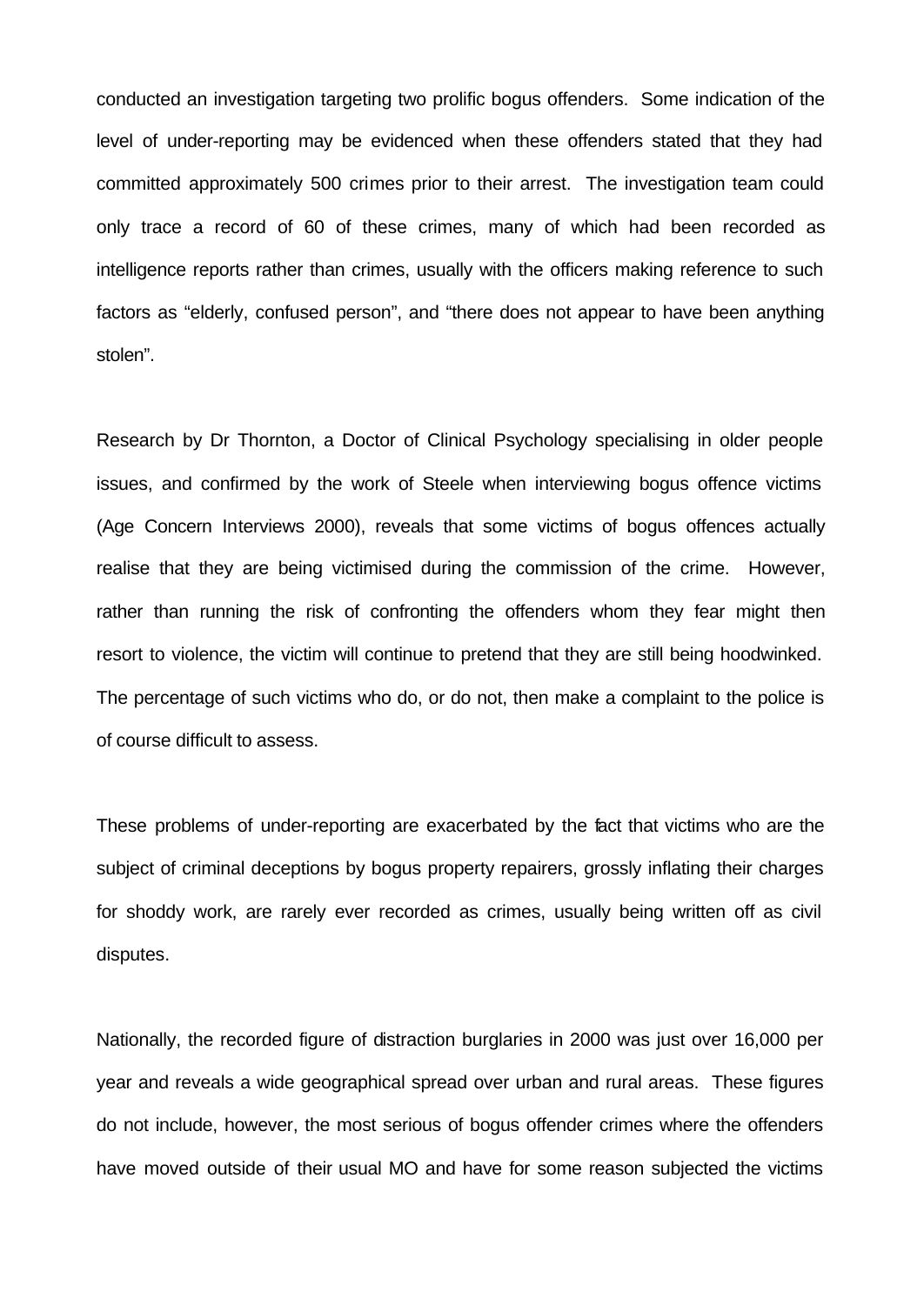to violence. Such crimes are usually recorded as robberies or even, on rare occasions where the victim sustains fatal injuries, as homicide. It is perceived by the researcher that there is a growing readiness amongst younger bogus offenders to resort to intimidation or even violence in the pursuance of their crimes. (See Chapter 5, Bogus Offender Interviews).

The following factors (collated during Steele's interviews of bogus offence victims in Leeds during 2000) appear to be major contributors in the under-reporting and underrecording of distraction burglary:

1. Victims not appreciating that their property has been stolen, believing they may have lost or mislaid it.

2. Victims are embarrassed at having fallen for the deception and are too ashamed to report the crime (sometimes even to close relatives and friends).

3. Victims sometimes become aware that they are being duped but fear of physical violence prevents them from taking action.

4.Victims do not wish to become embroiled in unsympathetic criminal justice procedures and wish to avoid the trauma of attending identification parades, give evidence in court, etc.

5. Victims sometimes adopt the stance that nothing serious has happened to them and do not wish to inconvenience others by reporting the crime and thereby being the catalyst to creating unnecessary work for the police and other agencies, or to causing worry for their relatives.

6.Victims are afraid they would be subject to threats and intimidation from the offenders if they made a complaint to the police.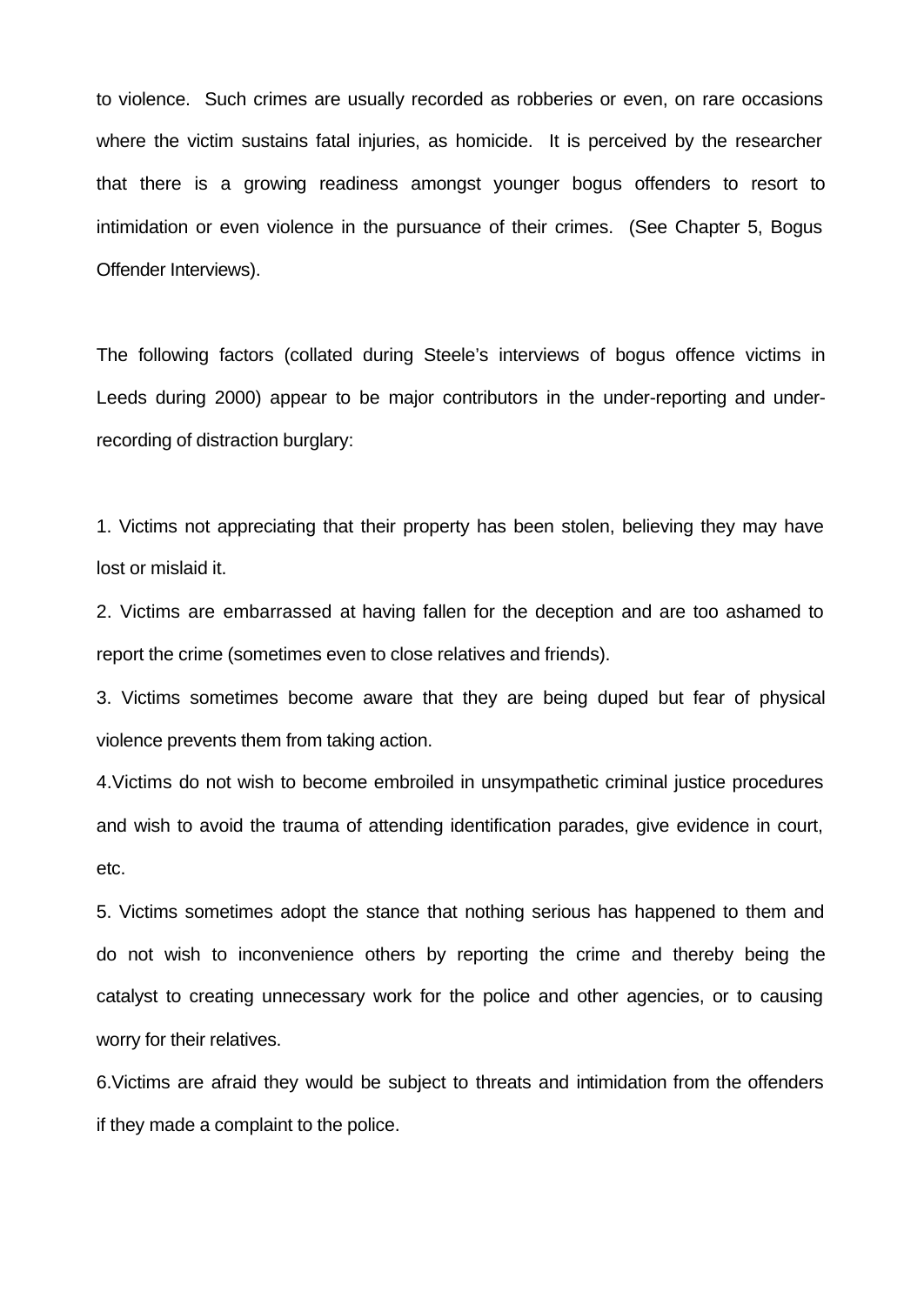#### The Detection versus Prevention Balance

"Should we bolt the stable door before or after the horse has left?"

The Scottish Police Service, ably led by Strathclyde Police, have adopted an effective approach to addressing bogus offender crime with all Forces co-ordinating together under the pro-active banner of "Operation Hamelin".

Operation Hamelin is a fine example of how bogus offender crime can be addressed with a high-profile public awareness initiative being accompanied by high-profile targeting of offenders. The success of this initiative is unquestioned but the researcher has some reservations about a strategy where a large element of the initiative is focused upon the targeting of offenders. The pro-active targeting of suspects, incorporating road checks, real-time collation of criminal intelligence and proactive surveillance of suspects, places excessive demands upon police resources and Hamelin tends therefore to rely more upon intermittent periods of intensive activity rather than lower profile but unrelenting, systematic prevention and detection work. Moreover, Steele asserts that any strategy founded upon deterrence by the successful prosecution of offenders (especially where the investigation involves moving covert surveillance to gather evidence) will place disproportionate demands on police resources when comparing the opportunity costs with the use of the same level of resources against volume crime.

These observations should not be read as inferring that the researcher believes there is limited value in robust investigation and successful prosecution of bogus offenders. It is argued rather, that more emphasis should be placed upon the preventative elements of an anti-bogus offender campaign. The proactive targeting of prolific offenders is an essential element of contemporary intelligence-led policing methods and has a central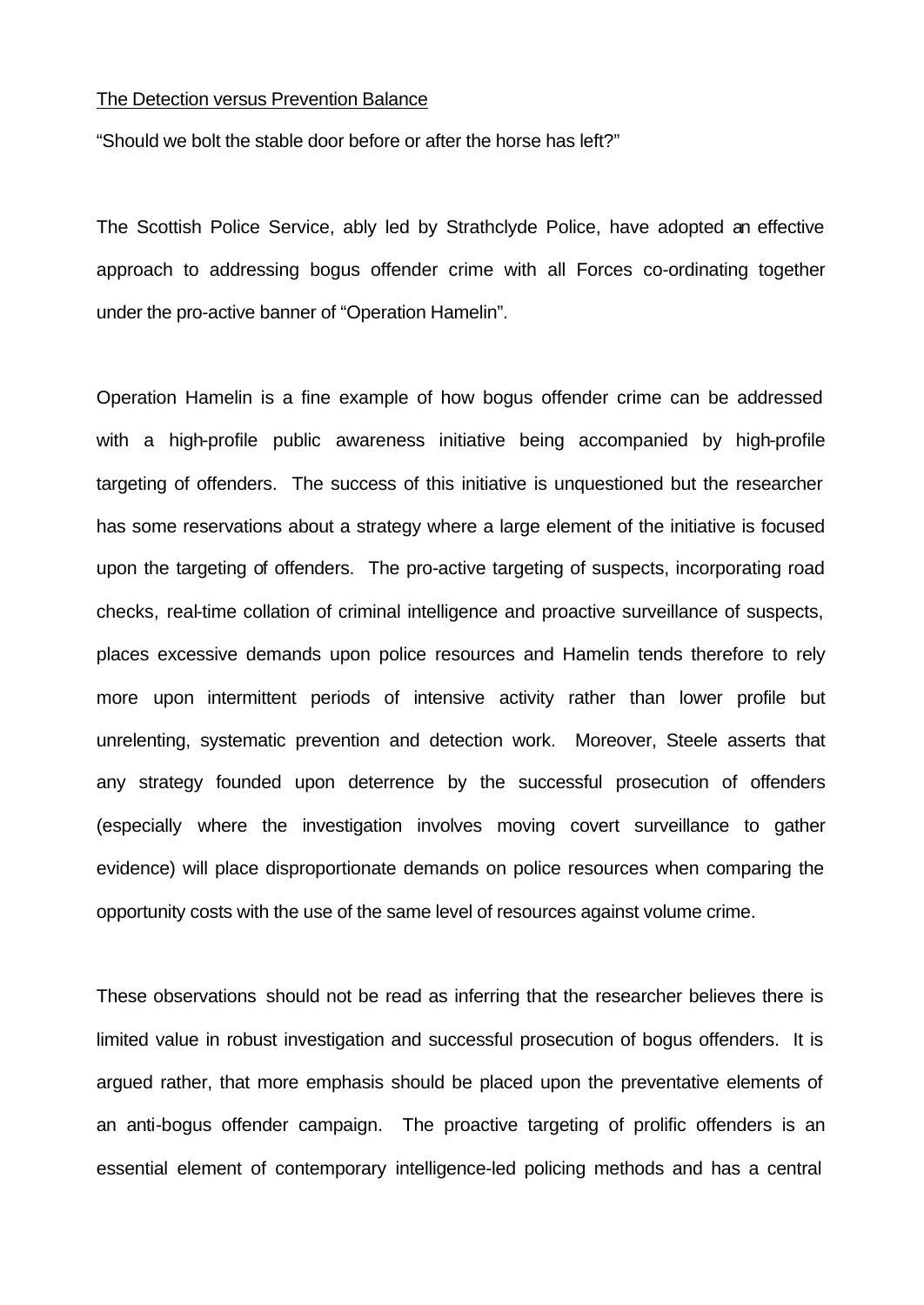role to play in any distraction burglary strategy. Steele postulates, however, that a significant reduction in the incidence of crime, where offenders travel long distances across police boundaries to commit crime, can best be achieved by focusing attention upon reducing the opportunities for them to commit crime at their destination. This would reduce the need for involving surveillance to the scene of the crime, or stopping them en route, or attempting to trace them post-commission of the crime. Steele affirms, therefore, that the main focus of a successful anti-bogus offending strategy should be upon prevention accompanied by safety net targeting of offenders responsible for a much-reduced pool of crimes. Such an emphasis has the potential to maximise the quality of life for our older community whose confidence will be bolstered by the tangibly improved prevention plan. Moreover, bolting the stable door before the horse leaves is cheaper and more effective than chasing the horse over the moors.

#### Statement of the Problem

Bogus offences are committed against the most frail and vulnerable members of the community who are least in a position to protect themselves or their property and who sometimes do not even appreciate that they have been made the victim of a crime. Where older adult victims subsequently realise that their life savings, family heirlooms or other valued items have been stolen, they often experience a substantial breakdown in health preventing them from continuing to live an independent life in the community and may even cause early death. The breakdown in the quality of life of an elderly victim also affects near relatives who have difficulty in coming to terms with their inability to provide the necessary care and support.

Older people often have deep-rooted attitudes and beliefs making it difficult to change life styles and behavioural routines to better protect themselves from becoming a victim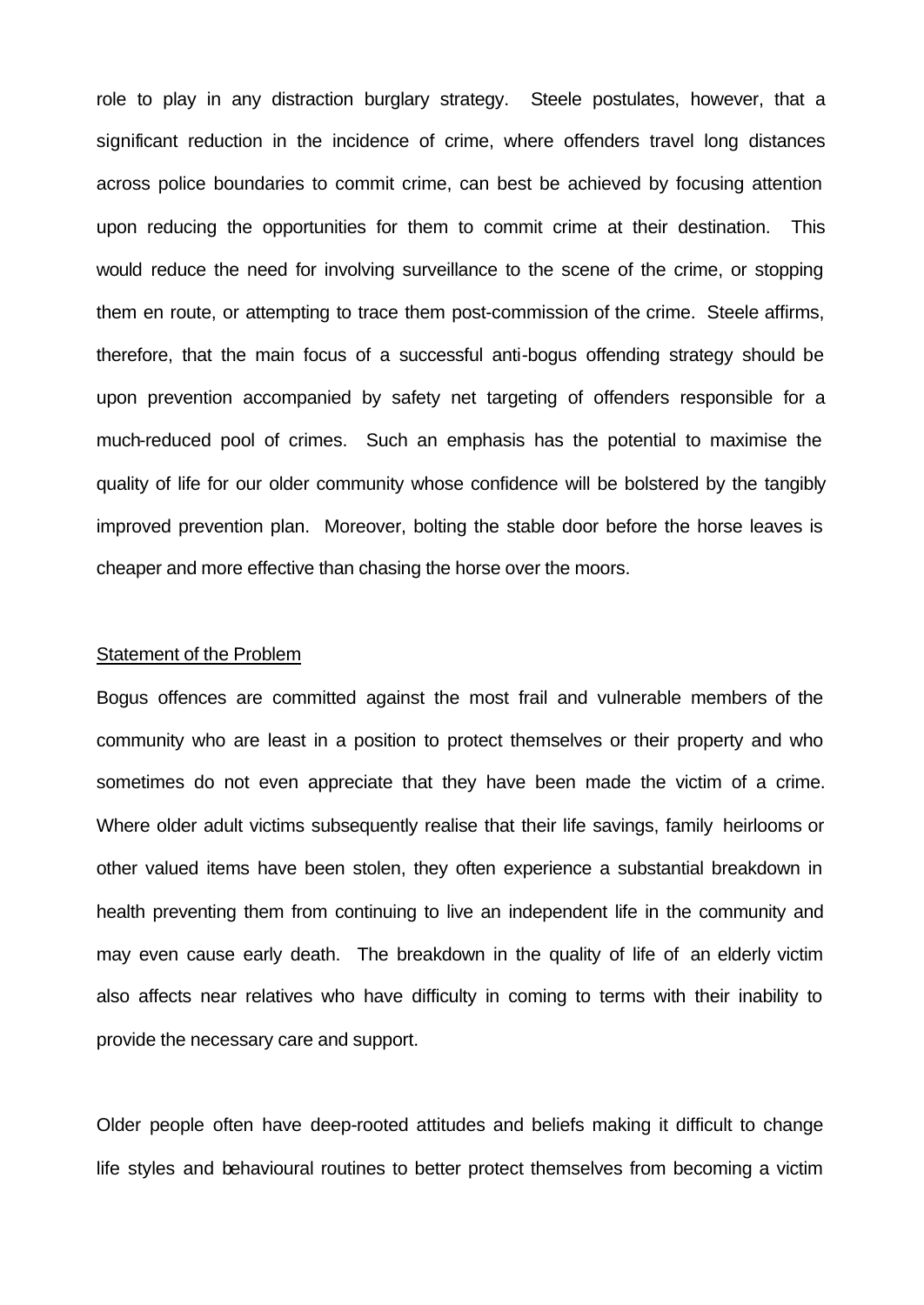of crime. These factors are exacerbated by problems that sometimes accompany ageing, such as short-term memory loss, dementia, and perception impairment. However, there is often a tendency by younger people to fail to understand that it is a minority of older people who suffer these symptoms and to generally underestimate older people's abilities. Steele and Dr Thornton strongly emphasise that the needs and capabilities of individual victims differ greatly from one person to another. Prejudiced perceptions of the capabilities of older people create two obstacles which must be overcome. Firstly, a failure to learn, listen, respect and act upon the assertions and evidence provided by older victims. Secondly, the failure to identify and implement appropriate prevention measures in respect of those older persons who are disadvantaged by the loss of cognitive and/or physical abilities when to do so would enable them to safely live an independent life in the community.

The current autonomous BCU policing system is not ideally suited to address crossborder crime, especially where the offenders travel long distances. BCU Commanders are understandably reluctant to undertake intensive investigations into a small number of burglaries committed within their division by transient criminals, hence the poor detection rate for distraction burglaries. Moreover, a proactive policing strategy to bring about the arrest of such offenders invariably involves moving surveillance, which is expensive and resource intensive, making the sustained use of such tactics prohibitive.

There is a need for the development of cost effective multi-agency strategies to prevent and detect elderly people from becoming the victims of bogus offences.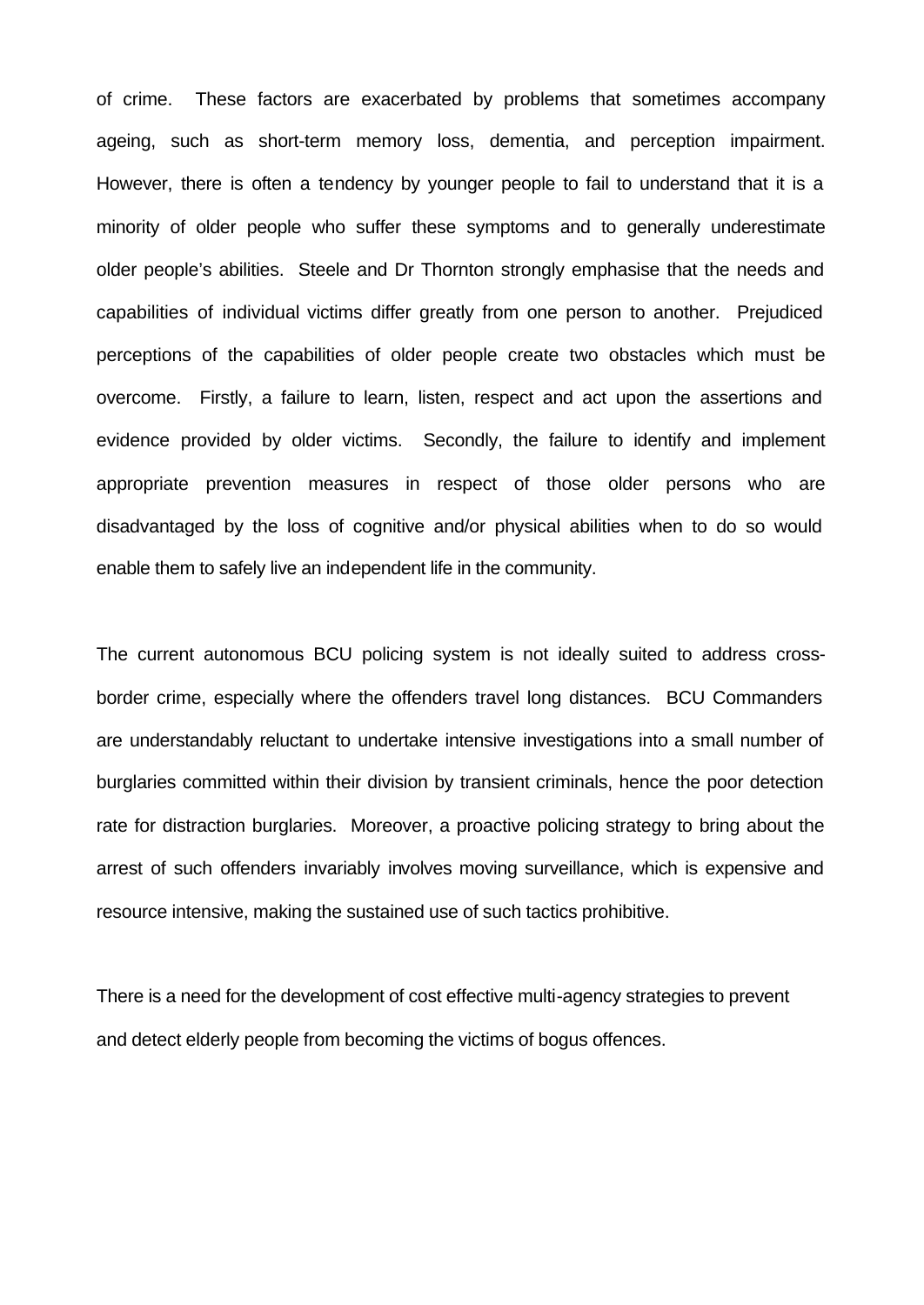#### **Chapter 3**

#### **The Statistical profile of the West Yorkshire Victim**

"This is white crime committed by white offenders against white victims, or is it?"

Whilst comparatively rare, at least in terms of "reported" crime, distraction burglaries are targeted against highly vulnerable members of the community. Information gleaned from the offender interviews clearly indicates prolific offending and that only a small proportion of these crimes are reported to the police.

In order to identify the most effective method of tackling distraction burglaries it is necessary to have some understanding of why these persons are targeted, what makes them particularly vulnerable and what factors might act as a deterrent to offenders.

Whilst this may largely be a matter of common sense, it was felt that statistically-based research should be undertaken to explore and document the demographic and housing profile of distraction burglary victims which could assist in the formulation of an effective strategy. The hope was that this would enable targeted crime reduction initiatives to be focused where they would have most effect in reducing the incidence of bogus offences and thereby better protecting those elderly persons whose circumstances put them at risk of being a victim of a distraction burglary.

Detective Sergeant Helen Dover therefore collated and analysed distraction burglaries recorded in West Yorkshire. West Yorkshire incorporates widely divergent geographical areas such as the cities of Leeds and Bradford, a spread of larger and smaller towns, and rural areas with a host of small villages and hamlets. Crimes for analysis were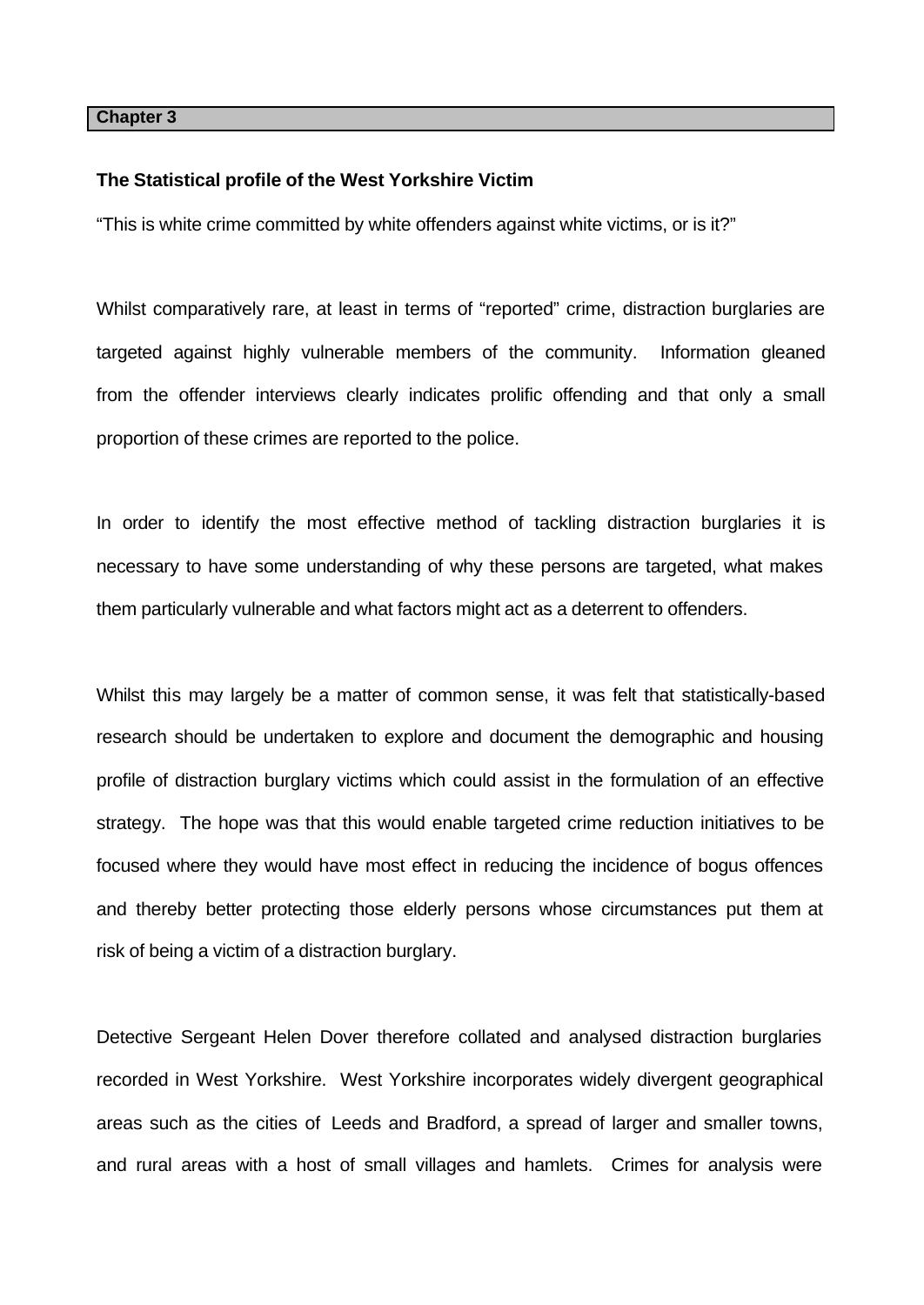taken from the West Yorkshire Police computerised crime recording system (CIS) over a two-year period (1998-1999). Crimes were selected using Modus Operandi coding to identify "distraction" type offences. Study of the actual MO was not undertaken as this was covered by offender interviews. A total of 152 crimes were used for comparison.

The original intention was to conduct as detailed analysis as possible of the victim information, including features of the home itself. Unfortunately this was not possible due to the lack of relevant information contained in the crime reports. Comparison was therefore restricted to that information which was included in all, or the majority of, the crime reports.

Not all of the 152 crimes were used for all of the comparisons because some lacked the necessary detail. For this reason the sample size varies between classifications.

Crimes were compared for the following features:

- Day of offence
- Time of offence
- Age of the Victim
- Gender of the victim
- Gender AND age of the victim
- Property type (house/ bungalow/ flat)
- Property type AND feature (Detached/ semi/ terraced ground floor/ upper floor)

Percentages shown are % of the sample used for that comparison.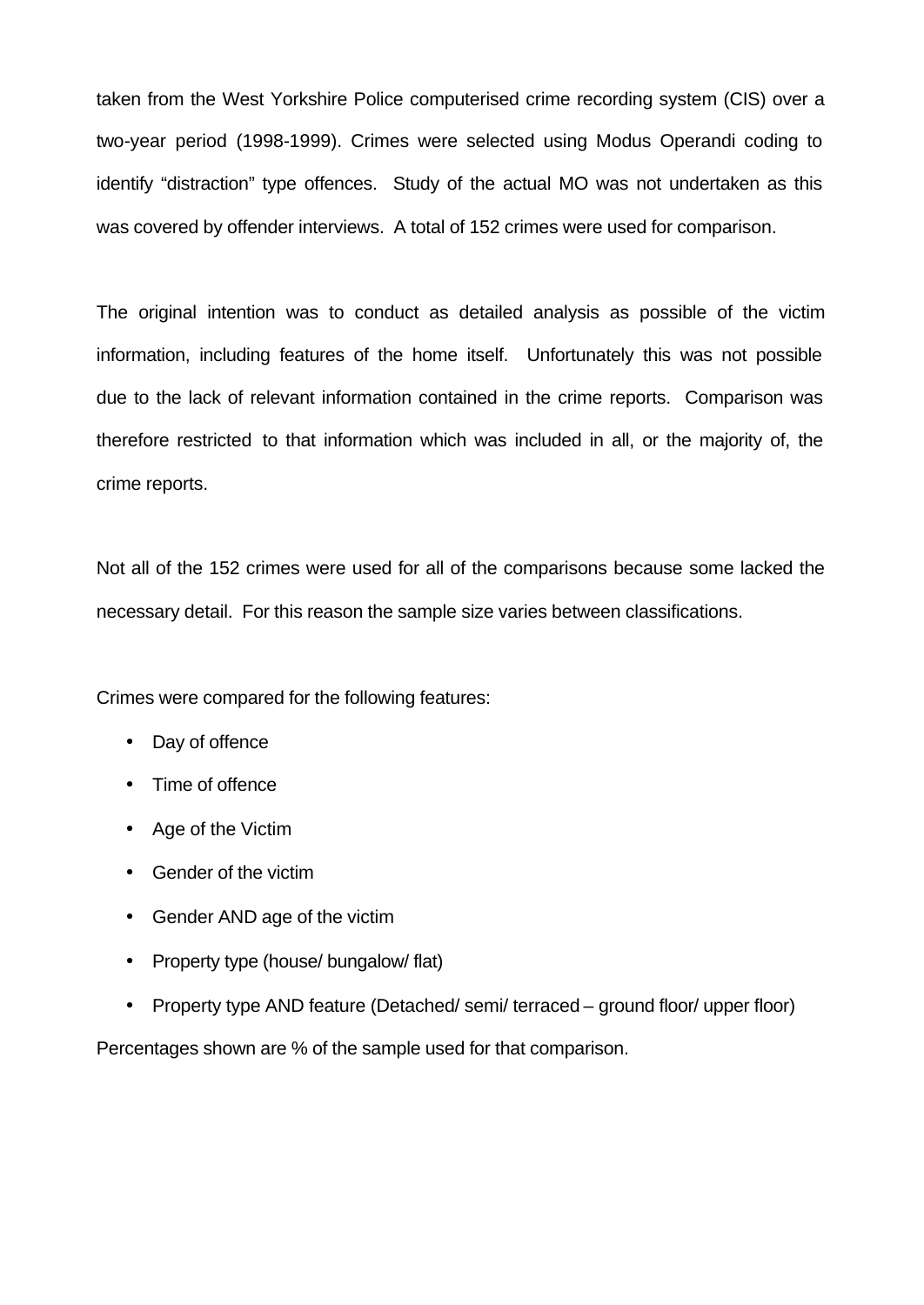### **DAY OF OFFENCE**





**DAY OF OFFENCE**

*The low number of offences committed over the weekend is to be expected as offenders often pose as workmen to commit these crimes. It was anticipated that offenders might be influenced by the day of the week on which pensions are paid as this might mean more cash in the house. Unfortunately the available data did not permit analysis of this theory. However, information from the offender interviews suggests that it is not a factor as many criminals who commit this type of crime travel long distances to do so and would not therefore have the necessary local knowledge. They are also more interested in "relieving" victims of their life savings rather than one week's pension.*

Sample size:152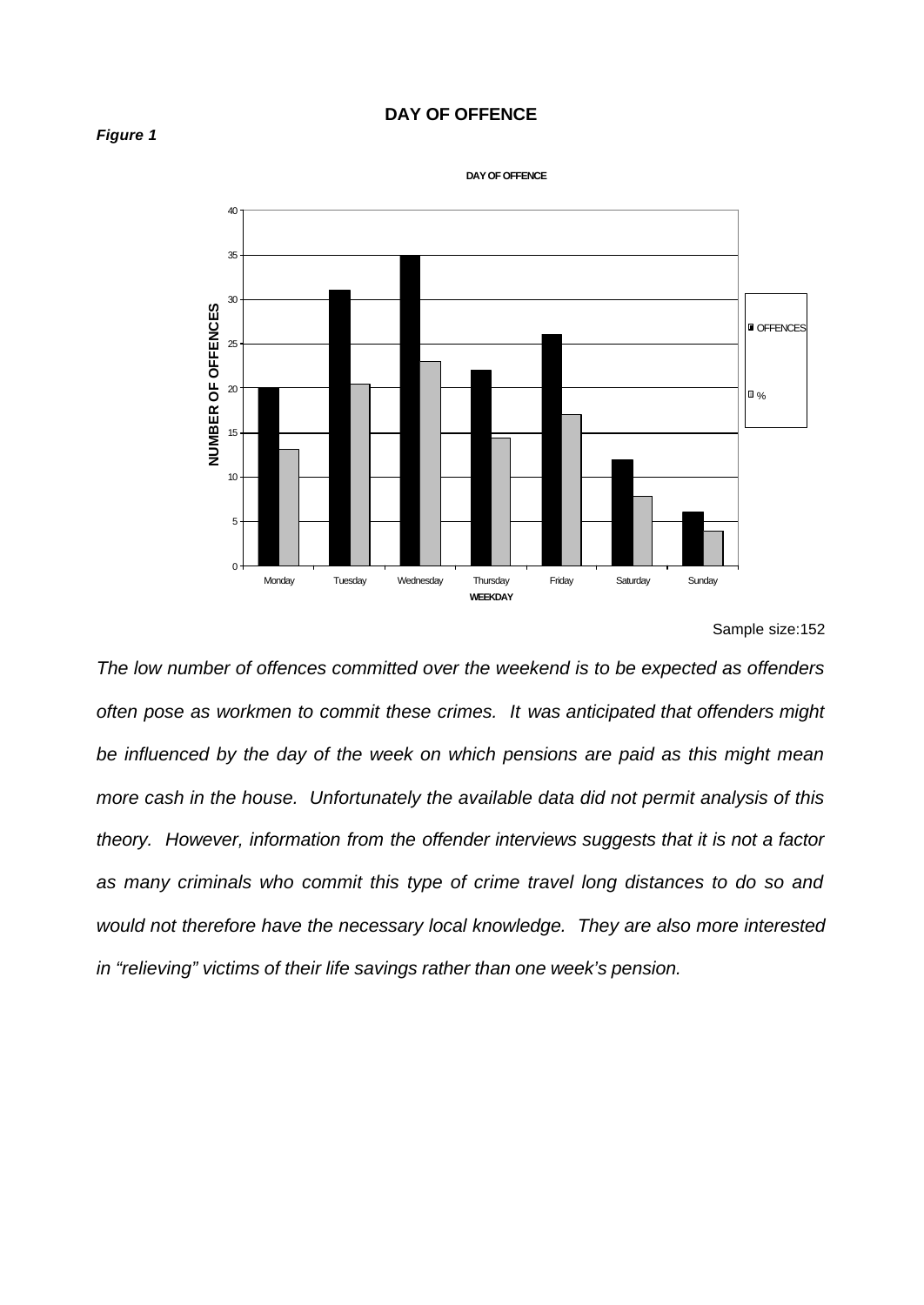

The spread of times when offences are committed is not surprising, again because many offenders pose as workmen or other officials and would therefore commit their offences during "working hours".





# **Figure 3**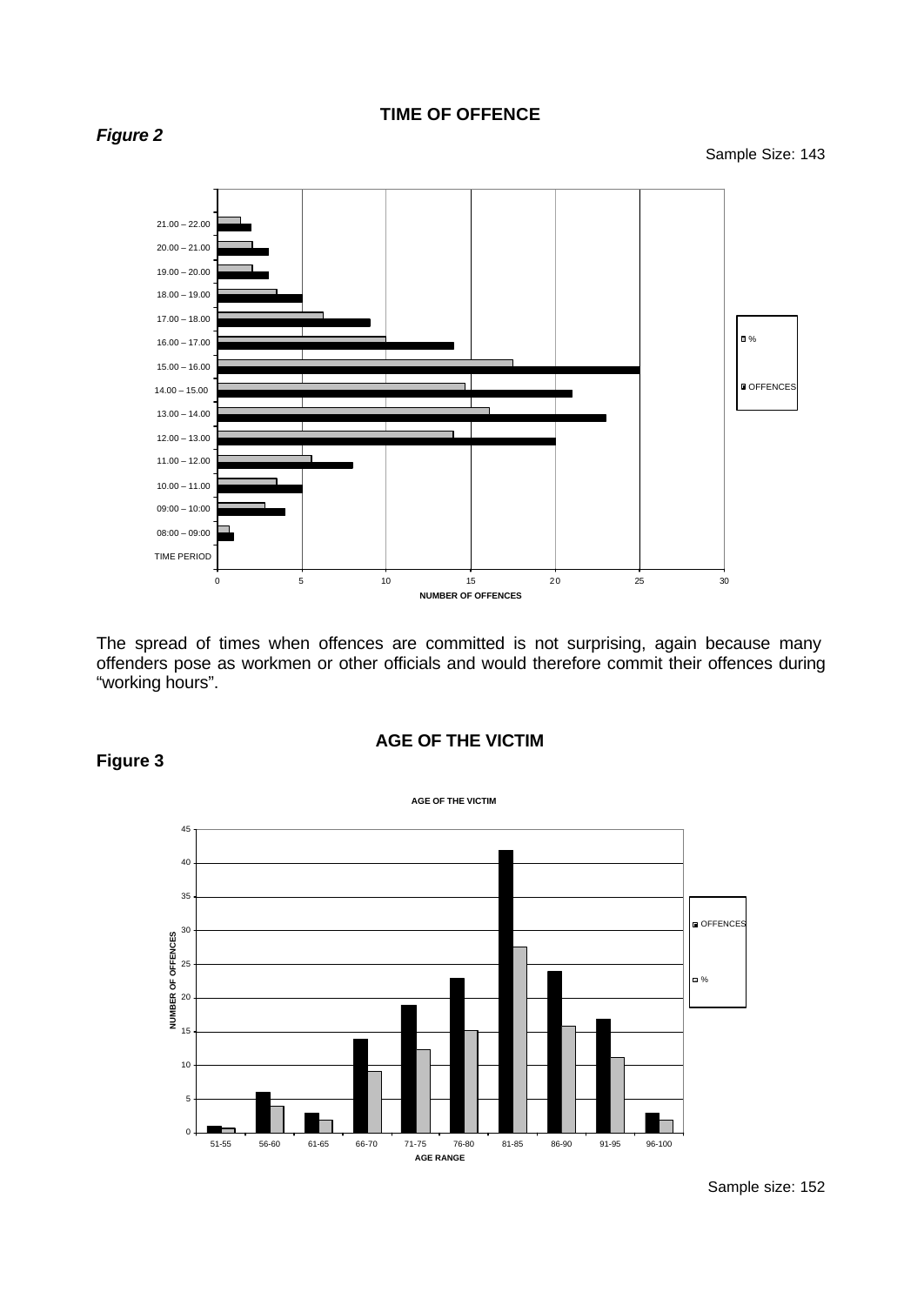This data appears to illustrate that offenders prefer to target more elderly victims who are perhaps physically less able to defend themselves or their property. It also illustrates the offender's belief that older victims are perhaps mentally less agile, and therefore potentially easier to "con", and less reliable as witnesses in any subsequent investigation. This is backed up by information from the offender interviews. The 'decrease' in victims over 85 years of age is accounted for by the declining numbers of citizens in the higher age groups.

# **GENDER OF THE VICTIM**





Sample size: 152

Statistically, females live longer than males and there are therefore less elderly men in the population than there are women. (OPCS 1993). Also, among pensionable aged citizens, there are more women than there are men living alone in the community. Offenders may also see women as more vulnerable in terms of physical frailty and therefore less likely to offer resistance.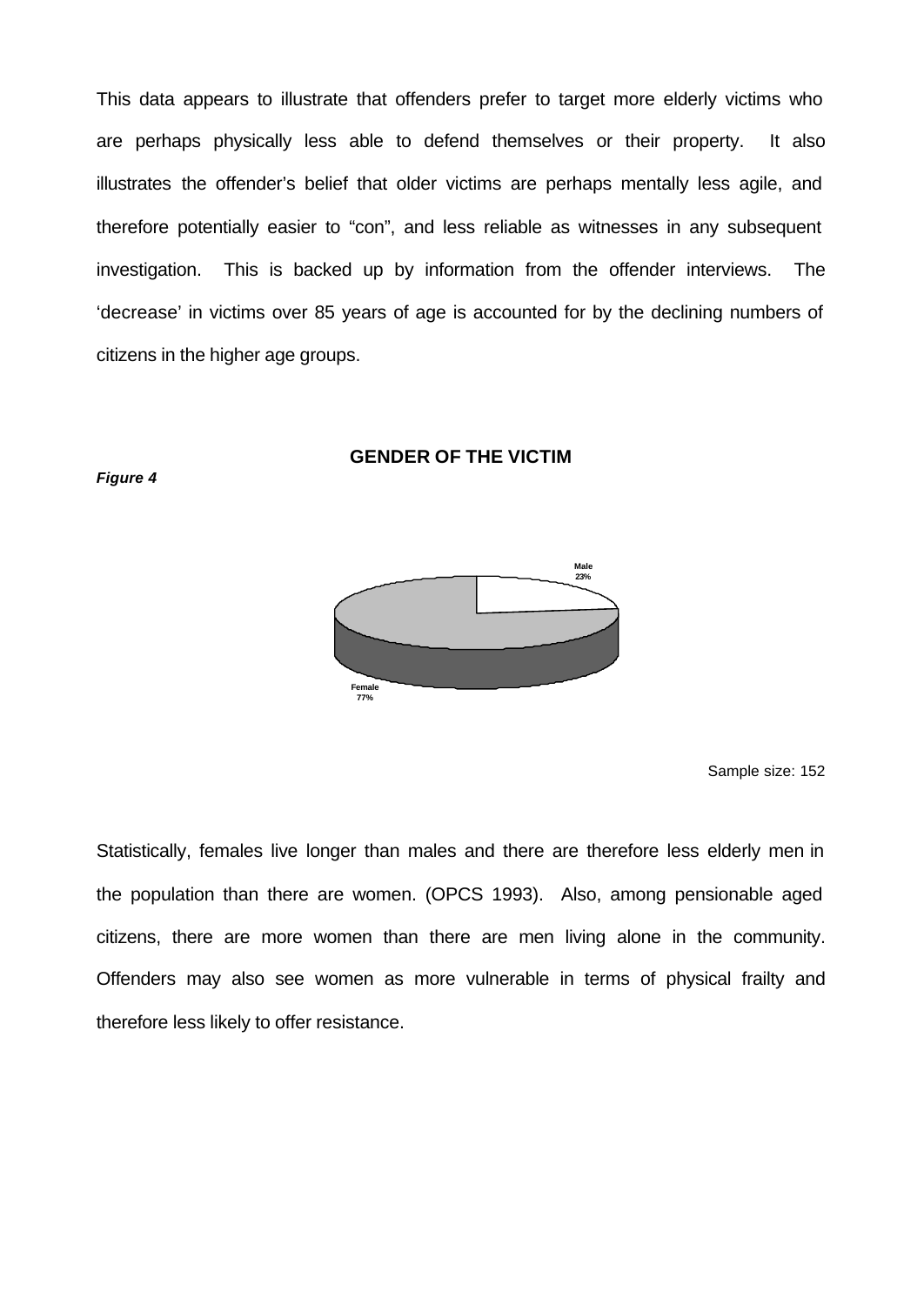# **GENDER AND AGE OF THE VICTIM**



Sample size:152



**PROPERTY TYPE**



*Figure 5*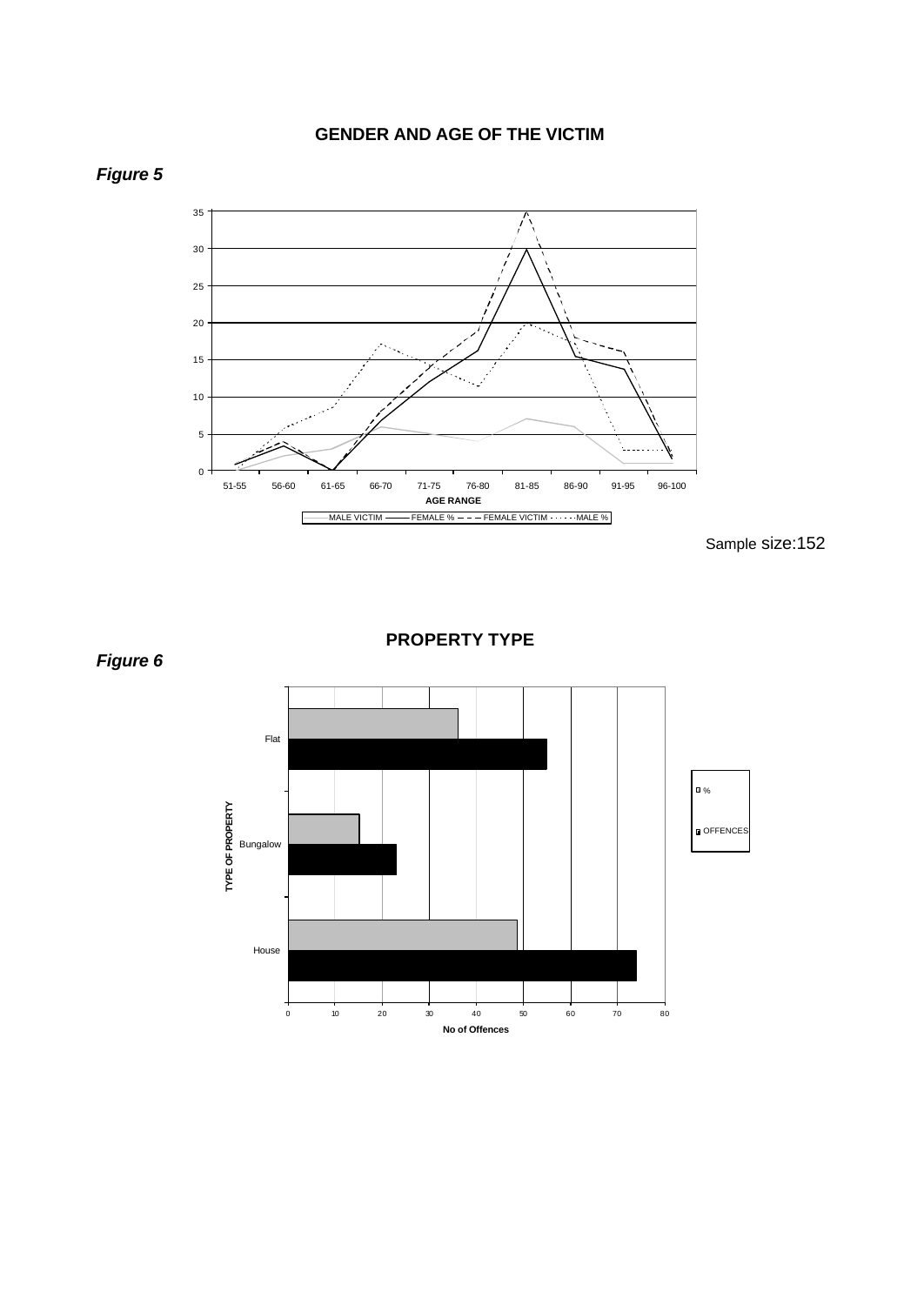### **PROPERTY TYPE AND FEATURE**

#### *Figure 7*

|               |               | <b>HOUSE</b> |               | <b>BUNGALOW</b>   |
|---------------|---------------|--------------|---------------|-------------------|
|               | <b>Number</b> | Percentage   | <b>Number</b> | <b>Percentage</b> |
| Detached      |               | 12.16        |               | 17.39             |
| Semi-detached | 21            | 28.38        |               | 30.44             |
| Terraced      | 28            | 37.84        |               | 17.39             |
| Not known     | 16            | 21.62        |               | 34.78             |

# *Figure 7a*

|      | <b>GROUND FLOOR</b> |            | <b>UPPER FLOOR</b> |            | <b>NOT KNOWN</b> |                |
|------|---------------------|------------|--------------------|------------|------------------|----------------|
|      | <b>Number</b>       | Percentage | <b>Number</b>      | Percentage | <b>Number</b>    |                |
|      |                     |            |                    |            |                  | <b>Percent</b> |
|      |                     |            |                    |            |                  | age            |
| Flat | 26                  | 47.27      | 21                 | 38.18      |                  | 14.55          |

Sample size: 152

Whilst guidelines dictate that property type information should be included in the MO section of crime reports, unfortunately this does not always happen. Where such information is shown it is usually restricted to the building type. Rarely is any detail recorded regarding the location of the property (eg secluded/ rural etc) or the visual characteristics (eg run down/ neglected etc). This makes meaningful analysis of such factors difficult and unreliable.

# **Conclusion**

In terms of identifying those factors that put elderly persons at risk, it is true to say that studying the available victim information was not particularly helpful. Little or no information was available for example regarding whether the victims were in sheltered accommodation, disabled or living alone. Factors such as these could be extremely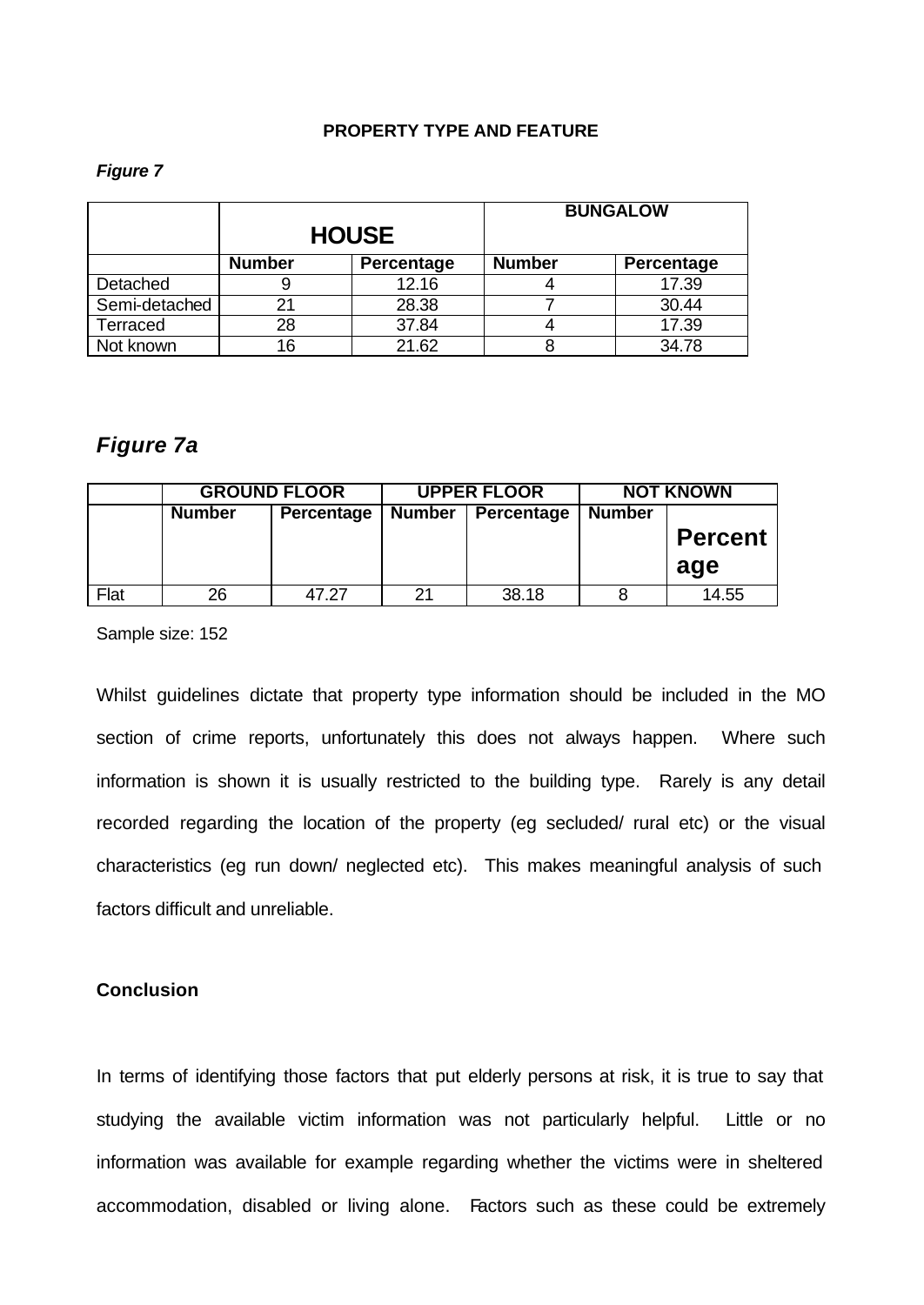relevant in terms of victim selection by the offender and therefore also useful to support organisations etc. in identifying potential victims.

However, such comparisons as were undertaken produced results that could largely have been anticipated. This was useful in confirming both 'professional opinion' (Support Agencies, Police etc) and the information given by the offenders.

The exercise also highlighted the need for improvements in the gathering and recording of information. This is important, as a lack of accurate and relevant information impacts not only on effective prevention strategies, but also on investigation and detection.

The database analysis also failed to identify the racial origins of victims. Many practitioners in the field assert that distraction burglary is a white crime predominantly committed by white offenders against white victims. Offender research (including analysis of Operation Liberal's offender database) confirms these perceptions in respect of 99% of offenders being white, but could easily fail to identify bogus offences committed by ethnic minority offenders against ethnic minority victims where the crimes may be less likely to be reported to the Police.

Steele is beginning to have serious doubts about the accuracy of the white crime perception. The offender interviews clearly illustrated a "white crime" situation but it must be recognised that the majority of the offenders interviewed were serving long periods of imprisonment and tended to reflect the more professional and prolific offenders of distraction burglary. Recent anecdotal interviews with victims and support agency staff conducted by Steele and McKillop suggest that some degree of bogus offending occurs against ethnic minority groups.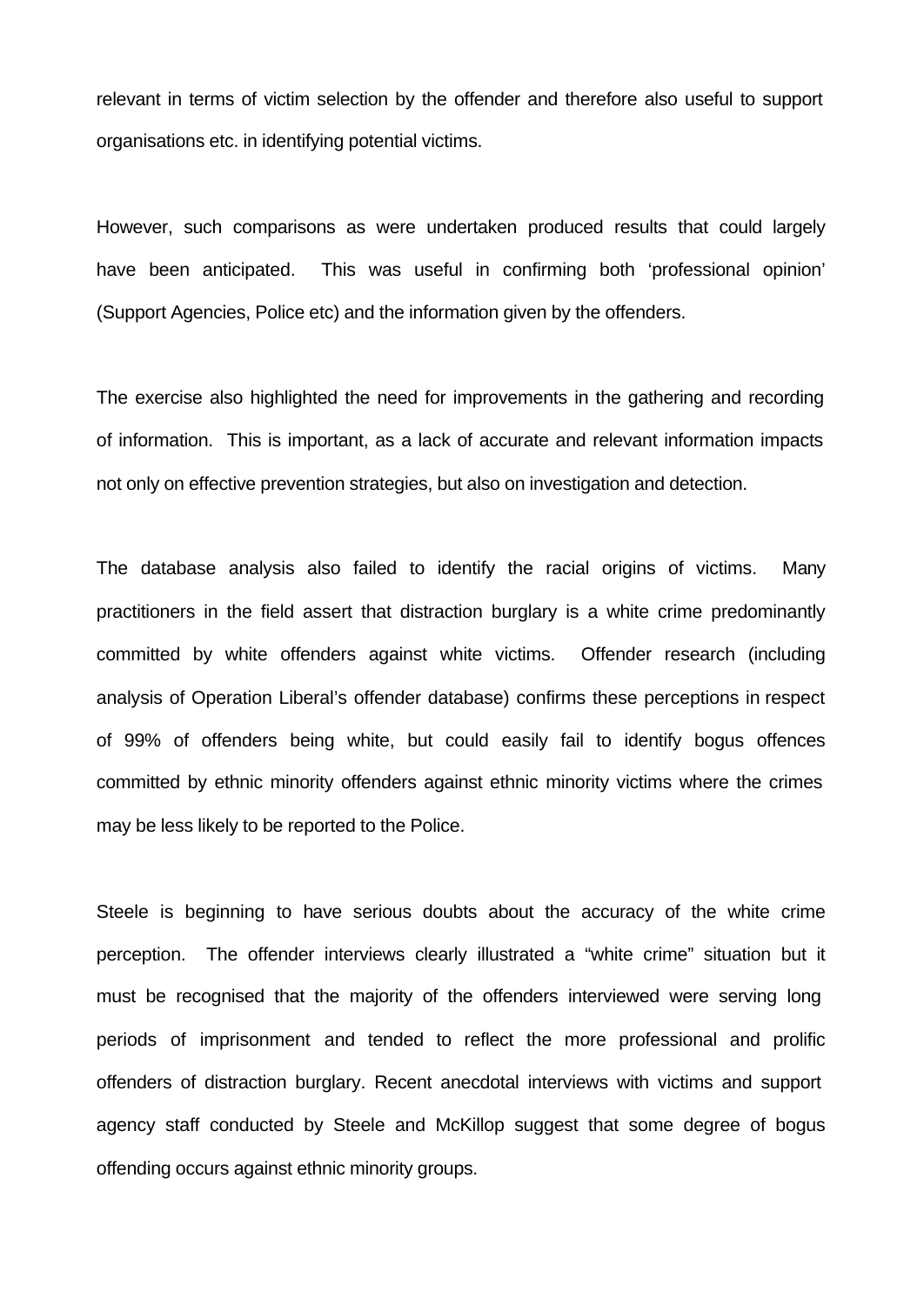It is tentatively suggested that an unquantifiable number of offences against ethnic minority households appear to be committed by locally residing offenders. The tales used to enter a household and the lack of distinct professional aplomb by the offenders appears to suggest that lesser proficient white criminals are involved. Examples of these MO's include visiting homes of pregnant Asian women who have received traditional gifts of gold jewellery to mark the event. It is postulated that these MO's indicate some local knowledge and therefore suggests someone living locally is involved in the crime. Such incidents cast doubt on the exclusivity of the white crime theory, so far as the origins of victims are concerned. However, there is little statistical or anecdotal evidence to suggest that black or Asian offenders are committing these types of crime.

It is clear that the high level of under-reporting of bogus offences makes it difficult to be sure that bogus offences are the almost exclusive domain of white offenders targeting white victims. The researcher therefore suggests that this is an area deserving of a structured research plan to improve our appreciation of the situation. It is understood that the National Distraction Burglary Taskforce is initiating work in this area and Steele, as Distraction Burglary Co-ordinator, hopes to research the relevance of these arguments in the near future at Leeds.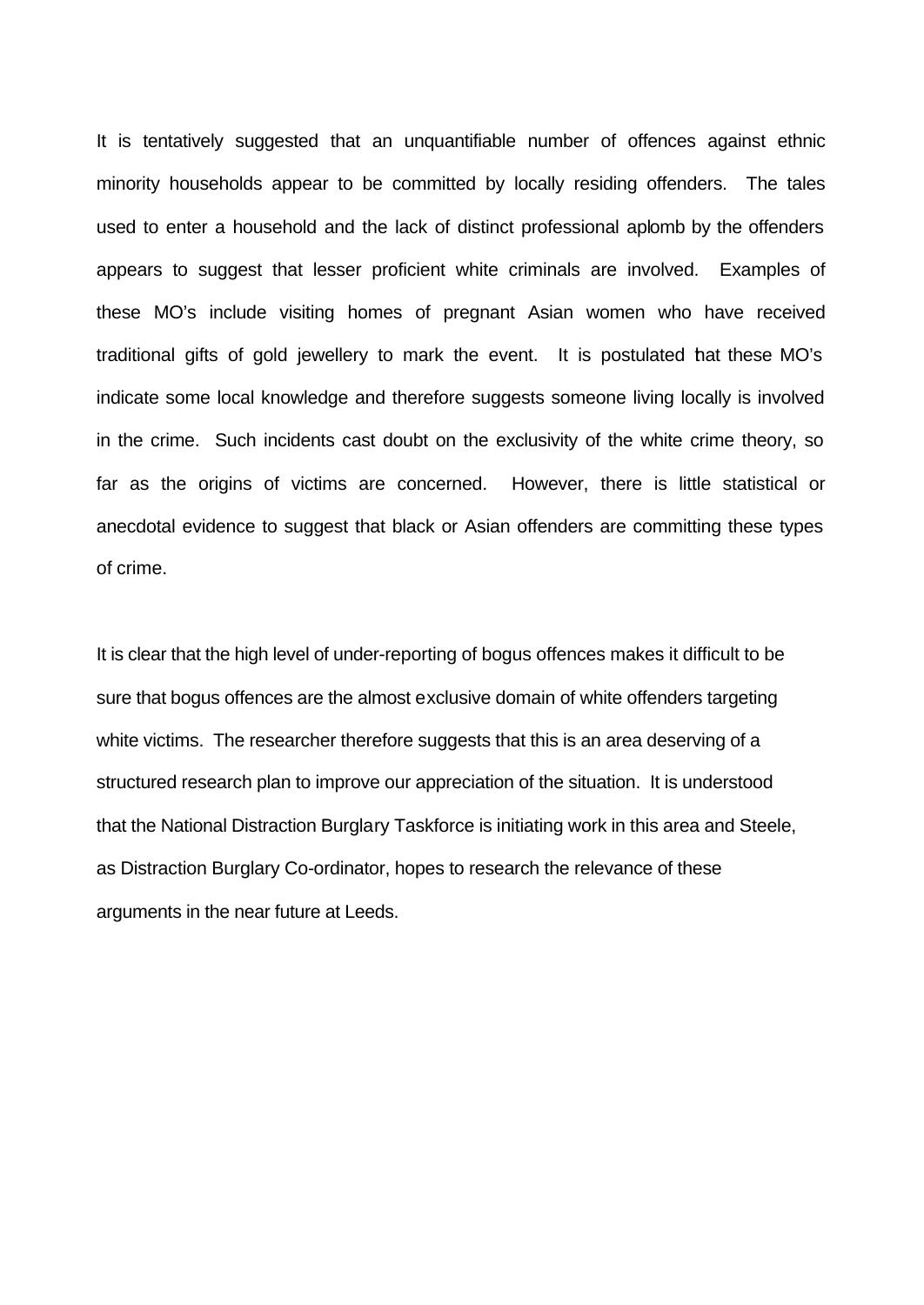#### **Chapter 4**

### **Older People Issues and the Impact of Crime**

"They are past it. They have had their day. Or so we tend to think."

The previous chapters provide an overview of the crime of distraction burglary from both a policing and offenders' perspective. The current chapter aims to provide an overview of older person issues, an appreciation of the impact of crime on the victim, with specific reference to the older victim; consideration of protective mechanisms for victims; and guidelines on interviewing and supporting older crime victims. The Leeds Distraction Burglary Initiative recognised the need to gain an understanding of these issues so that their recommendations would reflect the needs and capabilities of this client group.

#### Older People Issues

At the present time, 18% of Britain's population is over 60, and the number of people over 60 is projected to increase from 10.7 million to 12.2 million by 2021 (National Statistics, 2000).

We also know that women can expect a longer life than men; where currently the average life span for men stands at 78.8 years, for women it stands at 82.6 years (DoH, 1992). This translates to there being twice as many women as there are men over the age of 75. As we know that the average age of the distraction burglary victim is 81, then it is less surprising that women are over-represented in these figures.

It is difficult to clearly list the measurable effects of the ageing process as substantial individual differences are evident. Some people will experience minimal decline in later life, or be able to compensate so well for slightly reduced abilities caused by ageing that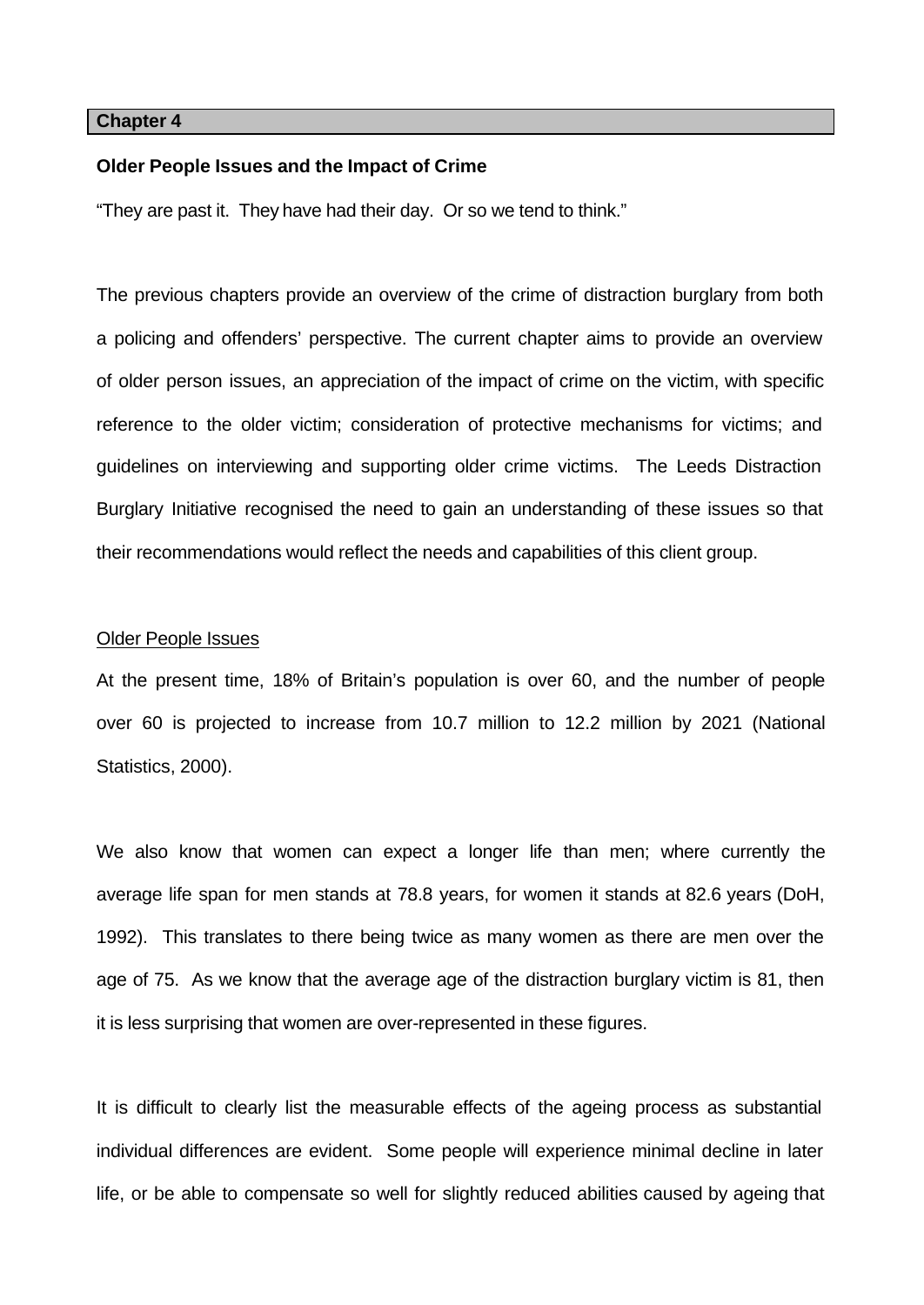the changes will be negligible. It is important, therefore, that we do not make assumptions about a person on the basis of age alone, and indeed, we must remember that a majority of world leaders are over 60 and people successfully complete degree courses into their 90's. The Leeds Distraction Burglary Initiative emphasises the need for all organisations to recognise the individual needs and abilities of older people and of their right to independence.

Recognising that the majority of older people are equipped with more than adequate physical and cognitive skills, we must still be aware that the ageing process to a greater or lesser extent affects everyone. There are demonstrable physical and psychological changes in people at around the age of 60 to 65 years:

- ß 7% of people aged 65-74 years and 16% of people aged 75+ are either blind or severely visually impaired (Crandall, 1980).
- **32% of people aged 70-80 years and 50% of people over 80 years have serious** hearing difficulties (Herbst, 1982).
- ß Similarly, the taste, smell and touch senses of all will, to some extent, deteriorate with the onset of older age.
- ß Approximately 600,000 people in Britain suffer from a dementia, an abnormal ageing process, which causes cognitive, behavioural and emotional changes. This corresponds to only 6% of people over 65 years. The incidence of dementia does increase with age, but still only 20% of people aged 85-89 will experience a dementia. (Goldsmith, 1998). It must be emphasised that dementia does not necessarily accompany old age, and that many of the minority population suffering from dementia successfully live independent lives in the community.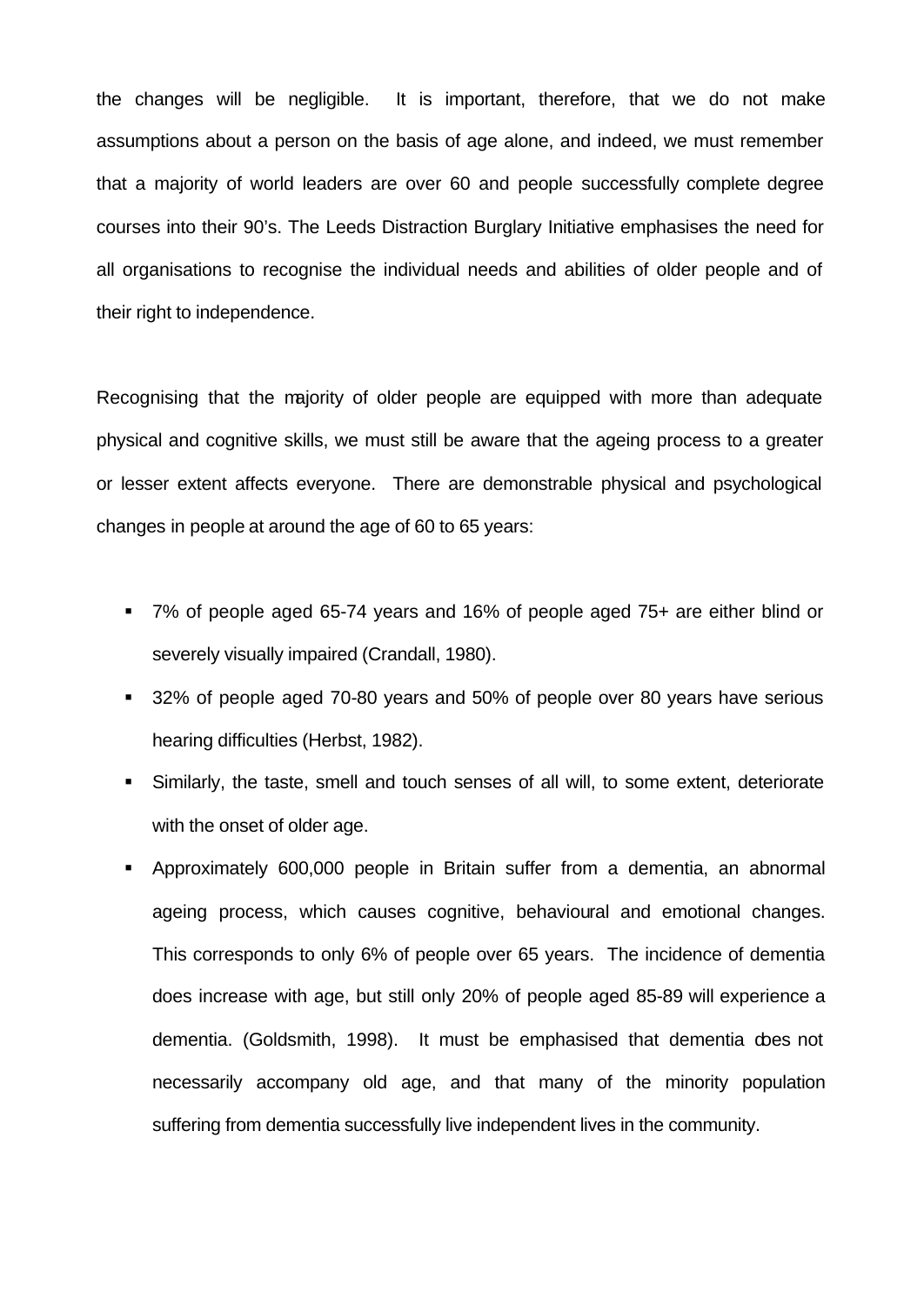Although these aforementioned sensory changes are recognised by services, very few organisations issue staff identification cards that can be easily read by an older person with such impairment. Similarly, we continue to produce printed documentation targeted at older people without giving adequate thought as to how it can best be designed to assist easy assimilation by older people. The Leeds Distraction Burglary Initiative seeks professional advice on the formatting of all written and verbal material to ensure it appears in an older person friendly format. Through work with its community partners, the strategy endorses this practice within their own organisations.

In addition to the physical and cognitive changes associated with ageing, the Leeds Initiative also deem it important to consider other late life issues that might impinge on a persons vulnerability to distraction burglary. For example, older people spend a larger proportion of their time in their own homes, without contact from others. Issues such as bereavement affect older people more frequently given their older aged friends and siblings. Anecdotally, police interviews note how some distraction burglars peruse the 'deaths column' in newspapers to identify victims. Awareness raising of these potential risk factors is therefore incorporated into the Leeds multi-agency initiative.

Finally, the experiences of someone brought up in the 1920s and 1930s will be measurably different from someone brought up in the year 2000. Factors such as wages paid into the hand and not the bank; business more regularly (and safely) conducted on the doorstep (e.g insurance man etc); less need for heightened security and scrutiny of credentials, and a time where people often left their front doors open. These examples are meant to demonstrate how a person's early experiences will impact on their current behaviour. The Leeds Initiative recognises the need to understand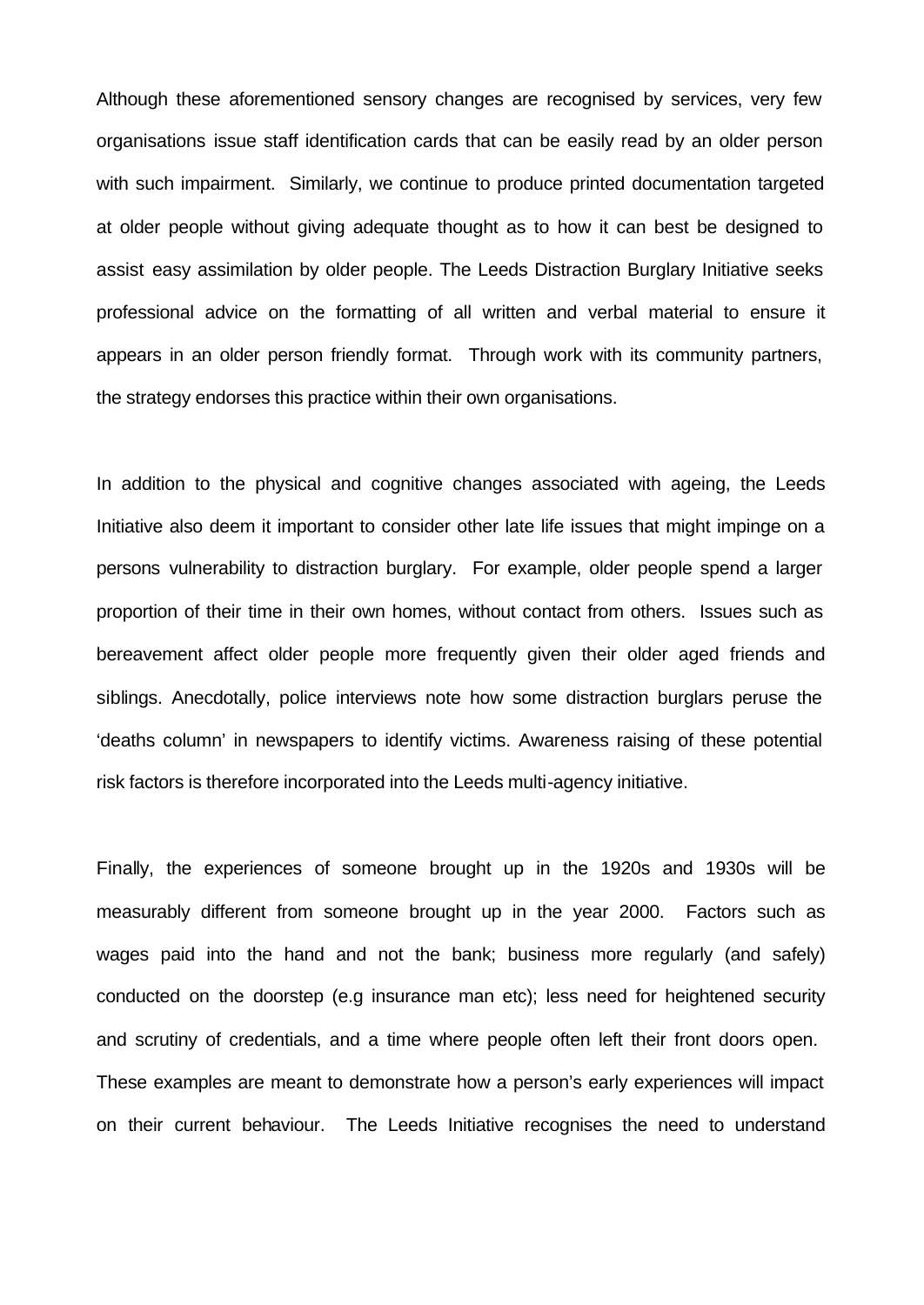these processes and understand those factors that will be called into play on the doorstep.

#### The impact of crime

"So what do I do now I am a victim?"

Research tells us that becoming a victim of crime can impact on our feelings of wellbeing and can shatter the assumptions that we make about ourselves and the world around us. (Janoff-Bulman, 1985). Three key assumptions that are particularly affected by victimisation are:

1. The belief in our personal invulnerability. To some extent we live our lives with the attitude that it will not happen to us. When something does happen to us it challenges our self-protective strategies and beliefs.

2. The perception of the world as meaningful. Victims now face living in a hostile world, where people cannot be trusted. Events are seen as unpredictable and do not make sense.

3. The perception of oneself as positive. Victims recognise that they have been singled out for misfortune. They have to face their own powerlessness, helplessness and neediness.

In an attempt to rebuild shattered assumptions and minimise the impact of the crime, victims often invoke the following minimisation techniques (Taylor 1983).

#### (a) Downward Comparisons.

An attempt to preserve self-esteem by claiming that there are many people worse off than oneself, and that by comparison, the self is not to be pitied or derogated.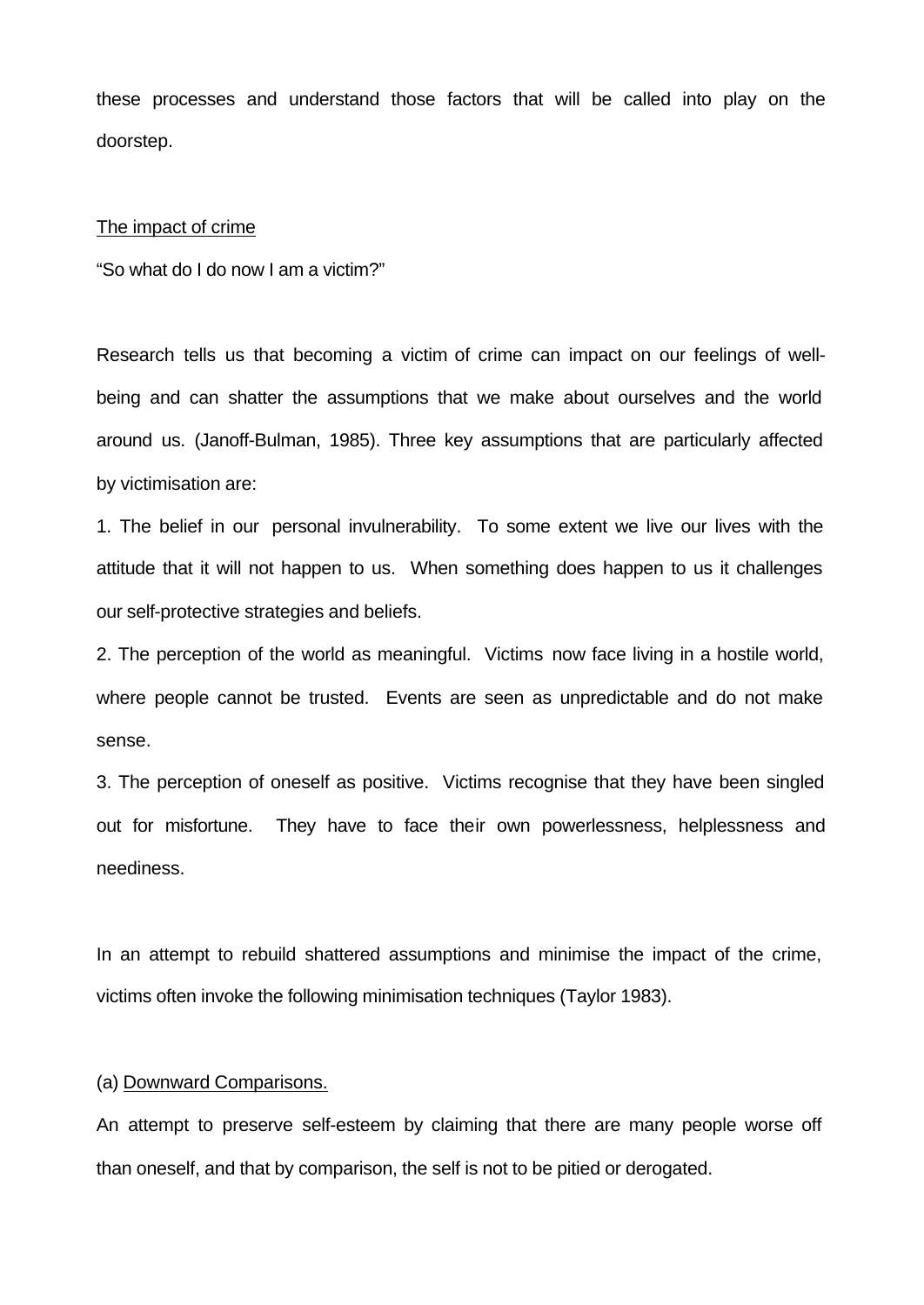(b) Selective focusing on a favourable dimension.

This involves comments such as "at least he didn't get my…" type response.

(c) Creating a hypothetical world.

"It could have been worse, he could have attacked me" response.

# (d) Construing benefits from the victimising event.

"This has made me realise what is important to me".

# (e) Favourable outcome comparisons.

"I have heard of people having to go into homes after this. I think I have coped well under the circumstances".

It is not surprising that crime victims are 1.5 times more likely to be depressed and 2.7 times more likely to report being suicidal. Moreover, individuals experiencing multiple victimisation are at greatest risk of suicide (Sorensen and Golding, 1990), and posttraumatic stress disorder is common.

Some people are better able to cope with becoming a victim of crime than others. There are marked individual differences in coping abilities, but detrimental vulnerability factors include acute illness, chronic illness, deterioration of health, hunger, anger, fatigue, loneliness, death, poor problem-solving ability, substance abuse, chronic pain and poor impulse control (Freeman and Simon 1989).

## Crime and Older People

Older people rate fear of crime as their most serious personal problem (Yin 1980), and 75% of older victims report an increased and prolonged fear of crime after becoming a victim (Berg and Johnson 1979). Older people feel more vulnerable to crime for several reasons: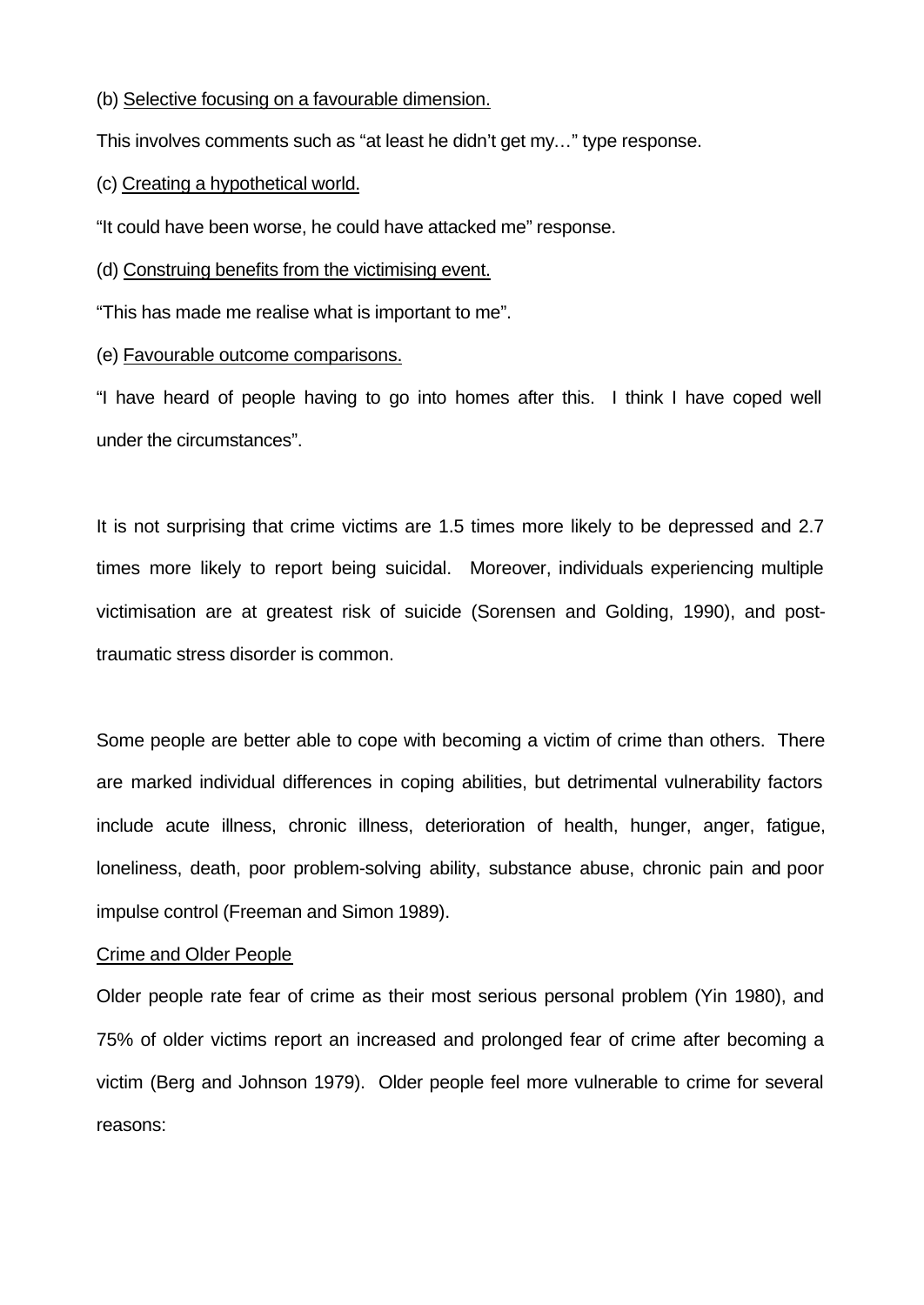**Physical factors** (diminished strength may make them feel powerless to resist a male perpetrator),

**Environmental factors** (older people often live in urban areas with high crime rates), And social factors (older adults often live alone and so are easier to burglarise) (Antunes et al., 1977).

One early study suggested that older people most often fear house burglary, robbery in the street, stolen cars and consumer fraud (Sundeen and Mathieu, 1976). Residential burglary involves a gross violation of a persons 'primary territory', intruding on their safe area, and threatening their sense of control and feelings of security. As older people spend a large proportion of their time within their home, an intrusion upon this space can have more devastating consequences. Finally, given that distraction burglary incorporates both a burglary and a deception, two of older persons' most feared crimes, then fear of this crime, and its impact, cannot be under-estimated.

It is also interesting to note that American research carried out over 25 years ago demonstrated an older persons potential vulnerability to distraction burglaries. The study suggested that confidence games and deceptive practices accounted for 2 out of the 5 crimes to which older people most frequently fall victim (Gross, 1976.)

Older peoples' diminished physical capabilities and the seriousness of the consequences of loss of money or injury make the impact of crime more damaging. In addition, Becoming a victim of crime can seriously impact on an older person's behaviour, causing lifestyle changes such as a reduction in social activities (trips to stores, banks, and social meetings (Feinberg 1977)).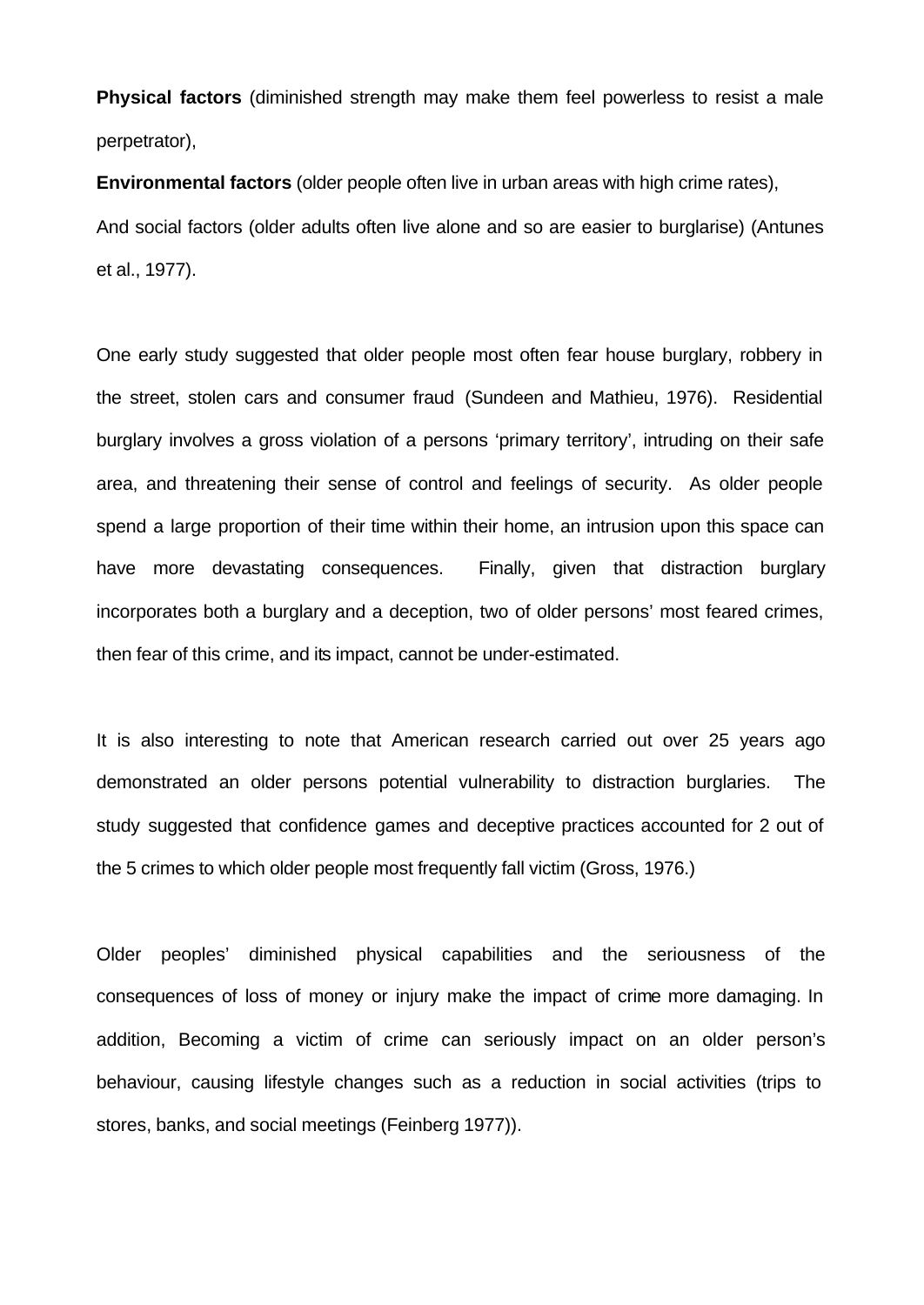#### The importance of the Police Response

"Do police officers realise that what they say and do might determine whether a victim of crime recovers his/her dignity and sense of well-being?"

In the aftermath of the crime older adult victims are prone to trauma and anxiety to a degree which imports their thought processes and prevents best recollection and their ability to relate the circumstances of the crime.

The police and other support agencies have key roles to play in minimising victim trauma/ anxiety, and in initiating the rehabilitation process. Following the discovery of the crime, police officers are often the first symbol of authority to interact with the victim, and the officer's initial actions may determine the progress, or otherwise, of the victim's eventual journey to recovery and state of normality.

It will often be beneficial, therefore, to delay the taking of a written witness statement to a later date when the victim's emotions have been stabilised. Such witnesses will benefit from being encouraged to write down their recollections in the interim period, for use as an aide-memoir.

The police labour under a number of target performance indicators such as response time to the incident, but people are far more likely to judge the officers by what they do upon arrival than how soon they get there. Displaying a sense of empathy with the victim is crucial. Victims report that relationships with the police are contingent upon whether the officer seems to understand and is emotionally moved by their plight (Stephens and Sinden, 2000). Moreover, victim satisfaction with police sensitivity and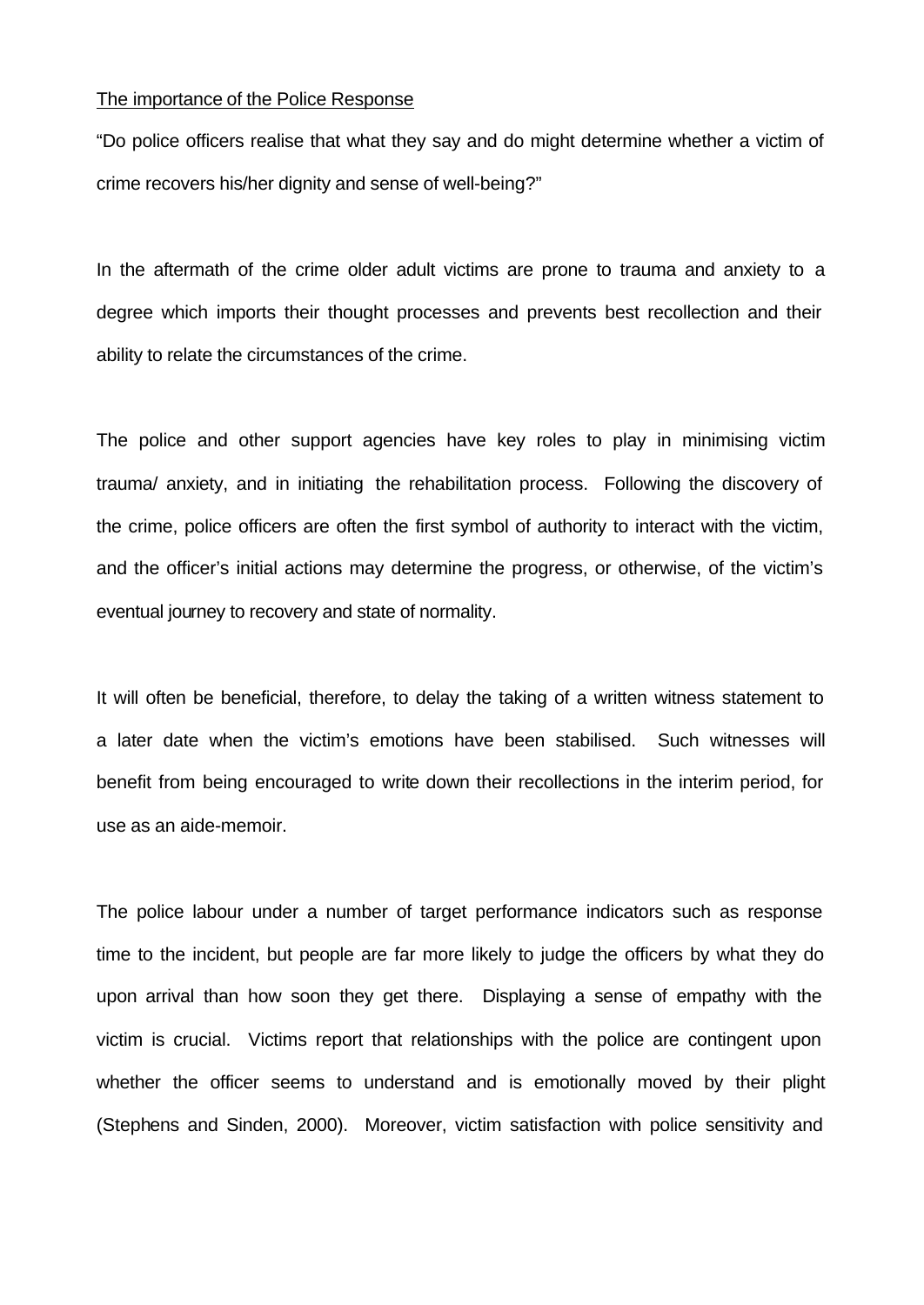response to a burglary is related to lower victim upset and greater feelings of security (Brown and Harris, 1989).

It should be clearly understood that for victims, listening and talking constitute a necessary first step to helping them; and when the police are unwilling or unable to do this, the recovery process can be interrupted, and it is then easier for victims to attribute hostile attitudes to the police.

#### Providing Support to Older victims

"Tell them how to help themselves. Give the victim control of the future".

Everyone is unique, and not all older people will require the same level of support, but crime victims have to rebuild their shattered assumptions about the world and themselves. Moreover, many will be reluctant to openly voice their concerns and fears, adopting a silent approach to coping.

Fear of crime will continue if the victim's circumstances remain the same as before the crime occurred. After the crime, victims need to feel that something has changed for the better, if they are to both feel and be safer in the future. Security measures in the form of target hardening have a role to play, but in distraction burglaries the victim has usually admitted the offender into the home. We must therefore arm such victims with the personal knowledge and ability to prevent a reoccurrence.

#### Changing the focus of blame

If we focus upon the point of view that the criminal was so clever that he would have fooled anyone, this leaves the victim feeling powerless and vulnerable to revictimisation. Similarly, if we emphasise that the victim is, by nature, too trusting, then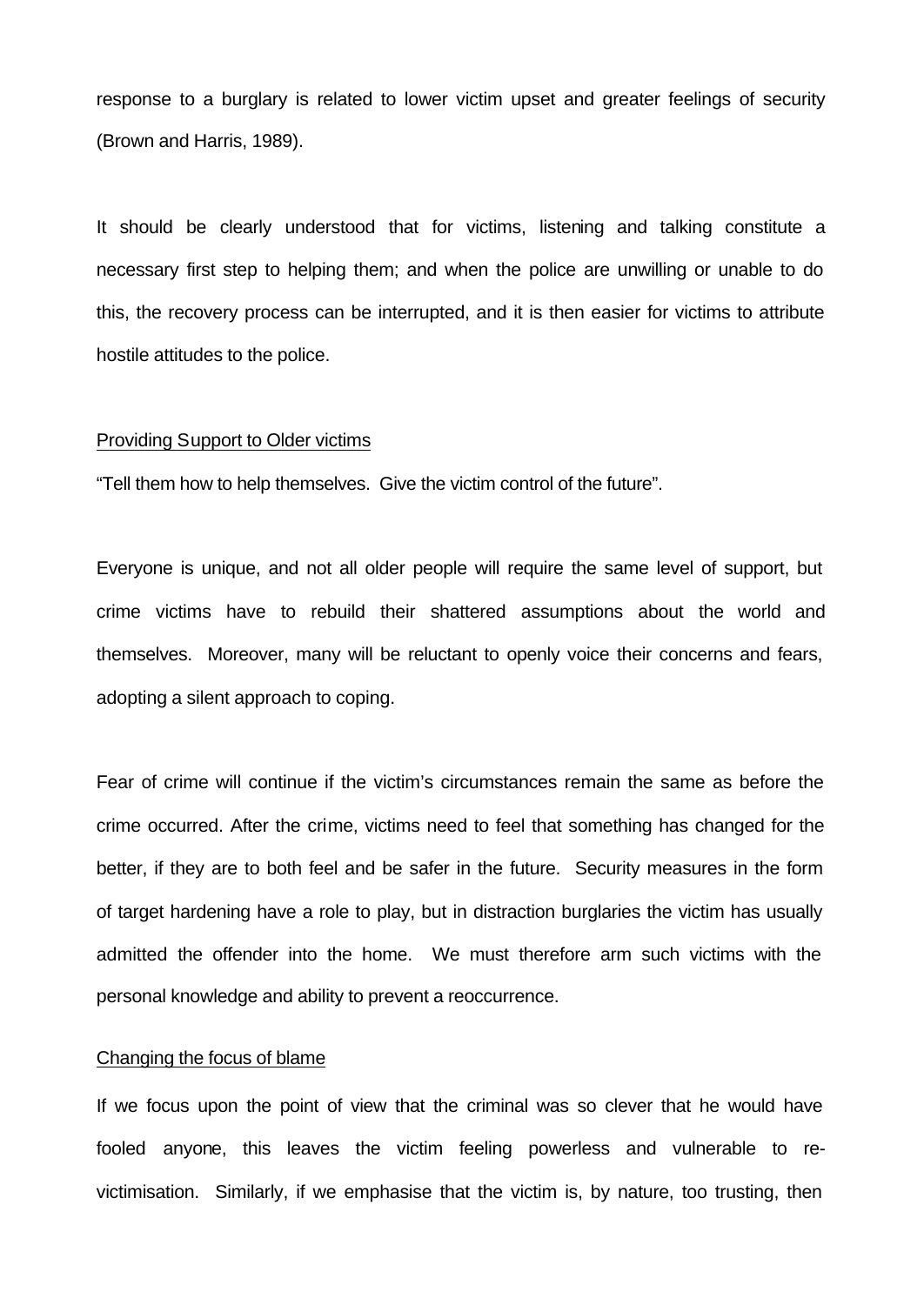this will leave the victim feeling foolish and powerless to change their 'inbuilt personality'. However, if we focus upon the victim's behaviour at the time of the crime incident, and identify how to amend it to prevent a re-occurrence, we have given the victim the positive opportunity to protect himself/herself in the future.

Winkel et al (1994) identified that when a criminal victimisation is attributed to the victim's behaviour at the time, then the same event is more strongly perceived to be controllable in the future. In addition to this, when the victimisation is perceived as a result of a 'slip in behaviour' at the time, this provokes stronger intentions to take preventative measures in the future. It triggers the idea of personal control over victimisation risks, increases belief in oneself, strengthens the belief in the use of preventative measures, and explicitly links action with increased safety.

Police officers and the support agencies should, therefore, carefully analyse the circumstances of the particular crime under investigation, and identify the victim's actions which contributed to their being victimised (usually improper use of the doorchain, and over-trusting doorstep behaviour.) Care should be taken to explain in a nonblameworthy, non-judgemental manner, the actions the householder should have taken which would have prevented the crime, and how observance of the advice given will better prevent a future revictimisation. This procedure should be built upon by Victim Support and any other agency involved in providing support to the victim's rehabilitation process (e.g. Neighbourhood Group and Neighbourhood Watch personnel).

#### Social support

"Social support is considered an asset to the extent that it promotes the preservation or recovery of valued resources". (Hobfall et al 1990.)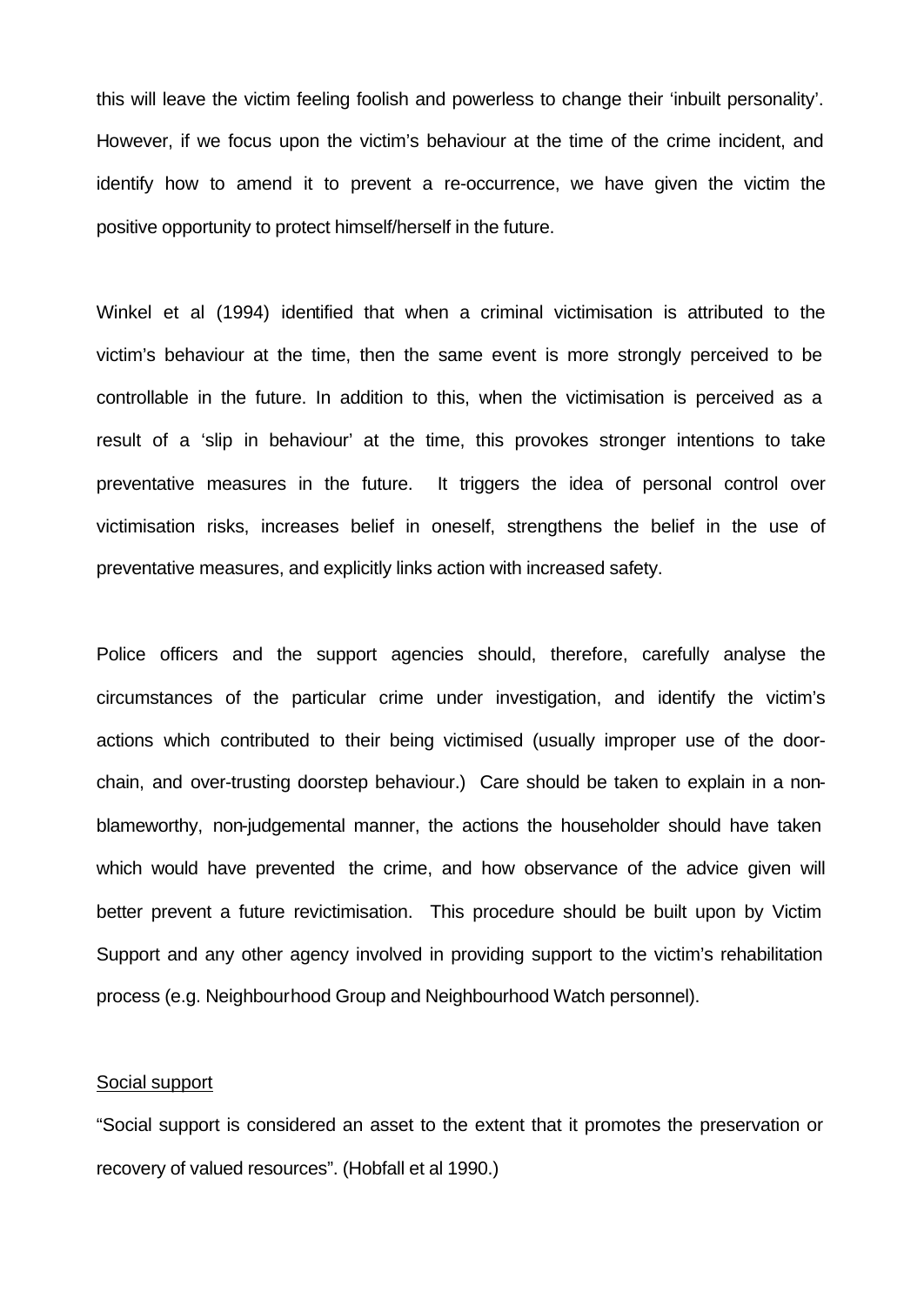Identifying future behaviour changes which might lessen the likelihood of revictimisation, will be enhanced if accompanied by social support networks. Social support is multi-faceted and includes:

1) *Emotional support*, which provides acceptance and opportunities to ventilate

emotions, and can prevent the victim from assessing the world as threatening, untrustworthy and rejecting. Positive efforts can be made to raise the victim's selfperceived competence and worth, which are often affected as a direct result of the crime.

2) *Tangible support* in the form of money to replace lost possessions and re-establish feelings of security. Assistance in the form of escorts and transportation can be especially valuable in the crime aftermath.

3) *Informational support* in the form of guidance and advice to assist the victim in problem-solving or in dealing with the crime will be equally beneficial.

Regardless of its form, aid from others appears to be an essential component of victims' ability to cope with a victimisation (Bard and Sangrey, 1986). In addition, research tells us that those who subsequently join community action programmes do not fear crime to the same extent and have more control than those who use avoidance behaviours alone (eg target hardening, alarms, not going out alone at night etc. (Cohn et al 1978)).

Finally, the support contribution of the police and judicial system cannot be underestimated. Subsequent contact with the police to receive reports outlining the progress of the enquiry has marked therapeutic effects on the victim. Engaging victims in the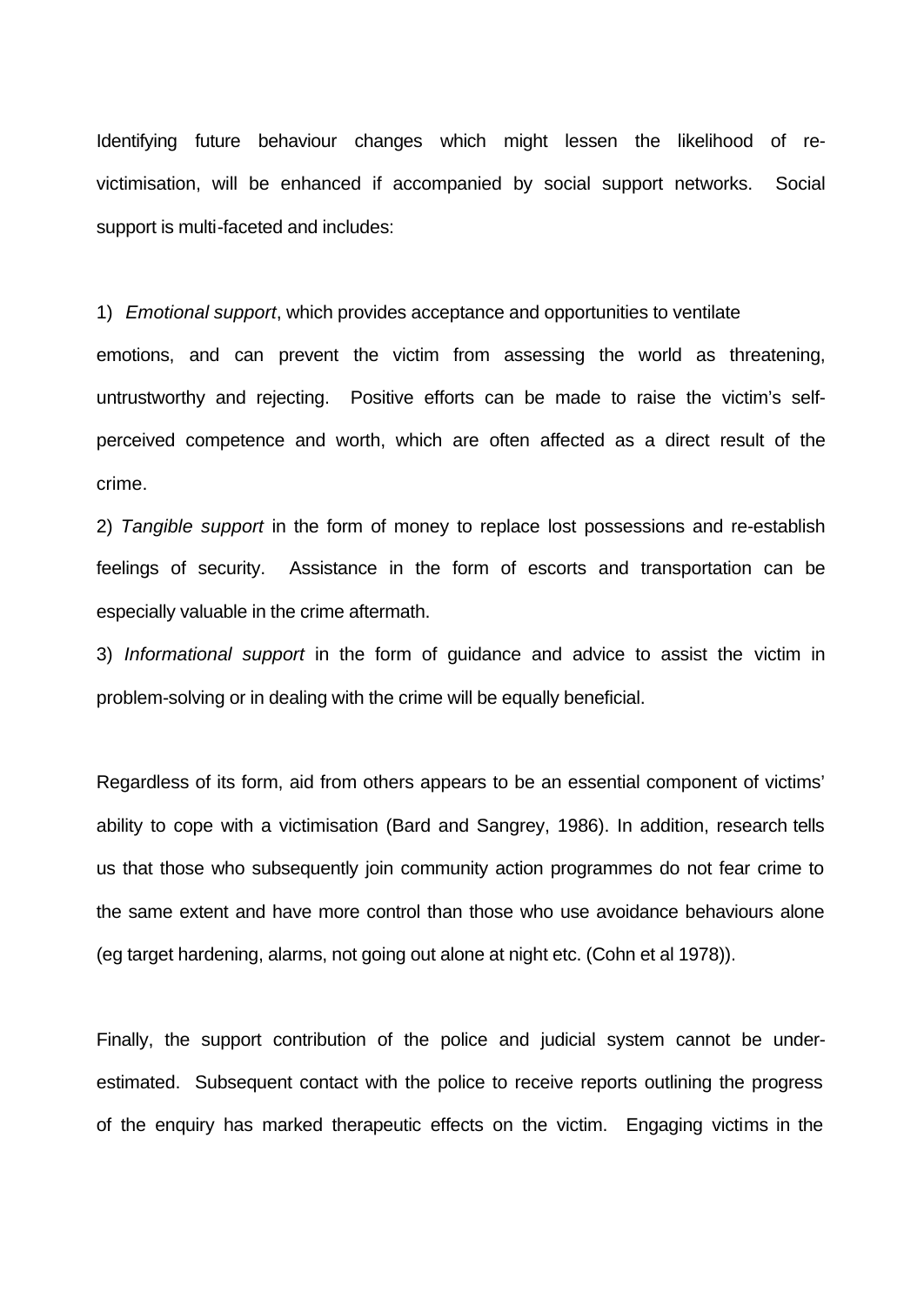judicial system ensures continued trust and confidence in the police and offers reassurance to the victim.

#### **Conclusion**

Comparatively minor amendments to procedures, accompanied by co-ordinated multiagency action to support older victims of bogus offences can significantly reduce the impact of crime, reduce the fear of crime, reduce the likelihood of re-victimisation and better equip them to enjoy an independent lifestyle in the future.

Not all older victims will wish to increase their social networking following the crime, but even developing a better knowledge of their community can be of benefit.

A multi-agency action plan incorporating the following measures may be of significant benefit to victims of bogus offences:

- The first police officer attending the crime scene should use this first visit to concentrate upon relieving victim anxiety and building rapport
- ß Sufficient details should be taken to record a crime and initiate the police investigation, but a statement of evidence should not be taken until victim trauma subsides
- ß Victims should be encouraged to informally write down their recollections in trigger-point form whilst awaiting the appointment to make a written statement to the police. This would need to be saved and entered as evidence.
- The victim should be encouraged to have a "friend" present throughout their interactions with the police to provide support.
- **If will be advantageous in appropriate circumstances to make a video-recording of** the witness statement. This may be especially relevant with sick or frail victims.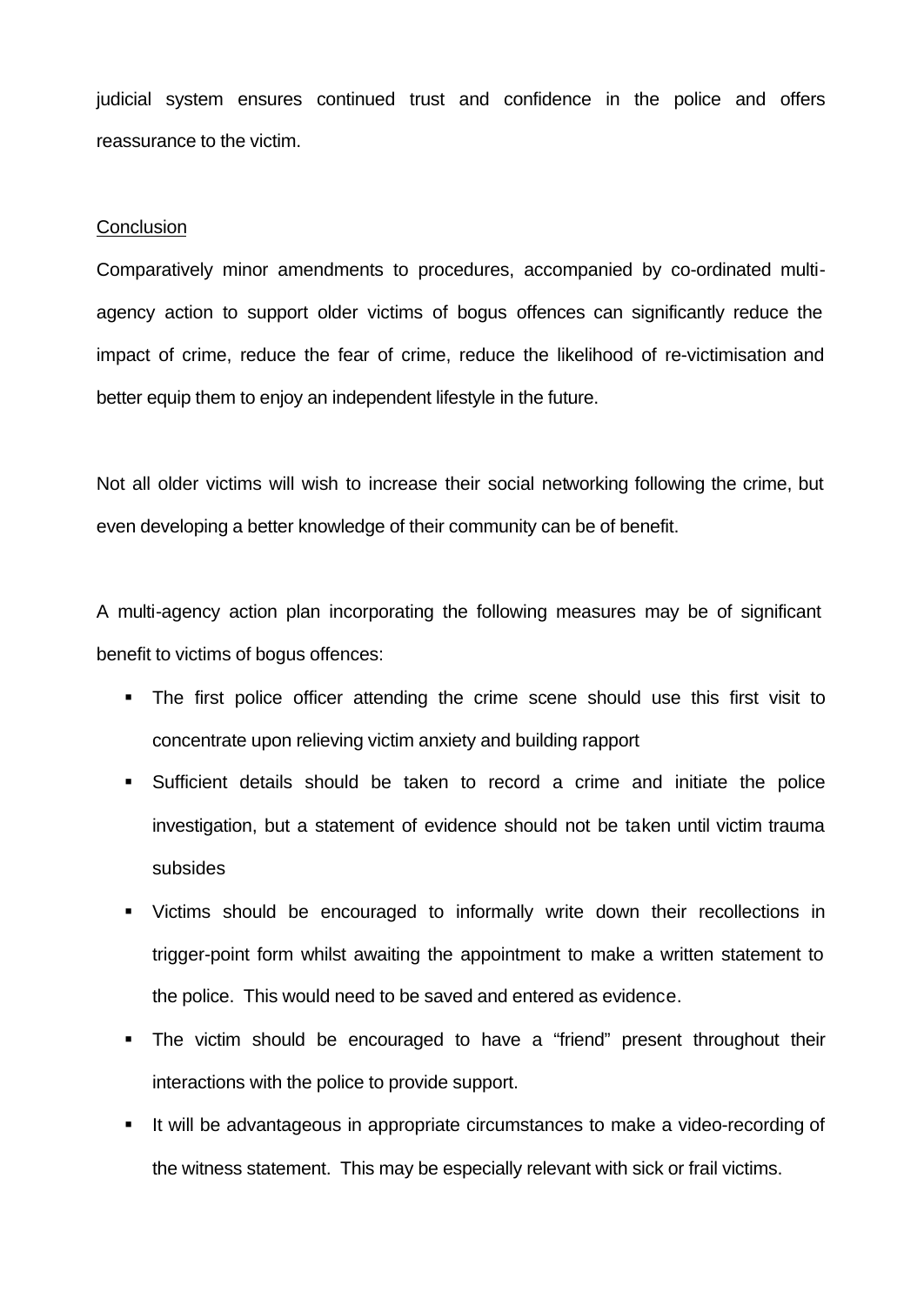- The police officer should encourage blame to be attached to a 'slip in behaviour' at the time of the crime, rather than to the offender or to the victims' personality.
- The first police visit should be accompanied by detailed scene examination to maximise the potential of securing evidence of the offenders (Further research is on-going regarding scene examination).
- ß Adopt repeat police visits to inform victims of the progress of the enquiry.
- ß Victim Support staff should be introduced to the victim at the earliest opportunity, so that they can quickly commence work to reduce victim trauma and anxiety levels.
- **On-going social network support will be of significant value to victims. Such on**going support will be beyond the resources of Victim Support and can be best supplied by the Neighbourhood Network Groups and Neighbourhood Watch personnel.

Adoption of the following tactics will engender more effective communication with an older person:

- $\checkmark$  Do not make any assumptions on the basis of old age
- $\checkmark$  Build rapport a professional who attaches importance to their relationship will achieve better outcomes.
- $\checkmark$  Allow time for a victim's anxiety to decrease this will increase the reliability of the information received.
- $\checkmark$  Be cognisant of older adult cognitive abilities and social circumstances. Older people might need more time to formulate a response. Allow gaps and silences after asking a question.
- $\checkmark$  Cut down outside distractions. Make sure the TV is turned off, and the dog is in the other room, etc.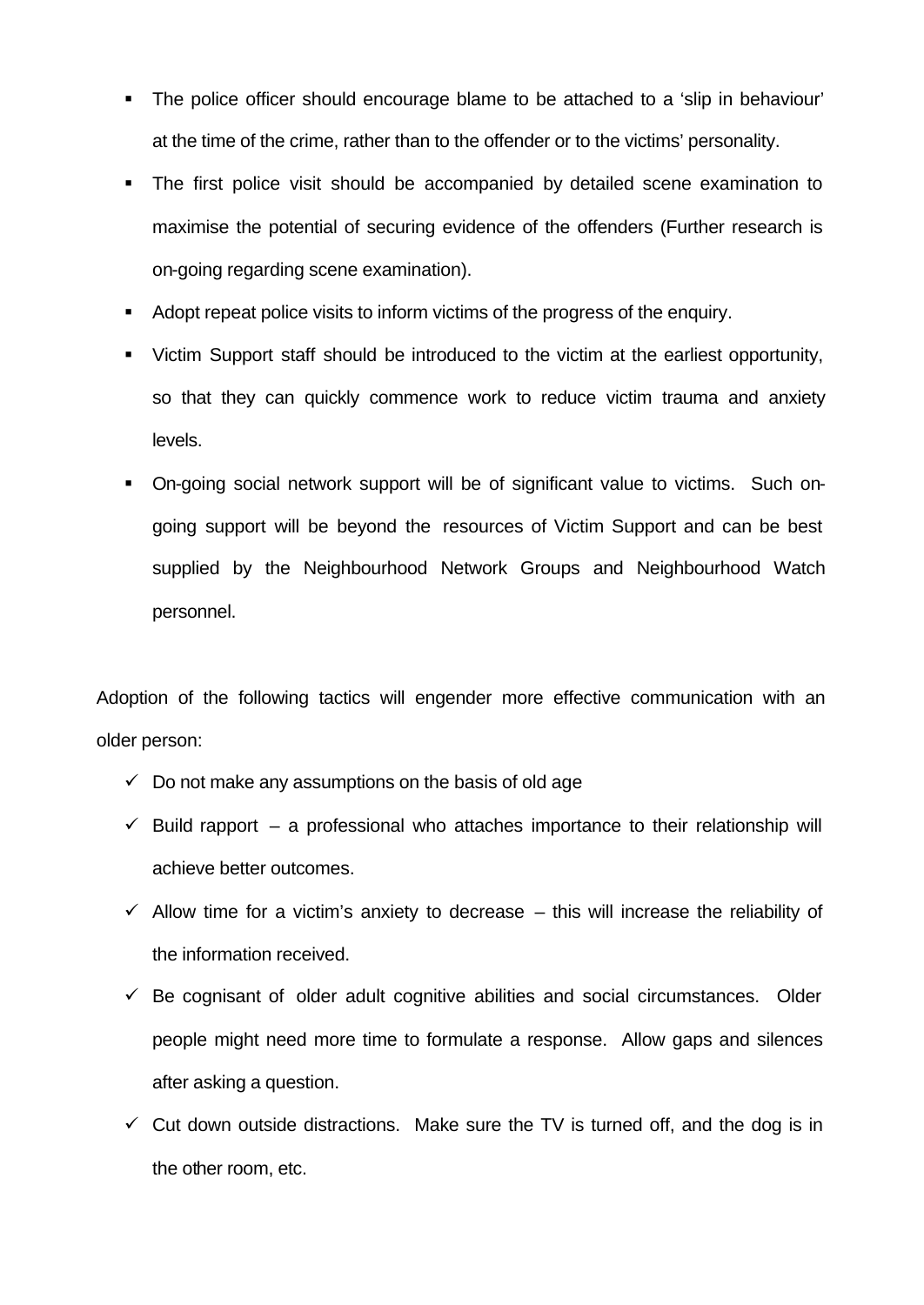$\checkmark$  Keep language simple and use shorter sentences, and avoid irrelevant information, as this can confuse the person.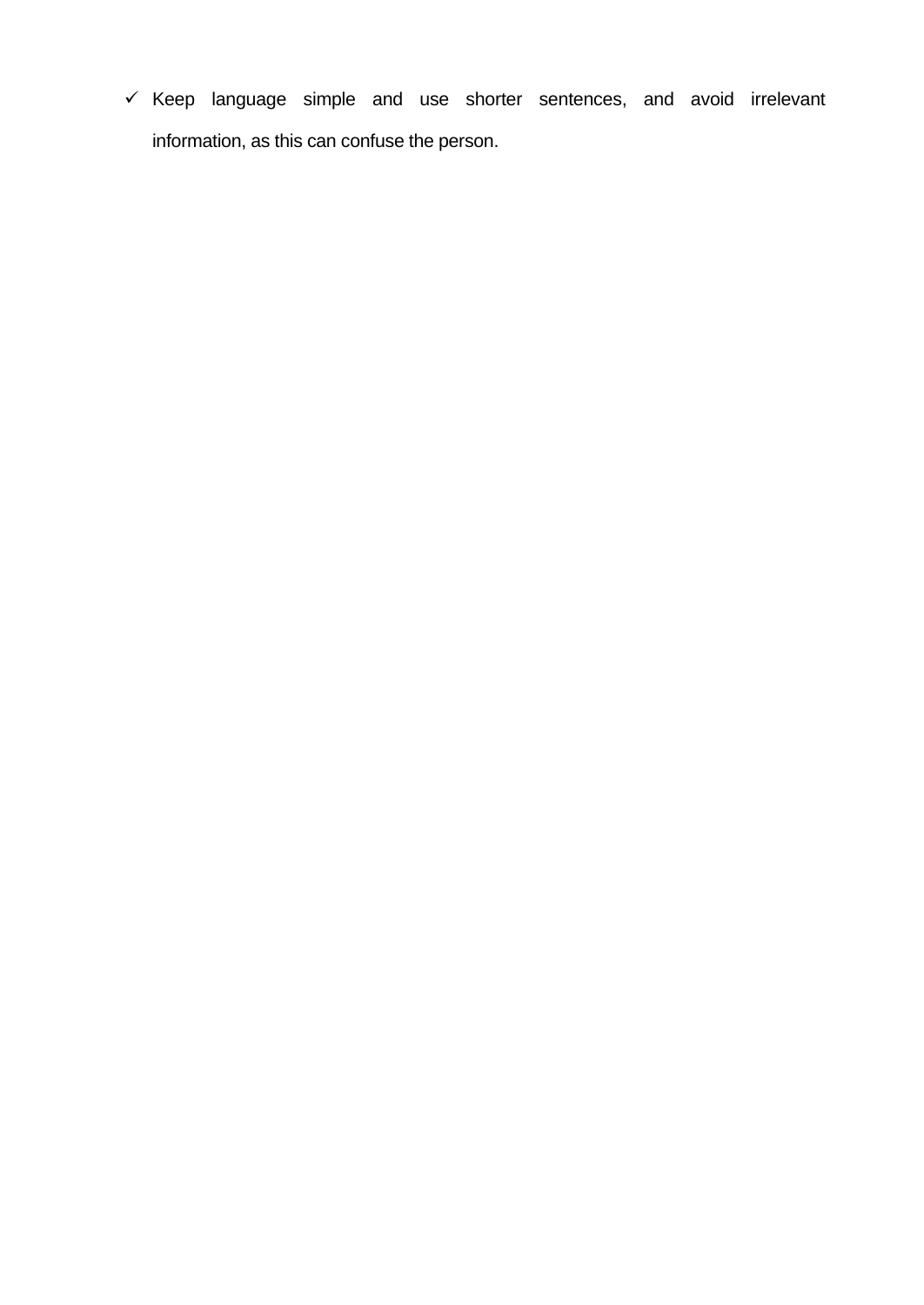#### **Chapter 5**

#### **Résumé of Bogus Offender Interviews**

"They don't need the money, we do."

At the outset of this research Mr Steele was an experienced Detective with 32 years service, and had served as an Operational Detective at every rank from Constable to Chief Superintendent. During his service he successfully conducted a number of investigations leading to the arrest and conviction of bogus offenders, and was well conversant with bogus offender practices. However, whilst compiling this report, he has attempted to disregard preconceptions in favour of concentrating upon the information supplied by the interviewees. That said, past experience played a key role in developing meaningful communication and interpreting the information given.

Steele commenced to gather the offenders' perspective to crime by closely questioning convicted bogus offenders about their criminal histories and methods of committing the crime.

A total of 21 offenders were interviewed, and were selected because they were prolific offenders who held a good relationship with at least one police officer, and were prepared to co-operate with the researcher. Steele had not previously met any of the offenders, all of whom were referred to him by other police officers.

Of the offenders interviewed, two of them were in their teens, five were in their 20's, twelve were in their 30's, one was in his 60s and one in his 70s.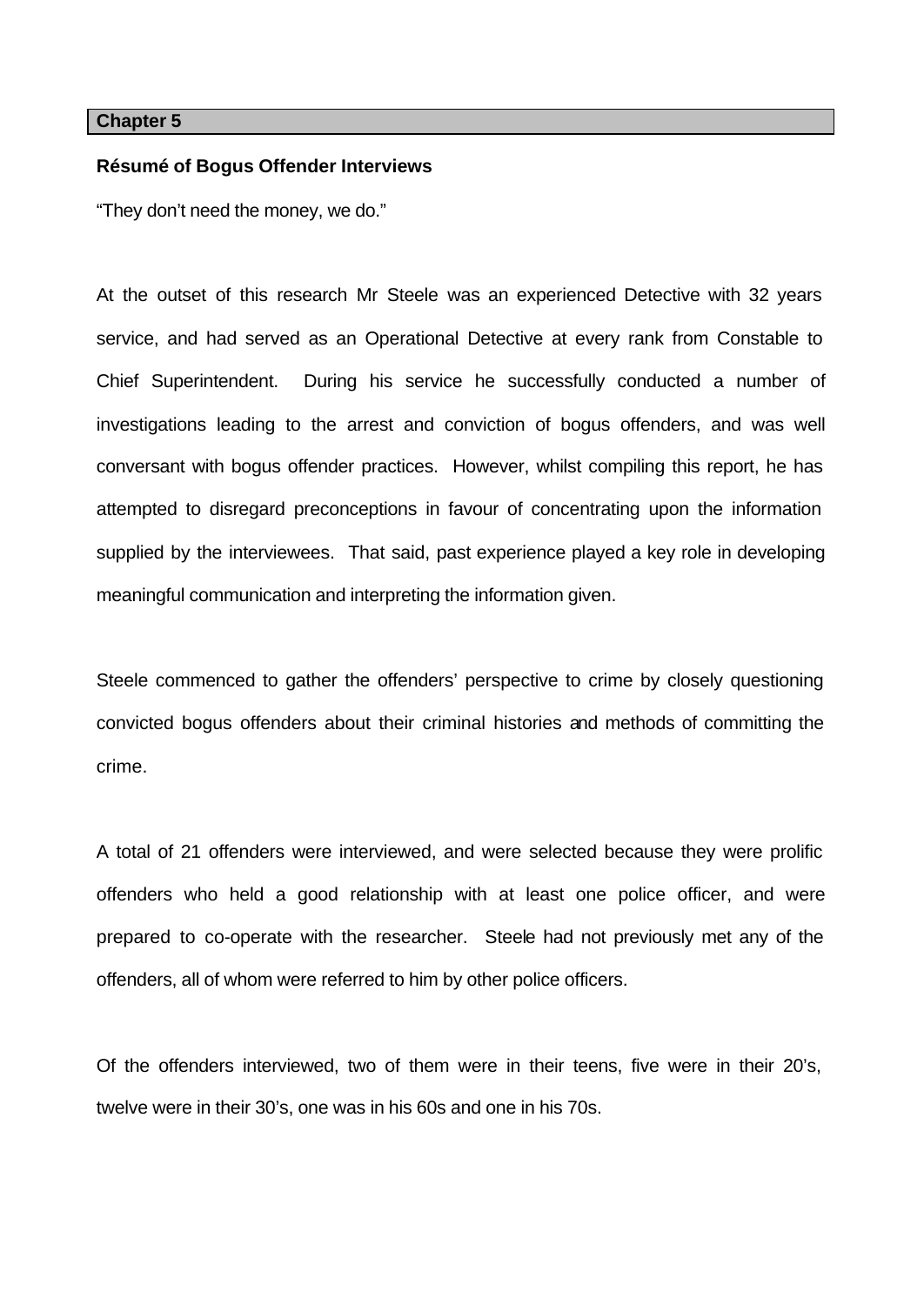Eleven of the offenders were members of the itinerant travelling community, of the remaining ten, eight were of fixed address but travelled long distances from their home to commit crimes. The remaining two offenders were not members of the travelling community but travelled the country extensively, staying for short periods at lodging houses and hotels before moving on to continue their lives of crime.

All 21 interviewees were prolific offenders who had been proficient in their commission of bogus offences. Eleven of them had a serious alcohol or drugs problem. Nine of them subjected their elderly victims to violence; 7 of these blamed drug addiction as the cause of the violence whilst two blamed alcohol. Interestingly, one had developed a drug addiction shortly before his arrest and was of the opinion that the degree of intimidation he used when committing crime was rising in line with his increasing dependence. He admitted that he was sure he would have injured a victim had he not been arrested when he was.

All the offenders interviewed were white males. Whilst there is no attempt to draw the conclusion from the number of offenders interviewed by the writer, Steele asserts that bogus offending is **predominantly** a white crime, committed by white offenders upon white victims. In addition, Steele suggests that the accounts given by these interviewees represent the typical means used to deceive victims by bogus offenders of their age and background.

There are two notable weaknesses in the interview methodology:

Firstly, the absence of a female offender in the research group. Whilst the majority of bogus offenders are white males, it is not uncommon for them to be assisted by white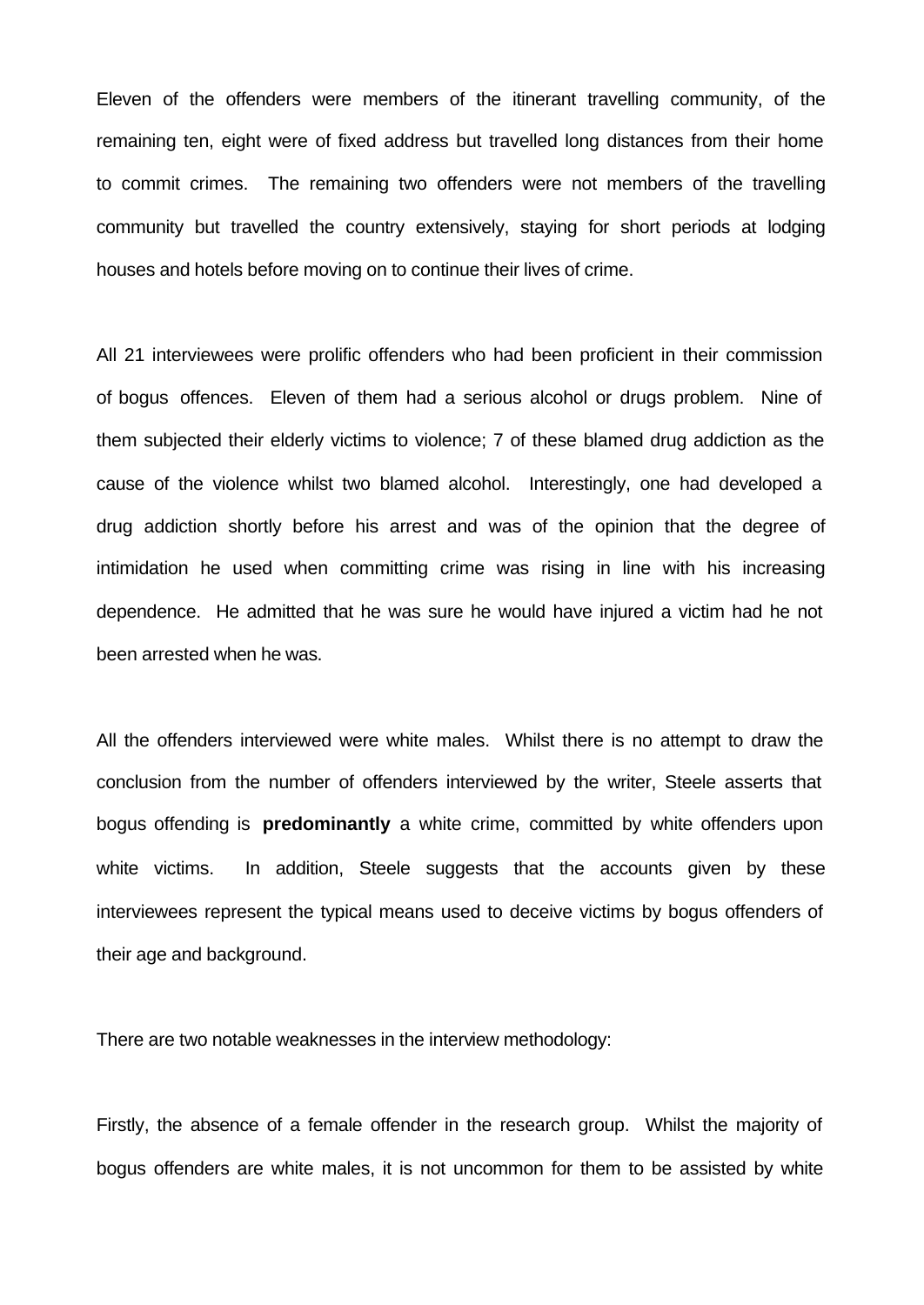female partners, or for white females to act alone, but it is emphasised that the majority of criminal partnerships involve white male accomplices.

Secondly, it is not typical for 50% of bogus offenders to have inflicted violence upon their victims. This imbalance in the research group was caused by the availability of prisoners prepared to participate in the research. Those offenders serving extended periods of imprisonment were found to be those most willing to participate in the research – those serving long sentences were offenders most likely to have inflicted violence upon their victims. However, the violent offenders interviewed all spoke of the earlier pre-violence phase of their criminal careers, giving a valuable insight into how their actions changed to include violence with the onset of a drink and/or drug problem.

Nevertheless, the main purpose of this research is to identify the salient means of how offenders identify and exploit victims, and there is no clear evidence to suggest that this would vary amongst male and female offenders and /or those using force.

19 of the offenders varied their MO's, selecting the one which would work best within the circumstances in which they met their victim. The other two offenders were consistent with their MO irrespective of the setting in which they operated.

The offenders who committed bogus property repair-type crimes commented that they were prepared to take any opportunity to also commit a distraction burglary, whereas the teams of distraction burglars appeared to only commit that type of crime.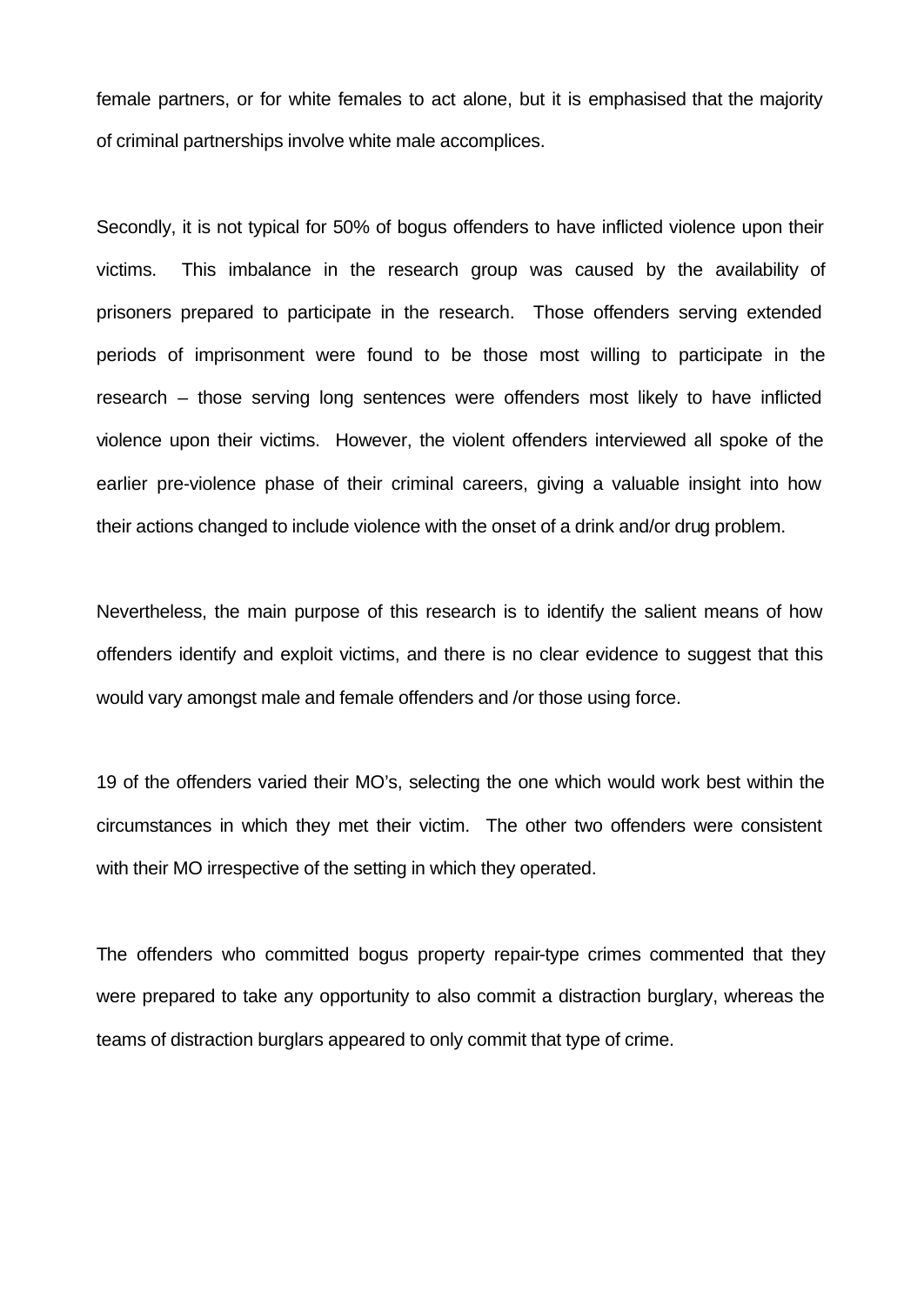All but two of the offenders interviewed usually worked in conjunction with one or more accomplices when committing crime, although very occasionally some of them reported "pulling a job" alone.

#### Interview Structure

Steele originally intended that a prepared structured series of questions would be put to each offender in the same order. A structured questionnaire was prepared, but the requirement to build rapport with each offender, prior to commencing the questions made it impracticable to abide by this process. The initial difficulties were compounded by the offender replies drifting out of sequence with the questions. This led to the adoption of a semi-structured interview, during which the researcher made copious notes. This system gave the offenders the freedom to relate their experiences at will. Where necessary, the researcher interspersed key questions into the offenders' free narrative to elicit answers to the recurring themes examined later in this chapter.

#### Interview Locations

The interviews ran for a minimum period of 2.5 hours and the longest lasted for 5 hours. The majority were conducted in prisons, with special visiting arrangements having been made available by the prison governor, usually incorporating segregated accommodation away from the other prison inmates. One such interview at HMP Saughton was recorded live by a Yorkshire Television camera crew, and sections were later broadcast in the Yorkshire region.

A police supergrass detained under protected confinement was interviewed in segregated prison accommodation. Another supergrass living under a false identity was interviewed in a public house side-room.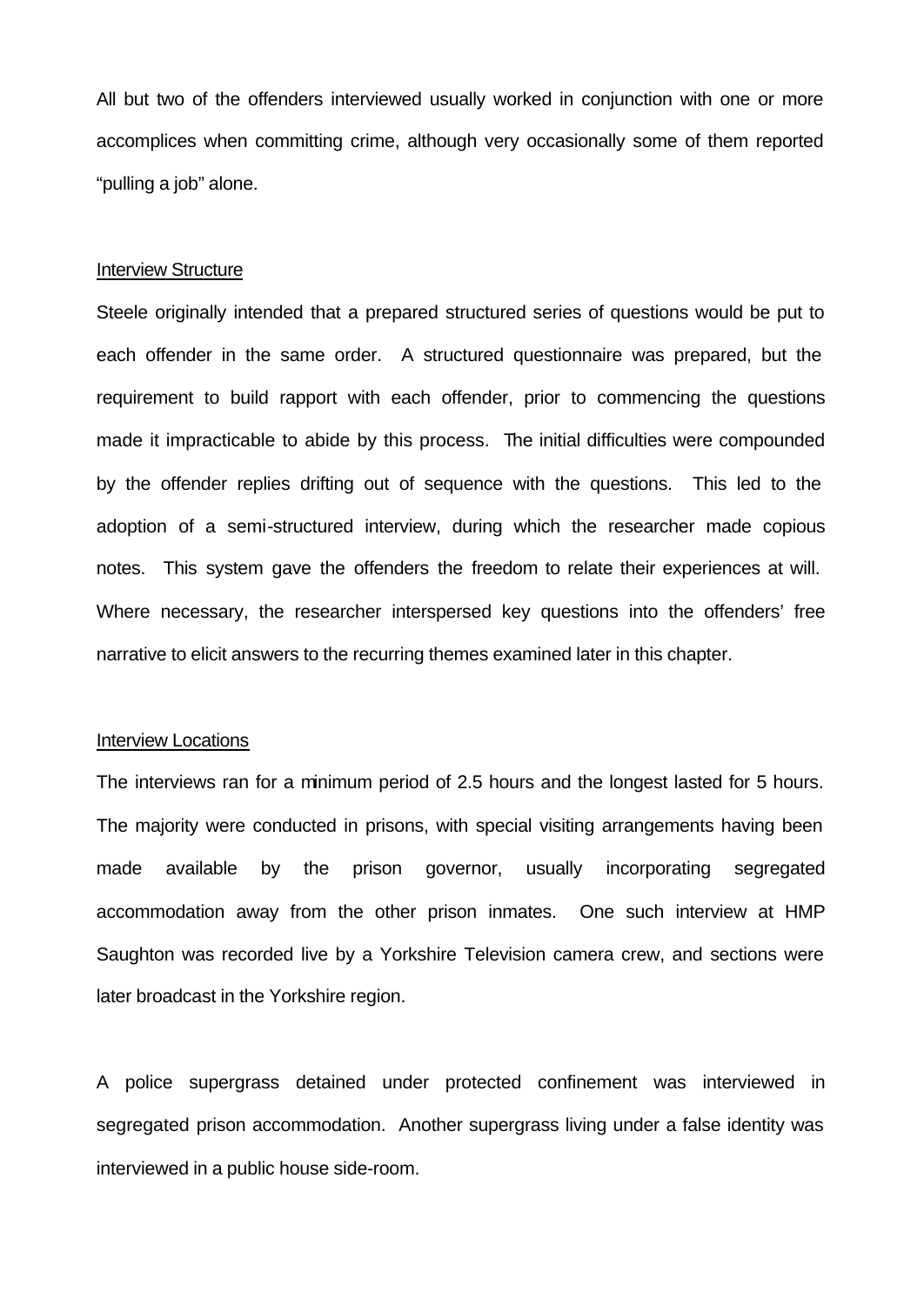A number of other offender interviews were conducted by producing prisoners to a local police station where they were able to be interviewed at length with minimum disruption caused to the prison authorities.

#### Guarantees of Anonymity and Freedom from Process

Prior to starting each interview the researcher went to great lengths to guarantee the interviewees that their identities would be protected, and that no attempt would be made to use the information supplied to prefer additional charges, TIC's (taken into consideration) or write-offs against any person. These pledges have been honoured.

The only occasion that the prisoner anonymity and no process guarantees caused concern was in the case of a prisoner serving a sentence for murder, for which he had an appeal against conviction pending. During the interview the offender explained and admitted his part in the killing. Despite serious misgivings the researcher has held this information in confidence and will not renege on his pledge to the prisoner.

Such ethical dilemmas will inevitably arise when conducting research by means of offender interviews and anyone embarking upon such a course of action must determine their standpoint on these issues at the outset. Ethically it is suggested that the standpoint reached should be agreed with the prisoner, and subsequently observed.

#### Verification Checks

Prior to each interview, the researcher decked the prisoners' previous convictions and their criminal intelligence records. Where possible Steele also spoke to the officer in the case for the prisoner's last conviction. This background information facilitated early veracity checks in the offender interviews. Moreover, the researcher's ability to make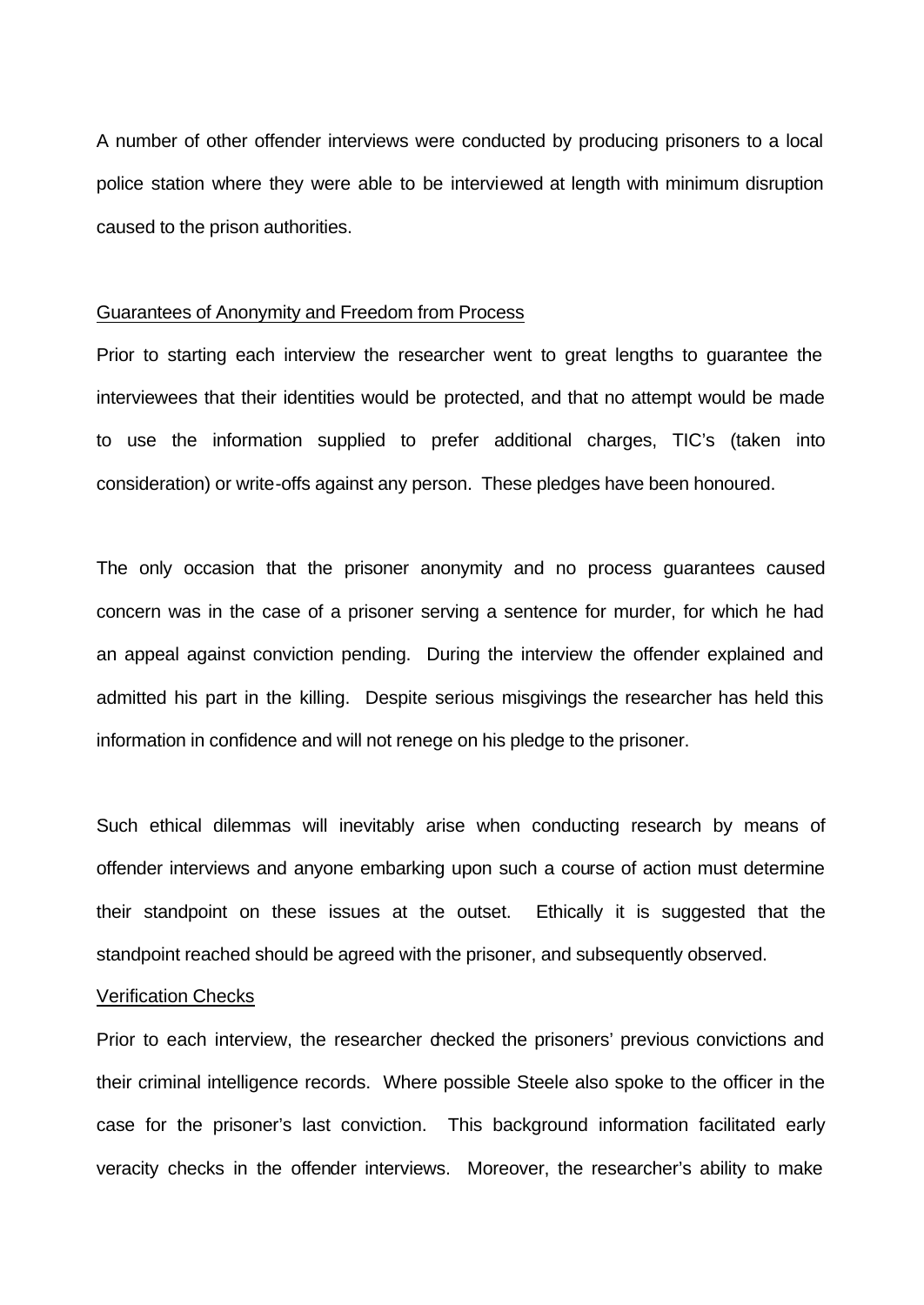reference to key facts in the offenders' antecedents had a cautionary affect upon, and engendered respect from, the prisoner.

In one of the supergrass interviews the offender's court depositions were obtained and used to test the information supplied. The researcher was astounded at the accuracy of the prisoner's recollection of cases committed years earlier and believes that this situation was typical of the standard of information supplied by all the interviewees.

The prisoners interviewed were not given money, tobacco or any other gift in return for co-operating with the interviews. However, on two occasions barristers cited their clients' co-operation in the research to High Court Judges, and at least one prisoner has cited his co-operation in an application for parole.

#### Conscience issues amongst bogus offenders

"We are professional criminals who only get caught when we get stupid."

A feature of the offender interviews was the ease with which the offenders talked about their commission of bogus offences against the elderly. Whilst some of the offenders expressed regret at the harm they had caused to their older victims, all but one offender spoke with boastful pride of their ability to deceive their victims into accepting false stories and thereby parting with their money. Some offenders became so proficient in the practice of their deception that they would await meeting their potential victim before deciding which of the two offenders would take the lead speaking part and which "tale" they would use. Informal competitions were held between criminal partners to decide whom was the more accomplished of the two. A regular comment was words to the effect of "we took pride in getting in the house, conning the old lady, and stealing her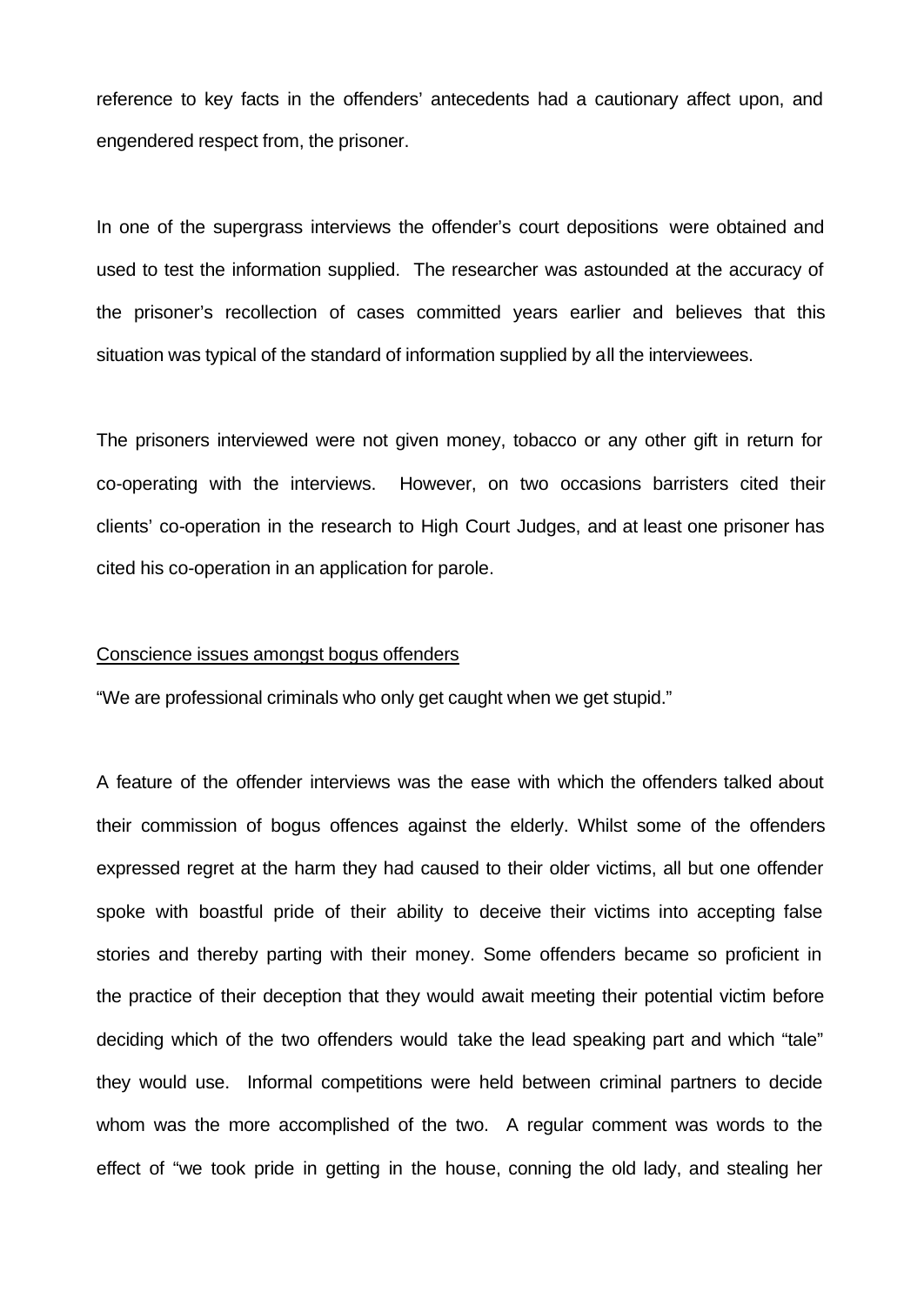money without her even realising she had been done. We would be miles away before she realised we had taken her stache of money from the bedroom." This eagerness to boast of the ability to deceive vulnerable elderly people (some of whom were almost defenceless) clearly shows that the offender, and often his relatives and associates, do not perceive any wrong in committing these types of crimes. Recurring themes included:

"They don't need the money, whereas we do. They don't spend it, that's why it's hidden away. They don't need it".

Offenders took pride in their ability to convincingly deceive their victims, but if it became necessary to use force to secure the victim's valuables then this too was deemed acceptable. Indeed, the use of such force was even countenanced by the offenders' relatives. One offender's wife said:

"It's not his fault that he had to hit her. She should have just handed the money over and she would have been alright. She brought it on herself".

However, the fact that it is usual for offenders refer to their violent crimes as "naughty ones" clearly shows that they are not entirely at ease with inflicting violence upon older victims. Conversely, the fact that they use such a comparatively emotionless term indicates they can accept the use of violence in appropriate circumstances.

The prevailing standard in criminal morality which views frail, older adults as legitimate targets, even to the extent of inflicting violence, may well explain the perceived rise in bogus offences. If such offences are seen as morally legitimate crime by the offenders' relatives and by fellow prison inmates, it will be extremely difficult to successfully place such offenders into rehabilitation programmes intended to prevent re-offending when released.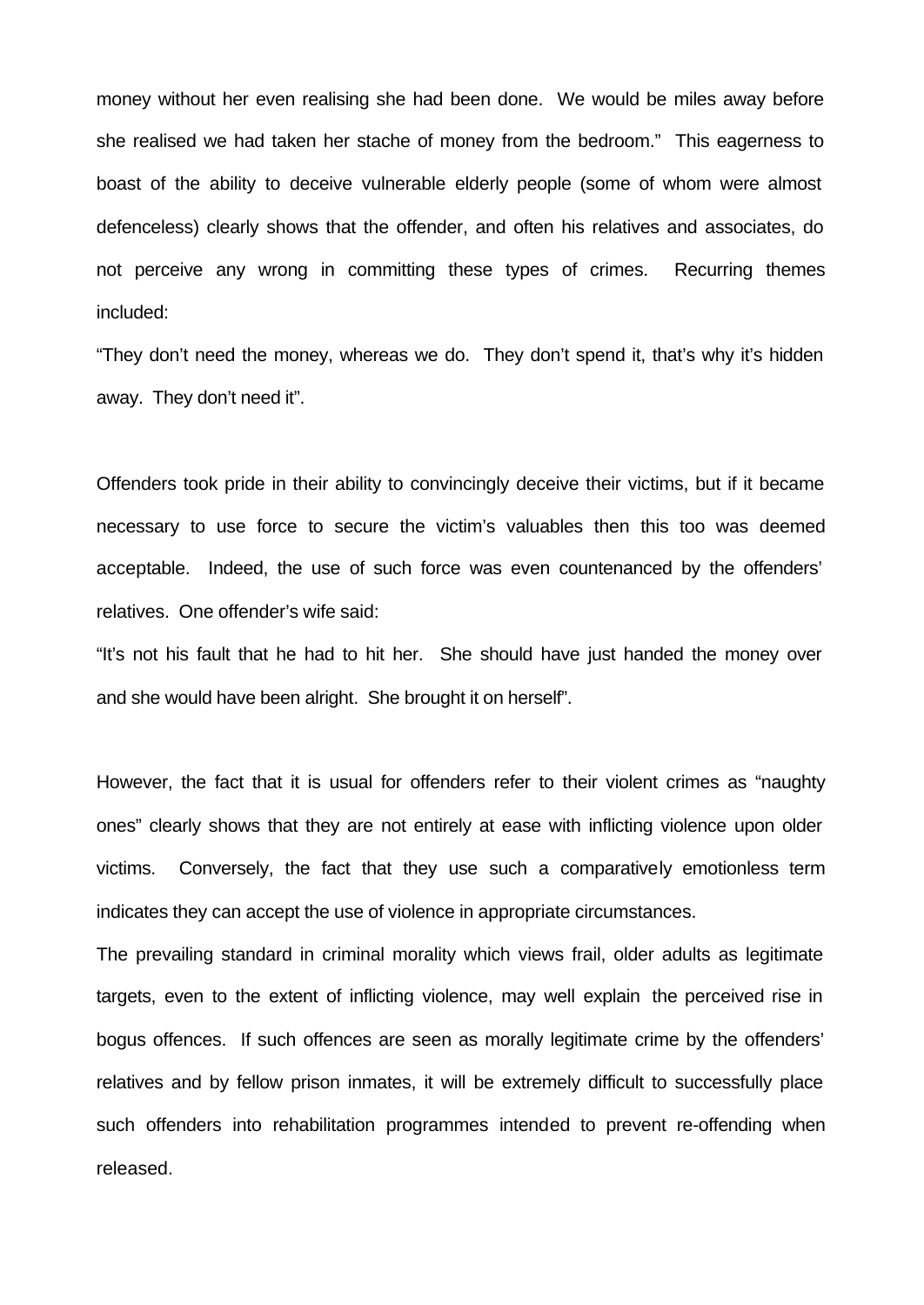Whilst the bogus offender community now appears to condone violence against elderly victims, their moral rejection of any sexual assault committed against elderly victims remains intact. Whilst such inconsistencies might appear illogical we are still left with the position that an offender's relatives and associates may not protect them for crimes involving sexual assault, whereas they probably will for crimes when the violence used was necessary to secure the theft of valuables.

#### Classification of Bogus Offenders

The most obvious differentiation between offender types is the segregation of those who commit distraction burglary offences from those who commit bogus property repair crimes. As stated earlier, most bogus property repair offenders will commit a distraction burglary if the opportunity arises, whereas those who specialise in distraction burglaries are usually unable to commit bogus property-type crimes because they do not have the tools and other props needed to purport to be tradesmen.

The offender interviews and analysis of the offenders contained in Operation Liberal's database clearly suggests a preponderance of bogus offenders are members of the travelling community. That said, a significant number of offenders are also drawn from permanently resident communities throughout the country. Some of these criminals travel great distances to commit crime and it appears that only the less professional criminals commit crime in the locality in which they predominantly reside.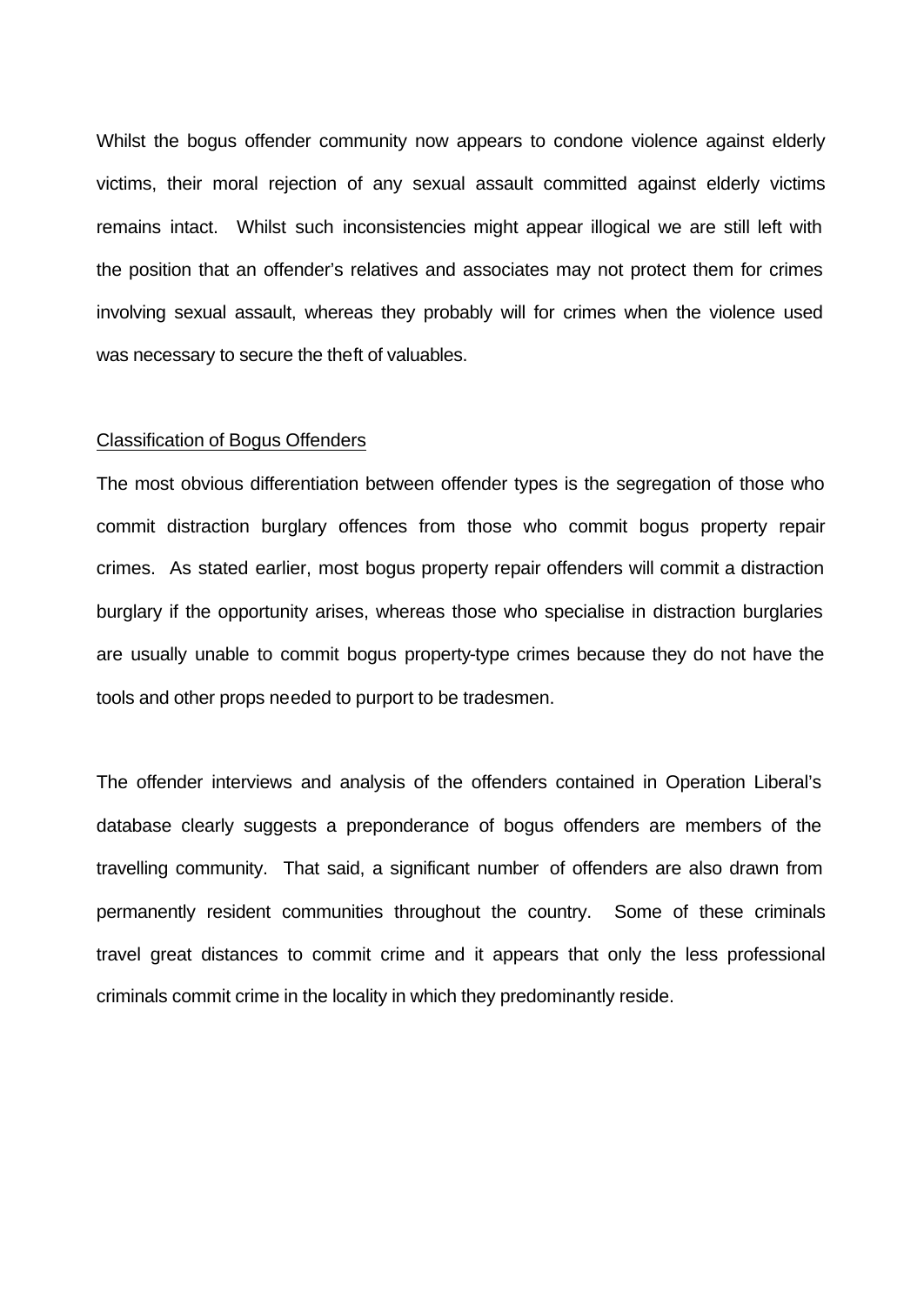#### Violent Offenders

The majority of bogus offences do not involve the commission of violence and it appears that it is only a small minority of bogus offenders who resort to violence. During the offender interviews the below-mentioned reasons were specified as causes of violence:

## 1. Psychopathic Offenders

A very small number of offenders are persons who actually enjoy inflicting violence upon others. It should be noted however, that none of the offenders interviewed placed themselves in this category and were merely citing colleagues/accomplices who were of this disposition. The researcher has therefore been unable to explore this category and mentions it only out of academic interest, nor does he in any way attempt to quantify its relevance.

## 2. Abused Offenders

One offender claimed that having been the victim of child abuse by an older relative had left him with a sub-conscious violent hatred of elderly people. He maintained that this was the root cause of him resorting to violence whilst committing bogus offences against older adult victims. Whilst the writer accepts this explanation from the offender concerned, it does not enable the quantification of the number of offenders resorting to violence because of this type of trigger, and this may be an isolated case of little value to the analysis process.

## 3. Drug Dependant and Alcoholic Offenders

The majority of the offenders interviewed outlined how they began their criminal careers as bogus offenders taking great pride in visiting the homes of older people and conning their way in and leaving without the occupants realising they had become the victim of a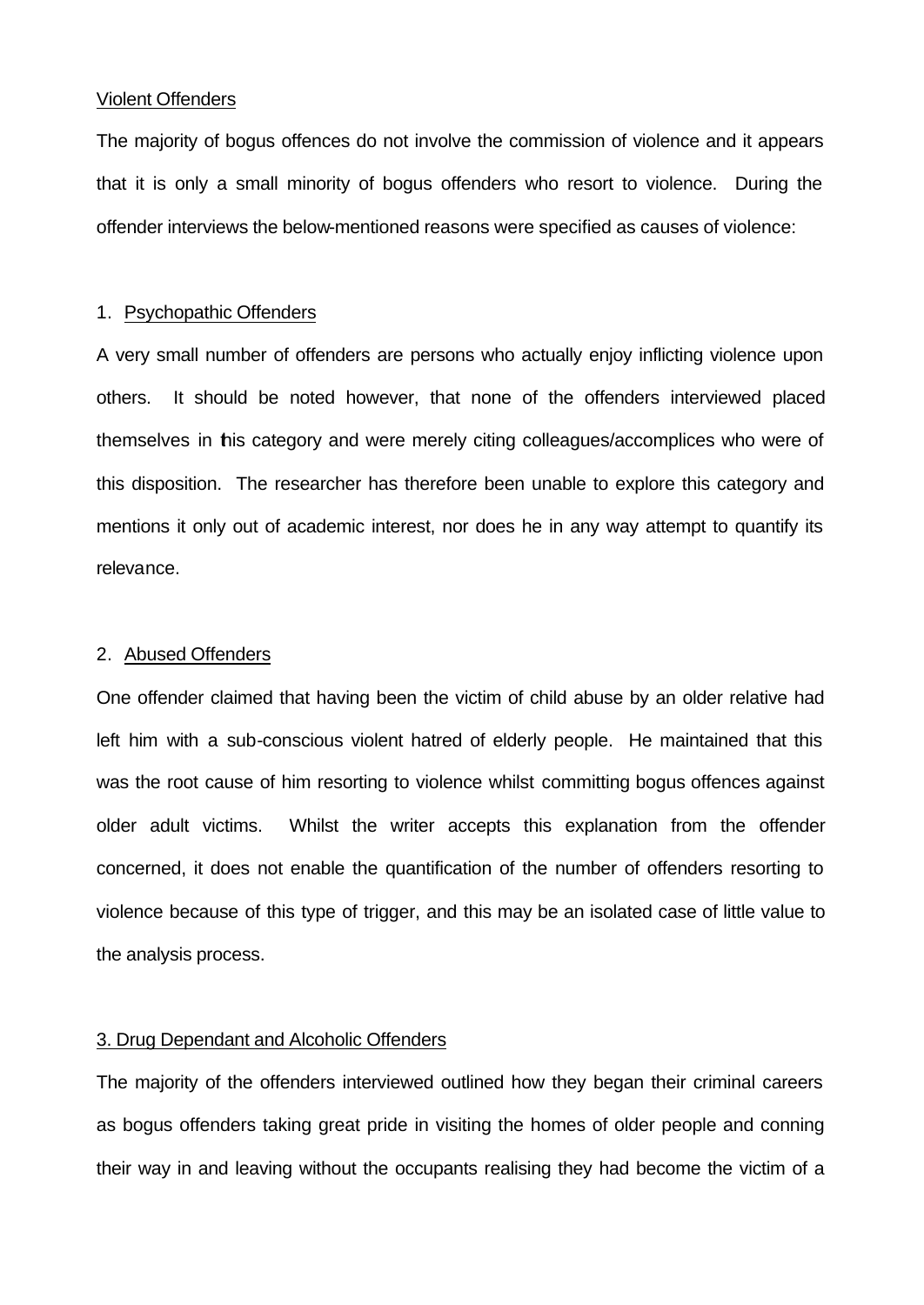crime. However, with the passage of time and the rich rewards from their crimes many developed a drug or drink dependence. The development of such dependency limited both their ability to deceive and their willingness to patiently continue a deception with a doubting potential victim. Their urgency to get the valuables and leave the scene often caused them to abort the deception and use violence to quickly acquire the money to feed their need for drugs/ drink. These offenders are likely to conduct a more disorganised and untidy search of the premises with an increased likelihood of leaving forensic evidence at the scene.

Whilst most bogus offences are committed during weekday working hours, drugs and alcohol-driven offenders are more likely to additionally commit crimes at the weekend and outside working hours to obtain money to feed their habits.

#### 4. The Rational Ruthless Offender

A number of the distraction burglars interviewed made reference to the situation where they visit a house intending to steal but the occupant(s) reject the offender's attempt to gain entry and repel them at the doorstep. Where this class of offenders are convinced that money and valuables (in particular jewellery) are present, they will return later, usually just as darkness falls, and overpower the occupant(s) as they open the door in response to a knock. The occupant(s) will be subdued inside the premises by one offender whilst the second enters the bedroom used by the occupant(s) and searches for a locked drawer, cupboard or wardrobe for a receptacle (often a biscuit tin or chocolate box) containing their savings. If this initial search does not reveal the occupant's valuables they will simply intimidate and even beat the occupants until they declare where the money is hidden. These violent distraction burglaries are much more likely to be reported to the police who will usually record a crime of robbery, which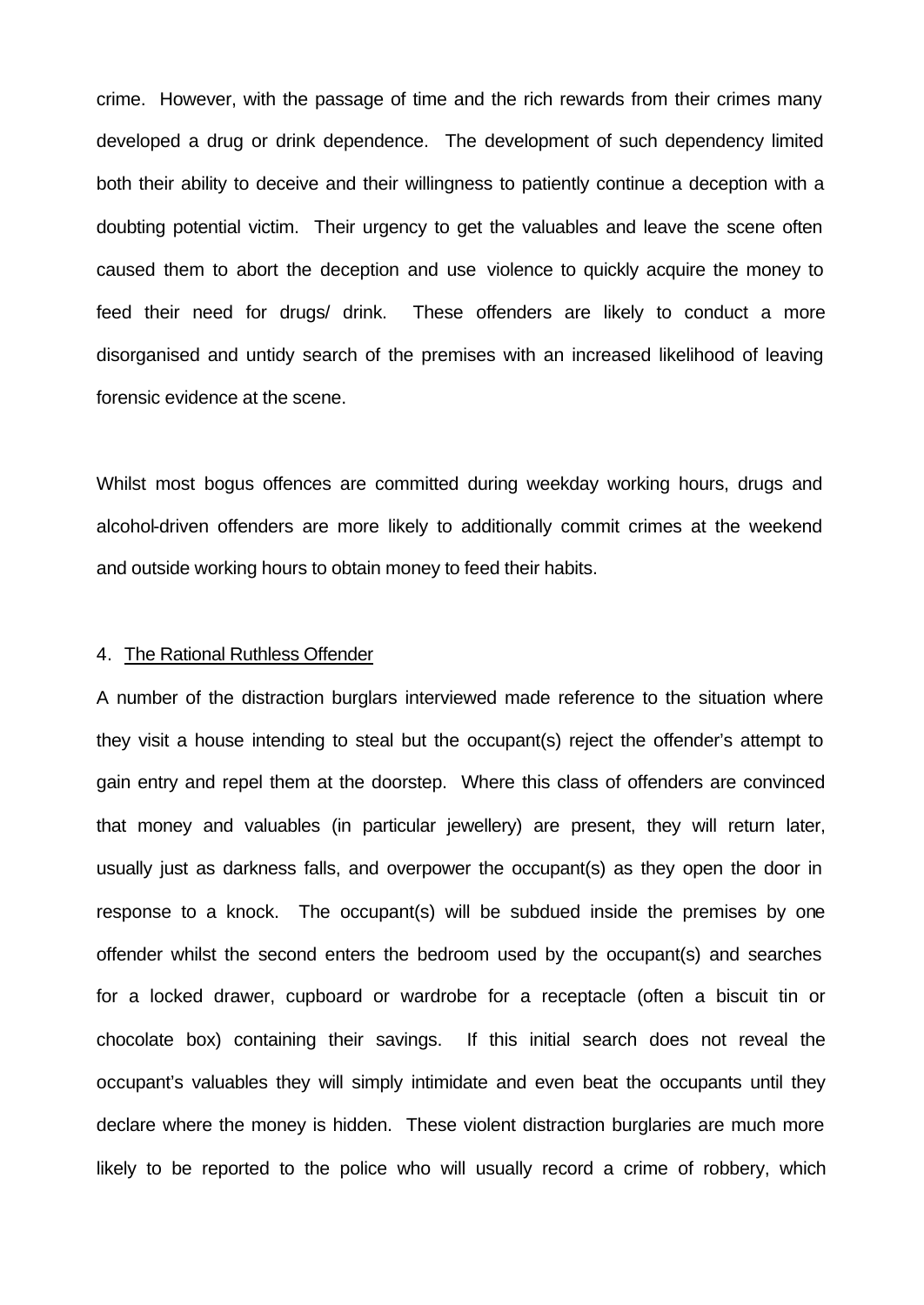ostensibly may not be connected to distraction burglary type offenders. This type of crime is usually committed by the more ruthless, professional and experienced distraction burglars. The search of the premises will usually be conducted in a disciplined manner with the offenders wearing gloves and leaving little forensic evidence at the scene.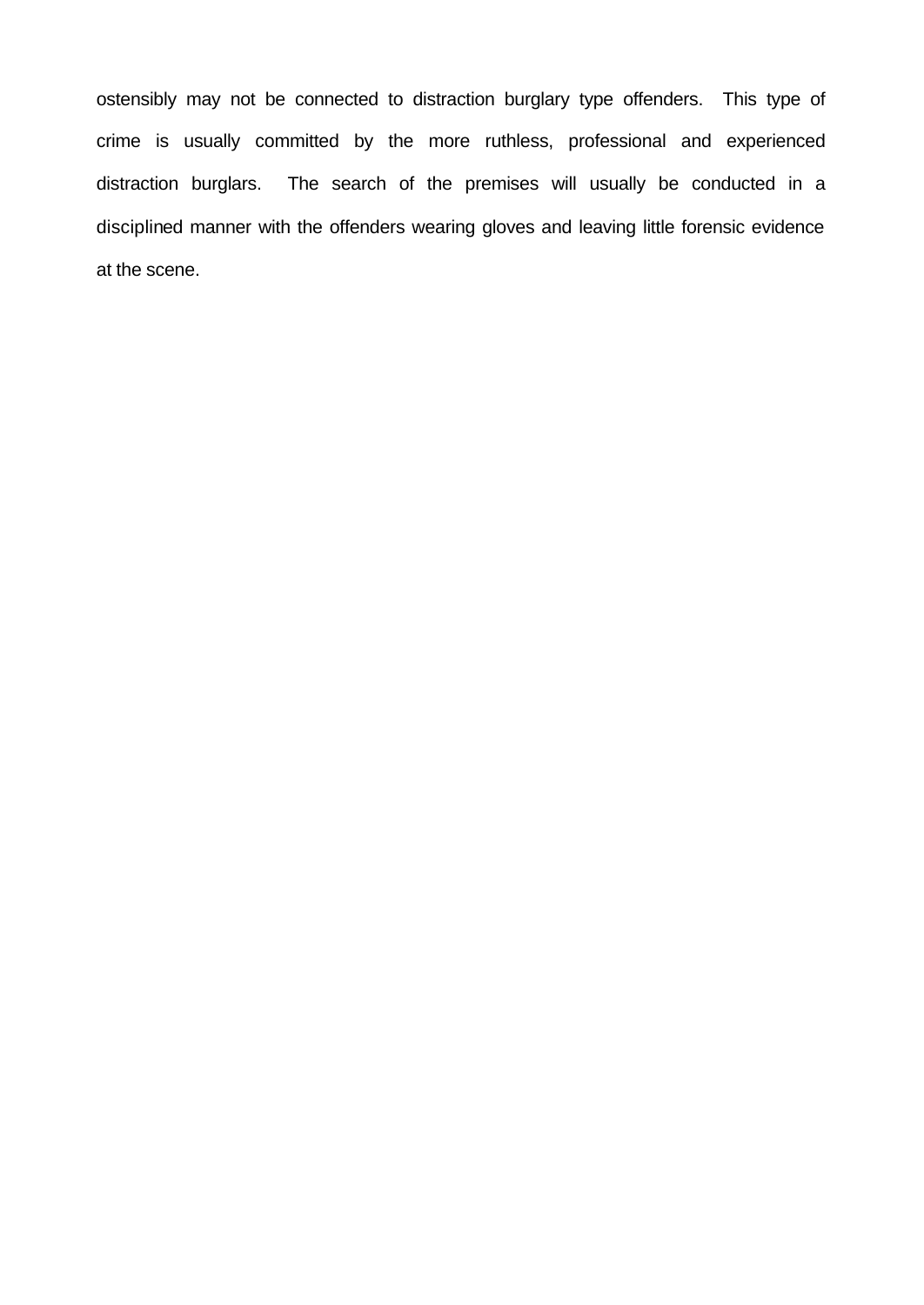# **Offender classification and their behaviour at the scene of crime.**

| <b>Offender</b><br><b>Classification</b>                                    | <b>Usual timing for</b><br>commission of<br>offences                                                                     | <b>Usual search Techniques</b>                                           |                                                                                                                             |
|-----------------------------------------------------------------------------|--------------------------------------------------------------------------------------------------------------------------|--------------------------------------------------------------------------|-----------------------------------------------------------------------------------------------------------------------------|
|                                                                             |                                                                                                                          | <b>Tidy/Untidy</b>                                                       | <b>Depositing</b><br><b>Forensic Evidence</b><br>at Scene                                                                   |
| Non-Violent<br>Experienced<br><b>Distraction Burglar</b>                    | Working hours<br>Monday-Friday<br>perhaps including<br>Saturday morning.                                                 | Tidy.<br>Usually leaves no<br>overt sign that<br>search has occurred.    | <b>Disciplined</b><br>search<br>technique<br>leaving little<br>evidence at<br>scene of crime<br>dependent on<br>experience. |
| <b>Drink Or</b><br><b>Drugs-Driven</b><br><b>Violent</b><br><b>Offender</b> | As above but also<br>extending to<br>Saturday and<br>Sunday and outside<br>working hours due to<br>need to feed craving. | Increased likelihood<br>of untidy search.                                | Increased likelihood<br>of forensic evidence<br>being left at the<br>scene.                                                 |
| <b>Ruthless,</b><br><b>Rational</b><br><b>Violent</b><br><b>Offender</b>    | Weekdays, in early<br>evenings or just<br>falling dark (prior to<br>occupants retiring to<br>bed).                       | Tidy.<br>Search will usually<br>start in bedroom<br>used by occupant(s). | Disciplined search<br>with minimum<br>evidence left at<br>scene.                                                            |

NB: Where offenders have made disciplined house searches the best chance of forensic evidence may be from any nearby houses they visited but were repelled on the doorstep by the occupants, especially from garden gates, etc.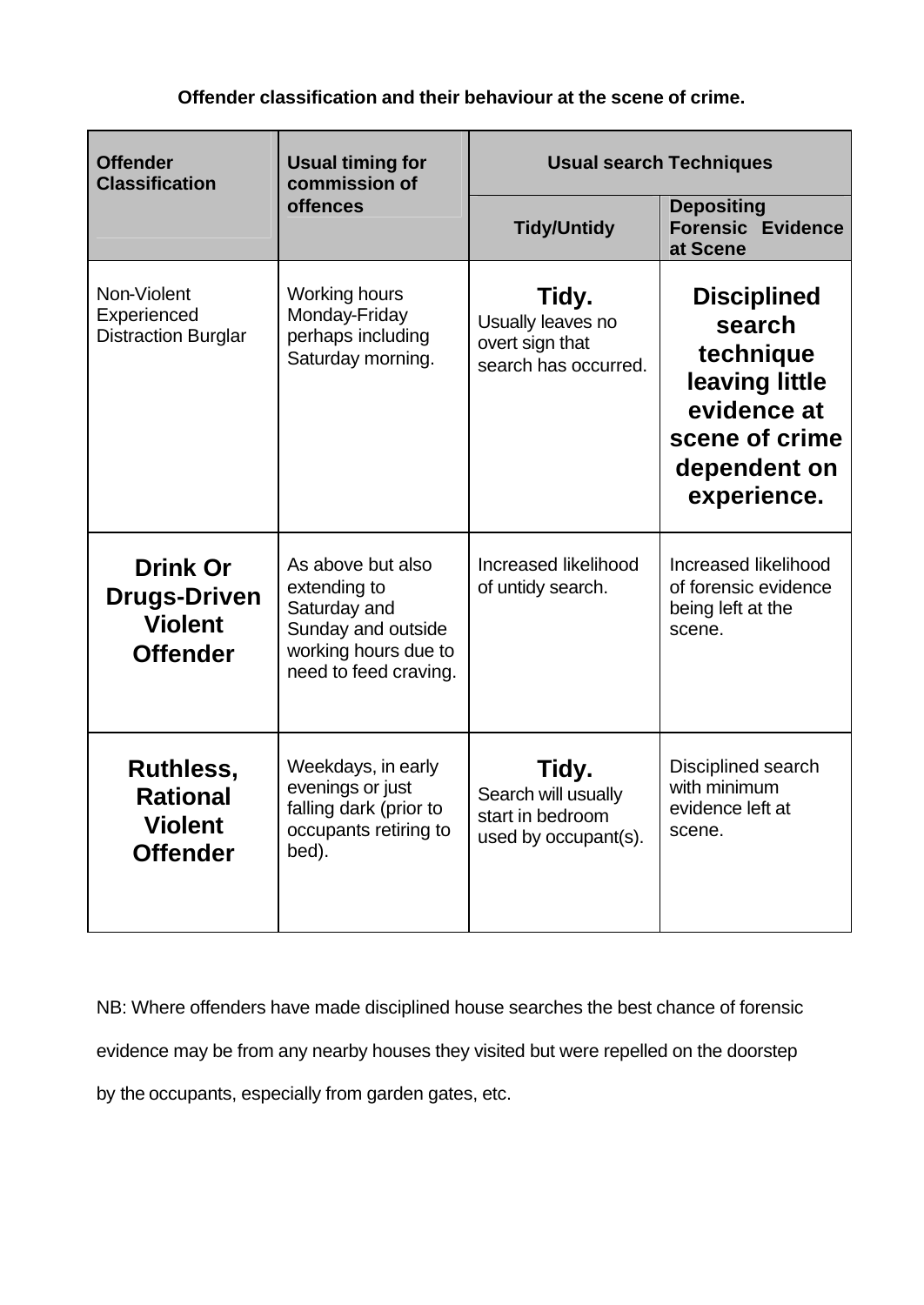## **Chapter 6**

# **Common themes from the Bogus Offender Interviews**

As stated previously the bogus offenders interviewed by Steele were eager to talk about

their past criminal activities and often wished to dwell upon a specific case or successful

aspect of their modus operandi, making it impossible to confine the conversations to a

pre-planned structured interview. Mr Steele, however, periodically introduced questions

targeted at key areas relevant to the research to reveal common themes in the

offenders' past experiences and practices. The questions and answers follow below:

# Distraction Burglars

**Q. Where did bogus offences originate?** *(When put to a permanent resident offender).*

**A**. "It was in Leeds following the gales in the 60's. Good class criminals took advantage of the urgent need for house repairers and made a killing. It all started there. The travellers copied it off us. The Leeds Prop teams were known as the best."

# **Q. How did bogus offending first begin?** (*When put to a member of the travelling community.)*

**A.** "It began in the travelling community. It's gone on for years and been passed from generation to generation. Outsiders have mixed with us travellers and started copying it but they are not as good as us."

# **Q. How did you first learn your trade as a distraction burglar?** *(When put to offenders from the travelling community).*

**A.** "My uncle/ father began teaching me when I was 8 years of age. The first one we used was for me to hide a ball in the garden. I would knock on the door and tell the old bewer (lady) that I had lost my ball in the garden. She would come out and help me look for it. My uncle would then sneak in the house and steal her money. She never saw him. She would not know that she had been done; by the time she realised the money was gone, if she was old and confused she might not be sure where she put it. The police might never even be told about it."

# **Q. How do you select the people you target?**

**A.** "Old people living alone are best, but I have done many a couple and some young ones as well."

"I've bought a few target victims. When I was in prison I shared a cell with a lad who had a long list of TIC's. *(Taken into consideration)* I bought the details off the TIC list. He told me the soft touches that were good for a lot of money. I bought the job I'm doing time for (*murder*) off his TIC list."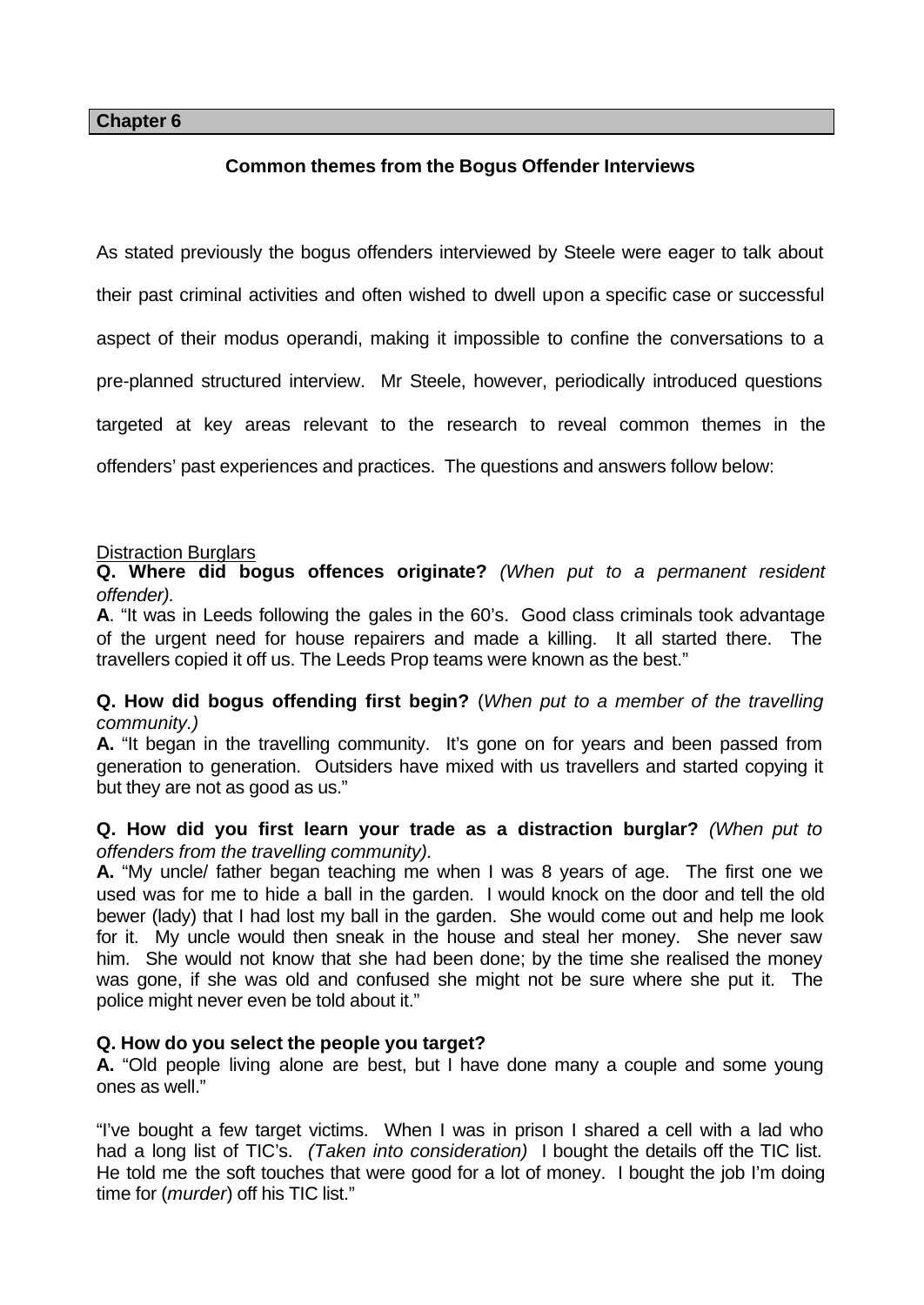"If they're getting confused or disabled that helps."

"We sometimes follow them back from the Post Office or after they have been shopping. You can see they're struggling so it's worth following them home."

"I have snatched handbags from old bewers (*ladies*) and found their addresses inside and gone back later and done them at home. I've even posed as police when going to their house."

"If you go to a house and the woman won't let you in I sometimes put it on ice and go back a few months later hoping she has started to fail. You want to see smudged lipstick and food stains on their clothes. This shows they are starting to lose it. If their hubbies died they soon go down quickly, sometimes within weeks; you can just walk in on them. They're past caring. They will sit by and let you take what you want. They don't report it to the police either."

"We keep an eye on the obituary columns in the local papers and at the crematoriums. We don't usually go straight in but put it on ice. We'll give it a while 'til the survivor's stopped caring what's happening and then go do it."

# **Q. How do you target the houses you attack?**

**A.** "Sometimes we just drive around looking for old people's houses. You can tell them by the old paintwork and net curtains or by the overgrown gardens. Hand rails are a give-away, so is invalid cars in the yard."

"I like sheltered accommodation. Once you get through the outside door they (*older people*) are all gathered together for you. They often have nameplates on each door. You can use the neighbours' nameplate to help you get in. You just quote the neighbour's name and say they sent you. It makes it easy to give a story to get in."

"My dad never did council houses, but I do. I've had some good tickles there. I like hoarders, people who have piles of newspapers and things. That's a good sign in any house. Some people sit in squalor with just an old chair and table, but they're always saving for something. Old rundown houses are as good as any and there is more chance of the money being in the house because they're not spending it."

"Sometimes one of our older ones have been to a house doing work in the garden or something and have been paid cash without the bewer *(sic*) going to the bank to get it. There's bound to be more money there. Some of the older prop men of us don't like stealing from the house anymore because they think they've been seen there. They'll give us the job and we'll pay them a cut or sometimes give them a soft touch in return."

# **Q. How do you persuade the occupants to let you, a total stranger, into their homes?**

**A.** "Tell them their house is in danger of falling down. They're so frightened they'll go wobbly straight away and let you in."

" I would often say I did not want to enter their house at all. I would tell them not to be afraid and not to let me out of their sight. I would take them round the side of the house to look at a drainpipe or something. My partner would then slip into the house without being seen. He'd get the money and we'd leave without them knowing they'd been done."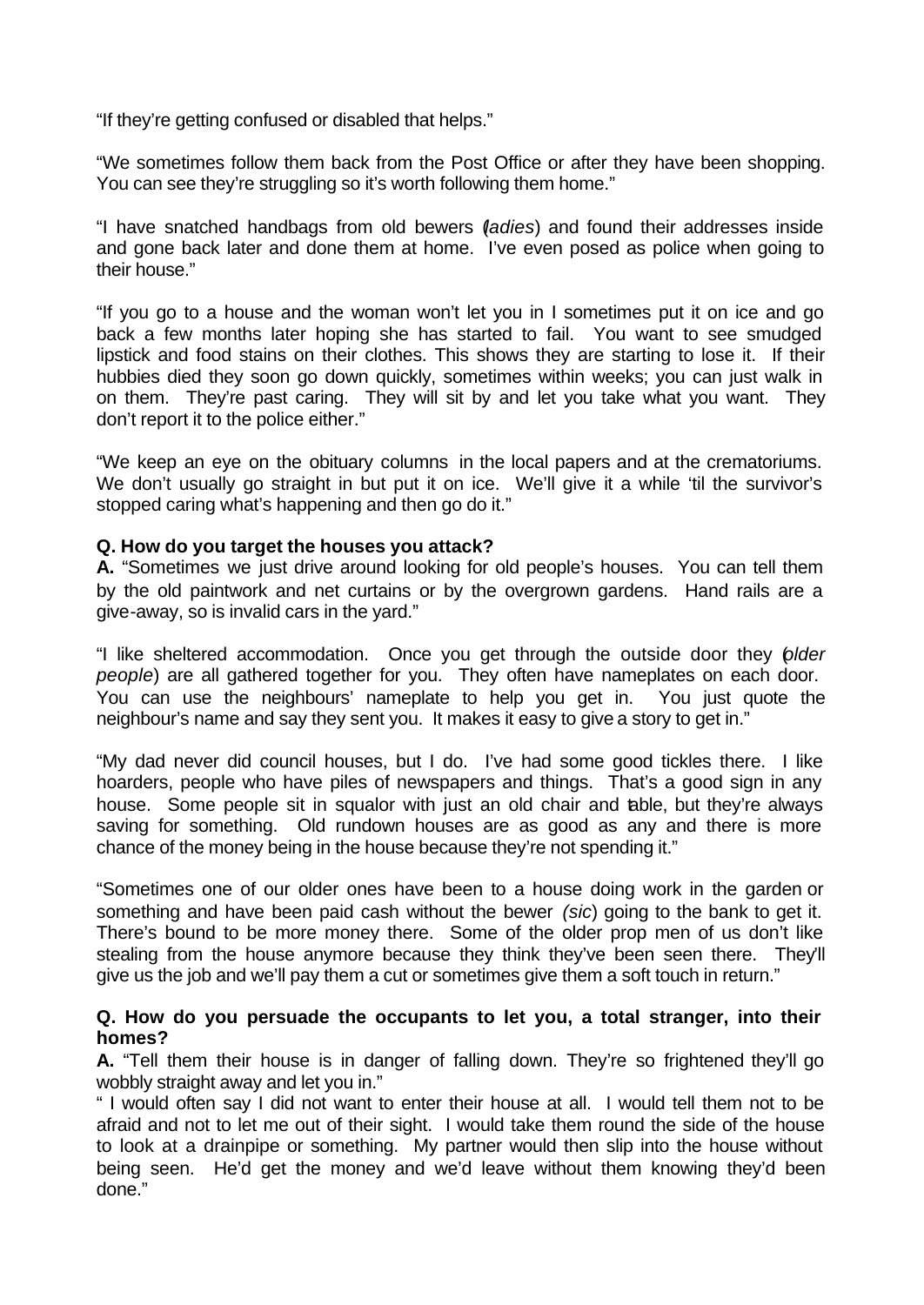"Tell them there's something wrong with water, gas or electricity and they'll panic and let you in. They don't know how to check to see everything's OK and they know everybody needs these services so they let you in easily."

"Some are so lonely you just have to smile and talk nice and they'll let you in because they want to talk to you. I have taken money off people like that bit by bit for months. I even exchanged Christmas presents with one but I took him for loads in the end."

"Offer to sell or do something very cheap. People are so greedy they cannot resist a bargain. Once you are in you can then turn the screw".

# **Q. What 'props' do you use to assist in the commission of the crime?**

**A.** "I always looked on my car as a prop. I'd park it straight outside the window to impress. It was never registered in our name."

*NB: Some bogus offender teams carefully avoid their vehicle being seen by a victim.*

"It is dead easy to make a good id card. If I was posing as police I would go in the police station and pick up a crime prevention leaflet. I'd cut off the Force badge and name and mix that on a card with details we'd typed on. We have printers who'll do it for us. I always had good id cards for any company I wanted. Everyone has leaflets with the company logo on so it's easy to get a good id card for any major company."

"I had the right clothes for whatever I was saying I was from. Suit collar and tie or florescent jacket. It's easy to do."

"I have had id cards with telephone numbers on. If they rang to check they'd get my partner on his mobile round the corner. I'd say ring the number and check and they'd feel OK then and let me in."

"We had magnetic name plates to fix to the side of the van with a mobile number. It made us look legit. Sometimes we stuck paper business names and details on the side and changed them a lot."

## **Q. How can you so easily and quickly find the occupants' money?**

**A.** "The best place is in the bedroom they sleep in. You look for the locked drawer or cupboard or wardrobe. Force that and you'll usually find their stache in a biscuit tin or chocolate box or sometimes in a locked tin. It's easy. If it's not there you sit with the old gimmer *(sic)* and offer them a service saying it's a pity they are not a pensioner because they'd be entitled to a discount. When they say they are you tell them you need to inspect their pension book to get the number, and you watch where they get their pension book from because their money's probably there if it isn't in the bedroom."

"If I can't find the money I pretend my mobile's not working and ask to borrow money to make an urgent call. That will usually at least get their purse."

"Sometimes you can see they are really on edge and just want you out of the house. When they are frightened like this you can play on it. I once had a woman so on edge I fined her on the spot for having a dirty door. She paid up just to get me out of the house she was so frightened."

## **Q. What precautions do you take to avoid detection?**

**A.** When we go out grafting we'll travel miles from the site. 150 isn't unusual. We'll do job after job till it gets too hot and then move on. Sometimes we will change the story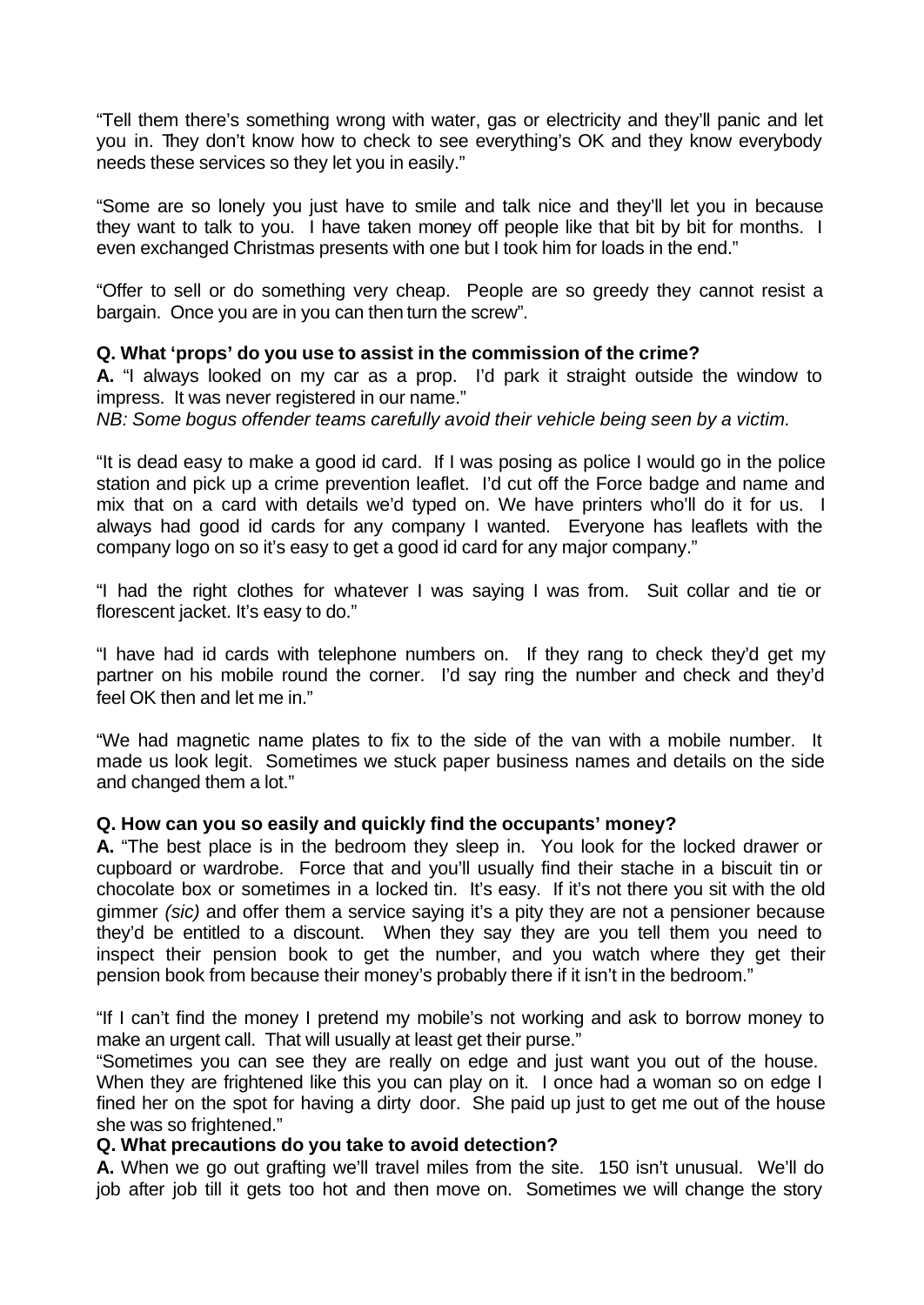after each job so the police do not connect them together, especially if they're a few miles apart. We choose a story to match the house. Sometimes we don't make our mind up which story we are using till we see the occupant."

"Good bogeymen travel long distances to do jobs. They're not known there and cannot be recognised. Old people make bad witnesses so you're unlucky if you get caught. If you are caught the trick is never to admit it. Insist on an id parade. Fight the committal. Keep going for adjournments at Crown Court. The worry caused to the old witness will probably kill them off before the trial starts. This often helps us get off. Lots of cases fold, or because it weakens the prosecution case we can get a good plea bargain."

"Our strongest point is not to let the householder know they have been done. If you get the money without them knowing they will think they have lost or misplaced it. Sometimes they are frightened to declare it because they had more than they are allowed when they are drawing benefits so they dare not tell anybody."

"Most good bogey teams work in two's. There's less chance of being grassed up. Sometimes you have a third who stays with the car as driver but mostly you do it in two's".

"If you just work with travellers there's not much chance of being grassed up. It's easy for people in your community to grass each other up and the grass can move and hide. There's nowhere for travellers to hide. We are all part of the same community. We all come across each other on the road or on sites. If you cross one traveller you cross all his family and travellers can't hide like you can. You'll always be found on the sites. We all know each other's business, so we don't grass."

"You won't get us placing our money in banks in our names. We know you'll get it if we're arrested. Our money goes into our parents' accounts so you cannot seize it as proceeds of crime. We won't make that mistake again."

"We like to go on jobs four up. We keep changing around who talks to the occupant and who sneaks in, and changing the two who go to the house so that the different descriptions make it harder for the Police to connect the jobs."

"We take money and jewellery; it's easy to get rid of and easy to hide. I sometimes bury the jewellery near the caravan until there's enough to weigh in. We all have bent jewellers who'll buy our gear and say nowt *(sic).* One used to switch off the camera on his shop door when we were going to weigh in jewellery."

"I like to park the car out of sight of the house I am doing so they cannot give a description of it. I want it nearby in case we have to make a quick getaway, so I try and get it just out of sight round a corner or junction".

## **Q. If you sometimes don't decide what story to tell until you see the occupant, it must be difficult to co-ordinate with your accomplice. How do you get around this difficulty?**

**A.** "It's easy. Sometimes we'll enter together but when the householder is present we'll talk in Romany about who's to do what and the one who's found the money can tell the other what's happened in our language. The householders don't understand and haven't a clue what's going on."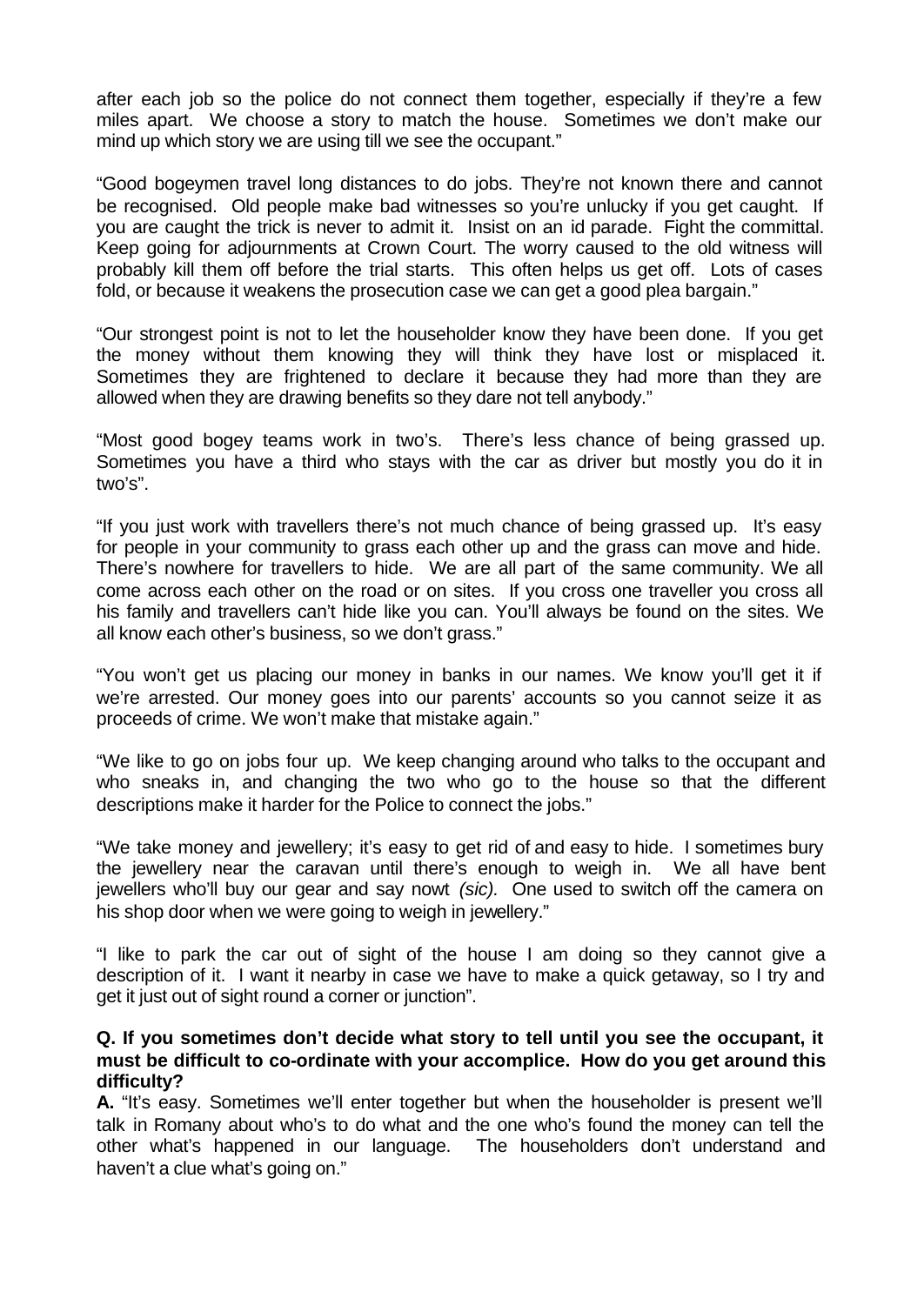# **Q. Why do some people resort to the use of violence against their victims?**

**A.** "It's usually the drugs that cause it. They're so out of their heads on gear they lose it or sometimes they're so desperate for drugs they lose patience and get rough to quickly get the money and get away for their gear."

"There's not many do it. Naughty ones we call them. It's when they're drunk and it goes wrong."

"Sometimes you just know there's good pickings at the house and they won't let us in. We wait for it to be just falling dark and keep knocking on the door until they answer it, then we force our way in, but we only do it when we are sure there's enough money to make it worthwhile. Most don't have the bottle to do that type of job. Only the best do it like that."

"I never got violent 'til I started on 'h' and crack. I lost it then, I just hadn't the patience and wanted to get it done to go score."

"When I was out of my head on gear I wasn't as good at conning them, and they'd realise what was going on so I had to get naughty *(violent)* to get the money."

"I started roughing them up without realising then when I started treatment in prison we realised it was all down to the being sexually abused when I was young by an old man. It left me hating all old people and that's why I was doing it."

## **Q. How many crimes will you commit in a single day?**

**A.** "I once got done for 15 jobs committed within a mile of each other in just over an hour and a half. I think that's the best I've done; it's usually less."

It can be as many as 20 but that's unusual. Around 10 I suppose. What usually happens is that you keep going 'til you have made enough for that day. If you got one big hit, whether it was a few thousand quid or good jewellery, we'd stop and get away. If we'd less we'd keep going 'til we got a few hundred or got fed up."

"When I was on gear I would stop as soon as I had enough money to buy my drugs. I had to fight the withdrawals."

"It's difficult to say. If we did a job and we thought they might phone the police, or a neighbour or someone had been looking at us we would get right away from that area so we might not have time to do anymore that day. If it was going well we'd carry on till we'd got a big lot of money then we'd just get away quickly again. The more we stole the bigger the risk for us. That was how we saw it."

"We always stopped after a naughty one. We might do another in another county if we'd time and we hadn't got much money but you can expect the police to be called to a naughty one so we'd get out of it."

## The Bogus Property Repairer (Static or Travelling).

# **Q. How do you so easily persuade householders to employ your services?**

**A.** "It's easy. If you tell them their house is in need of immediate repair or it will immediately deteriorate beyond repair, they're so frightened they'll give you the job in panic."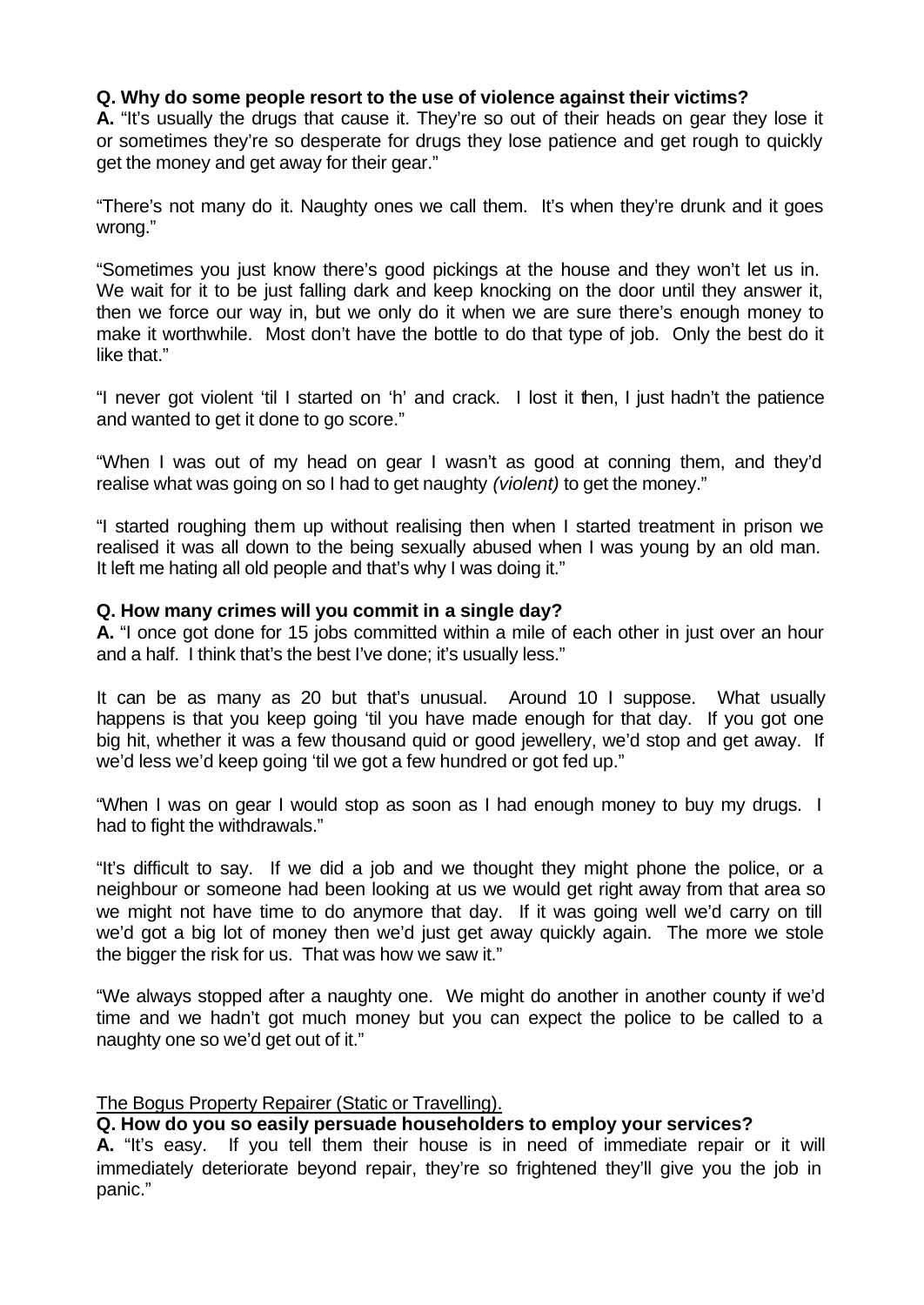"We often quote low prices, say for example seven pounds and then ask for  $£170$ . They get confused and pay up reluctantly. A good way is to quote the price in yardage. That confuses them and you can bump up the charge easily."

"I sometimes quote an exorbitant charge to see their reaction. If it's bad I can drop it and they think they've got a bargain even though I'm still ripping them off."

"A good way is to knock on the door and discuss it. If it's work to the exterior and they say they want to think about it you just demolish a bit of it that's in good condition. They have got to give you the job then. If they start complaining you just say there was a misunderstanding and they accept that."

"It's good to go to a house saying you're working on another house on that street and you have noticed a similar fault on their house."

"If I see someone has had good work done at a posh house, say for example a new stone drive laid. I go to the drive and have my photo taken shaking hands with someone. I then show the photo to a potential victim giving it as an example of my good work and that I am shaking hands with the house owner who was delighted with the drive."

"People living on their own are easier to persuade. It doesn't really matter whether it's a man or a woman. If you smile with them and talk to them they're glad to have your company. You can keep going back and take their money bit by bit and really you're making them happy 'cos they're lonely. The trouble is we run out of patience and take too much at once and that's when things start going wrong."

# **Q. How do you get the householder to hand over money when the work has not yet been done?**

**A.** "We usually quote work that they cannot check up on. They cannot check the roof so they have to take our word that it's been done."

"Sometimes I just ask for a deposit, or for money to buy materials and then never go back and do the job."

"I sometimes got them so wound up that they were not sure what work I was supposed to have done. I would then keep going back making them pay over and over again for work that had never been done."

"Some people think they have a chance of keeping control if they pay by cheque. I just have them make the cheque payable to someone else. It might be a licensee or a friend. They get a cut for handling the cheque and they will never name me as being involved. They'll just say the cheque was for a debt they were owed and give a false name.

"Our trick is to start demolishing good bits of their house. That makes them desperate for you to repair it all. I then get the payment and never return."

# **Q. How do you select your victims?**

**A.** Sometimes you just pick out the house as you are driving around. You can see it's the home of an old gimmer *(sic)* who's struggling to keep up with it. They're easy meat."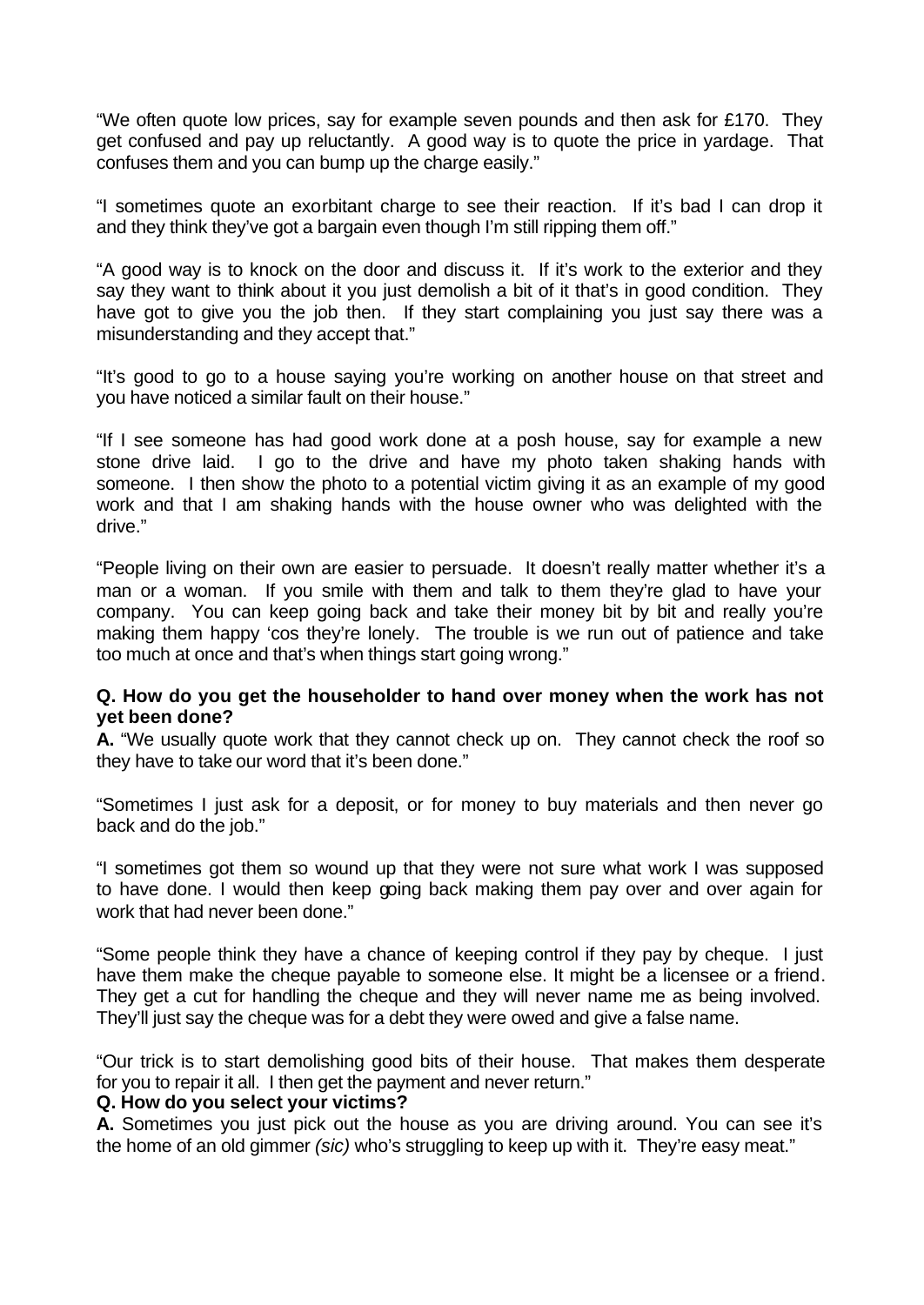"Another team may have been and done work there and found them to be a soft touch, or they've been paid in cash. They might be moving on or feel it's risky to go back and do it again. They'll sell us the house for a cut of our take or we might give them a soft touch of our own in exchange."

"If someone pays out in cash without going to the bank to draw money out you know there'll be more money in there, so they'll be done again for sure."

"Often we just go knocking on likely looking doors till we find someone who takes us up. It's a matter of recognising those who have money and we can control".

"What I really like is people who live on their own and have no-one to confide in. We can just keep going back to their house, talking to them and making them happy and pretending to do a bit of work. We can take thousands off them in a matter of weeks without anyone finding out and stopping us."

"I sometimes follow old gimmers (sic) back to their house. We park up outside the Post Office or Age Concern and places like that. You can see the confused people who are struggling and we follow them home."

## **Q. How did you trick your victims out of the larger sums of money?**

**A.** "It's always by getting a confused gimmer with a poor memory. We just keep going back and getting paid over and over again for the same job. We take them to the bank to draw out the money when they've none left in the house. I took £75,000 off one old lady in a week. That's why I'm here, I went too far with that one."

"You have to be able to weigh them up. Some you need to keep liking you and you keep saying you've found new faults at the house. You keep their trust and friendship and you can take all they've got, with others you have to be more forceful saying the work's got to be done and you want paying only for what you've done. Make them feel stupid and that you're doing the best for them. It's a matter of judging how best to control them."

"The thing is you've got to stop them discussing it with anyone else that's why it's best if they live on their own. If they start talking with someone else they might smell a rat."

## **Q. How do you avoid prosecution?**

**A.** "Firstly I make sure I'm difficult to identify. I have business cards and magnetic signs on my van but they're just mobile numbers and can't be traced to me. The trick is to make sure you do a little bit of work. It doesn't really matter how poor the work is. As long as you've done a bit you can claim it's not a crime, just that the householders had a poor deal. The police won't get involved if the householders just had a bad business deal."

"The trick is to have a business identity. A name and telephone will do. I go for the mobiles where you buy a card and it's not traceable to you. You can just throw it away if it's getting hot. If the police do trace you, you can claim you're bona fide but in the main they've little chance of tracing you after you've done the job. They have got to catch you at it to have a chance, and if they come to the house while you're there you just do more work so they've no chance. I only got caught 'cos I got greedy through drugs and went too far."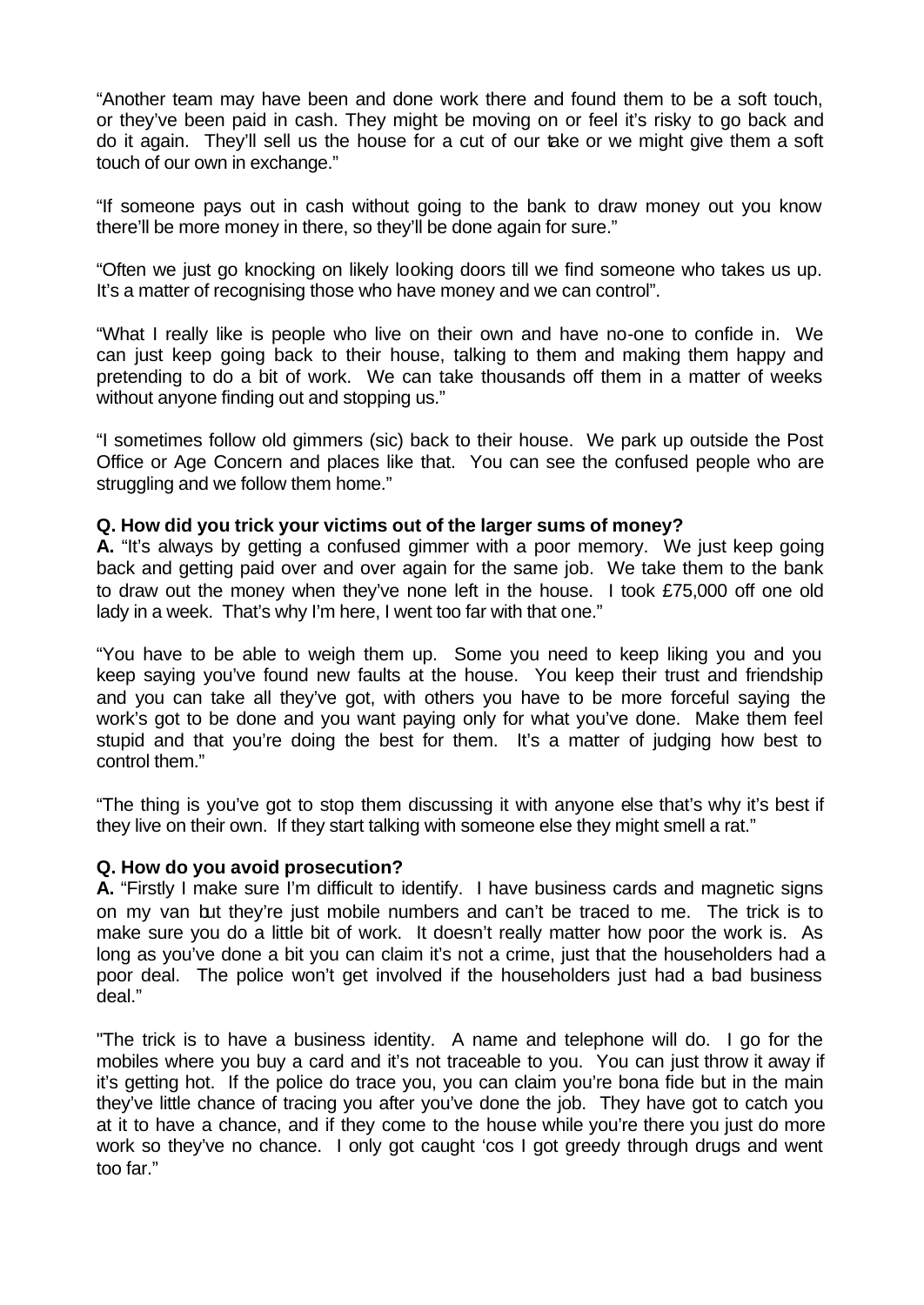"The trick is never admit anything if you get arrested. Always claim to be legit. Say it must have been someone else if thy swindled them. Ask for an id parade. The more you wriggle the less chance of the police pushing it."

"Discredit the complainant's ability. Pick holes in their accounts. It makes the police more likely to drop it and say it's a civil dispute."

"Old people are rotten witnesses. Dispute what they say. The police won't want to try a case on their evidence alone."

# **Q. How many scams did you do before you were caught?**

**A.** Literally hundreds. Well over 500.

# **Q. Will you return to this type of crime when you are released from prison?**

**A.** "Definitely. It's what I've been trained all my life to do. I will teach my son the business as soon as he's old enough. But I won't teach him to do the naughty ones. He'll have a good living as long as he's careful and does a little bit of work at each house."

# **Q. Do you ever commit distraction burglaries?**

**A.** "If it's safe I will steal while I'm in the house."

"Not anymore. I did when I was younger but I don't want to risk a sentence now. If I find a soft touch and I know there's more money because they paid in cash. I'll sell the house to a younger team who'll go do it themselves. I'm happy just to take a cut nowadays. I'm too old to go to prison again so I stick to prop jobs."

# **Q. What deters you from committing offences?**

**A**. The worst thing is nosey neighbours. You can never be sure they have not telephoned the police and they might make good witnesses."

"I don't like home helps, especially if they are the type that take time to talk to the old people. They can pick up what we're doing."

## **Q. What effect do "Neighbourhood Watch Area" signs have on you?**

**A.** None at all. Signs don't make any difference. It's people looking across at what we're doing who are dangerous. You cannot be sure they won't call relatives or the police and we'll be caught in the house."

## Summary of Interviews.

The interviews reveal a highly complex, well-organised criminal sub-culture of bogus

offenders, who target the most vulnerable, elderly persons in our community. Many

bogus offenders commence their criminal careers as young as 7 or 8 years of age and

serve a long apprenticeship during which they develop expertise at reading the thought

processes and behaviour of their potential victims.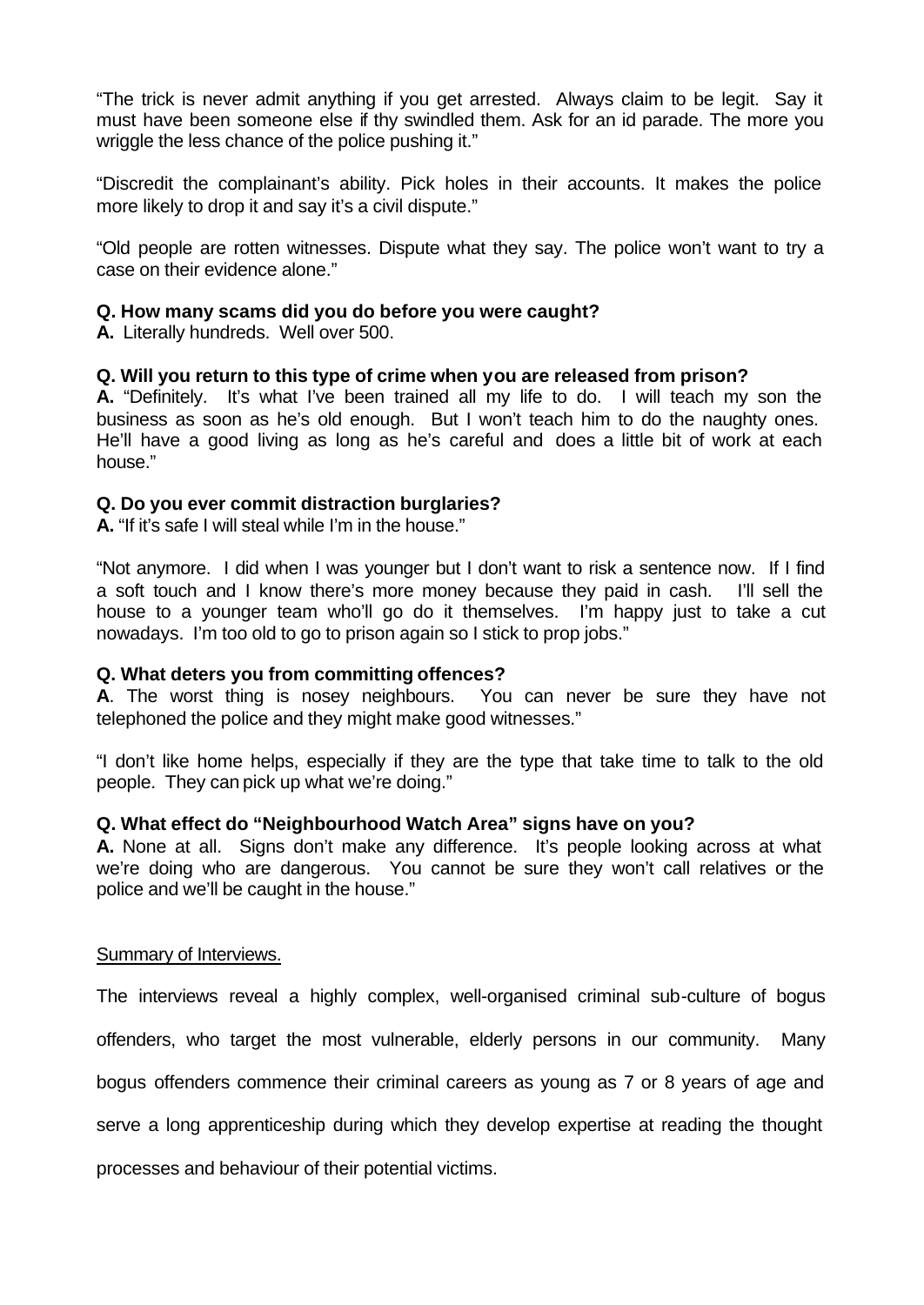These offenders easily steal large sums of money from their victims, and it appears that many offenders probably commit in the region of 500 crimes plus before receiving a punishment of imprisonment.

A number of factors combine to improve the offenders' chances of avoiding detection:

1. They often travel long distances to the scene of their crime, and leave the vicinity immediately after committing the offence, making it difficult to identify and trace them.

2. There is often a significant time delay before the victims realise that they have had money stolen or that they have paid money for work which has not been done.

3. Some older victims make poor witnesses, albeit a much smaller number than most people realise.

4. There is gross under-reporting of these offences.

5. Many incidents are written off as civil disputes rather than being recorded as criminal offences.

Whilst we all like to think we are individuals with unique behaviours, bogus offenders have recognised our common behavioural patterns which they exploit to gain entry to homes and then to locate secreted valuables.

Most members of our community have undergone life-long socialising pressure to respond positively to reasonable requests from persons visiting our homes (particularly from those in authority) and this is especially typical in older generations. As such, there appears to be an innate reluctance among house occupants to challenge the authenticity of visitors to our homes and/or to check the identification details supplied. It is clear that bogus offenders have developed expertise in exploiting the perceived social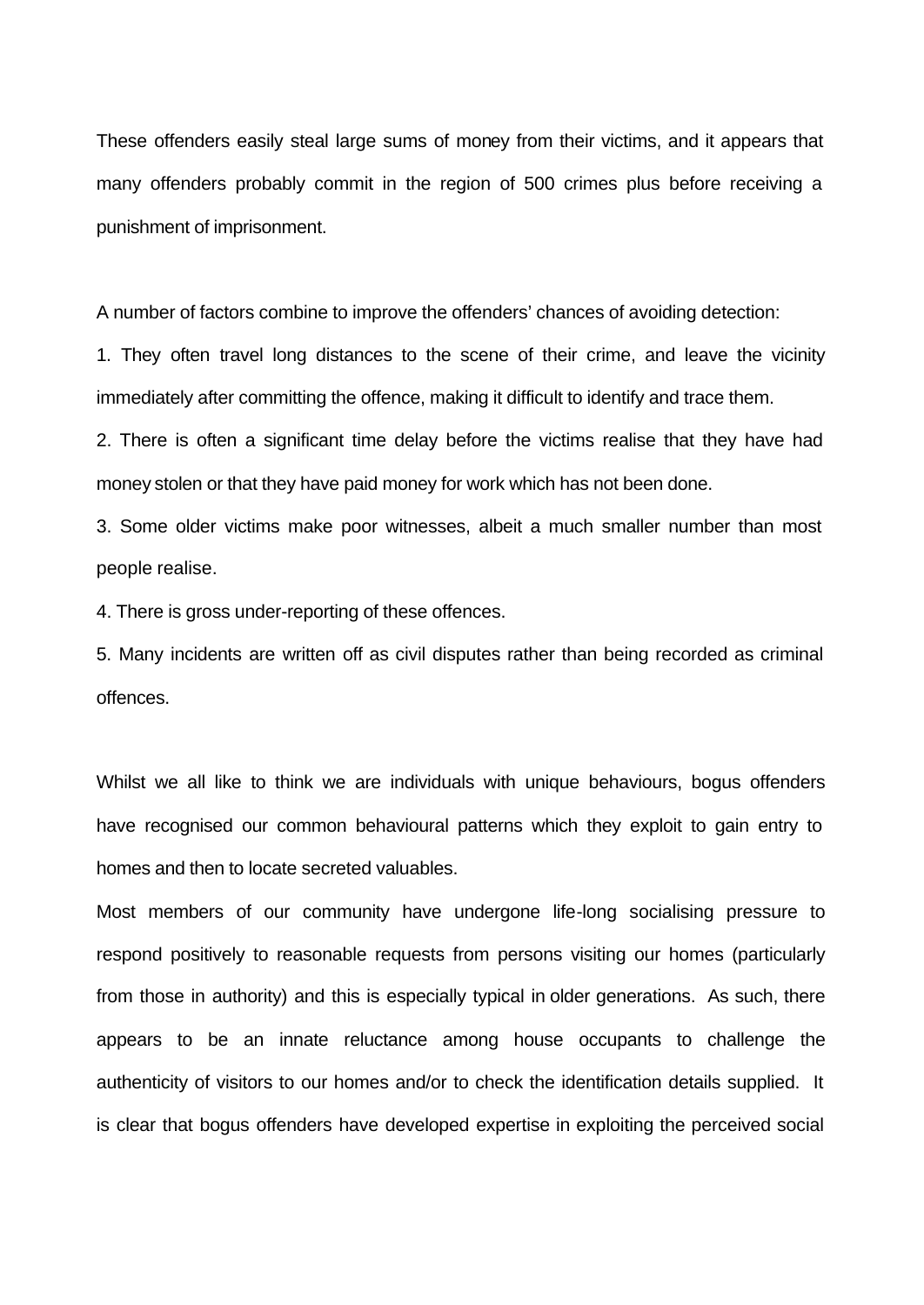norms in doorstep etiquette. We must now formulate simple but effective prevention plans to frustrate the opportunities to commit these crimes.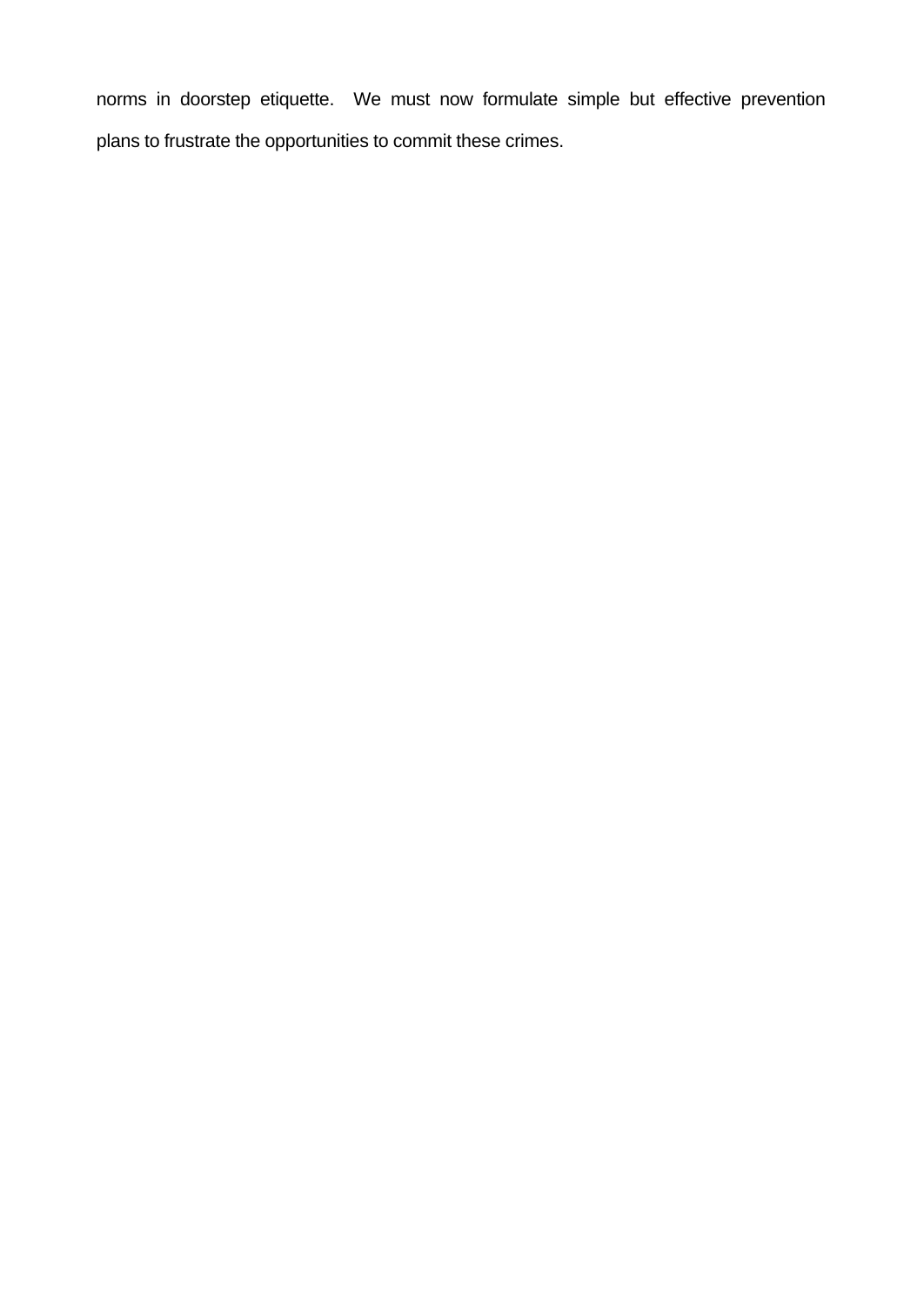#### **Chapter 7**

#### **A Problem-Solving Approach to Preventing Bogus Offences**

In this chapter, consideration is given to the adoption of a problem-solving approach to preventing bogus offences against older adults, whilst having regard to the information revealed during the interviews of the bogus offenders and the late life issues inherent with the ageing process.

The commission of a bogus offence usually involves the coming together of the three essential elements of the crime at a common location:

a) The older adult victim b) The offender c) The property to be stolen.

A problem-solving approach to the prevention of bogus offences identifies that the householder's doorstep is usually the point immediately preceding the meeting of the three elements necessary for the commission of the crime. The doorstep is therefore the final defensive barrier at which the battle to prevent bogus offences can be won or lost. If we can equip older adults with the necessary doorstep skills and prevention hardware to repel offenders (and unwelcome visitors) at the door, this will frustrate the vast majority of attempts to commit this type of crime.

Short-term prevention plans should focus on:

1. Equipping homes with the basic target hardening hardware essential to prevent entry to visitors at the doorstep (ie door-chain, door scopes, door locks). Where an older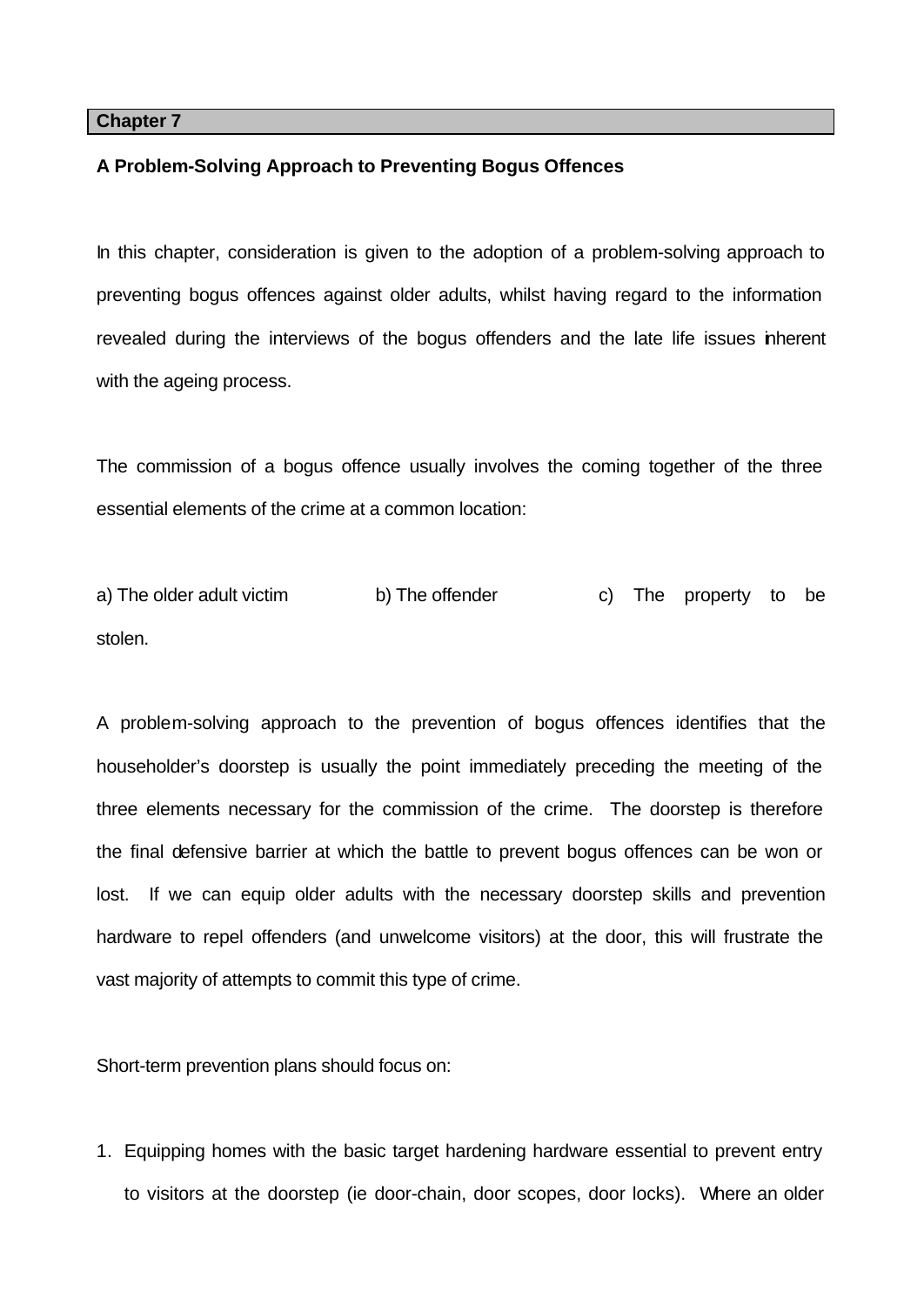adult occupant is more vulnerable to becoming a victim due to physical frailty and/or limited communication abilities, then more sophisticated technology such as the security systems provided by In Touch, Senior Link, etc may be required to assist the occupant's decision whether or not to admit a doorknocker

2. Instilling householders with the knowledge, ability and desire to employ proper doorstep skills when answering the door:-

- $\checkmark$  Correct use of the door-chain,
- $\checkmark$  Check the authenticity of the caller,
- $\checkmark$  If in doubt keep them out,
- $\checkmark$  Do not employ or deal with door knockers.

3. Persuading householders not to unnecessarily keep cash in the house.

The implementation of a successful bogus offending prevention plan will probably require that the aforementioned short term measures be supplemented by a selection of additional, longer-term measures, examples of which are:

#### Multi-agency Protocol for conducting business by means of home visits

Despite the adage that the English person's home is their castle, in contemporary Britain the norm has evolved whereby the onus of establishing the legitimacy of a visitor to someone's home rests upon the householder. It is very much a matter left to the householder's discretion as to whether and how they should check a visitor's authenticity. A mistaken sense of good manners, or feelings of embarrassment etc make many people, especially amongst the older adult age group, reluctant to make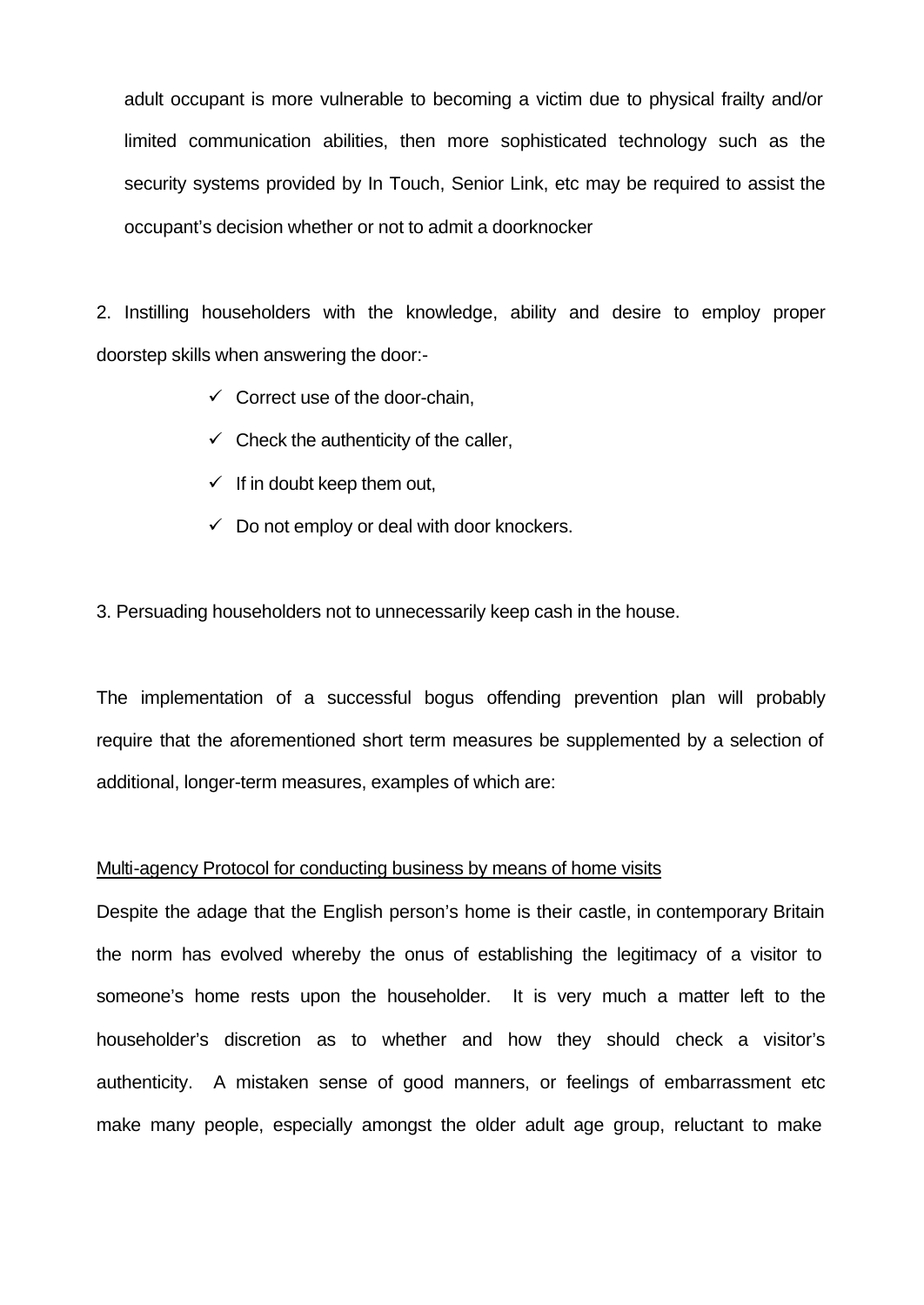such authenticity checks. These widespread social inhibitions create the opportunities to easily enter homes by subterfuge, a situation which the offenders exploit to the full.

The development of local protocols whereby all major organisations conducting business by means of home visits accept responsibility for pro-actively proving their bona fides would make it more difficult for offenders to unlawfully gain entry by purporting to be employees of a legitimate company.

These multi-agency protocols could be supported by long-term education programmes/ public information materials to inform the general public of the code of conduct to be expected from legitimate business visitors and the householders could anticipate the means by which authenticity would be proved. Public expectations can thereby be changed so that the responsibility of proving authenticity is transferred to the visitor. This situation would effectively remove the false cloak of legitimacy under which many bogus offenders currently operate.

#### Intergenerational Work

Imaginative schemes can be implemented where older adults visit their local schools and participate in classroom work to improve understanding and communication. These initiatives can reduce the social isolation of participating older adults, bolstering their defences against bogus offender victimisation.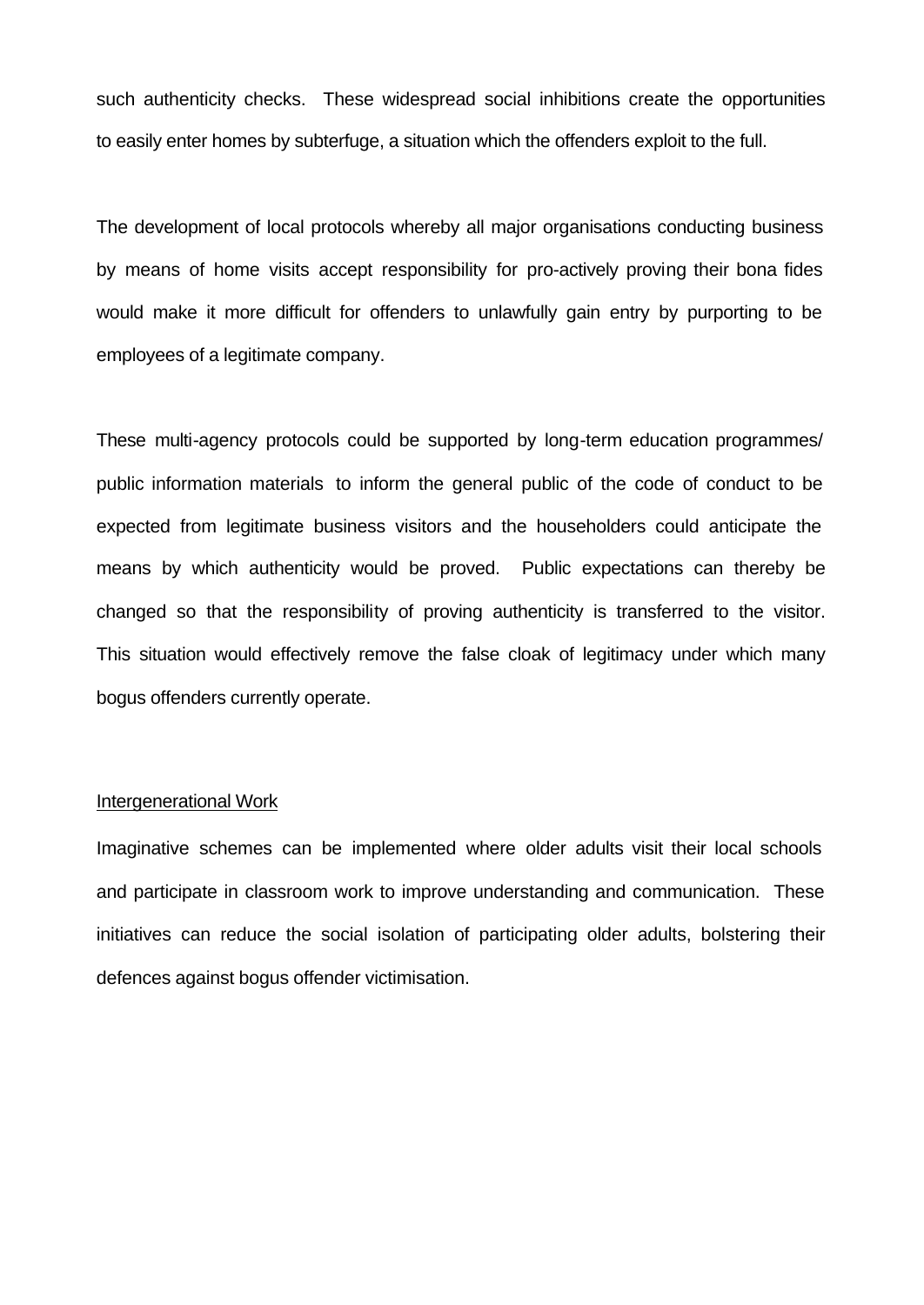#### Raising Community Awareness

Bogus offenders have long enjoyed anonymity and their illegal operations have been conducted under a cloak of secrecy. Raising awareness amongst all sections of the community will impede the opportunities for the commission of bogus offences.

The pre-requisite for a successful awareness campaign is the design of different publicity materials to meet the differing needs and expectations of the various target audiences. Publicity materials targeted at older adults should be designed to be easily read and assimilated by the target audience.

## Reducing Social Isolation

Many older people are particularly vulnerable to bogus offences because of their isolated lifestyles. The provision of a surrounding social network will not only improve their ability to repel offenders but also improve their quality of life. Moreover, introducing social network support services to the victims of crime will enhance the recovery process.

## Prison Inmate Rehabilitation Programmes

The bogus offender interviews outlined earlier in this work reveal that such offenders view the targeting of older adult victims and even the use of violence against them as legitimate practice. However, the same interviews unveiled the recurring "they don't need the money, we do" and "it was their fault we used violence, they should not have resisted" type statements. The responses provide good starting points to change attitudes amongst prison inmates attending rehabilitation training programmes.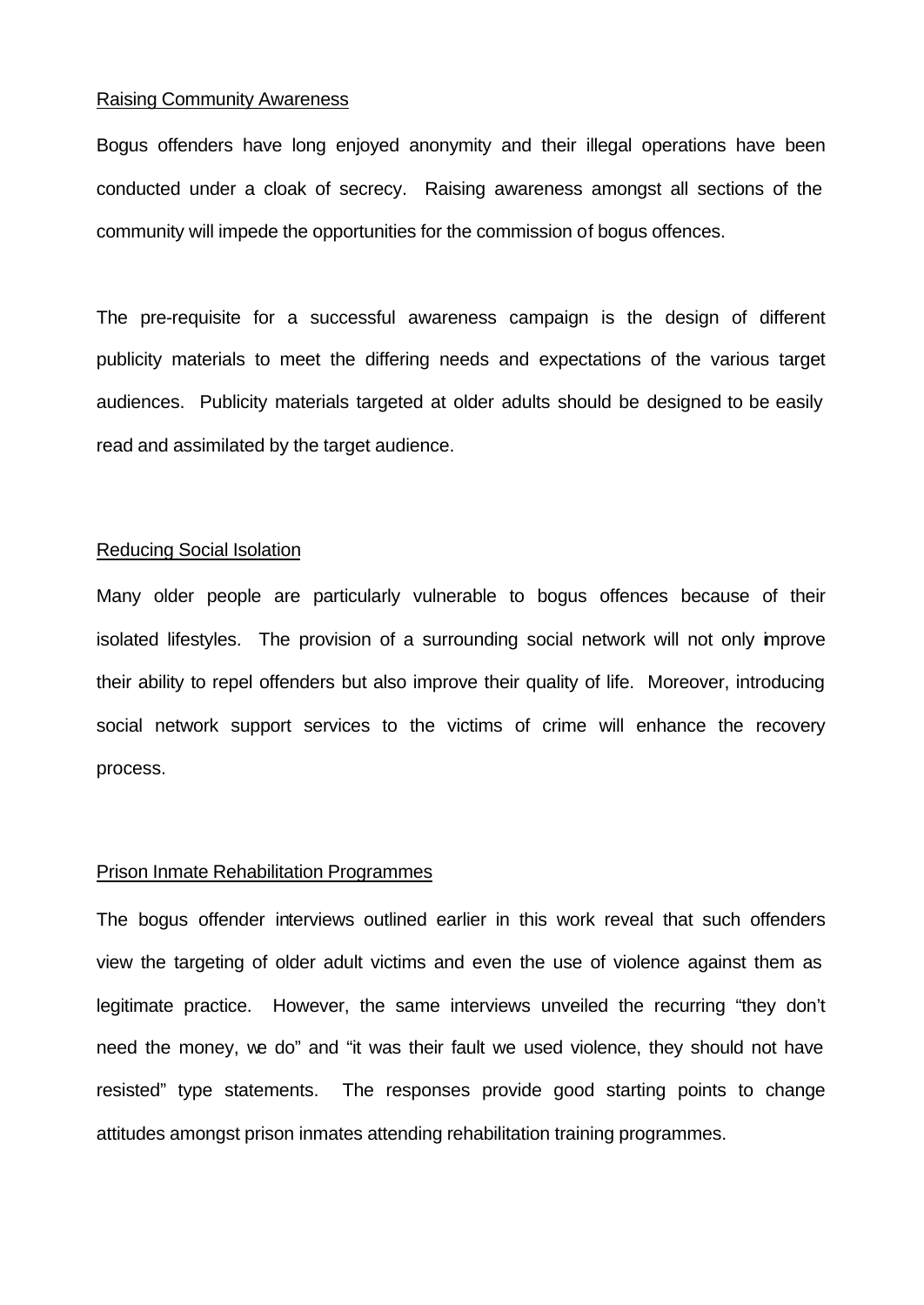The research clearly indicates that bogus offenders are prolific offenders. Whilst it might be that such rehabilitation programmes only prevent a minority from re-offending, this could still make a significant reduction in the number of offences committed. Moreover, if such programmes merely diverted such criminals from the use of violence against older adults, some might view this a worthwhile success.

#### Improved Investigation Procedures

It appears that minor amendments to the police investigation process will have major benefits to the victim's welfare and improve the quality of evidence recorded. This is especially significant in relation to the method and timing of the taking of the written witness statement.

#### Care, Support and Rehabilitation Protocols

A focused, co-ordinated, multi-agency initiative to assist victims of bogus offences to cope and recover from the impact of the crime will be of notable benefit to older adults.

#### Drug/Drink Offender Rehabilitation Programmes

A significant proportion of bogus offenders belong to the travelling community; members of which are reticent to avail themselves of drink and drug rehabilitation programmes. In view of the offender interviews evidencing the link between drug/drink dependency and the use of violence against victims, it may be beneficial to recruit such dependants from the travelling community onto treatment programmes. These proactive recruitment campaigns might be especially effective when located in the vicinity of the larger caravan parks.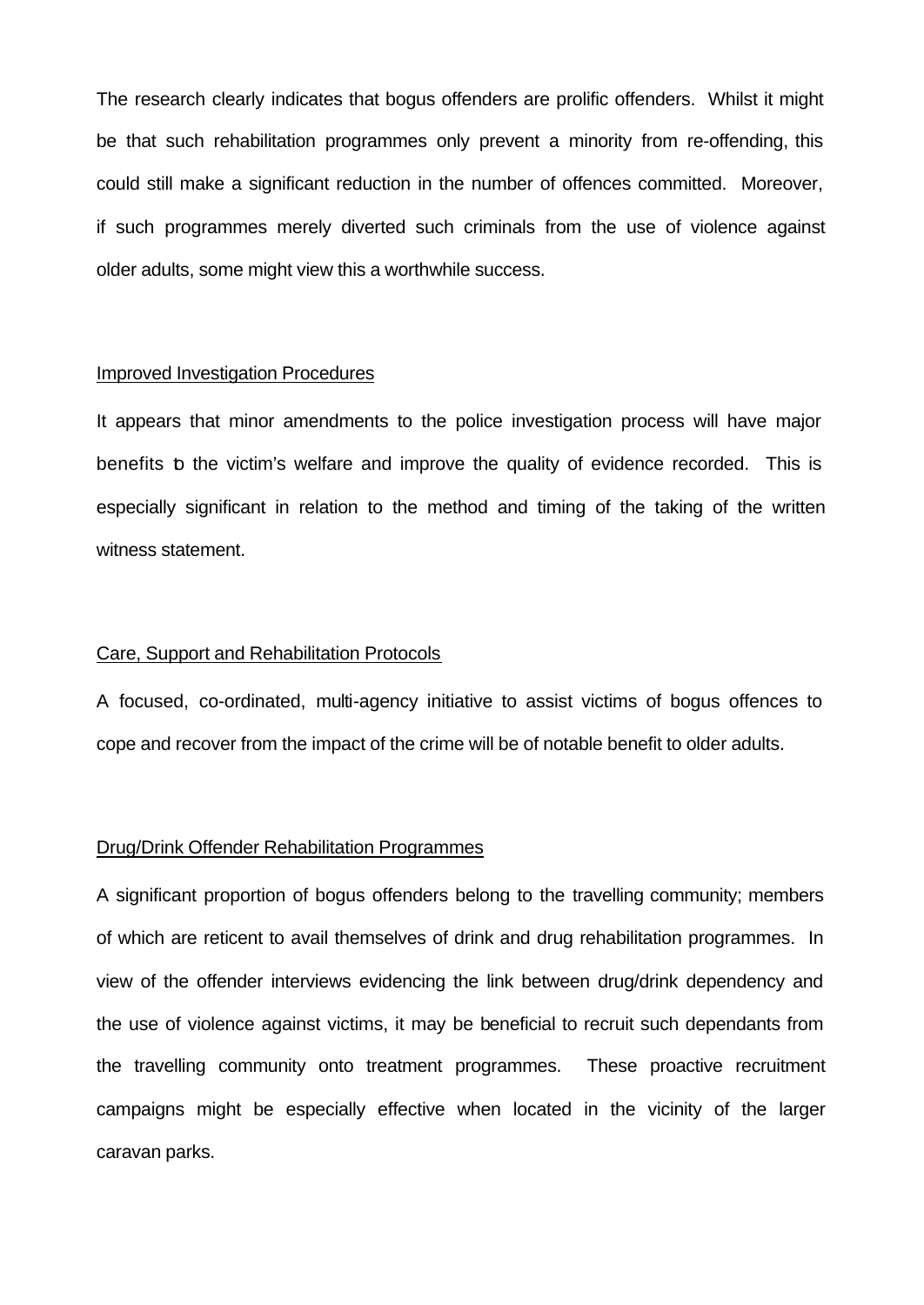# **The Formulation of a Multi-Agency Strategy to Prevent and Detect Distraction Burglaries Against Elderly Victims in Leeds**

This chapter provides an historical overview of the development of the Leeds Distraction Burglary Initiative and details the tactics incorporated into their prevention and detection plan. It is suggested that any prevention and detection initiative should be designed to interlock into the unique circumstances of the local community concerned, and as such it is unlikely that the Leeds scheme could effectively be transposed elsewhere. However, it is hoped that some elements of their strategic and tactical development may be of benefit to others, and especially those implementing initiatives in geographical areas bearing similarities with Leeds.

#### **Introduction**

The Leeds Metropolitan District is uniquely placed to successfully formulate a prevention strategy to protect its elderly community from crime because of the Council's foresight in the 1990's of establishing 36 separate Neighbourhood Groups strategically located at different sites throughout the city.

Each Neighbourhood Group is run by one or more full-time member of staff who is/are supported by a number of volunteers. The services and activities provided by each group vary to meet the needs of the older people in their catchment area, but usually include a community hall where older people can meet for leisure activities, luncheons etc., the provision of information/ advocacy services and target hardening equipment.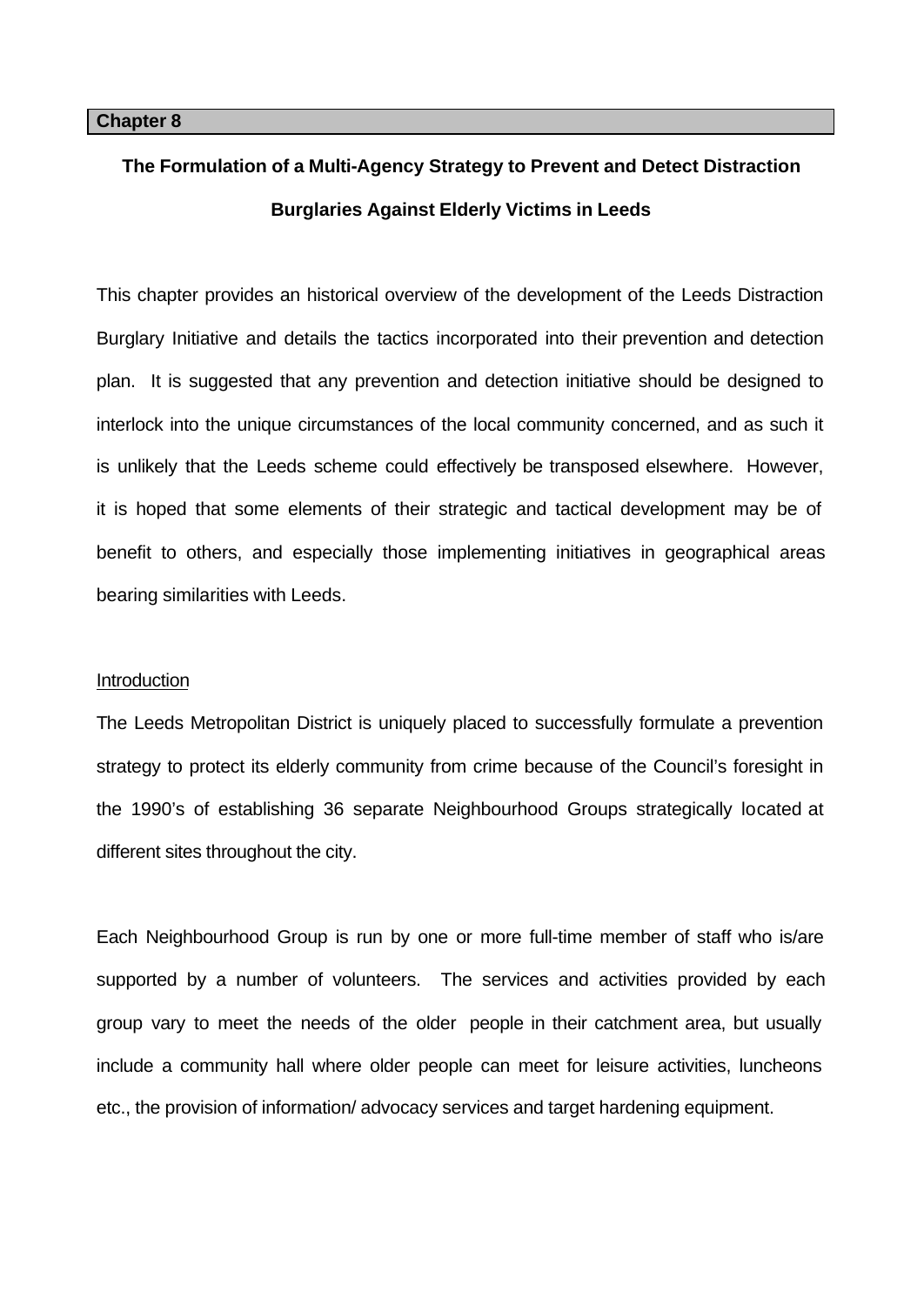The services mentioned above grossly understate the magnificent care and support provided by these 36 Neighbourhood Groups, but go some way to illustrate the central role such groups play in the lives of a significant proportion of the older adults in Leeds. It goes without saying that the Neighbourhood Group staff have established communication links with the older people in their community, and that they provide a firm, professional and established foundation upon which a crime prevention policy to protect older adults can be built.

The Leeds Distraction Burglary Initiative is closely linked with the Neighbourhood Groups who are core members involved in the implementation of each strand of the prevention strategy.

#### The Beginning

In August 1998, a meeting was convened at Leeds University, where all agencies providing care and support to the Leeds Metropolitan District elderly community were invited to hear presentations from keynote speakers outlining the professionalism of bogus offenders and the scope of their activities.

Robust efforts ensured that the key local policy-makers were well represented and it is interesting to reflect how many of the attendees arrived not knowing the meaning of the term "distraction burglary". The effectiveness of the awareness-raising programme is illustrated by the fact that the term is understood throughout most sections of the Leeds community.

Mr Steele presented an overview of the crime prevention issues revealed in his interviews with bogus offenders and all present were invited to participate in the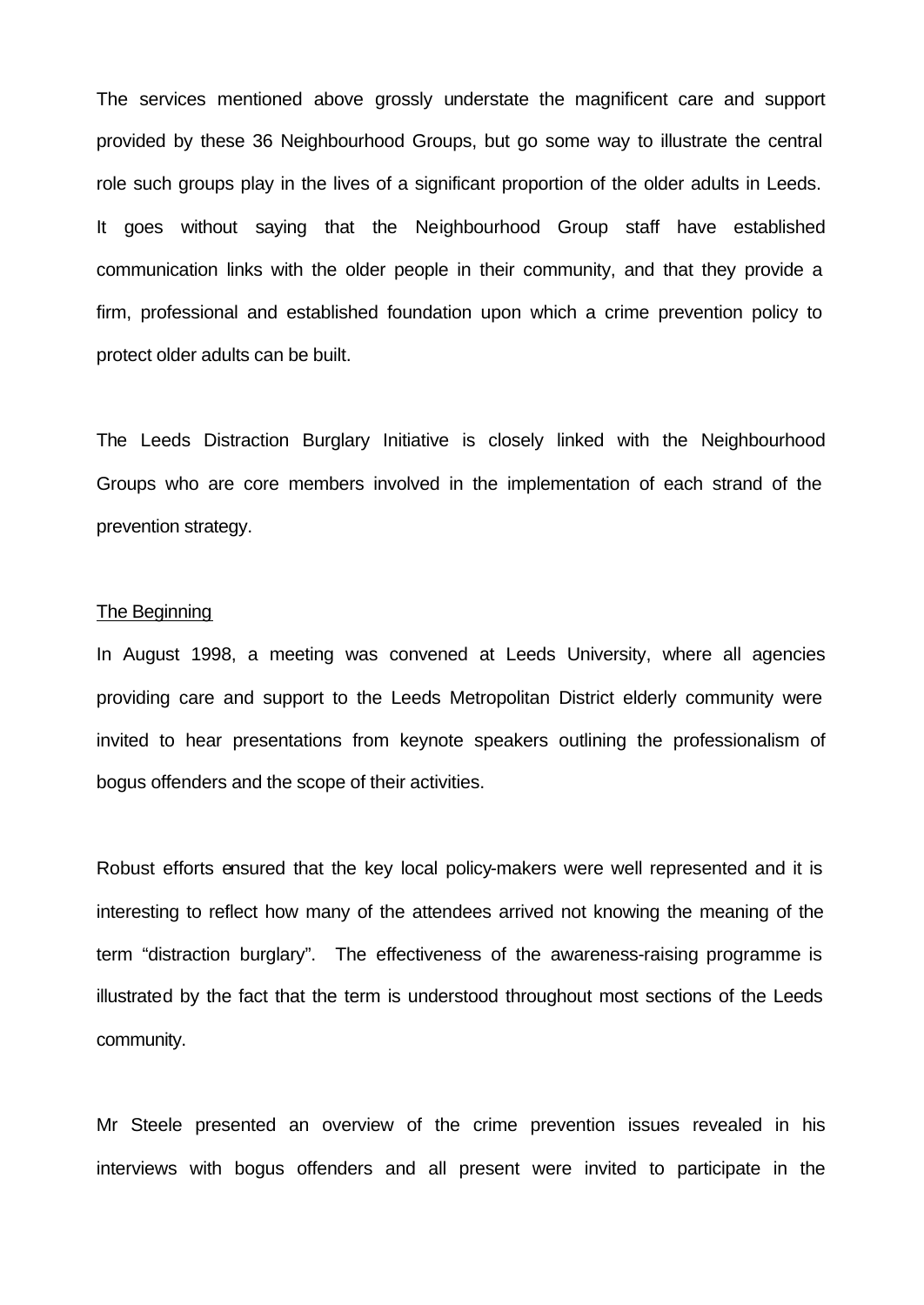formulation of a prevention and detection strategy. The delegates then sub-divided into facilitator-led workshops and the below-listed recommendations agreed:

- 1. All the organisations present should commit themselves to support a bogus offences prevention plan.
- 2. Distraction burglaries should be included in the district's Community Safety Plan.
- 3. A Steering Group should be formed to lead and implement a co-ordinated multiagency bogus offences prevention and detection initiative.
- 4. The Steering Group should raise funds to finance a prevention and detection plan.

Clare Morrow, the Head of News and Current Affairs at Yorkshire Television, took the lead in developing a steering group consisting of delegates from Leeds Business Cares in the Community, the police, the Community Safety Partnership, Age Concern, Neighbourhood Watch, the Local Government office, and the Neighbourhood Groups. These persons were later joined by representatives from Victim Support, Zurich Insurance and Trading Standards. (Please see appendix 1 for the details of the Steering Group membership.)

Distraction burglaries were subsequently included in the area's Community Safety Plan, and a bid was formed under the Targeted Policing Initiative to finance the district's Distraction Burglary Prevention and Detection plan. The bid included the cost of a fulltime salaried post of Distraction Burglary Co-ordinator and a part-time assistant to lead the development of the initiative. In October 2000 the Steering Group were informed that their bid for £554,000 to finance the initiative had been granted, and the work in developing the scheme began in earnest.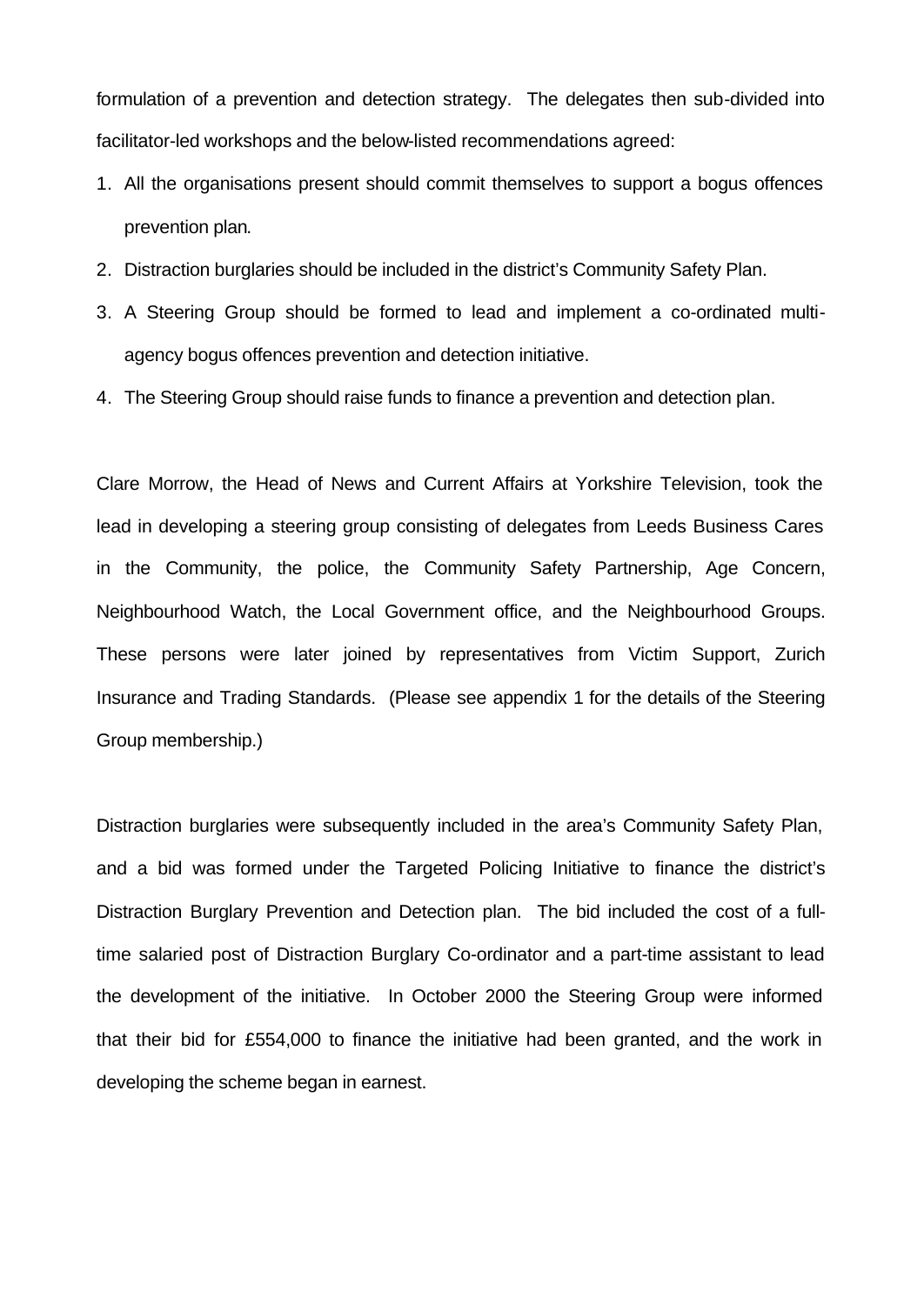Mr Steele successfully applied for the post of the area's Distraction Burglary Coordinator and in January 2001 retired from the Police Service to take up his new role based at Age Concern Leeds. From the outset of the initiative all the participants involved committed themselves to forming a truly democratic, co-ordinated, multi-agency initiative. Such a resolve precluded partisan tactics such as pre-meeting lobbying in favour of open, rational, agreed decision-making processes. This conviction to observe open democratic process most certainly slowed early progress in favour of regular widespread consultation. It is believed, however, that the alleviation of partner suspicions and the recruitment of total, if sometimes tacit support for the agreed decisions, more than compensated for the time expended in lengthy consultations. Moreover, the genuine support engendered amongst the participants is expected to carry the scheme through any difficulties encountered in the future.

## The Formulation of the Prevention Strategy

Numerous facilitator-led multi-agency workshops have been held, the most notable of which were sponsored by Yorkshire Water and Barclays Bank, and led to the adoption of a short term prevention plan targeting the 5 key points listed below:

- 1. To educate older people not to unnecessarily keep sums of money in the home
- 2. To educate older people to make proper use of the door-chain
- 3. To educate older people not to allow entry to visitors if in doubt as to their authenticity (if in doubt, keep them out)
- 4. To educate older people not to give employment or deal with cold caller visitors to their homes
- 5. To implement social network support around older people living in comparative social isolation.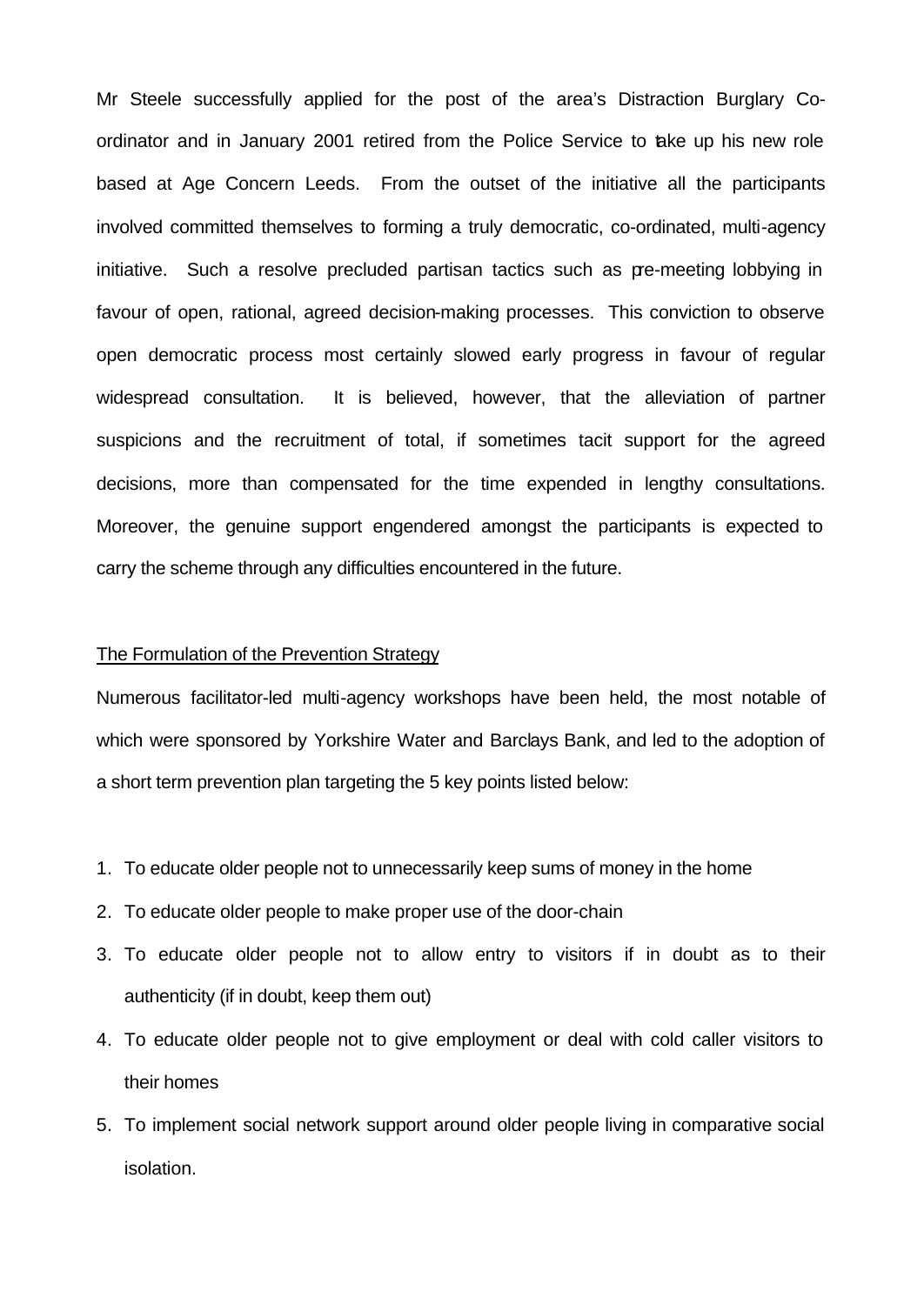These 5 main prevention objectives are accompanied by interlocking support tactics:

- To improve the investigative techniques used to detect bogus offences
- The development of protocols to assist the rehabilitation of older adult victims of distraction burglaries
- The development of a multi-agency protocol to control the actions of organisations conducting business by means of home visits
- Educating key agencies/ personnel on the ageing process and late life issues.

The below-listed processes were identified as being the precursors to achieving our objectives. A taskforce, consisting of individuals with the necessary expertise, has been established to conduct a series of workshops in pursuance of each objective.

## **METHODOLOGY**

## **Raising Awareness**

This taskforce is required to raise awareness of bogus offending issues throughout the entire Leeds Metropolitan District. Its target audience is the community as a whole, including professional and voluntary agencies, and especially the older people whose doorstep behaviour we wish to alter to increase their home safety. Raising awareness amongst the professional and voluntary sector organisations initially encountered minor difficulties not least because the earlier work done by some member organisations to assist older adults had been designed without paying particular attention to the special needs of the target audience.

Dr Thornton, a leading clinical psychologist specialising in older adult issues, has been recruited as team advisor and her remit includes educating key members on older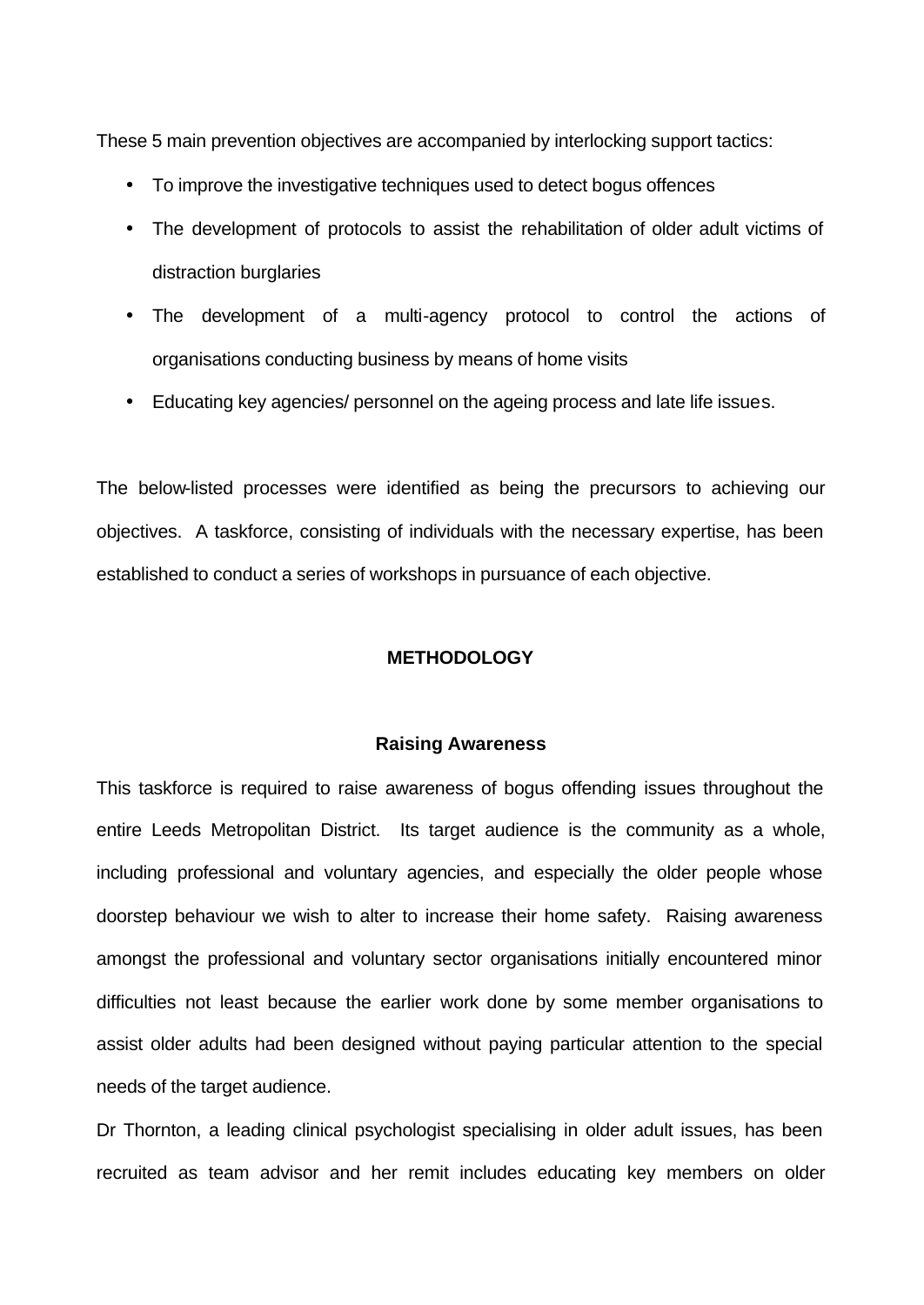person issues. Dr Thornton has proved invaluable in securing support for the implementation of user-friendly tactical amendments to meet the needs of older adults.

The following tactics are being employed to raise awareness:

## Public Information Talks:

The Distraction Burglary Co-ordinator and the Assistant Co-ordinator regularly give talks to national and local policy-makers, key agencies and older adults.

## Drama Presentations to Older People:

Feelin' Good Theatre Group from the West Yorkshire Playhouse have written a number of scenarios focused upon highlighting the 5 key doorstep etiquette objectives, and will travel around older peoples' groups presenting humorous and dramatic scenarios illustrating them. The Distraction Burglary Co-ordinator advises the group on criminal matters and Dr Thornton advises on how best to tailor the presentations to make the underlying messages easily assimilated by older people.

Some concern has been expressed regarding the need to avoid unnecessarily increasing older persons' fear of crime. It must be remembered, however, that motivating older people to modify their behaviour can be better achieved by increasing their arousal, be it through humour or drama. Older people are unlikely to change their behaviour without being presented with good reason to do so, and to this end, increasing their anxiety levels a fraction is judged a legitimate process. The presentations will be monitored and evaluated by collating the perceptions of the older adult audiences to ensure we strike the right balance in affecting behaviour without causing inappropriate fear of crime.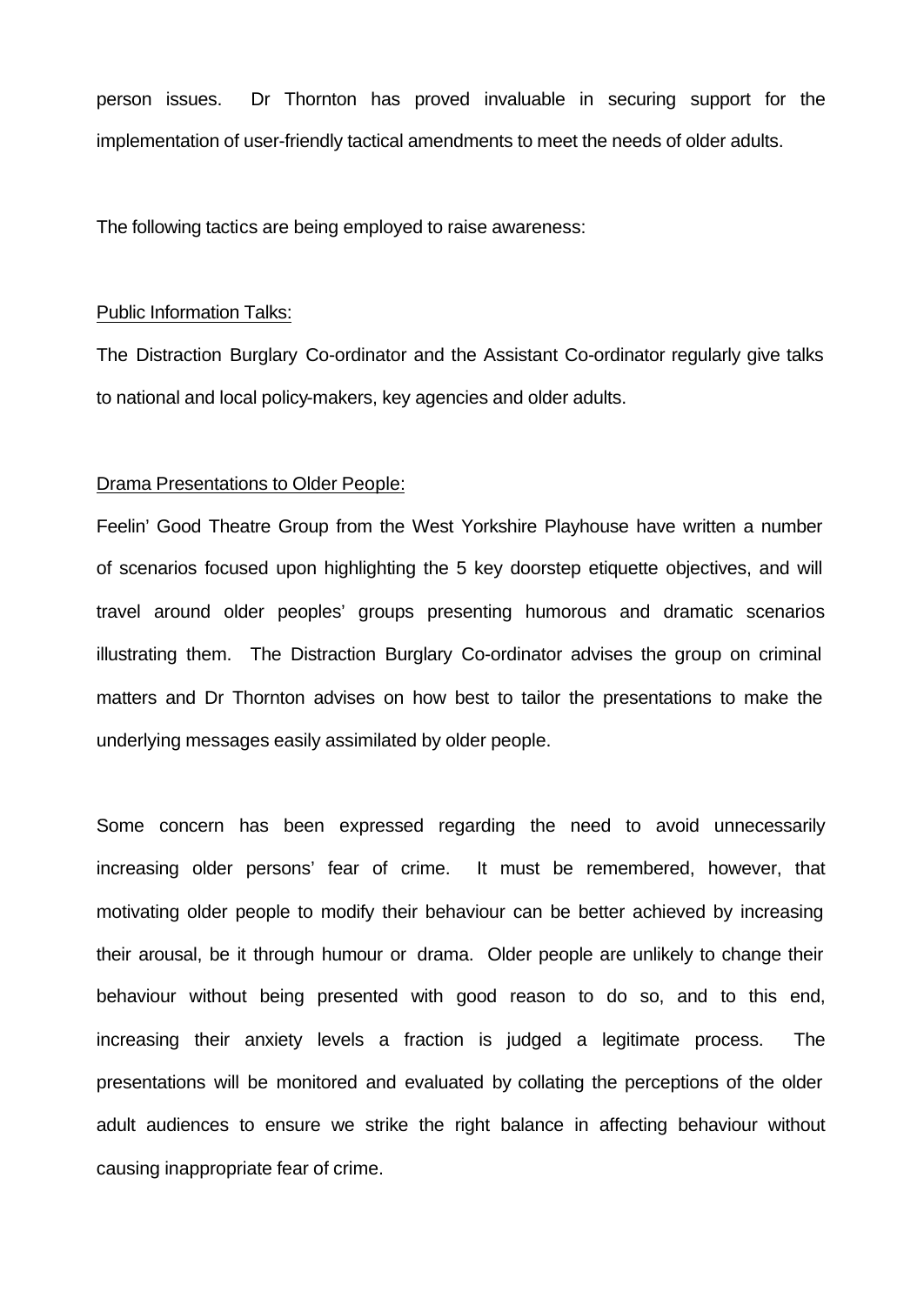## Intergenerational Work in Schools:

The Leeds multi-agency initiative believes that much unease between older and younger people is caused by misunderstandings due to a lack of communication. Two pilot schools projects are being designed involving older people resident in the schools' catchment areas being invited into classrooms to participate in school activities with a view to reducing social isolation. The Feelin' Good Theatre Group will enact scenarios before pupils and older adults to raise awareness of the issues regarding distraction burglary to prompt discussion topics. It is believed that improving communication between older adults and school children will alleviate misunderstandings and reassure the elderly, thereby improving their feelings of well-being.

## Educational Videos:

Yorkshire Television has been commissioned to make three training videos each designed to meet the needs of its target audience i.e. older people, professional and voluntary organisations which support older people; and the police. It is envisaged that videos for older people will be played at their community meetings etc. and also be taken to the homes of the housebound by volunteers from the Neighbourhood Network groups or members of Neighbourhood Watch. Training will be given to the volunteer showing the video, so that they can give well-informed comment and explanations to the audience. It is hoped that the ensuing discussions will develop better understanding of our aims amongst target audiences.

## Local Information Television Slots:

Yorkshire Television occasionally broadcast public information messages and efforts are being made for some of these slots to be dedicated to key distraction burglary issues such as checking the identification of cold callers to households.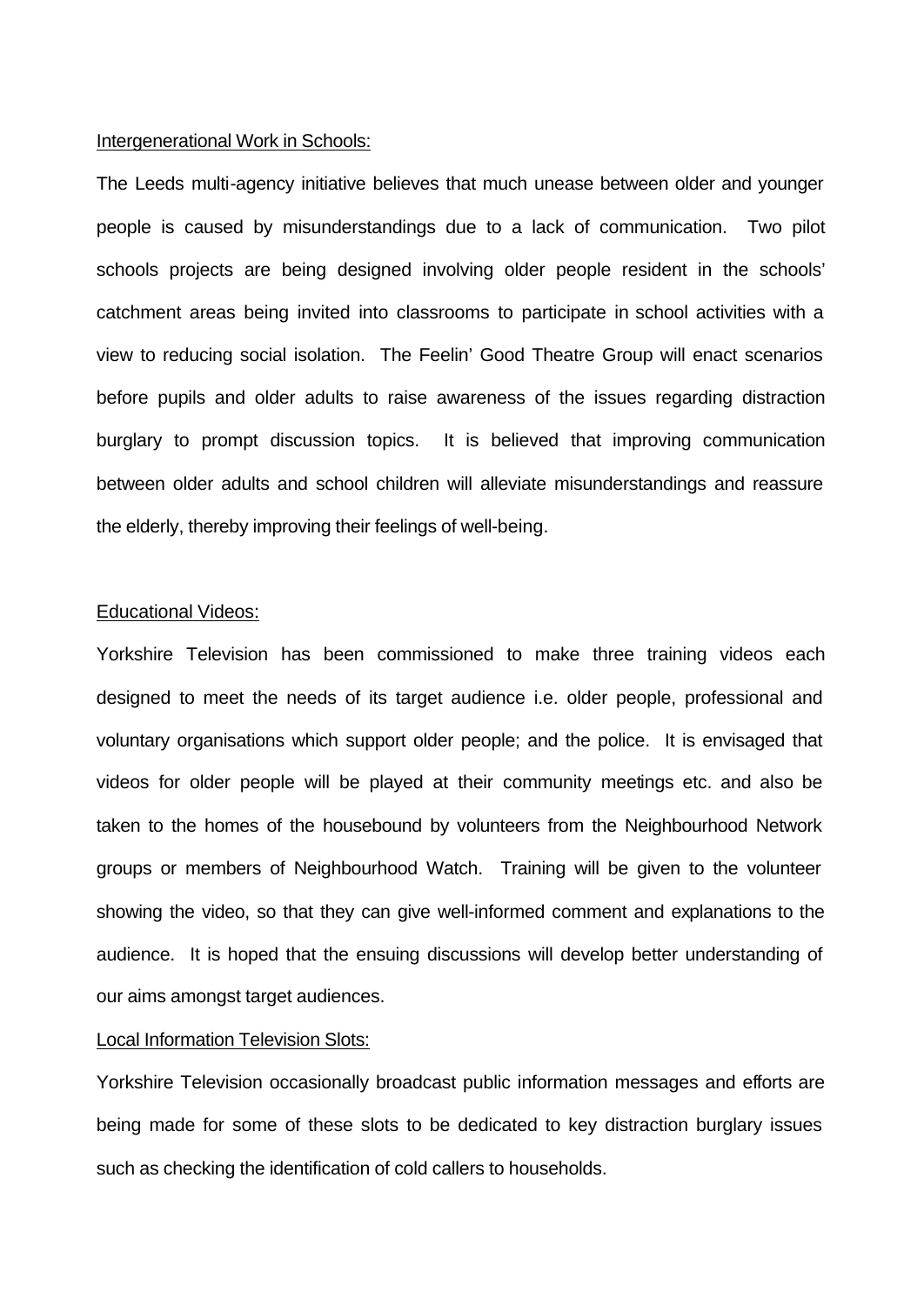## Publicity Posters, Leaflets, etc:

For many years numerous organisations have produced a wealth of publicity posters, pamphlets etc. to inform older people of the facilities and events available to them. Unfortunately, not all such publicity materials have been specifically designed to meet the special needs of the target audience. Print size (at least font 14), colour background (black on yellow), style of presentation (simple, short sentences) etc. should all be designed to meet the perception abilities of older people. Dr Thornton vets and advises upon the design of all the Distraction Burglary Initiative publicity materials to ensure they are user-friendly for older people.

## Taskforce Members:

The raising awareness taskforce consists of the Distraction Burglary Co-ordinator, the Assistant Distraction Burglary Co-ordinator, and representatives from Yorkshire Television, West Yorkshire Playhouse, The Leeds University Students Union, the Neighbourhood Network Groups, Victim Support, and Neighbourhood Watch. The members are advised on older people issues by Dr Thornton.

## **Police Interviews of Older Adult Victims**

Little meaningful research has been conducted as to the best practice methods of how, when and where to interview older adult victims of distraction burglary.

It is recognised that being the victim of crime can have serious consequences upon the lifestyles of older adults and may even reduce the victim's life span. When the police interact with older adult victims, great care must be exercised to minimise the victim's anxiety/trauma whilst still securing the best evidence for a witness statement. The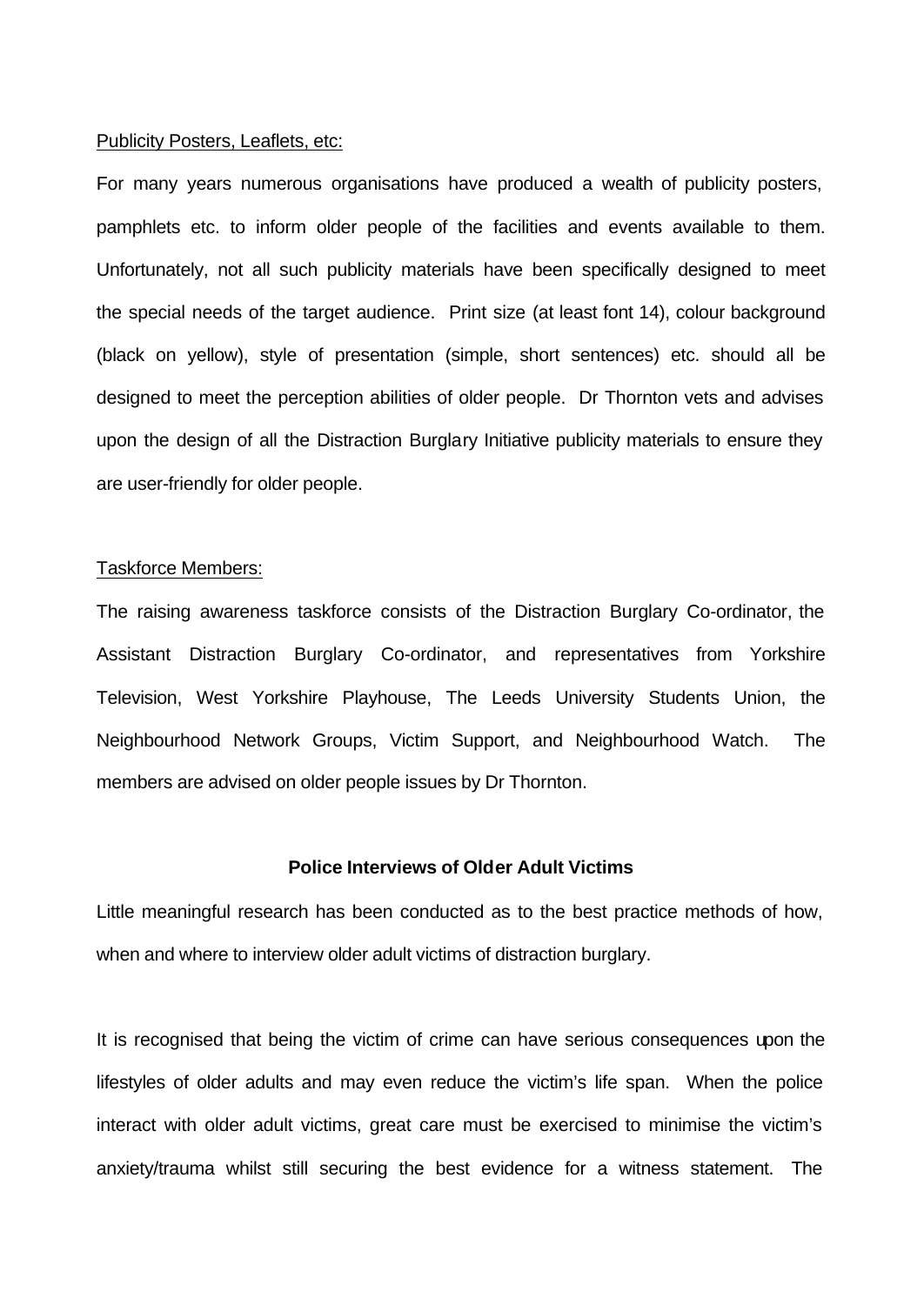Leeds Initiative is attempting to create clear guidelines as to how, when and where the written statement should be taken and under what circumstances the taking of the statement should be video-recorded.

Research by Dr Thornton has identified that immediately following the commission of the crime, elderly victims will often be too traumatised to give a detailed, accurate account of their experience and additional facts may be recalled when trauma subsides. The practice of police taking a statement of evidence from witnesses on first attending the scene can therefore prove counter-productive at court proceedings when variations to the original statement due to better later recall are attacked by the defence as false elaborations.

Section 33 Criminal Justice Act 1988, as amended by the Youth Justice Act 1999, provides that a witness statement may be read in court in their absence where the deponent is:

Dead; or

Physically or mentally unfit to attend; or

Is outside the United Kingdom and it is impractical for them to attend; or

After reasonable steps he cannot be found; or

He has made a statement to a police officer, or similar investigator, and is prevented from testifying either physically or through fear.

In deciding whether to permit the reading of the statement to the jury the trial judge will have to consider the full circumstances in which the statement was taken, and especially the mental condition of the deponent at that time. A video-recording showing the making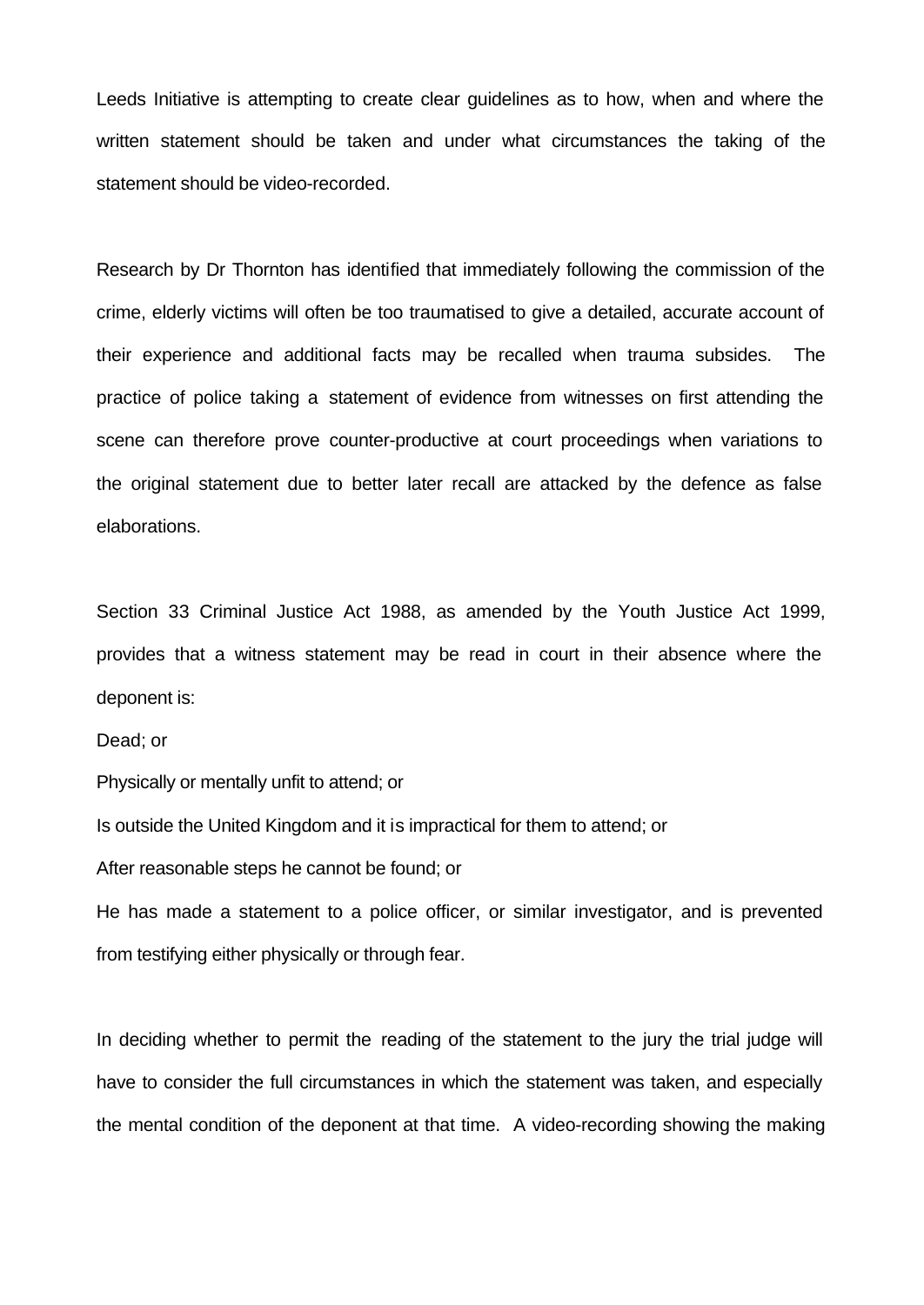of the statement may assist the judge to ensure his decision best meets the interests of justice.

Additional witness statements taken from the victim's relatives or friends as to the deponent's mental competency at the time of making the statement are advisable to assist the trial judge's decision. If doubt arises from any quarter as to the victim's competency at the time of making the statement, a qualified medical opinion should be sought, and presented in evidence.

R V Hobstaff, 1993, sets a precedent regarding victims giving evidence of the detrimental effects they have suffered as a result of the crime in question. The ill effects referred to are usually physical injury, but it may well be that the Hobstaff principle is applicable to most bogus offences committed against vulnerable elderly victims. Such evidence of the harm suffered to the victim's health and sense of well-being may include the victim's assertions. The court will also look for supportive evidence, especially from a suitably qualified medical practitioner, along with evidence from the victim's relatives or friends who have first hand knowledge of the situation.

It is intended that the Leeds Initiative will trial a system whereby the police officer first attending the report of crime upon a traumatised older adult victim will merely ask for a shortened verbal account of what has happened. The victim's free narrative will be written on a pro-forma designed for this purpose. Questions will be asked to collate sufficient detail for the recording of a crime, initiating a criminal investigation, and having regard to the common practice of offenders committing distraction burglaries in a series, to immediately circulate their descriptions.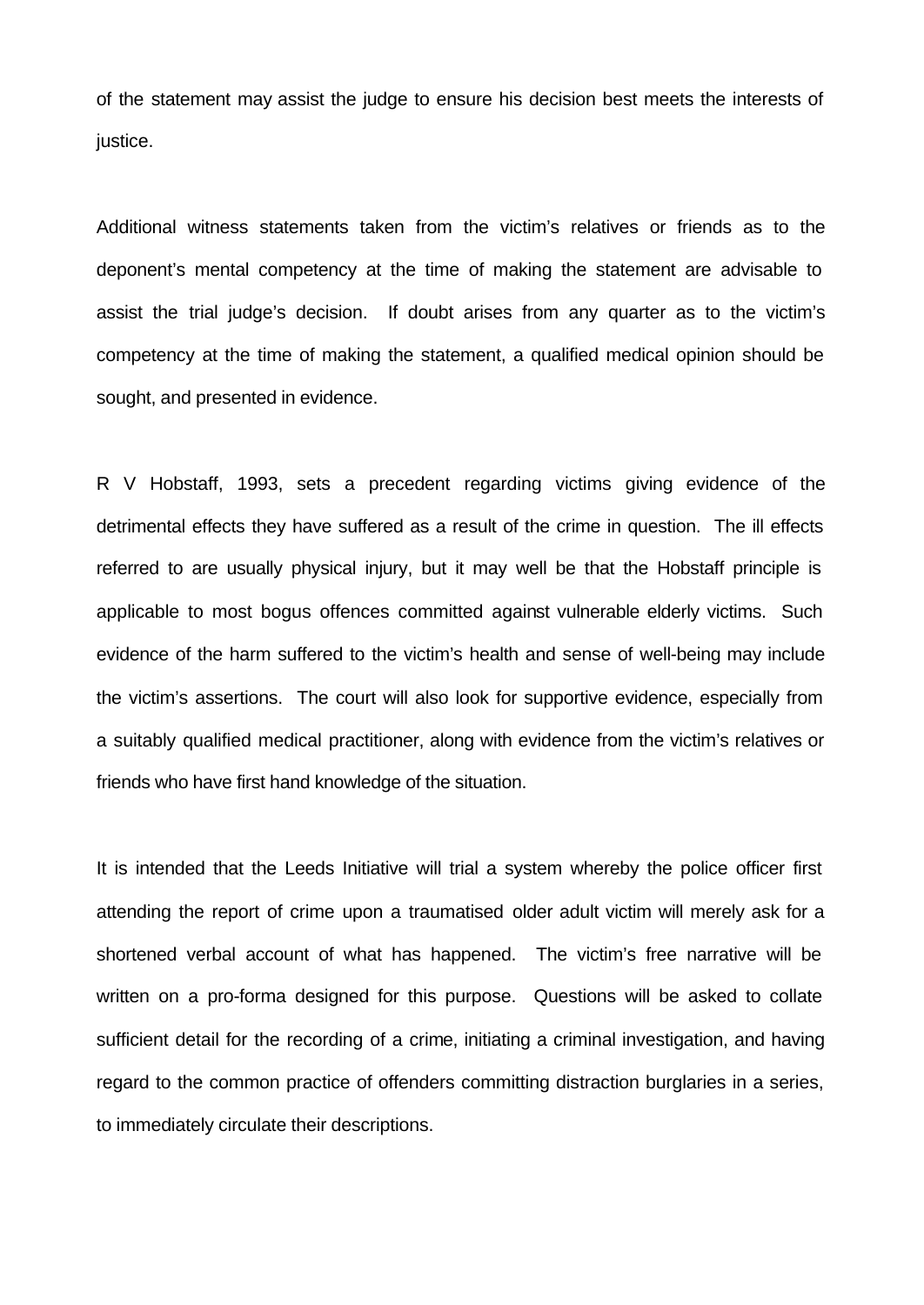Victims will be pro-actively encouraged to have a friend present throughout their interactions with the police.

The services of Victim Support will be arranged as soon as possible to commence the rehabilitation process of the victim.

A detailed statement of evidence will be taken at a later time convenient to the victim.

It is an unfortunate fact of life that the impact of bogus offender crime upon older victims can have serious detrimental effects to their health. Indeed, it may result in them moving into residential care or even dying in the period following the commission of the crime and prior to the matter coming to trial.

In bogus offence crimes committed against vulnerable, frail, older adults, it may be advisable to take an early statement outlining the impact of crime in case their health does deteriorate, resulting in death. It can be anticipated that the defence will claim the death is entirely due to old age and in no way connected to becoming a victim of crime, and in the lack of evidence of causation it is impossible to contradict these assertions. In such circumstances the taking of an early Hobstaff statement may be of benefit to the trial judge. Where our fears prove unfounded, and the victim enjoys a successful rehabilitation process a further Hobstaff statement can be taken approaching the trial date.

## **The Rehabilitation Process**

It is intended that in the case of bogus offence victims who live an isolated lifestyle, that upon first reporting the crime to the police, they be introduced to a friend. (For example from a Neighbourhood Group or the local Neighbourhood Watch). One of the friend's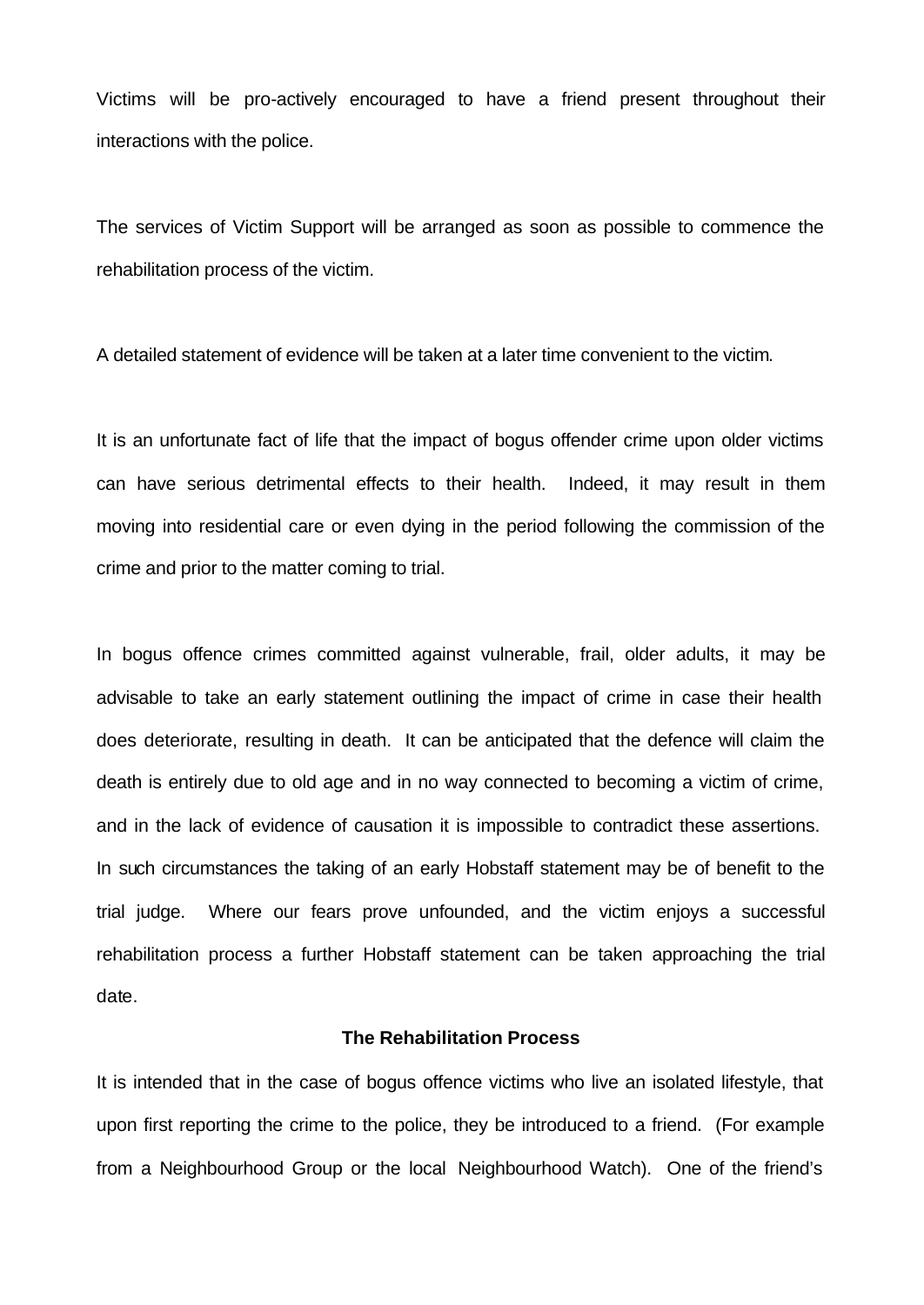roles would be to reinforce the 'Victim Behaviour Attribution Plan' to assist the victim to rebuild their self-confidence and sense of being in control. A further role would be to provide information of the social support network available to victims to maximise their recovery process. In the Leeds Initiative draft protocols are currently being agreed by the partner organisations on how to co-ordinate the provision of these services.

## Taskforce members:

The Distraction Burglary Co-ordinator, the Assistant Distraction Burglary Co-ordinator, representatives from West Yorkshire Police, West Yorkshire Police Scenes of Crime, West Yorkshire Police Criminal Justice Unit, Victim Support, West Yorkshire Playhouse, Neighbourhood Groups, Neighbourhood Watch, and Age Concern. They are advised by Dr Thornton.

## **The Forensic Examination of Crime Scenes**

Whilst it is appreciated that many bogus offences are committed by experienced criminals, the limited forensic evidence recovered from such crime scenes is disappointing. It is unusual for the bogus offender who engages the house occupant(s) in conversation to wear gloves and it may be fruitful to trial an imaginative approach to examining such scenes having regard to the following:

1. The offenders will often survey the target premises prior to entry, and this may involve eavesdropping through windows and letterboxes, which might be potential sites of forensic evidence.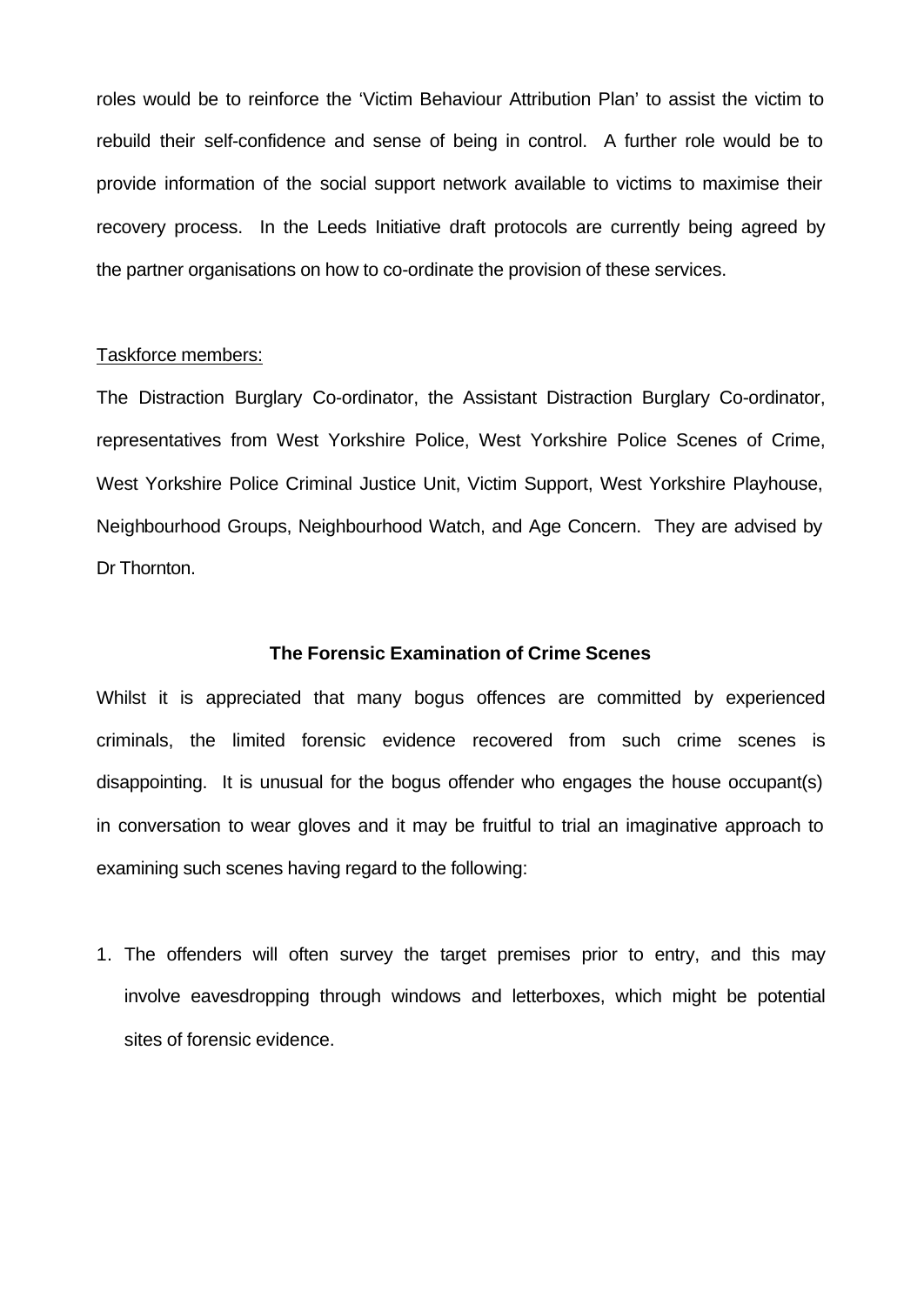- 2. A second offender often lies in wait outside of the house awaiting his cue to enter unseen by the occupant(s). The delay holding point may be another area where forensic evidence is deposited.
- 3. The offenders will often touch internal doors on higher or side edges, rather than in the vicinity of the door handle. Similarly drawers etc. may be opened in an unconventional manner.
- 4. Bogus offenders often examine documentation within the home and such items (especially insurance policies, pension books, etc.) may be worthy of forensic examination.

5. In many cases an accomplice who was unseen by the victim will have entered the premises to search for valuables. Scene examiners may benefit from focusing upon the bedroom used by the occupant(s) and by examining those areas most likely to be touched by someone searching for hidden valuables. Such an approach should also be adopted for other rooms, especially when no large stash of money has been stolen, and it can be assumed that the offenders made an extensive search trying to locate one.

*NB: a room may have been searched even if there is no visual sign of entry.*

6. Experience has revealed that many offenders carefully wipe fingerprints from surfaces they have touched within successful crime scenes and that they are sometimes more prone to error when inadvertently touching door and garden-gate type surfaces upon vacating the crime scene.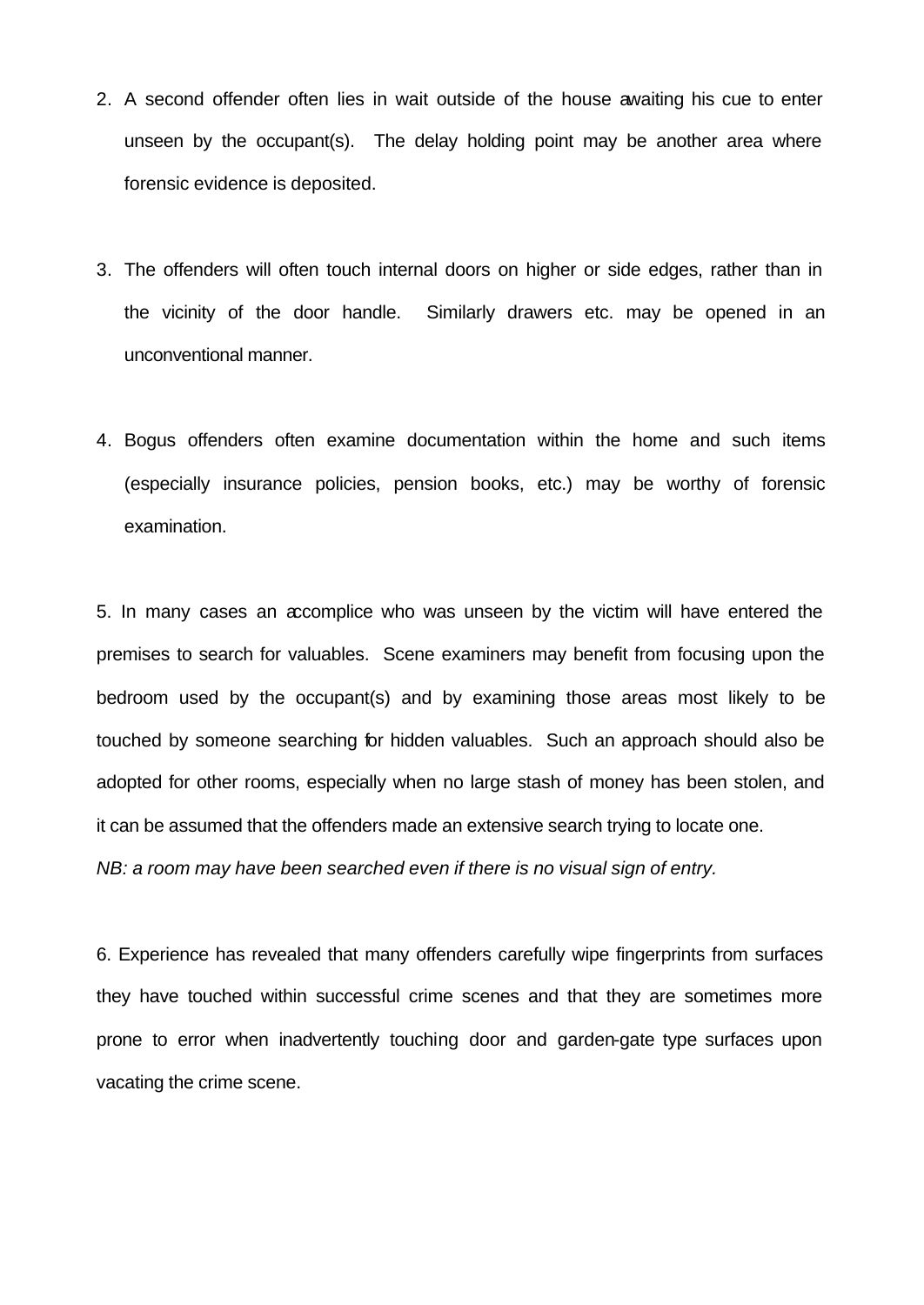7. Enquiries may reveal nearby premises where the offenders failed to gain admittance to homes. The garden gates and external door and window surfaces of a neighbouring property may reveal forensic evidence that would have been cleared away had the offenders successfully committed a crime there.

8. Careful consideration should be given to requesting offender E-fits from older witnesses. Ageist prejudice should not deter officers from this course of action. In most cases, the complainants will have held face-to-face conversations with the offender(s) and will be able to recognise them again. It would probably be advantageous to allow victim anxiety/ trauma levels to subside prior to commencing the E-fit constructions, although it is important to bear in mind that best results are obtained from E-fits made within the first 3 days following an incident.

A full-time Scenes Of Crime Officer has been employed to attend the scenes of all bogus offences in the Leeds District and it is intended that he will develop best practice techniques for the examination of the crime scenes. This work is at its very beginnings but to date has achieved limited success.

It will be interesting, however, to see if the employment of a dedicated examiner has beneficial effects upon victim satisfaction with police performance. Research clearly illustrates the special needs of older victims and the therapeutic steps towards recovery acquired from meaningful police communication during early encounters. That said, the prime function of SOCO's is to secure evidence from the crime scene, and careful performance evaluation will occur to ensure we derive best value from these services.

## Taskforce Members: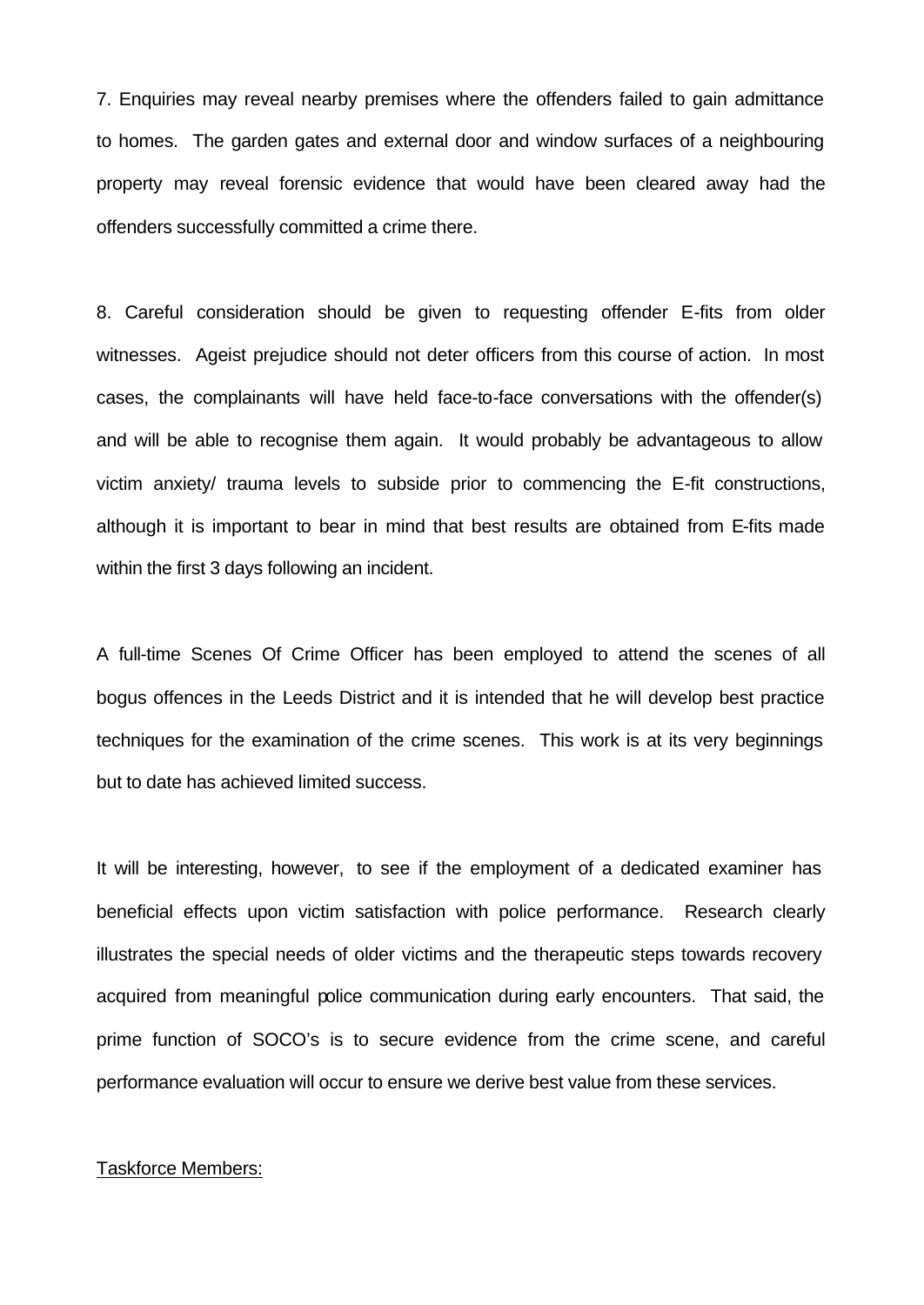West Yorkshire Police, the Distraction Burglary Co-ordinator, Assistant Distraction Burglary Co-ordinator, representatives from Victim Support, Neighbourhood Network Groups, Neighbourhood Watch and Dr Thornton.

## **The First Checkpoint Scheme**

Examination of the offender interviews reveals how bogus offenders exploit householder fears that their home is urgently in need of repairs to trick them into employing the offender's services. We do not believe that we will be successful in preventing householders from employing such doorknockers without giving the occupants easy access to bona-fide contractors who can be relied upon to do a fair day's work for a fair day's pay.

First Checkpoint is a scheme that originated in Worthing and has been copied in Leeds where the office holds a list of approved bona-fide contractors whose details are supplied to members of the public. To secure inclusion on the approved list the contractors are subject to extensive vetting including police checks, Trading Standards checks, reference checks and work inspection. Where a householder subsequently commissions a contractor from the approved list, the contractor is required to pay a percentage of the fees to First Checkpoint to finance the scheme. Volunteers will be recruited to undertake and assist in the numerous tasks inherent with the scheme. The establishment of First Checkpoint has been heavily funded but it is hoped that the Leeds Scheme will be partially self-financing by March 2003.

#### Taskforce Members: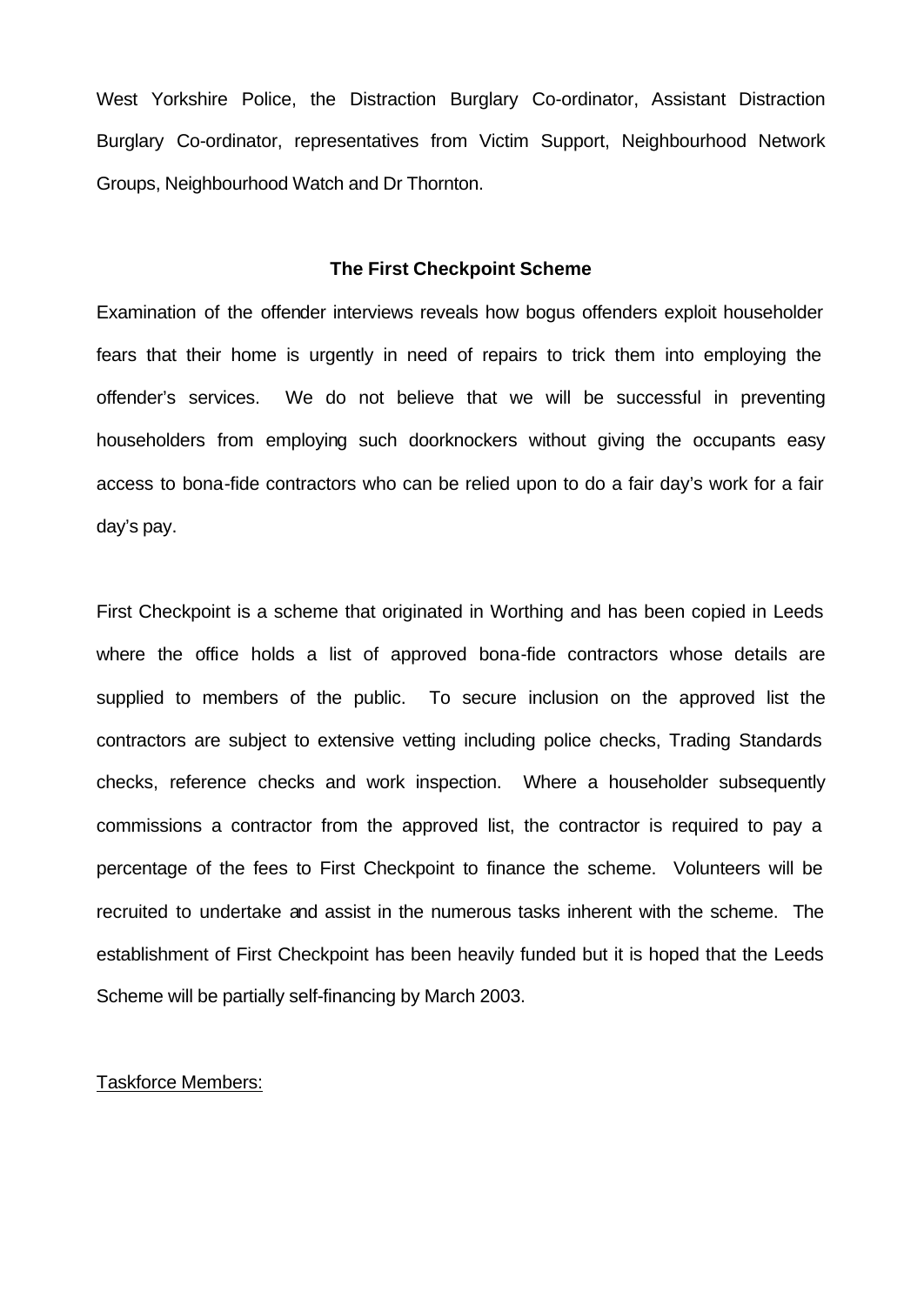The First Checkpoint Scheme consists of two full-time paid employees who are managed by the Distraction Burglary Co-ordinator and work under the overall direction of the Leeds Distraction Burglary Initiative Steering Group.

#### **The Control of Cold Calling at homes**

The Leeds Distraction Burglary Initiative team is convinced that any successful distraction burglary prevention strategy should include protocols controlling the behaviour of persons conducting business by means of home visits.

We deprecate the prevalent attitude which places the responsibility of checking a visitor's authenticity on the householder. The work of Dr Thornton clearly illustrates that many householders, old or young, are reluctant to instigate such checks. The Leeds Distraction Burglary Initiative is attempting, therefore, to change the balance and to encourage visiting companies to accept responsibility for proactively proving their staff to be legitimate visitors to home occupant(s).

Such a transfer of responsibility will create additional time-consuming work for visiting organisations who are understandably concerned about these consequences. However, in view of the fact that cold home visits provides the cover under which much bogus crime is committed, all organisations have a moral responsibility to co-operate with implementing new, more effective practices of proving the authenticity of their staff.

A taskforce has therefore been created to develop acceptable protocols to address these issues. These protocols will hopefully include a uniform behavioural system by home visitors which will instil householders with an expected code of conduct - including the facility to make failsafe authenticity checks upon visitors to their home. The successful implementation of such protocols will severely impede the actions of bogus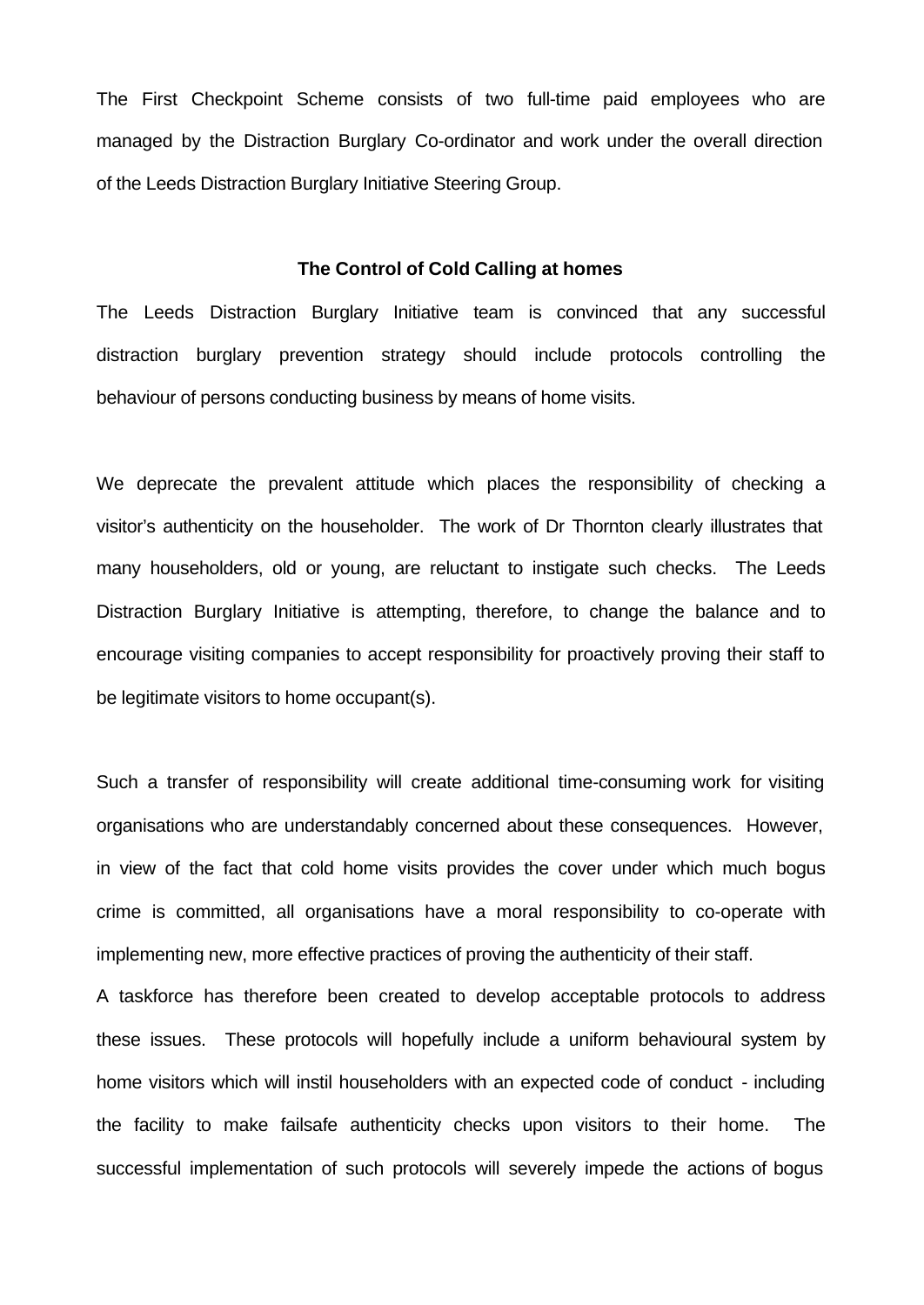offenders cold calling at homes, and more than compensate for the additional work incurred.

This Task Force is attempting to formulate the following short and long-term strategies:-

## Short-term Strategy

- $\checkmark$  To agree a protocol for all organisations conducting business involving household visits in the Leeds Metropolitan District.
- $\checkmark$  The protocol should be clear, user-friendly to vulnerable householders, and should permit easy verification of the visitor's authenticity.
- $\checkmark$  The underlying principle of the protocol is to transfer the responsibility for verifying a visitor's authenticity from the householder to the visiting organisation.
- $\checkmark$  Member organisations are asked to accept responsibility for the production and distribution of leaflets and other documentation necessary to publicise the agreed protocol.
- $\checkmark$  All organisations to work together to initiate the necessary publicity to educate the community about the agreed protocol.

## Long term Strategy

- $\checkmark$  To employ psychologically based principles when designing the basic specifications for the next generation of identification card design.
- $\checkmark$  To introduce technology into individual households occupied by the most vulnerable and elderly to assist their decision-making as to whether to admit a visitor to their home. (e.g Senior Link, In Touch security systems).

## Taskforce Members: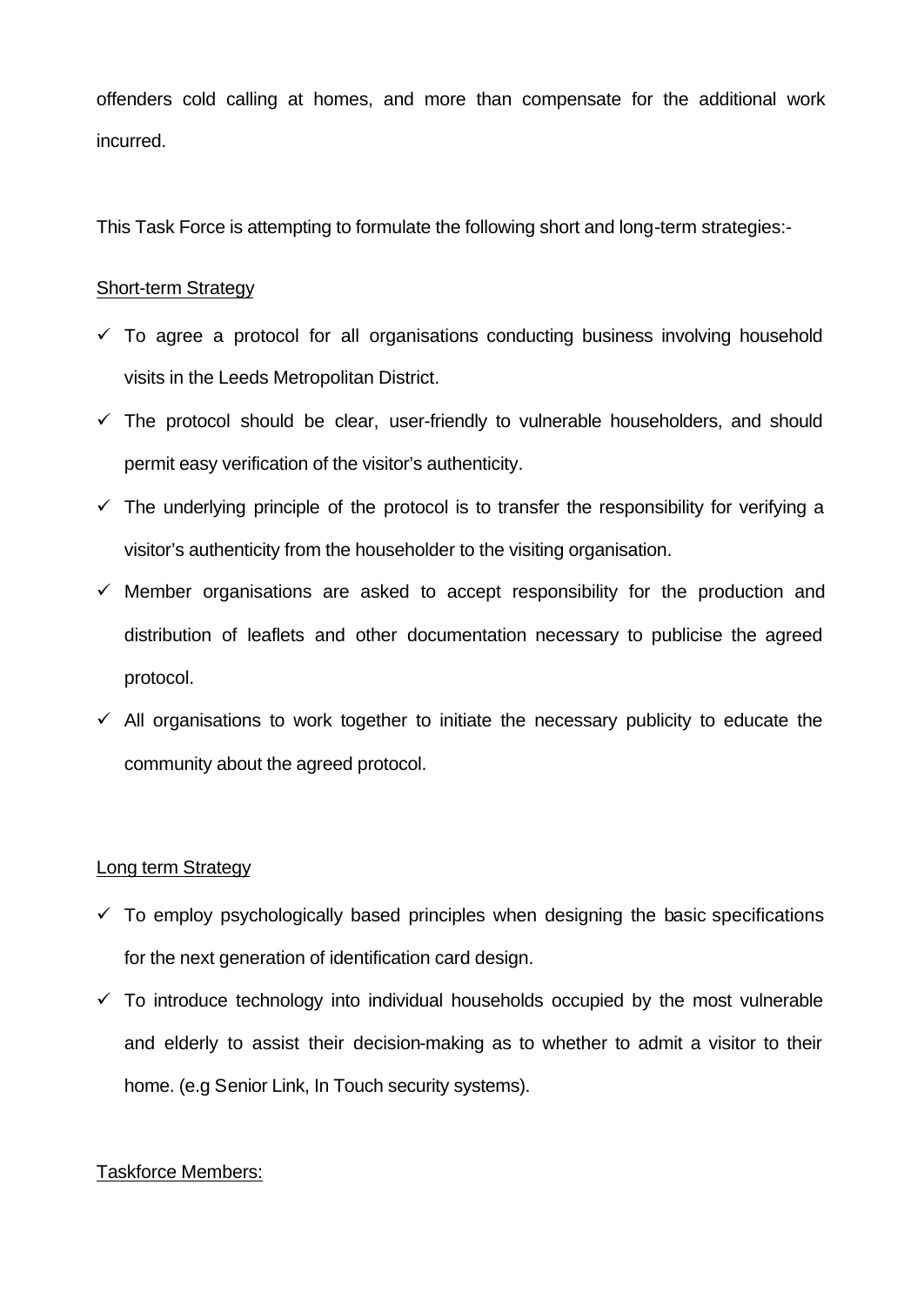The Distraction Burglary Co-ordinator, the Assistant Distraction Burglary Co-ordinator, Dr Thornton, and representatives from Yorkshire Television, Yorkshire Water, British Gas, Yorkshire Electricity, Powergen, Transco, Leeds Hospital Trust, the Leeds Metropolitan Council, British Telecom, Parish Councillors, the Fire Service Neighbourhood Watch and Unity Housing.

## **Community Action Budget**

Many of the voluntary organisations supporting the Leeds Distraction Burglary Initiative will need financial assistance to implement their agreed tasks in support of the scheme. Other groups will wish to complement the Area Plan with imaginative local initiatives designed to meet the unique circumstances of the catchment area they serve. A budget of £50,000 has been allocated to pump prime individual support initiatives up to a maximum of £500 per initiative. All local organisations are entitled to make bids from this budget which is managed by the part-time Assistant Distraction Burglary Coordinator.

Initially the need for this central budget had been perceived as being necessary to persuade and assist existing groups to finance their support for the district's prevention plan, and indeed, in some cases that exactly describes some of the bids received. However, as enthusiasm for the distraction burglary initiative has grown, some neighbourhood groups have developed exciting and innovative initiatives which complement rather than form part of the district plan, and it is extremely pleasing that they can be given some financial help towards their implementation.

## **Target Hardening**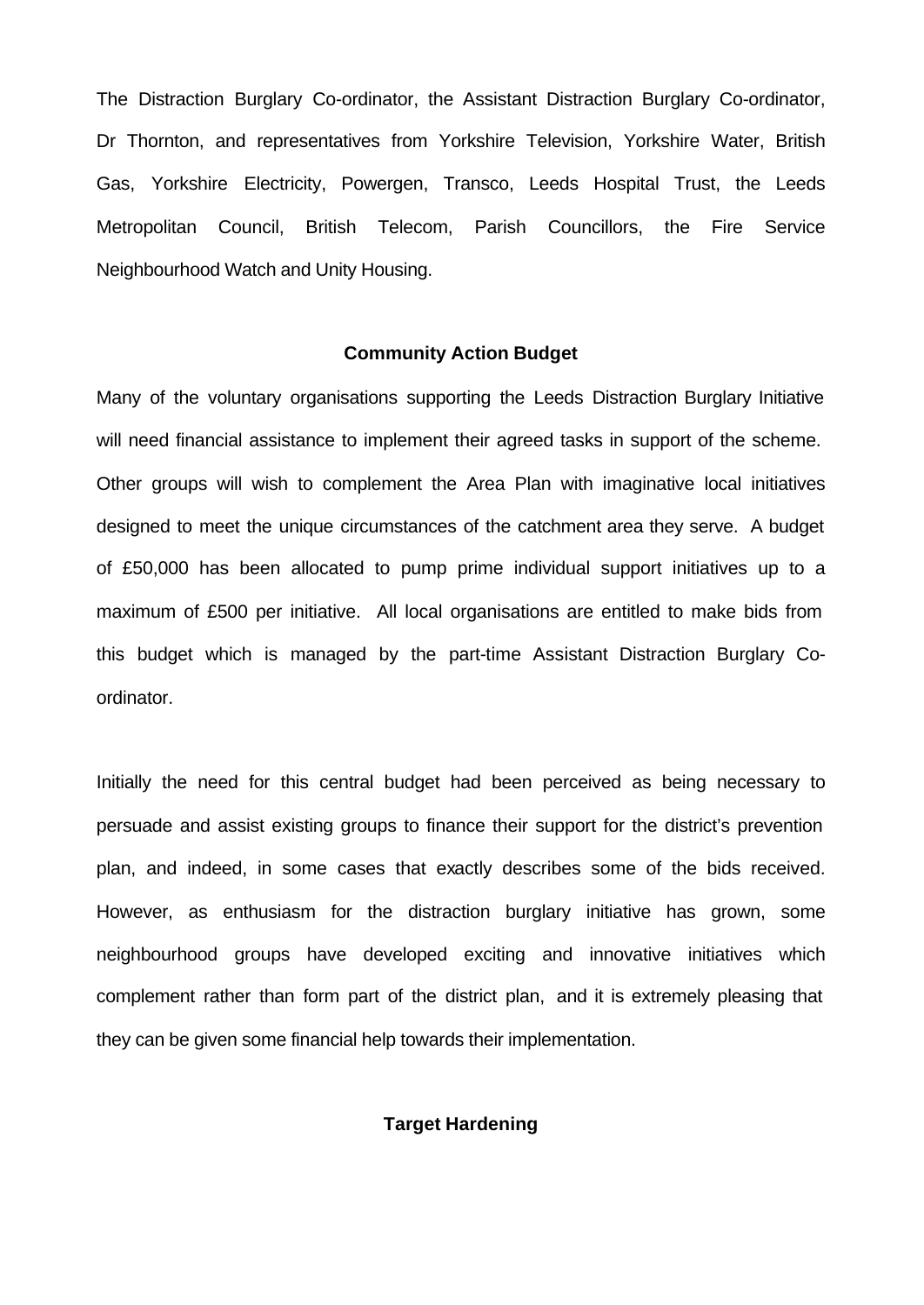The Leeds Distraction Burglary prevention plan is based around older people making proper use of the door-chain when responding to visitors to their home. Leeds is in the fortunate position that most older people's homes are already fitted with door chains and where one is absent, free provision can usually be arranged from one of the many projects already in existence in the city.

One must accept, however, that some people who wish to live an independent life in the community, whether because of physical disability or cognitive impairment, will not be capable of walking to the door, correctly using the door chain, and verifying the authenticity of visitors. The Leeds Initiative is therefore exploring a number of remote, control-room door monitoring schemes, and especially those where the door can be opened from the control room. Such systems are seen as essential to enabling particularly vulnerable older people to continue to live an independent lifestyle. This type of technology is comparatively expensive to install, and has additional monthly running costs. However, it is believed that the installation and monitoring expenditure is more than offset when compared against hospital in-patient or residential care costs incurred when such people's right to an independent lifestyle is sacrificed.

The Leeds Distraction Burglary Initiative is committed, therefore, to trialing the use of these systems and will develop clear eligibility criteria to ensure fair distribution of the systems we are able to finance.

# **In the longer term the Leeds Initiative will be looking to raise funds to extend the availability of these systems to maximise**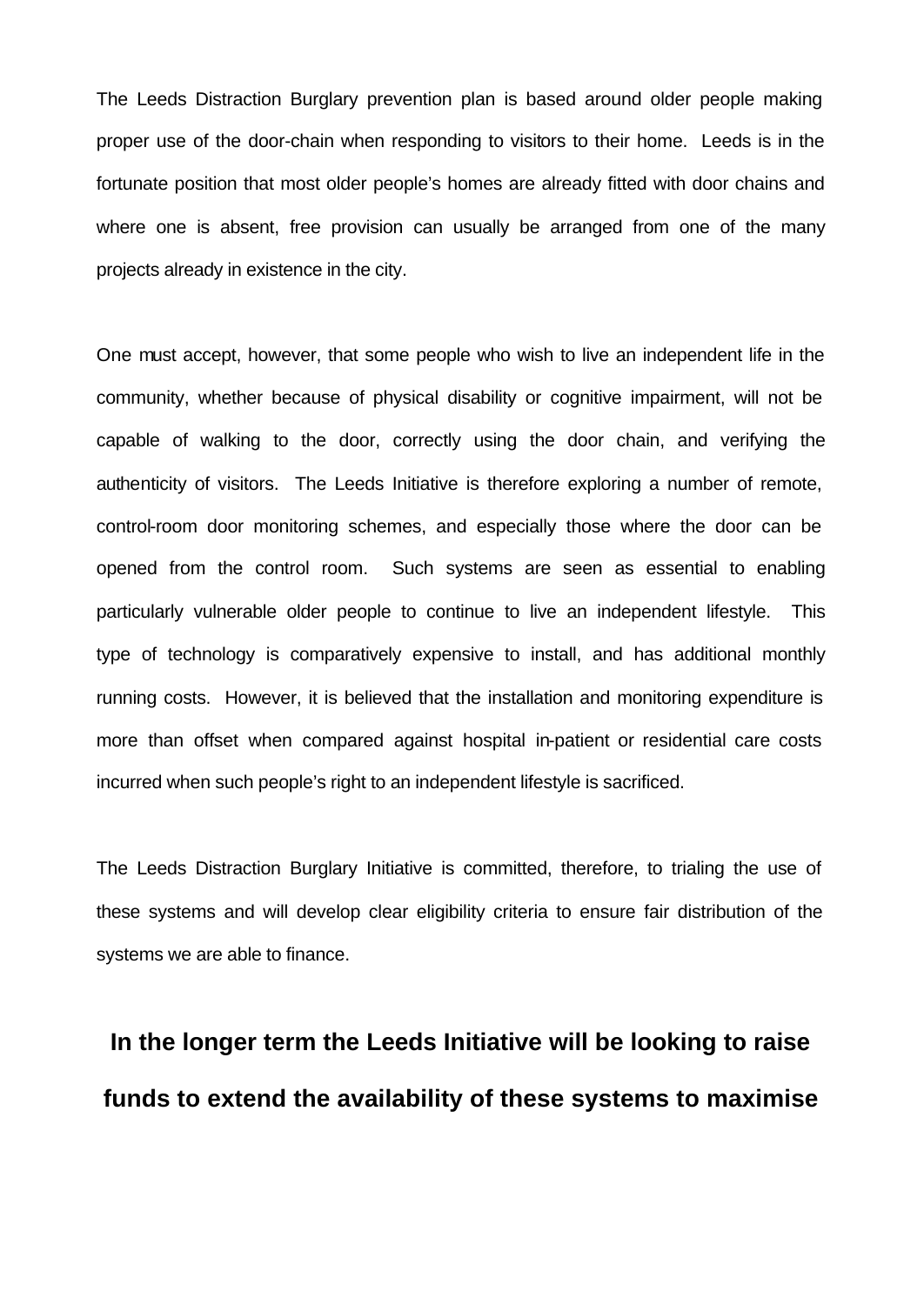**the opportunities for older people with failing abilities to** 

**continue to safely live independent lives.**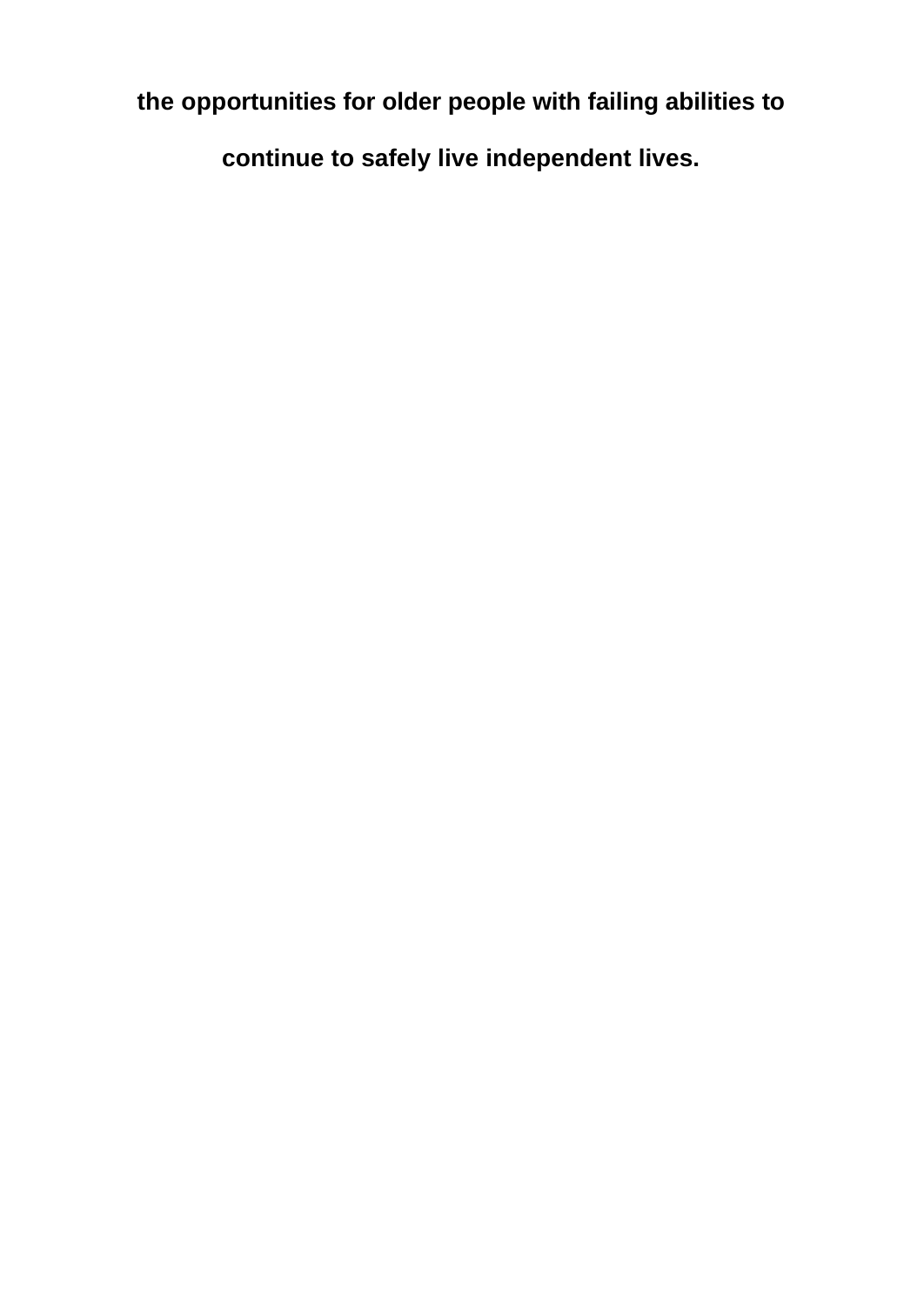#### **Conclusion**

This report reveals a disturbing picture of organised, professional criminals specialising in the commission of bogus offences against older adults, and especially targeting those whose frailty and isolated lifestyle makes them vulnerable. Many of these criminals commence committing bogus offences as early as 7 or 8 years of age and are often taught their criminal skills by a relative or family friend.

Some bogus property repairers look upon their criminal enterprises as the family business and have no compunction in taking large sums of money, indeed in some cases the life savings, from older adults.

The main tactic employed by bogus property repairers to evade prosecution is to do some work, however small and however shoddy, to the victim's property, and if arrested, to claim that the customer has contracted to a bad deal, rather than to have been the subject of a criminal offence. These tactics often prove successful and there appears to be a reluctance (perhaps justifiably) for the police to become involved in such cases.

Most bogus offenders operate in teams of two or more persons, and in certain circumstances, they trade potential victims to a different team, thereby ensuring that such victims are plundered to the full whilst minimising the risk of the offenders being prosecuted.

The majority of bogus offenders take pride in their ability to deceive and manipulate their victims, and have identified that many older adults are susceptible to suggestions that their homes are in immediate need of repair. Such a suggestion appears to strike at the very heart of the older persons' sense of security and makes them prone to agreeing to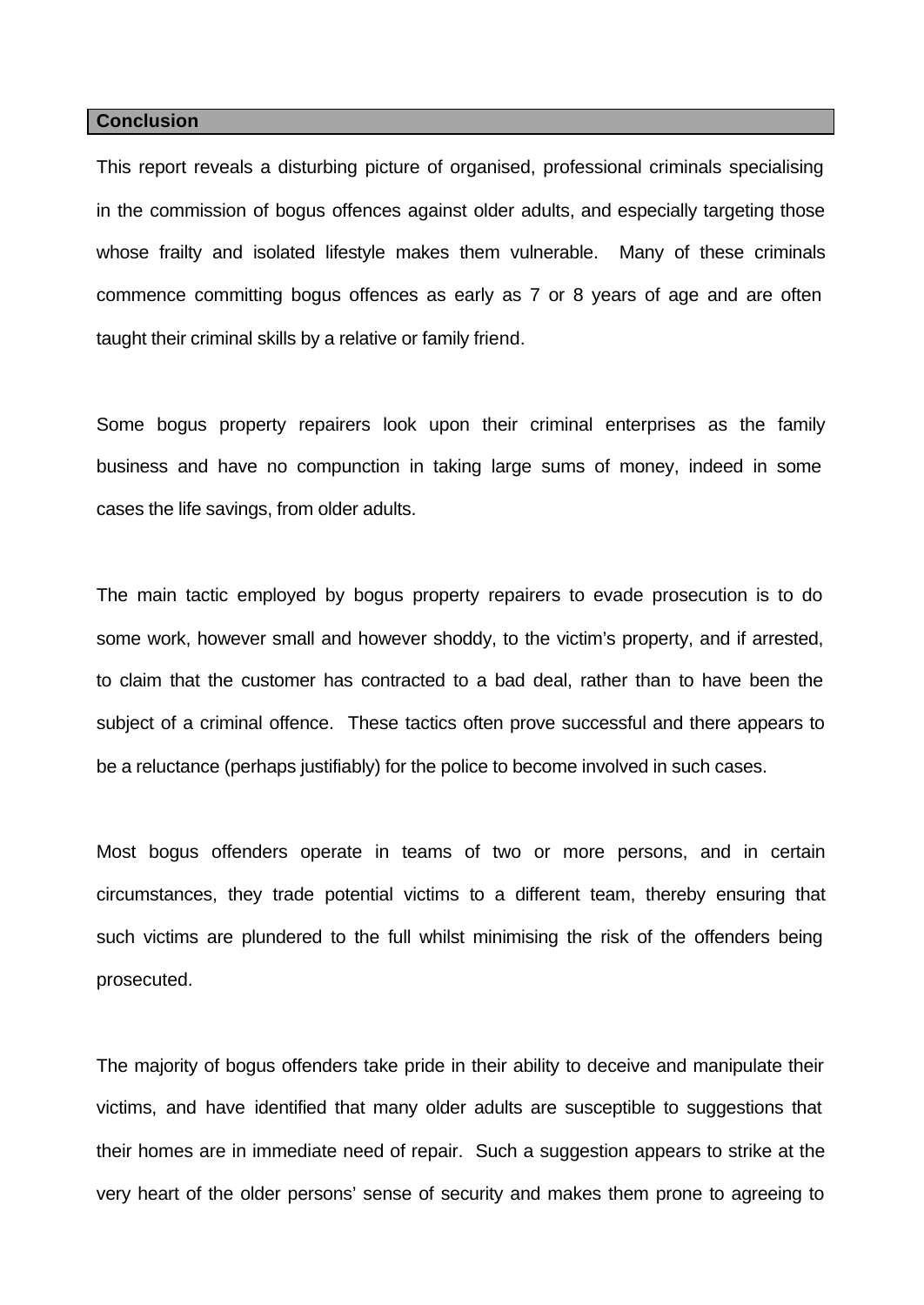employ the offenders to rectify the imaginary fault. The Leeds Distraction Burglary Initiative has attempted to disarm these tactics by establishing a First Checkpoint scheme whereby householders have free access to a list of approved contractors known to do a fair days work for a fair days pay; making it unnecessary to employ the services of door knockers. It is suggested that the establishment of a First Checkpoint type scheme is an essential element to any bogus offending prevention plan.

The practice of purporting to be from the public utilities is regularly used by offenders to gain entry to households for the purpose of stealing. It appears older adults readily admit such visitors because of the belief that the supply of essential services is of prime importance. It is surprising, therefore, that there is an absence of uniformity in the practices employed by the various utility services conducting business by means of home visits. The researcher deprecates the practice of organisations conducting business by means of cold calling to homes, because such practices present the cover under which many bogus offenders successfully conduct their legal business. The Leeds Initiative has commenced negotiations with essential service suppliers to develop protocols regulating the manner of conducting home visits. This is a unique and ambitious strand to the Initiative, and it may be interesting to monitor its future developments.

The increasing professionalism of many bogus offenders is further evidenced by them employing structured methods of locating the householders' money after successfully gaining entry to a home. The offenders have recognised that many older adults secrete money in a locked drawer, cupboard or wardrobe situated in the bedroom they sleep in. This money is often stored in a chocolate box, biscuit tin or small locking metal container. On the occasions when the money is not secreted in the aforementioned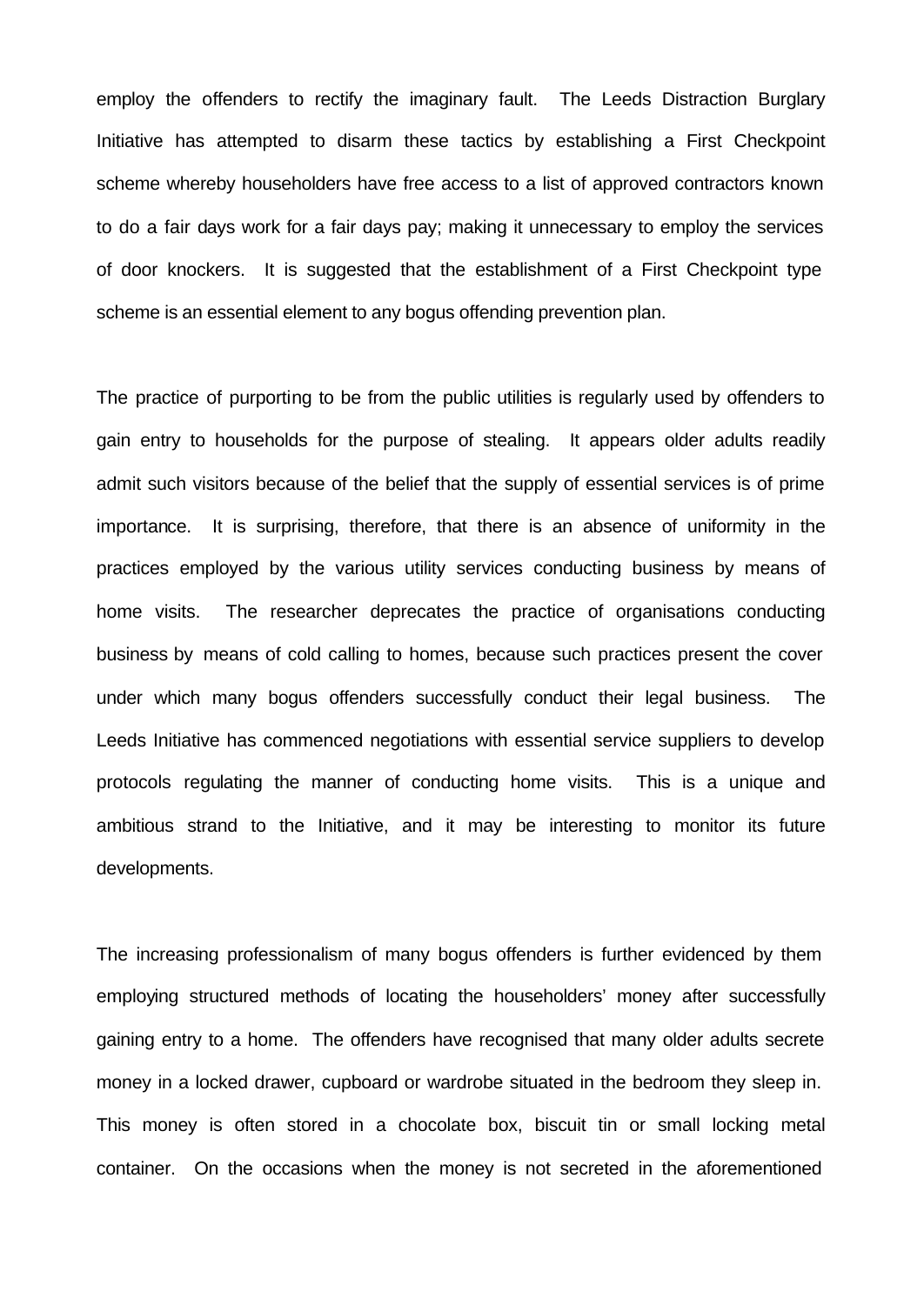locations, the offenders have a repertoire of tactics for tricking the occupants into divulging the money's location. It is suggested that any awareness raising campaign directed towards older adults should highlight the danger of keeping money in the home and promote the practice of keeping monies in the bank or similar institution.

## Violent Bogus Offences

The incidence of violent bogus offender crime is small and quite difficult to quantify, because such crimes are recorded as robberies and often not recognised as being the work of bogus offenders.

It appears that the easy money to be made from bogus crime leads to a number of offenders developing drink and/or drug dependence. These offenders are more prone to resort to violence whilst committing bogus offences. The researcher draws interesting connections between violent bogus offenders and the times of the day and the day of the week on which they commit their crimes, as well as the manner in which they search the premises. These propositions are drawn from 21 offender interviews, and whilst the connections postulated appear common sense, they maybe worthy of further examination in the future.

It is suggested that the majority of bogus offences are committed by offenders from the travelling community, a group of persons who are reticent to avail themselves of drink/drug treatment programmes. There is therefore a strong argument for proactively mounting recruitment campaigns to treatment programmes in the vicinity of large traveller caravan parks. It is surprising that the Leeds Initiative has not piloted such tactics as part of their prevention plan.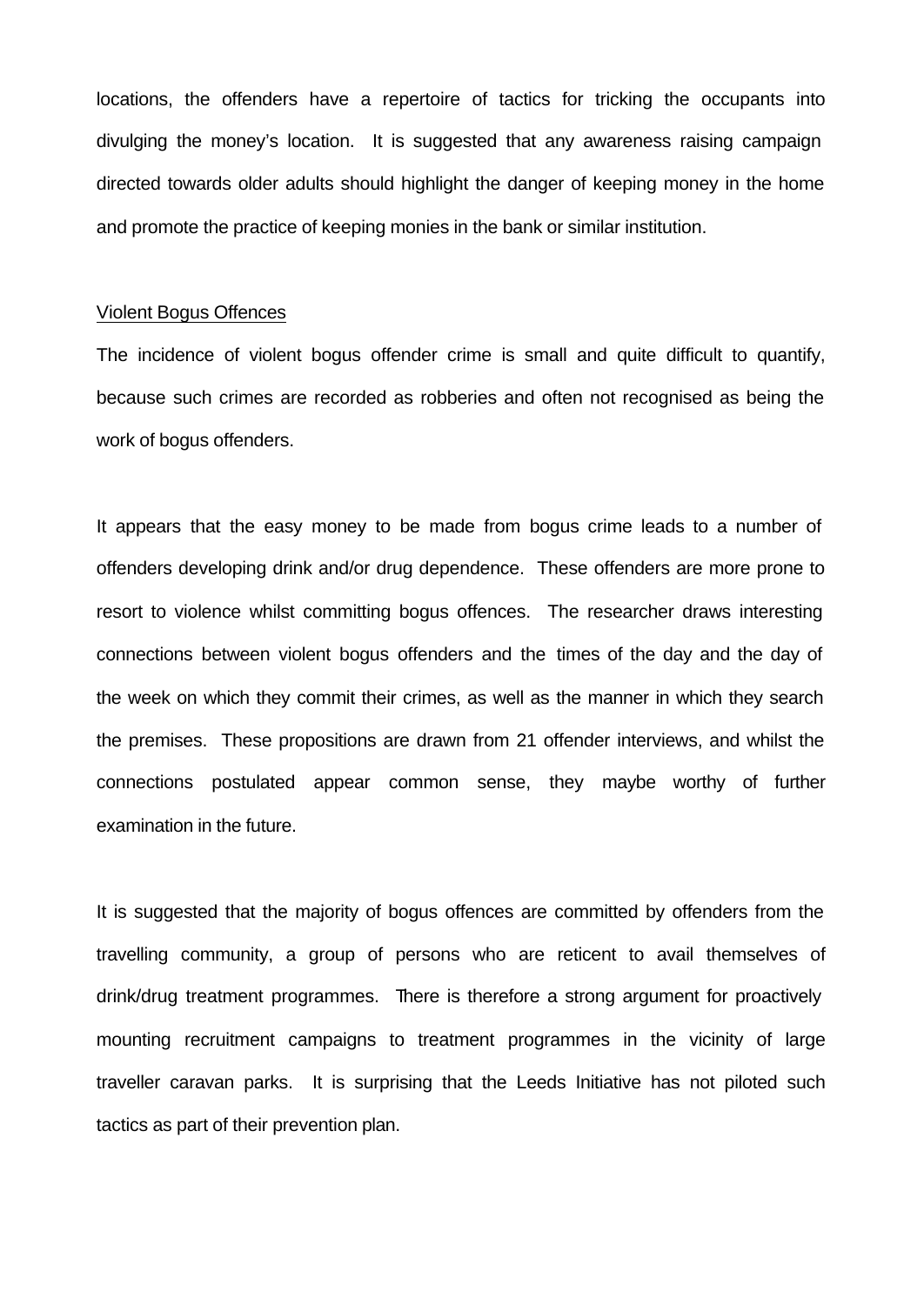## The Ruthless, Rational Offender

The offender interviews highlight the activities of the most ruthless members of the bogus offender fraternity whom the researcher has described as the ruthless rational offender. These offenders target victims suspected of holding large sums of money or valuables (usually jewellery) in their homes, but who will not succumb to the offenders' attempts to gain entry by deception. Upon failing to gain entry, the ruthless rational offenders will retire from the house and return one early evening when they will gain entry by force, overpower the occupant and take their valuables. This cold-blooded use of force illustrates the folly of keeping money in the home and reinforces that the target hardening of older adult homes is essential to prevent a small number of bogus offenders, as well as mainstream conventional burglars, from breaking and entering to steal.

## The Police Response

Whilst bogus offenders have continually developed their expertise in the commission of crime, the police service has been traversing a period of significant change. Chief Constables have devolved financial control and increased discretion for the deployment of resources from Headquarters staff to the Divisional Commanders. The empowerment of local commanders has been accompanied by an obligation to ensure that their Divisions reach their key performance targets. These objectives are probably more readily achieved by deploying resources towards the prevention and detection of volume crime rather than by focusing on the smaller number of more serious offences. It is not surprising, therefore, that the small incidence of bogus offences (16,000 reported in Britain in 2000) has sometimes been viewed as a peripheral matter in the Divisional Policing Plans. These problems were compounded by bogus offences often falling below the level of serious crimes investigated by Central Squads, and in many areas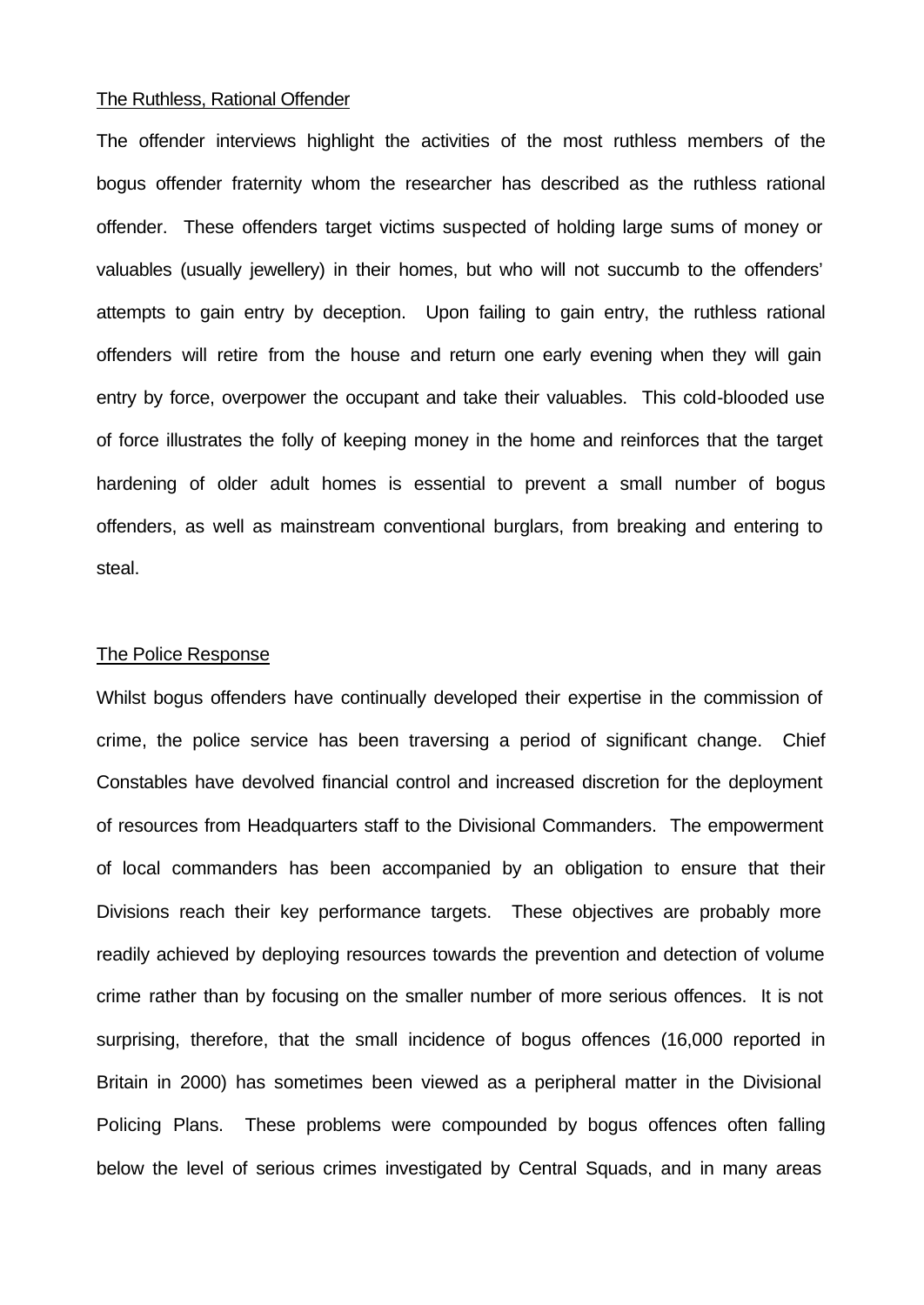there has often been an absence of any specific plan or unit to deal with bogus offences. The marginalisation of bogus offences has been exacerbated by gross under-reporting of bogus offences against older adults.

It is suggested that the marginalisation of bogus offences could be remedied by giving them a separate classification in the annual statistical returns, in accordance with the presumption of a "what gets measured gets done" culture prevailing within the police service.

## The National Distraction Burglary Taskforce

It is extremely pleasing that in 2000 the Home Office recognised that bogus offences were being inadequately controlled and established a National Distraction Burglary Taskforce to assist in the development of a national and local initiatives.

## Local Initiatives to prevent and detect bogus offences.

It is asserted in this work that the creation of an effective, comprehensive prevention and detection plan is dependent upon the police, professional and voluntary sector organisations adopting localised, co-ordinated multi-agency plans. This localised approach is seen to be necessary to ensure that the bogus offence plan interlocks with the various unique policies and procedures operating in the area. It is also suggested that the success of a local bogus offence scheme is dependent upon its inclusion in the area's Community Safety Plan.

## The impact of crime

The debilitating effects sustained by bogus offence victimisation can vary from mild anxiety through to such severity that the victims no longer have the will or confidence to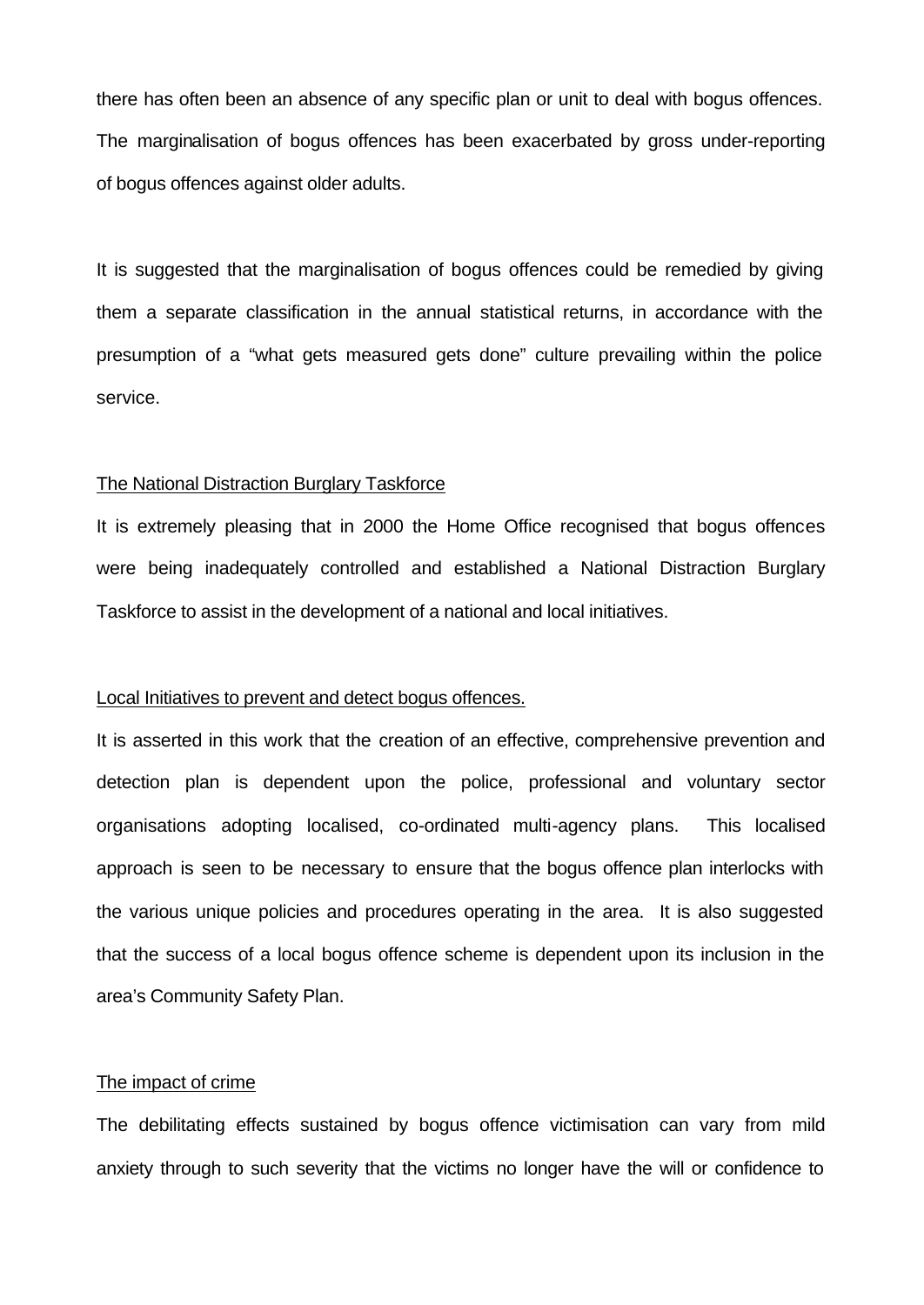live independently and are compelled to seek refuge in sheltered or residential care. In extreme cases such victims may even suffer early death, but in the absence of an overt serious physical injury, causation cannot usually be proved to support a charge of homicide.

The research material highlighted in this work suggests that the police and other agencies can help older adult victims to cope with the impact of crime and assist the victim's recovery to normality. The Leeds Initiative is piloting a multi-agency victim support package, the key features of which begin with the police adopting a sympathetic, understanding first response to the crime report. The officer's first priority is to reduce victim anxiety before eliciting evidence of the offence. The police action is followed by the provision of a co-ordinated multi-agency support network, involving Victim Support, the Neighbourhood groups and Neighbourhood Watch, designed to assist the victim's recovery. This rehabilitation scheme is at its very beginnings and is worthy of future monitoring to identify elements of good practice revealed.

## Crime scene examination

It is often said that the police have but one opportunity to examine a crime scene and this adage equally applies to bogus offence scenes. It appears that the police service has concerns about the limited forensic evidence elicited from some bogus crime scenes and this paper contains advice to assist crime scene officers with limited experience in the examination of bogus offence scenes.

#### Doorstep Etiquette

A major recommendation recurring throughout this work is the need to recognise the skills and abilities of older adults and that their worth must not be undervalued.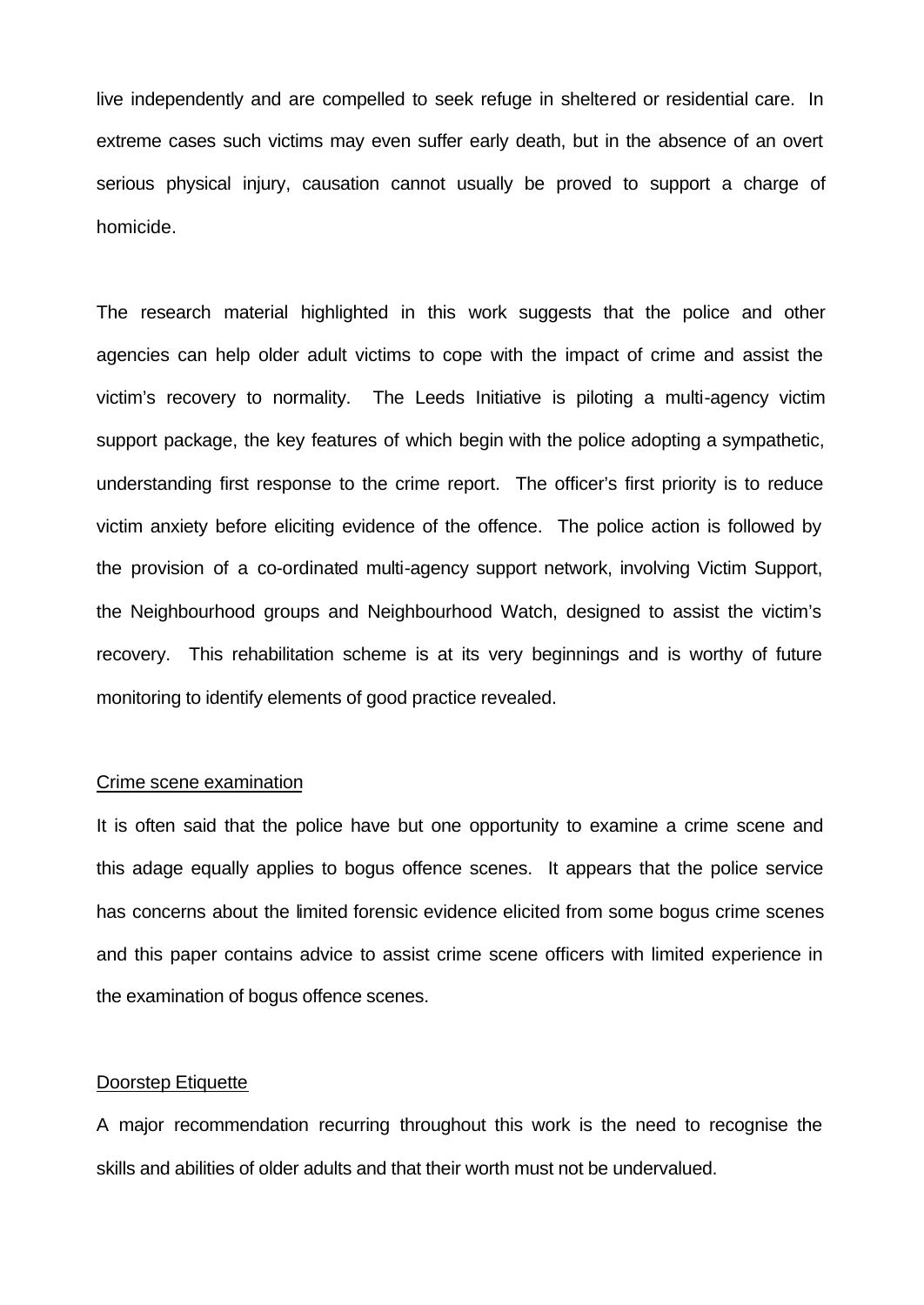The doorstep is the barrier from where the householder can successfully repel bogus offenders. Proactive raising awareness, and doorstep etiquette development programmes must be implemented to better equip more older adults with the ability to repel such offenders. These programmes should be specifically tailored to meet the perceptions, abilities and needs of all older adults. The Leeds Initiative has employed a creative approach to this work. A local theatre group will visit schools and community halls performing scenarios outlining the issues of distraction burglary, and involving the audience in role-playing. Yorkshire Television will produce 3 training videos to meet the unique needs of older adults, the police and the support agencies who work directly with older people.

## **The Future**

The year 2001 has seen a resurgence in police efforts to prevent and detect distraction burglaries but there is still much more that can be done to develop local strategies to better protect older adults from becoming the victim of such crime. It is hoped that this research paper may be of assistance to officers developing such strategies. It is suggested that best value can be achieved from reading this paper in conjunction with the National Task Force's "Best Practice Manual".

## **References**

## *Antunes, G.E. et al., (1977). Patterns of personal crime amongst the elderly: Findings from a national survey. Gerontologist, 17321-327.*

Bard, M & Sangrey, D. (1986). **The Crime Victim's Handbook**. New York: Brunner/ Mazel Publishers. Berg, W.E. & Johnson, R. (1979). Assessing the Impact of Victimisation: Acquisition of the Victim Role Amongst Elderly and Female Victims. In William Parsonage (Ed), **Perspectives on Victimology.** California, Sage.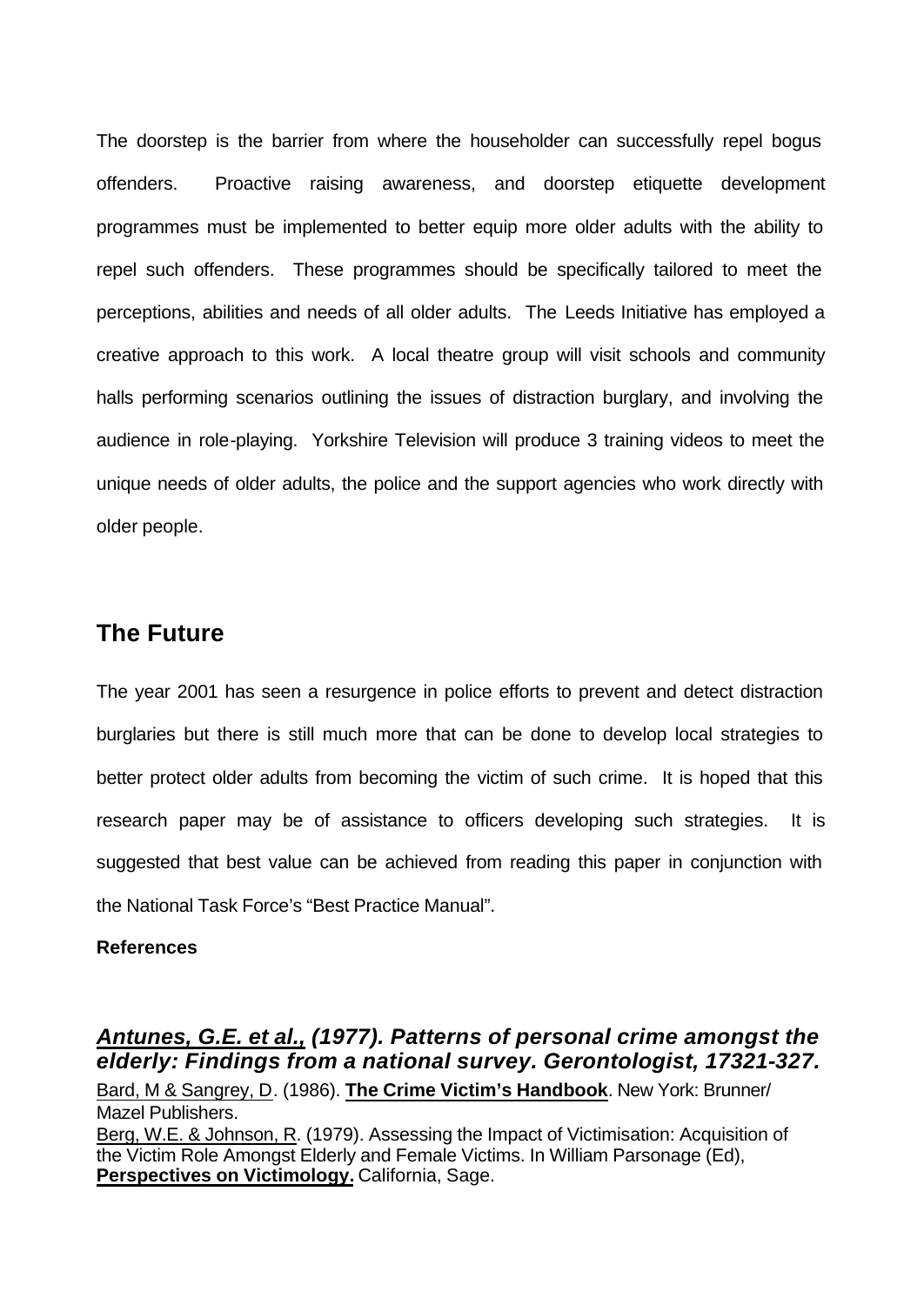Brown, B.B. and Harris, P.B. (1989). Residential burglary victimisation: Reactions to the invasion of a primary territory. **Journal of Environmental Psychology. 9:** 119-132. Cohn, E.S. (1978). Fear of Crime and Feelings of Control: **Reactions to Crime in an Urban Community.** Unpublished Doctoral Dissertation, Temple University. Crandall, R.C (1980). **Gerontology. A Behavioural Science Approach**. Reading,

Mass: Addison-Wesley.

DoH (1992). The Health of elderly people: an epidemiological review. HMSO London. Feinberg, N. (1977). **The Emotional and Behavioural Consequences of Violent Crime on Elderly Victims.** Unpublished Doctoral Dissertation, University of Pittsburgh. Freeman, A and Simon, K.M. (1989). Cognitive Therapy of Anxiety. **Comprehensive Handbook of Cognitive Therapy.** New York, Plenum.

Goldsmith, M. (1998). **Hearing the Voices of People with Dementia: Opportunities and Obstacles.** Kingsley, London.

Gross, P.J. (1976). Law Enforcement and the Senior Citizen. **The Police Chief, 47** (3) 34-36.

Herbst, K.G. (1982). Social Attitudes to Hearing Loss in the Elderly. In F. Glendenning (Ed) **Acquired Hearing Loss and Elderly People**. Keele: Beth Johnson Foundation Publications

Hobfall, S.E., Freedy J., Lane C. & Geller P. (1990). Conservation of Social Resources: Social Support Resource Theory. **Journal of Social and Personal Relationships, 7** 465-476.

Janoff-Bulman, R. (1985). Criminal versus Non-Criminal Victimisation: Victims' Reactions. 498-511.

Sorensen, & Golding, J.M. (1990). Depressive sequelae of recent criminal victimisation. **Journal of Traumatic Stress. 3** (3): 337-350.

Stephens, B.J and Sinden, P.G. (2000). Victims' Voices: Domestic assault victims' perceptions of police demeanour. **Journal of Interpersonal Violence. 15** (5):534-547. Sundeen, R.A. & Mathieu, J.T. (1976). Fear of Crime and its Consequences among the Elderly in Three Urban Communities. **Gerontologist, 16.** (3), 211-219.

Taylor, S.E.: Wood, J.V & Lichtman, R.R (1983). It could be worse: Selective evaluation as a response to victimisation **Journal of Social Issues. 39** (2): 19-40.

Winkel, F.W.; Denkers, A. and Vrij, A. (1994). The effects of attributions on crime victims' psychological readjustment. **Genetic Social and General Psychology Monograms. 120.** (2): 147-168.

Yin, P.P (1980). Fear Crime among the Elderly: Some issues and suggestions. **Social Problems,27** (4), 492-504.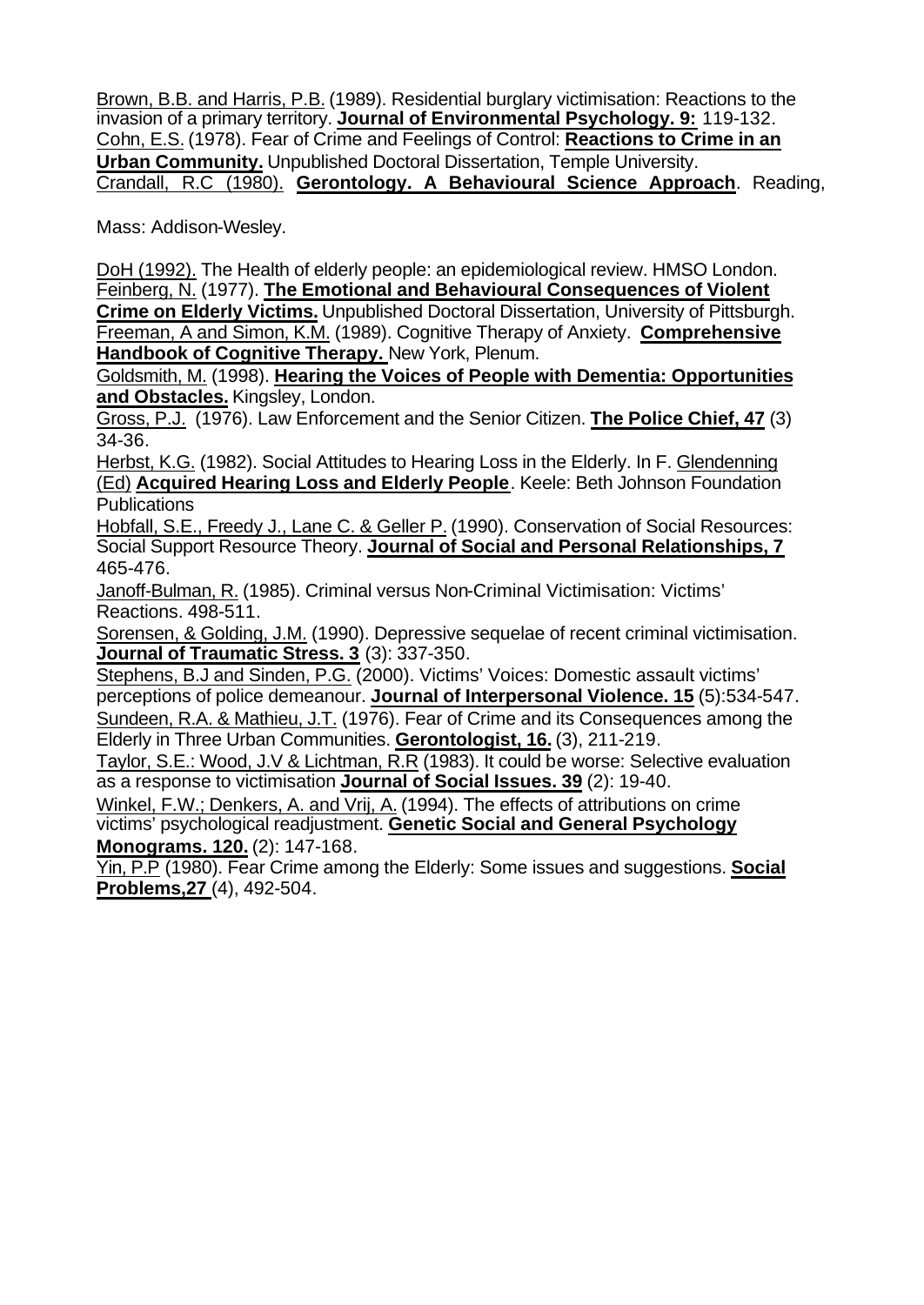# **The Leeds Distraction Burglary Initiative Steering Group**

| Chair: | Clare Morrow $-$                   | <b>Yorkshire Television</b>                           |
|--------|------------------------------------|-------------------------------------------------------|
|        | <b>Secretary:</b> Claire McKillop- | <b>Assistant Distraction Burglary</b><br>Co-ordinator |

# **Membership:**

| Carmel Barr -          | Home Office                                                             |
|------------------------|-------------------------------------------------------------------------|
| Wendy Davies -         | <b>Burmantofts Senior Action</b>                                        |
| Keith Pape -           | WY Police and representing the<br><b>Crime and Disorder Partnership</b> |
| Chris Robertson -      | <b>Zurich Insurance</b>                                                 |
| Julia Lister           | <b>Gordons Cranswick Solicitors</b>                                     |
| Carol Wardman -        | Age Concern Leeds                                                       |
| Eric Bishop -          | Neighbourhood Watch                                                     |
| John Field-            | <b>Trading Standards</b>                                                |
| Sheila Mahon           | <b>Bramley Elderly Action</b>                                           |
| <b>Trevor Buckroyd</b> | <b>Victim Support</b>                                                   |
| <b>Brian Steele</b>    | <b>Distraction Burglary Co-ordinator</b>                                |